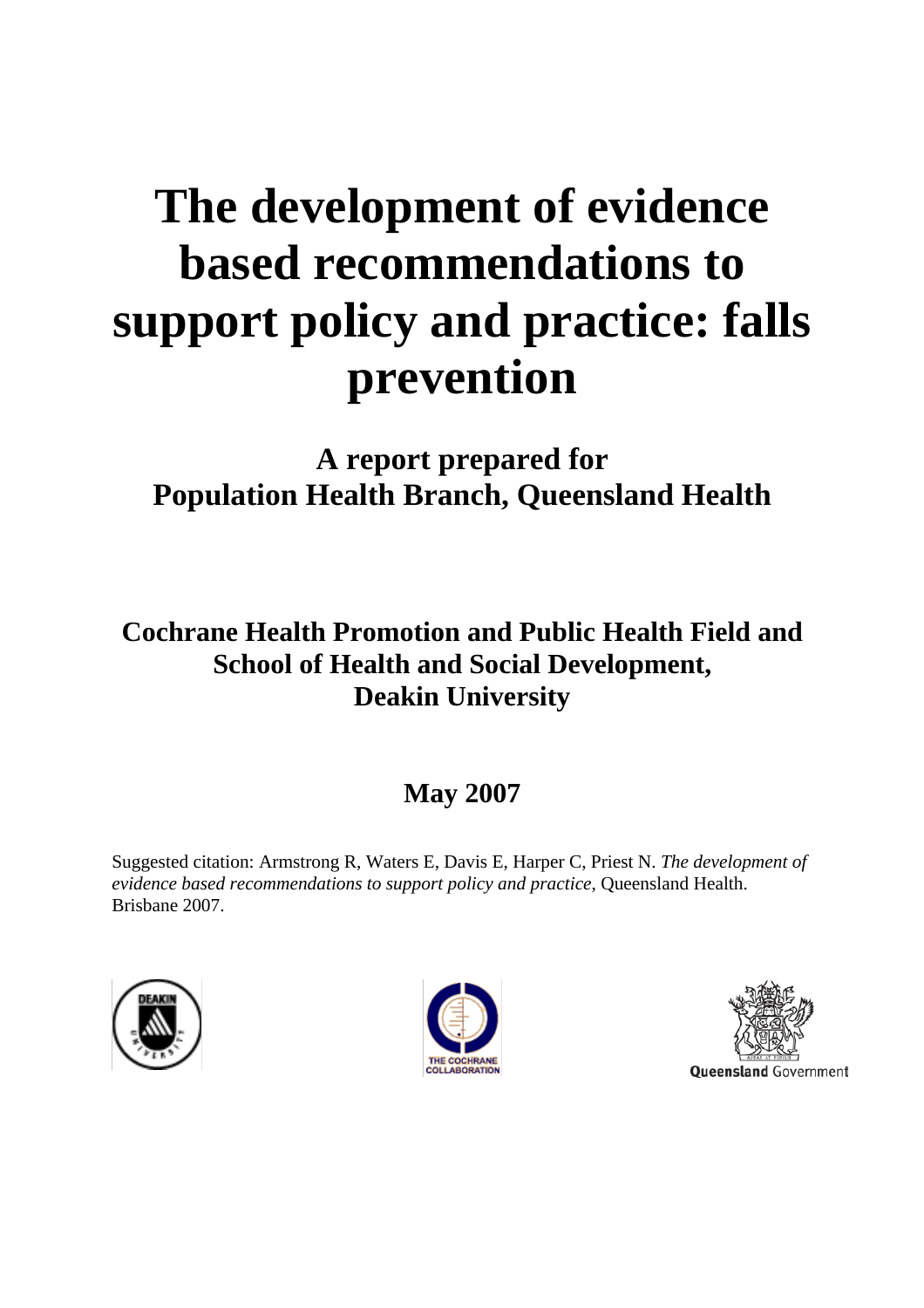# **Table of contents**

| WHAT DOES THE REVIEW EVIDENCE TELL US ABOUT FALLS PREVENTION FOR ADULTS AGED<br>WHAT SHOULD POPULATION HEALTH DO ABOUT FALLS PREVENTION FOR ADULTS AGED 65           |  |
|----------------------------------------------------------------------------------------------------------------------------------------------------------------------|--|
|                                                                                                                                                                      |  |
|                                                                                                                                                                      |  |
|                                                                                                                                                                      |  |
|                                                                                                                                                                      |  |
|                                                                                                                                                                      |  |
|                                                                                                                                                                      |  |
| SECTION A: THE PREVENTION OF FALLS IN ADULTS AGED 65 YEARS AND OLDER 18                                                                                              |  |
| SELECTING A PORTFOLIO OF SPECIFIC POLICIES, PROGRAMS AND ACTIONS FOR QUEENSLAND HEALTH<br>WHAT SHOULD POPULATION HEALTH DO ABOUT FALLS PREVENTION FOR ADULTS AGED 65 |  |
|                                                                                                                                                                      |  |
|                                                                                                                                                                      |  |
|                                                                                                                                                                      |  |
|                                                                                                                                                                      |  |
|                                                                                                                                                                      |  |
|                                                                                                                                                                      |  |
|                                                                                                                                                                      |  |
|                                                                                                                                                                      |  |
|                                                                                                                                                                      |  |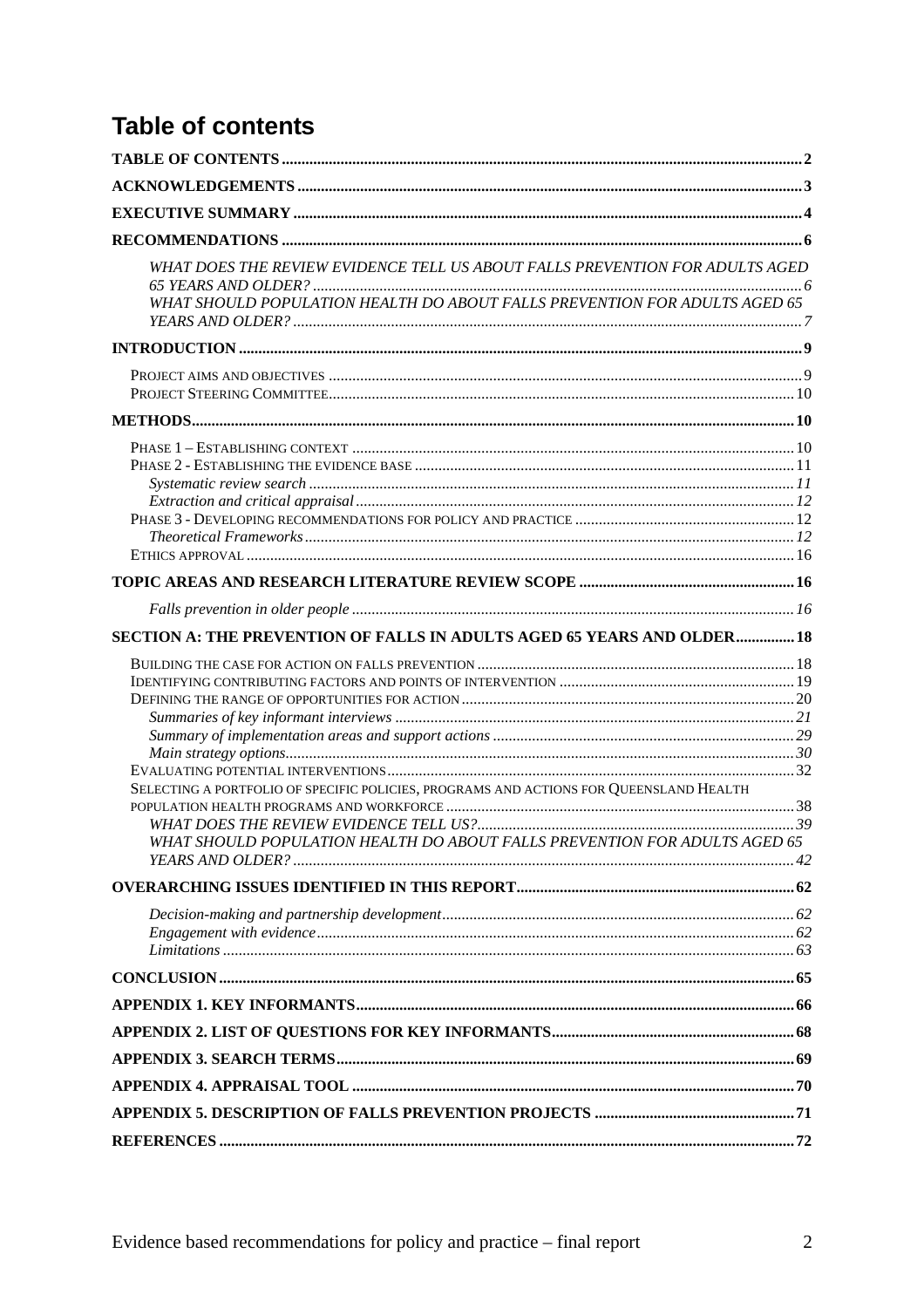# **Acknowledgements**

The Research Team acknowledge the assistance and contribution of Queensland Health members of the Project Steering Committee: Catherine Harper, Michael Tilse, Nikki Bushell, Peter McKeown, Philip Baker, Robyn Clark and Sophie Dwyer.

We acknowledge also the participants who provided invaluable insights into policy and practice within the Queensland context.

The project team also acknowledge Christopher Lamb who provided research assistance on this project.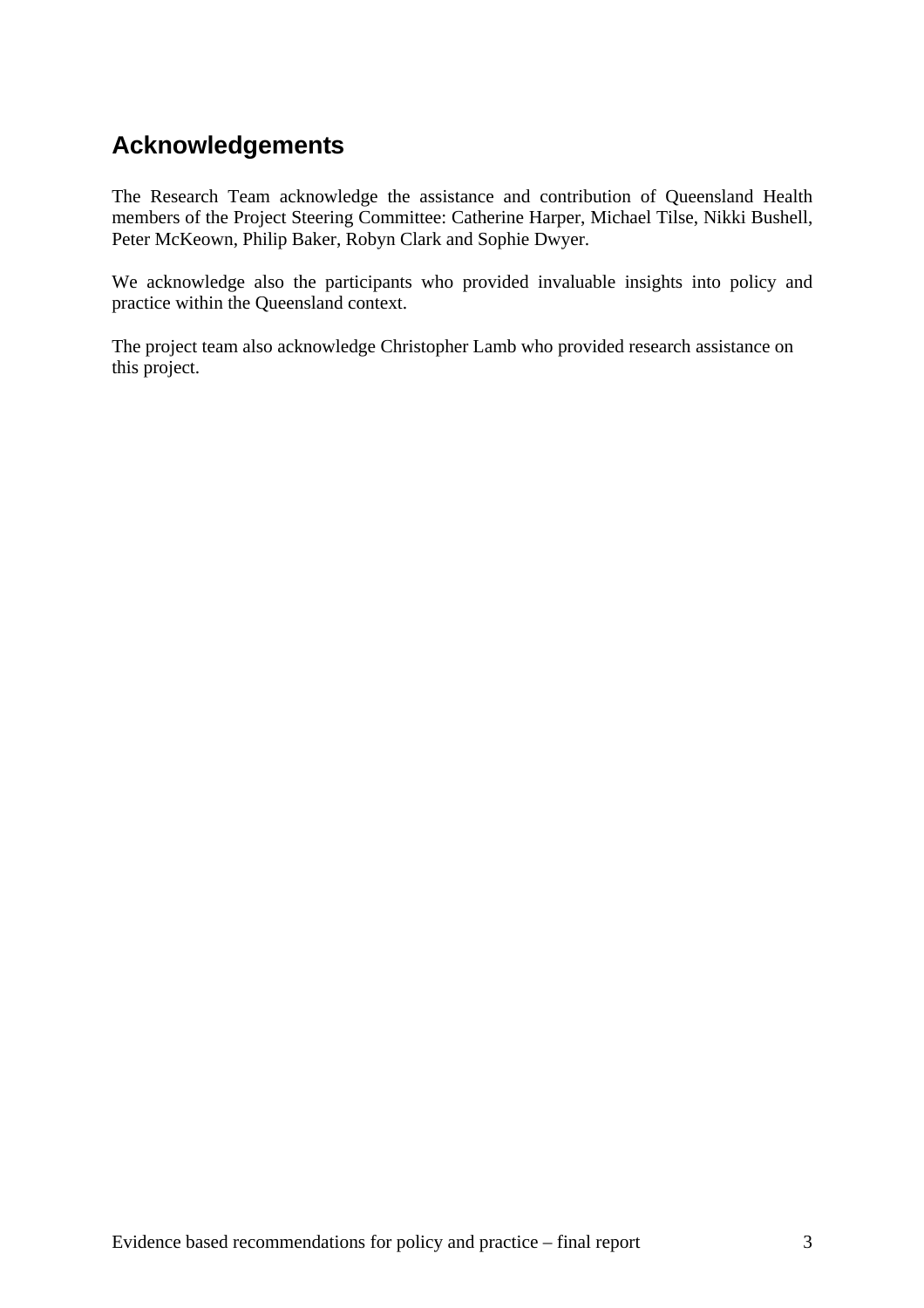# **Executive summary**

This report provides recommendations for evidence based population health actions for falls prevention for Queensland Health Population Health services and partners to inform planning and decision making. In addition, it outlines a process for generating evidence based recommendations for policy and practice. This process moves beyond the sole use of evidence from systematic reviews or individual research studies. Rather, the process supports the integration of evidence with context, drawn from current and projected national and state policies, epidemiological population data, intersectoral considerations and stakeholder consultations.

The project had three key aims and related methods.

- 1. Develop an understanding of the context within which decisions are made for policy and practice in population health for falls prevention, through key informant interviews
- 2. Identify evidence for interventions in falls prevention
- 3. Develop recommendations for policy and practice in falls prevention for Queensland Heath's Population Health services and key partners to inform planning and decision making, by combining the information from phases 1 and 2 of the project.

The evidence identified in this project was based upon a systematic search of the citable literature to identify systematic reviews. While such reviews provide the highest level of research evidence in the topic area, there are limitations. Specifically, evidence was sought on effecting specific health outcomes, which may exclude interventions that addressed intermediary outcomes. In addition, while evidence from some primary studies was included, such evidence was not comprehensibly reviewed.

The report provides an outline of the methodology and theoretical framework used to develop this process. This is followed by Section A: Falls prevention in adults aged over 65 years. Sections A makes recommendations based on the research evidence and contextual information. This approach does provide some options for further consideration. Wherever possible, the individual components of the interventions are identified. Reporting on the individual components of a program is difficult given the paucity of such information reported in research studies and systematic reviews.

A review of the systematic reviews of falls prevention strategies for older people suggests the most effective interventions are multifaceted. (Multifaceted interventions include a range of socioenvironmental strategies for multiple risk factors employed together to reach a larger proportion of the population than may be achieved by conducting a single intervention. Effective multifaceted activities for falls prevention include a range of strategies to address: strength and balance exercise; home hazard reduction; vision assessment and referral; and medication review). Physical activity programs are also effective. Such programs should focus on strength and balance and should be structured. Structured physical activity programs are characterised by muscle strengthening, balance exercise, and a walking plan prescribed by an appropriately trained professional (for example, a physiotherapist). Where possible, this report proposes practical suggestions for multifaceted programs. There is already a strong commitment within Queensland for falls prevention initiatives. Further action should ensure that programs are closely aligned to existing and emerging evidence as outlined in this report.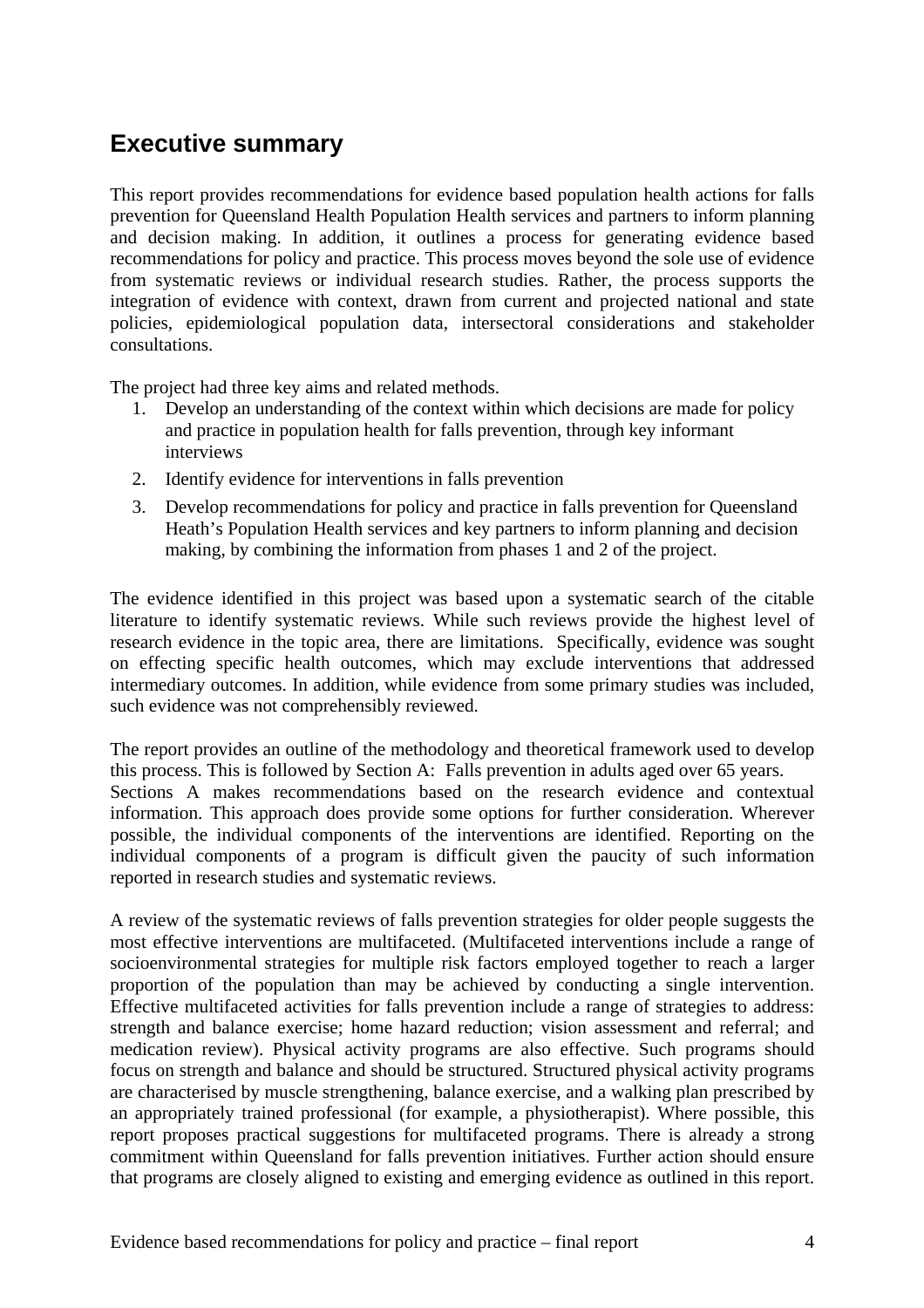Rigorous evaluation within Queensland should be supported to better understand 'what works for who and in what context'. This is particularly so for interventions with the greatest potential for population health impact (for example, community level, inter-organisational approaches).

There is much dialogue surrounding evidence based public health policy globally, but the processes by which the research literature are synergised with policy and program requirements have few demonstrated precedents. This project drew on the best available evidence and recommendations from global policy and research initiatives. Through an extremely constructive engagement between Queensland Health, Deakin University, the Cochrane Health Promotion and Public Health Field and other colleagues this project developed and tested a framework that could be applied to a range of population health issues to help inform policy and practice.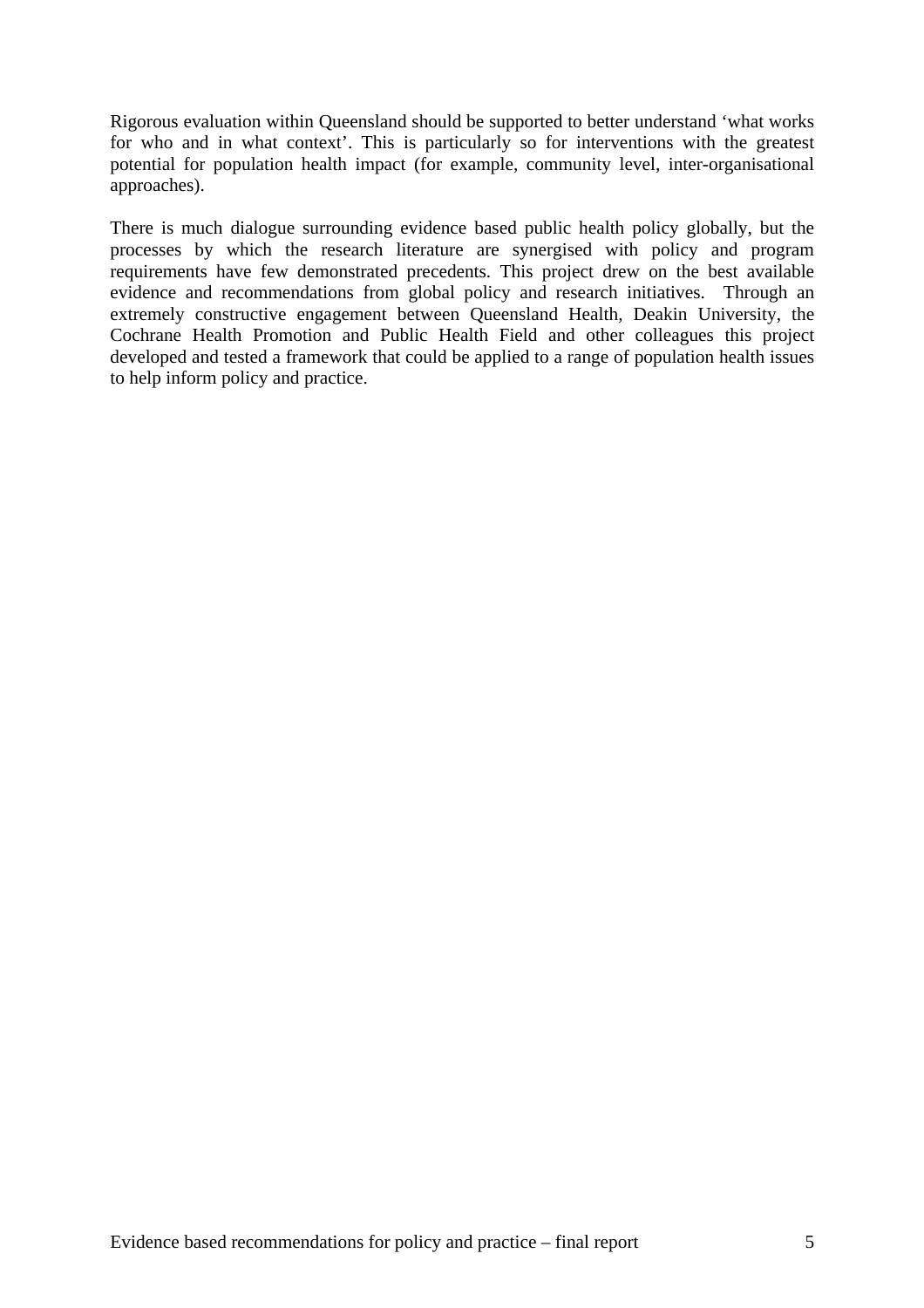# **Recommendations**

The following recommendations are drawn from each section of the report.

### **WHAT DOES THE REVIEW EVIDENCE TELL US ABOUT FALLS PREVENTION FOR ADULTS AGED 65 YEARS AND OLDER?**

#### **POPULATION FOCUS – SOCIOENVIRONMENTAL APPROACH**

#### **Established evidence**

Specific multidisciplinary, multifaceted interventions for those at moderate or greater risk of falling (p 39-41). Multifaceted interventions (as detailed in the falls prevention literature) should consist of a range of risk factor related strategies including education (knowledge and attitudes), vision assessment and referral, behaviour change, medication use, footwear and home hazard reduction. While effective programs are multifaceted, the minimal or essential elements for an effective program are unclear.

#### **Emerging evidence**

There is emerging evidence that community based (community driven), multifaceted, interorganisational approaches to prevent fall-related injuries are successful (p 43).

#### **Limited evidence**

There is limited empirical evidence that identifies the elements of a good social marketing campaign for falls prevention. However, an evaluation of Stay on Your Feet (Western Australia) highlights the need for campaigns targeted to seniors that: (a) convince them that falls is an issue for older people; (b) communicate the serious consequences of falls including their impact on mobility and independence; and (c) highlight the need for seniors to consider their personal risk of falling.

#### **BEHAVIOURAL APPROACH**

#### **Established evidence**

There is evidence that effective interventions are structured and comprise individual physical activity programs prescribed by an appropriately trained professional and characterised by muscle strengthening, balance exercise and a walking plan. Home visits to support the program occur at 1, 2, 4 and 8 weeks with a follow-up at 6 months and monthly telephone calls (p 41-42).

Education alone is unlikely to reduce falls (p 42).

#### **Emerging evidence**

Untargeted group exercise which challenge balance (for example, Tai Chi: p41-42).

#### **INDIVIDUAL FOCUS – MEDICAL APPROACH**

#### **Established evidence**

Health professional prescribed home hazard assessment and modification reduces risk of falls in those at risk (p 41 and 42-43).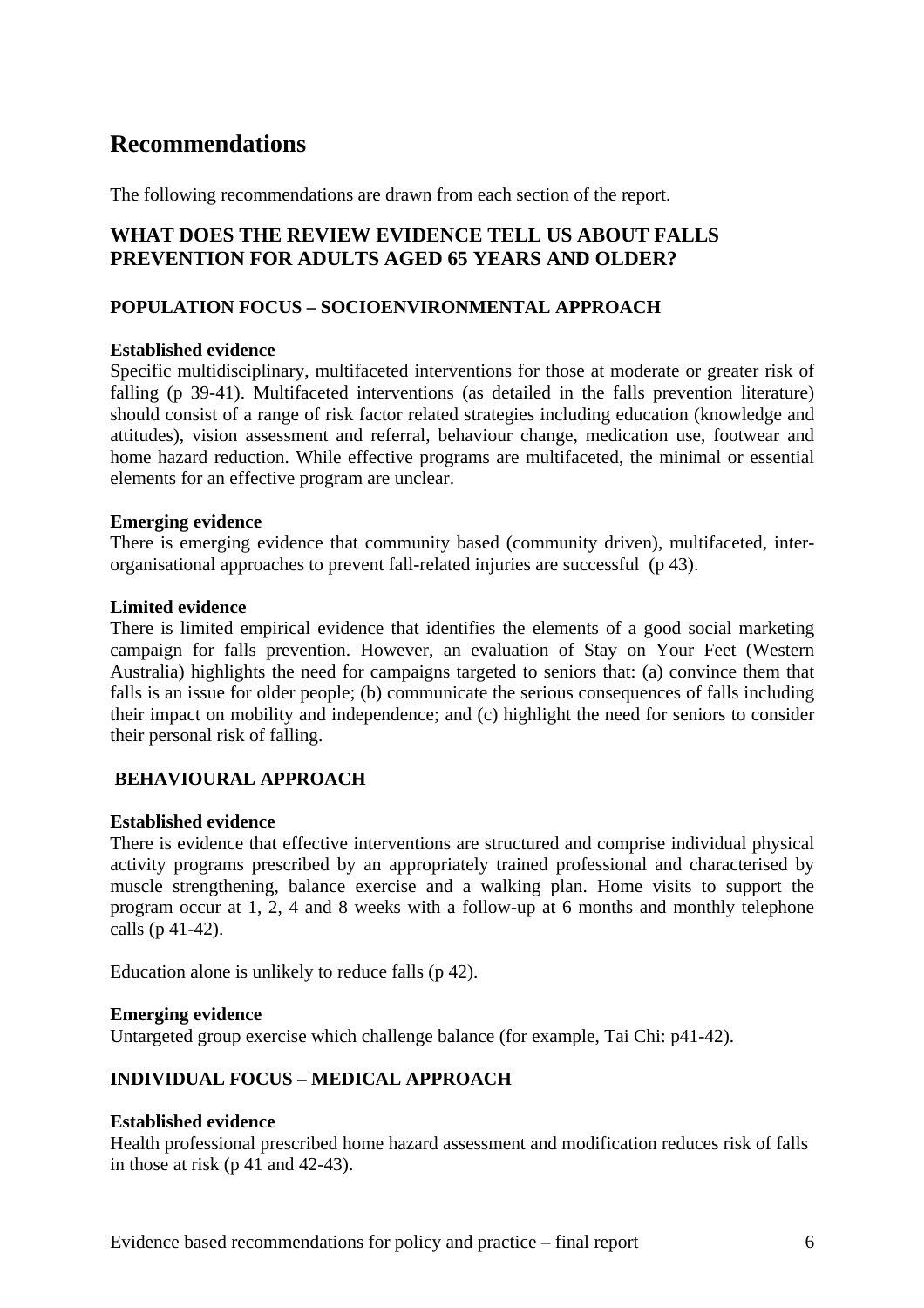Home hazard assessment alone is not effective in reducing falls (p 42-43)

#### **WHAT SHOULD POPULATION HEALTH DO ABOUT FALLS PREVENTION FOR ADULTS AGED 65 YEARS AND OLDER?**

#### **Implementation**

- 1. Prioritise for action multifaceted community-level inter-organisational approaches and multifactoral interventions.
- 2. Map falls prevention action across Queensland at the Area Population Health Services level.
- 3. Conduct a long term evaluation of Stepping Out (Townsville) that incorporates process, impact and outcome measures. This would provide a valuable contribution to the evidence base and may support further action across Queensland.
- 4. Monitor outcomes of major demonstration projects such as Stay on Your Feet (Wide Bay) in order to identify opportunities for further roll out/scale up and to contribute to the primary prevention evidence base.
- 5. Support the conduct, through ARC Linkage or other research mechanisms, or initiate falls prevention demonstration projects that explore the effectiveness of multifaceted interventions in different geographic regions and population groups. These will be useful in developing a more in-depth understanding of what works, how much, for whom and why.
- 6. Review programs which are not consistent with the evidence base for effectiveness and work towards employing strategies which are demonstrated to be effective. However, continue support for Queensland-based programs that have been evaluated and found to be effective in reducing falls, regardless of any variation from the existing evidence base,.
- 7. Monitor shifts in population demography, and work with local or Area based services to ensure falls prevention strategies are in place for areas with projected higher densities of older persons.

#### **Methodology**

- 8. Establish the cost-effectiveness of programs, or groups of programs by incorporating economic evaluation into programs. The complete cost of programs chosen for implementation should also be considered. The application of Health Technology Assessment principles may be useful in determining the cost-effectiveness of programs/interventions.
- 9. Strengthen methods of collecting and reporting population surveillance data about falls, associated risk and protective factors and indicators to monitor progress. This will involve lobbying and advocating, through the variety of national, state, and local forums, for the collection of falls-related data and access to high quality reports which analyse, interpret and report on falls-related data.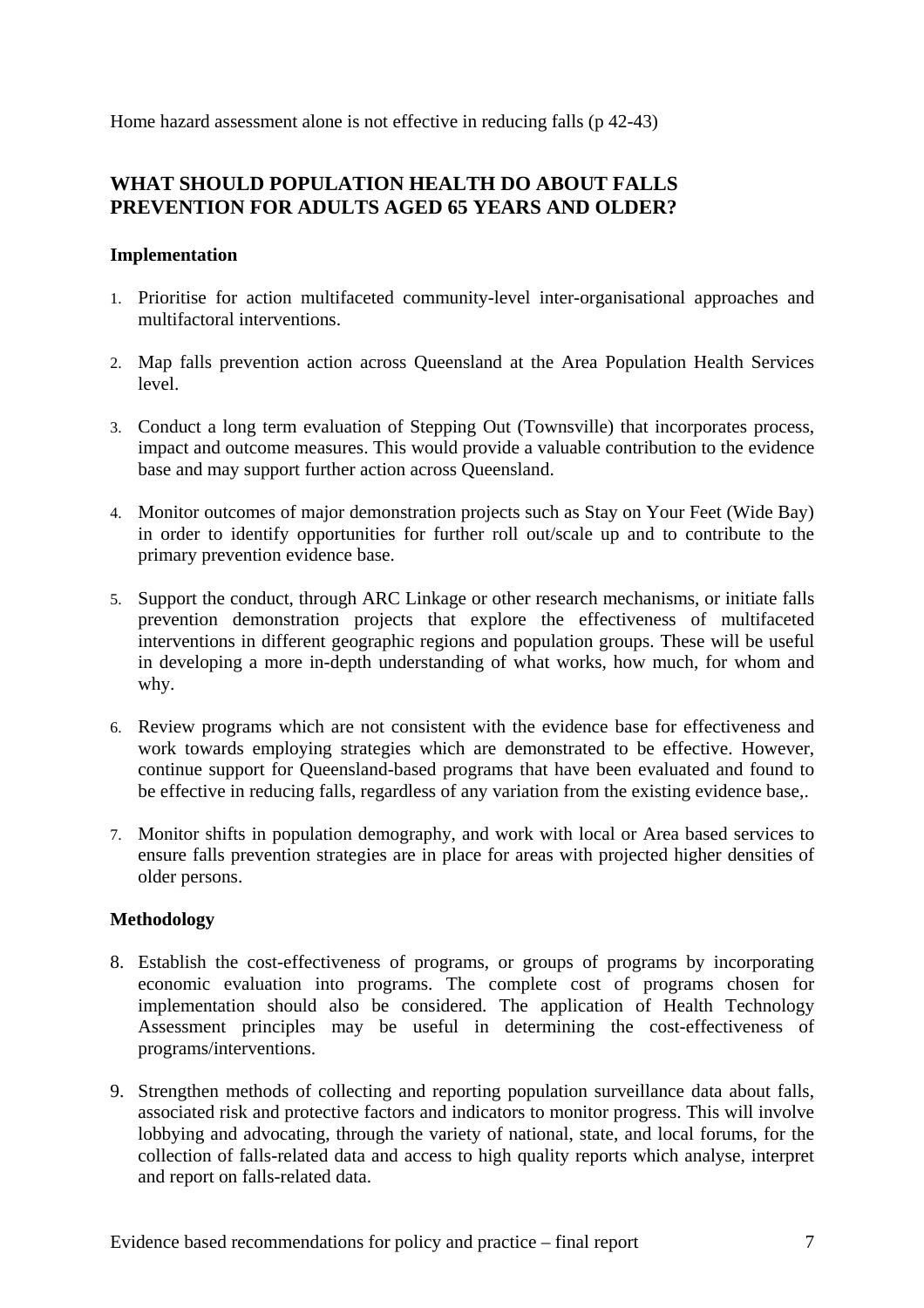10. Employ media and social marketing strategies that target healthy ageing (for example, healthy eating, physical activity and social inclusion) rather than a narrow focus on falls prevention. Use local media to raise awareness and advocate for falls prevention action. Learning about barriers and facilitators gleaned from local evaluations should be shared.

#### **Partnership development**

- 11. Encourage Areas which have invested in partnership development to document and then share their learnings from these approaches. A multifaceted and multifactorial approach requires the development of sophisticated partnership models, often requiring partners from across government, the private sector and community groups.
- 12. Establish partnerships outside health to support upstream approaches to falls prevention as cross-government policy development and implementation are central to macro-level action. For example, there are opportunities for partnerships with the Office of Seniors that focus on social isolation. Queensland Health may also explore opportunities for formal partnerships through the Department of Communities' Evidence Hubs.
- 13. Seek support from external organisations as both they and Queensland Health plan for future activities. Building a shared vision and shared priorities will help to strengthen a coordinated approach to falls prevention across the health care continuum.

#### **Evaluation**

- 14. Support and resource community and population health practitioners to build evidence into existing programs, and evaluate programs, in order to inform the evidence base. This is particularly important where there is limited evidence but a strong likelihood of population impact (for example, in community level inter-organisational approaches).
- 15. Include in evaluations robust measures of effectiveness in improving health outcomes, cost benefit and critical success factors. This will enhance sustainability of programs and interventions and reduce duplication of effort.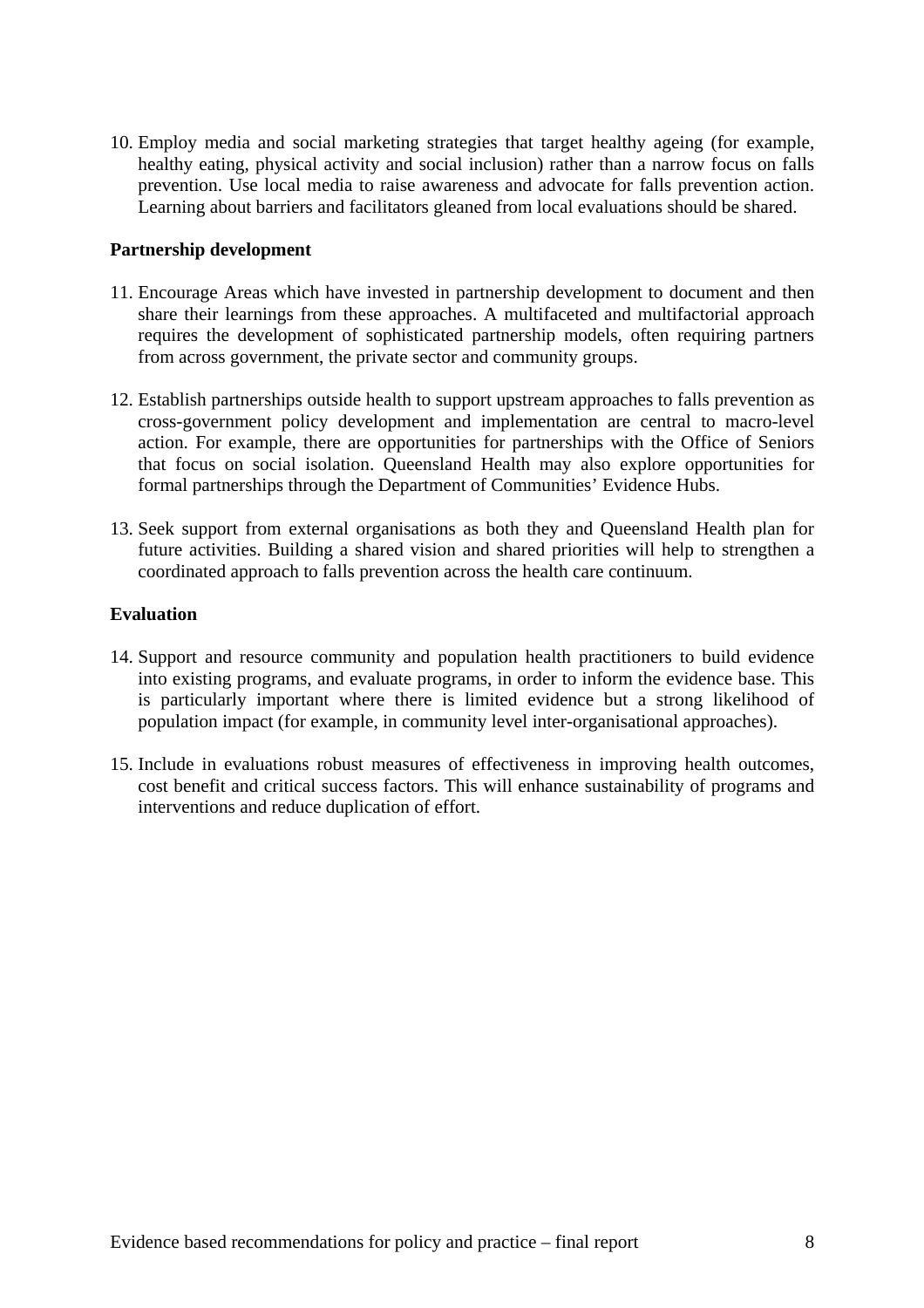# *Introduction*

Deakin University was commissioned in mid-2006 by Population Health Branch, Queensland Health, to undertake a research project to develop evidence based recommendations for public health policy and practice within the Queensland Health context. The topic area for the project was falls prevention in older people.

# *Project aims and objectives*

The project had three key aims and related objectives.

- 1. Develop an understanding of the context within which decisions are made for policy and practice in population health for falls prevention (Phase 1):
- Conduct interviews according to agreed schedule.
- 2. Identify evidence for interventions in falls prevention (Phase 2):
- Identify reviews of reviews through electronic databases
- Identify systematic reviews through electronic databases
- Where there are gaps (based on interviews conducted in Phase 1) identify single studies of evaluated programs/interventions. (These were identified through electronic database searches and grey literature searches using the web – for example, funded NHMRC and other projects underway in Queensland and Australia – and by key informants).
- 3. Develop recommendations for policy and practice in falls prevention for Queensland Heath's Population Health services and key partners to inform planning and decision making (Phase 3):
- Use extraction tables to frame recommendations
- Link draft recommendations back to contextual information, compliance legislation requirements and federally endorsed programs
- Consult extensively about the draft recommendations with the topic reference group
- Conduct priority based workshops outlining the recommendations
- Refine the draft recommendations following the consultations.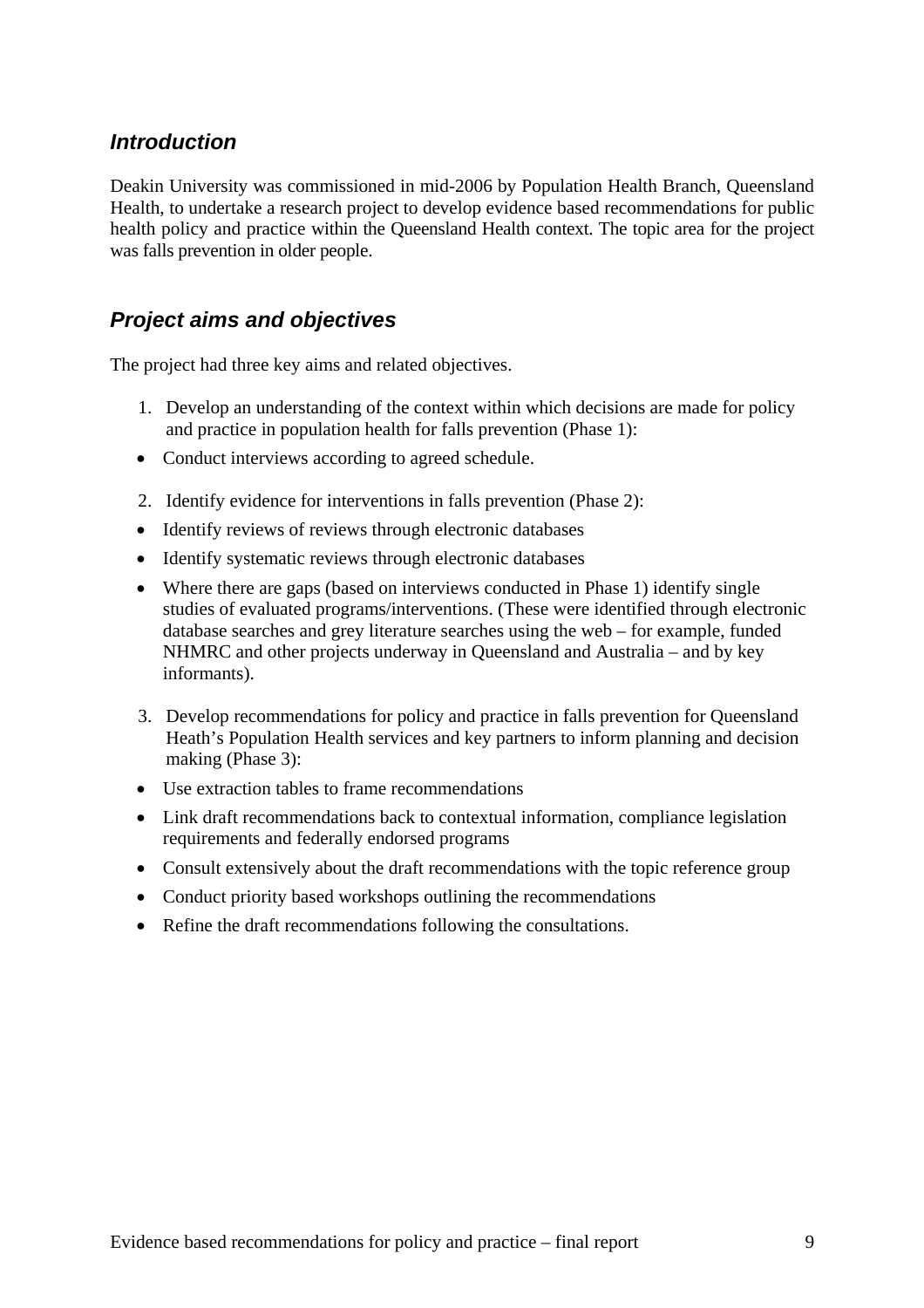# *Project Steering Committee*

The Project Steering Committee was created to formulate and define the topics and provide overall direction. It consisted of representatives from the Research Team at Deakin University, and from Population Health Branch, Queensland Health (QH), including Catherine Harper (QH), Prof. Elizabeth Waters (Deakin), Rebecca Armstrong (Deakin), Michael Tilse (QH), Nikki Bushell (QH), Peter McKeown (QH), Dr Philip Baker (QH), Robyn Clark (QH) and Sophie Dwyer (QH). The Project Steering Committee met face to face at the beginning of the project and used teleconferences for further meetings.

# **Methods**

This was a three-phase project.

Phase 1 involved the conduct of key informant interviews.

Phase 2 included a systematic search of the literature to identify systematic reviews.

Phase 3 combined the information from Phases 1 and 2 to generate recommendations for policy and practice.

# *Phase 1 – Establishing context*

The Project Steering Committee nominated a list of key informants for the consultation phase of the project. The key informants were:

- health professionals from Queensland Health including Population Health Branch (corporate office), and Northern, Central, and Southern Area Population Health Units
- community health practitioners
- Aboriginal and Torres Strait Islander health practitioners
- Child and Youth Health Unit
- professionals in relevant disciplines nominated by Population Health from government departments, and organisations external to Queensland Health including the Department of Education, Department of Housing, university academics, and local government.

The key informants were contacted by a standard email or telephone call which described the project and invited them to participate in either a one hour interview, face to face or by telephone. Teleconferences were arranged where people worked in similar areas.

A full list of key informants can be found in Appendix 1.

Face to face interviews were conducted in Brisbane by Prof. Elizabeth Waters and Rebecca Armstrong. Telephone interviews were conducted by Prof. Elizabeth Waters, Rebecca Armstrong and Dr Elise Davis.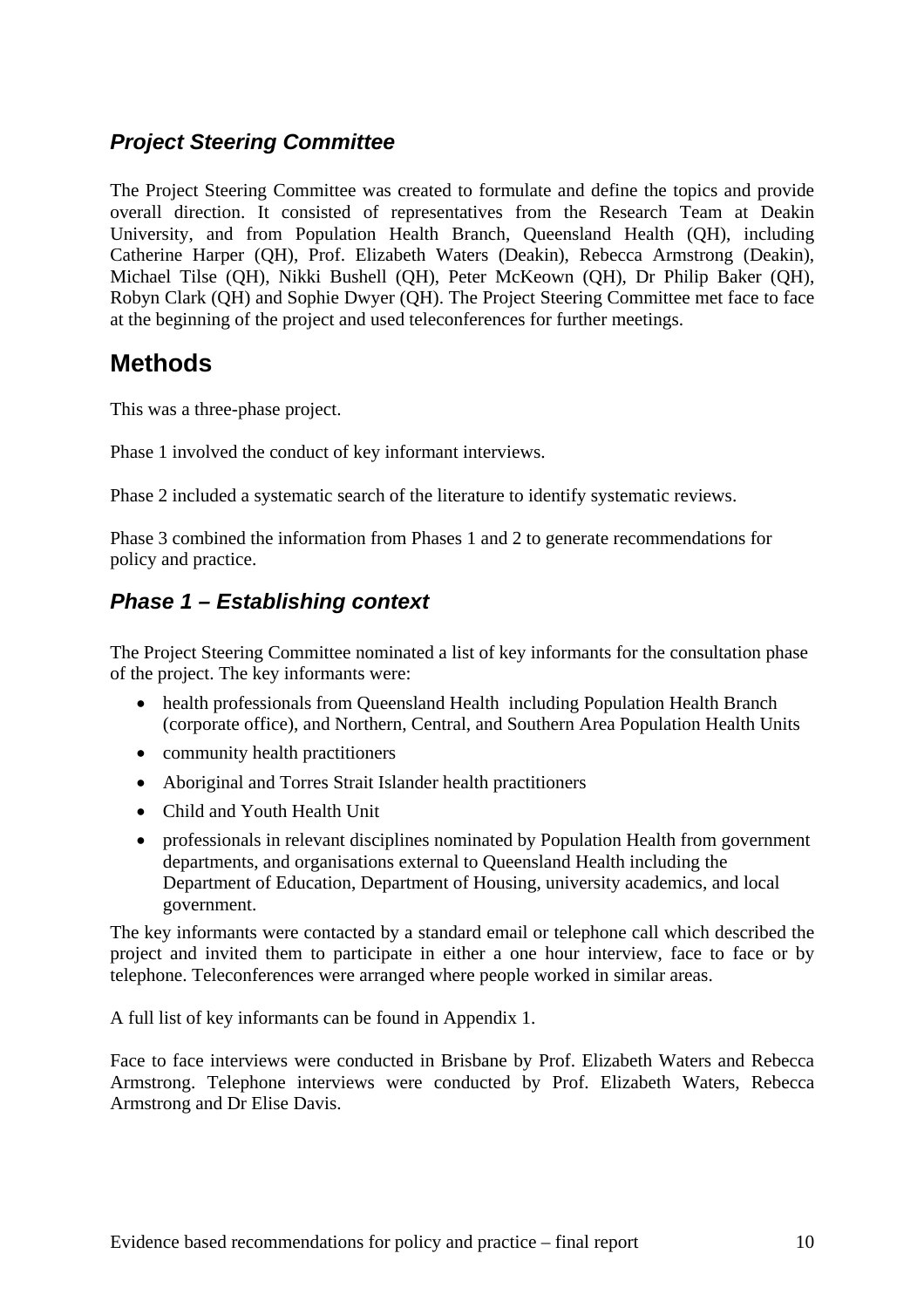A series of questions for key informants were drafted by the Research Team and agreed upon by the Project Steering Committee. Questions were informed by theoretical perspectives described below. The list of questions can be found in Appendix 2.

# *Phase 2 - Establishing the evidence base*

### **Systematic review search**

Evidence from systematic reviews typically tells us what interventions have been shown to work, not to work, or to cause harm.

This is a different domain from whether a stated issue is a problem, and if so, how significant a problem it is. This kind of information is typically identified from epidemiological studies of prevalence and burden of disease and is known as 'needs based' evidence.

While systematic reviews have long been acknowledged as valuable tools in clinical medicine they have challenged the public health domain. There is often a misconception that systematic reviews of public health interventions only include randomised controlled trials conducted in clinical environments. Reviews such as those conducted by the National Institute for Clinical Excellence (UK) incorporate a range of evidence including professional expertise. This information is more prone to bias and should be treated with caution. Nevertheless, it provides insight into promising practices. As public health interventions typically target populations, understanding context becomes increasingly important. Primary studies often do not collect information about context or do not include contextual information in published reports or papers. This is as typical of public health as it is of clinical domains. The challenge is then for systematic reviews of public health interventions both to provide meaningful information about whether interventions work and to indicate who they work for and in what circumstances. There is now general acceptance that primary studies and systematic reviews need to include this information; however, many studies and reviews conducted in the past have not done so. The process undertaken in this project is therefore important in helping to fill the gap between evidence contained in systematic reviews and the 'real world'. In a practical sense systematic reviews are one of the most useful tools in informing policy and practice. It would be impossible at the point of decision-making to review all studies conducted in a particular area. It is therefore important that systematic reviews be considered in the real world context. Frameworks outlined in Phase 3 (below), in addition to key informants interviews as described above, incorporate the real world context.

A comprehensive search was conducted to identify systematic reviews for falls prevention in older people. The electronic databases searched included: The Cochrane Library; Database of Abstracts of Reviews of Effectiveness (DARE); Health-evidence.ca; The Community Guide; and the National Institute for Clinical Excellence. These databases were selected as they are comprehensive sources of high quality systematic reviews. While a systematic search would involve searching a broader number of databases, this was beyond the project's parameters. We acknowledge, therefore, that there is some possibility that some systematic reviews were not identified. The search strategies are described in Appendix 3.

There is a time delay between the reporting and publication of primary intervention studies and publication of systematic reviews based upon consideration of such a primary study. As a result, recently conducted primary studies may not be included in this report.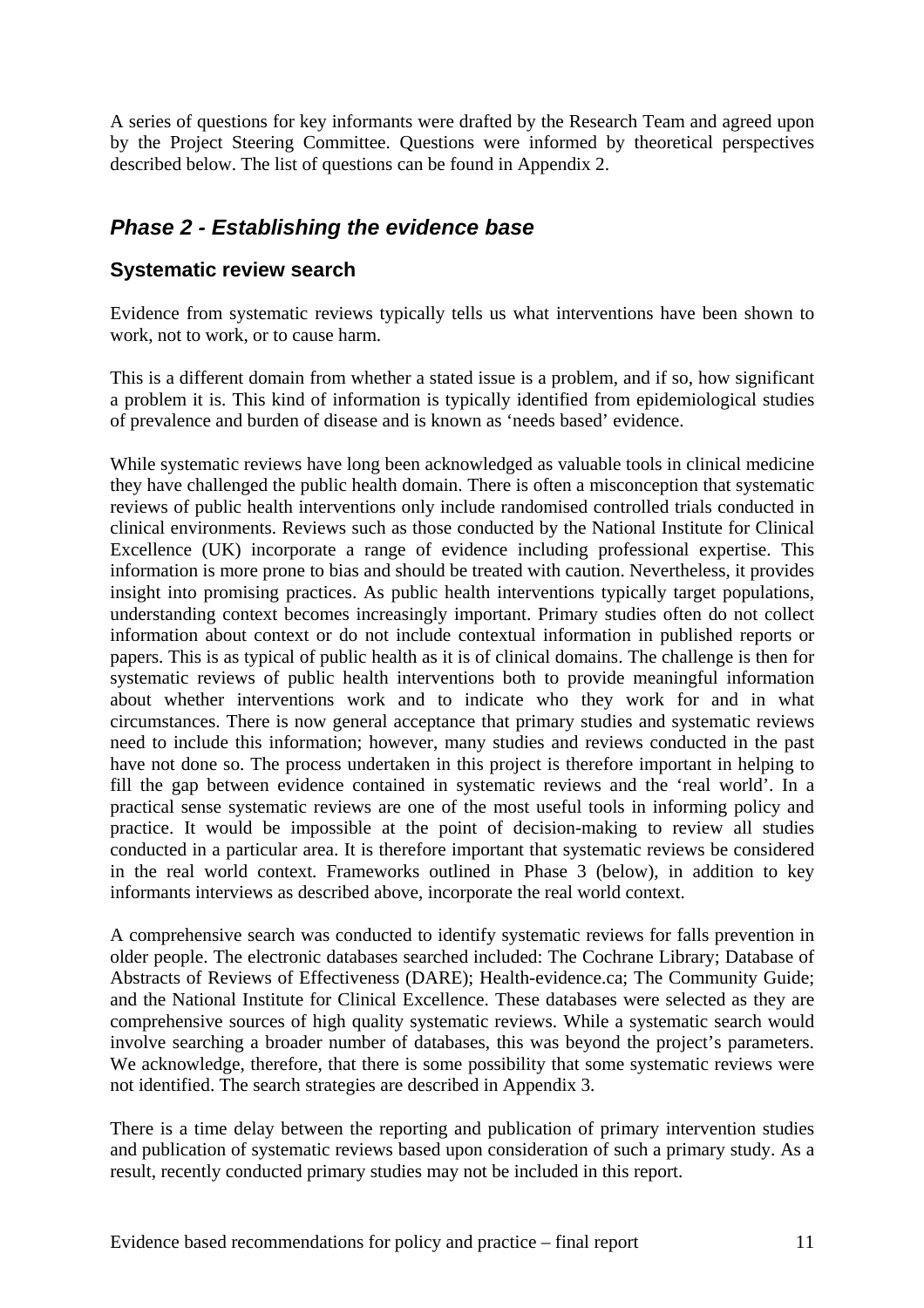### **Extraction and critical appraisal**

A template for data extraction was developed. The template was based on existing work conducted by the Cochrane Health Promotion and Public Health Field as a result of extensive engagement and collaboration with international systematic review initiatives. The template was reviewed by members of the Project Steering Group and amendments were made to ensure appropriate and relevant data would be extracted in the search for relevant research findings.

Each of the reviews was critically appraised for quality using a framework and template developed by health-evidence. $ca^{[3]}$ . This information was included in the data extraction template and was used to score the quality of the review. A copy of the completed extraction table can be found in the topic section below.

# *Phase 3 - Developing recommendations for policy and practice*

### **Theoretical Frameworks**

This project is underpinned by several relevant public health frameworks and theories that were identified and agreed to by the Research Team and Population Health Branch: the social model of health, and the framework for health promotion action. These inform and strengthen the methods used to develop recommendations.

#### **Population health**

Population health is the prevention of illness and injury; and the protection and promotion of health and wellbeing through organised efforts and informed choices of society, organisations (public and private), communities and individuals $^{[4]}$ .

A population health approach is characterised by:

- o Addressing the entire range of risk and protective factors that determine the health of the community, including environmental and socioeconomic factors, community capacity, health behaviours and person-related factors
- o Affecting the entire population and/or sub-populations.

The approaches used by population health differ from that of other parts of the health system. Population health uses the following mechanisms to achieve health outcomes at a population, rather than individual, level:

- o Policy
- o Legislation
- o Social marketing
- o Environmental change
- o Organisational and community development
- o Surveillance
- o Disease control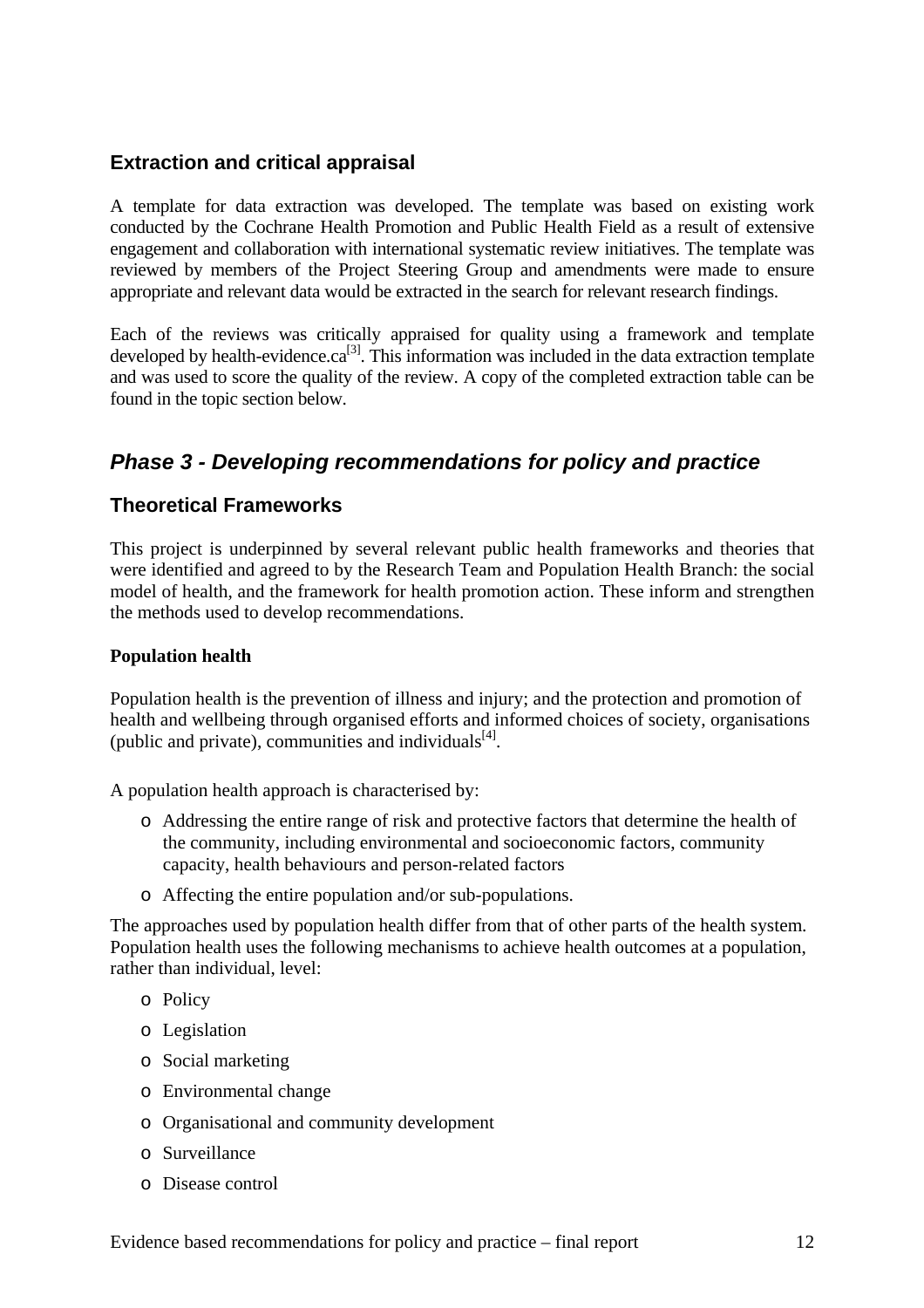#### **The social model of health**

The socioenvironmental model of health (Figure  $1$ )<sup>[5]</sup> aims to identify the multiple environments that impact on health and other relevant outcomes across the lifespan or lifecourse. As such, it views health and development within a broader macro-environment and can be applied to population health issues generally. The model was used in this project to identify key risk factors. It was also used in conjunction with the Health Promotion Continuum (see Figure 2) to identify gaps and priorities for population health action. For example, risk factors that exist at a macro-environmental level (see Figure 1) require a action using a socioenvironmental approach (see Figure 2).



Figure 1. Social model of health – lifecourse approach to public health<sup>[5]</sup>

The Health Promotion Continuum – Approaches and Interventions (Figure  $2$ )<sup>based on[2]</sup> developed by Queensland Health is used throughout the report to identify areas where action is most appropriately targeted. This framework suggests that there are three types of health promotion action; a medical approach, a behavioural approach and a socioenvironmental approach. Action occurring at a socioenvironmental approach is most in line with a population focus and the identification of interventions that fit within this category has been a priority of this project.

Health promotion incorporates multifaceted approaches to achieve health outcomes. That is, a range of strategies will be used, often from across the framework described above. While communication strategies may not change behaviour, they can be useful in combination with a range of other strategies including education sessions, community engagement and organisational change. As a combination, these strategies are more powerful than investing in stand-alone approaches. For example, some communities may respond better to community engagement initiatives than others; therefore, investing in this strategy alone may be ineffective. Multifaceted interventions delivered across sectors through collaborative partnerships are crucial. This approach increases the capacity to respond, it reduces duplication of effort and improves cost-effectiveness, it helps to build community capacity, and it supports the upstream approaches often needed from outside the health sector<sup>[2]</sup>.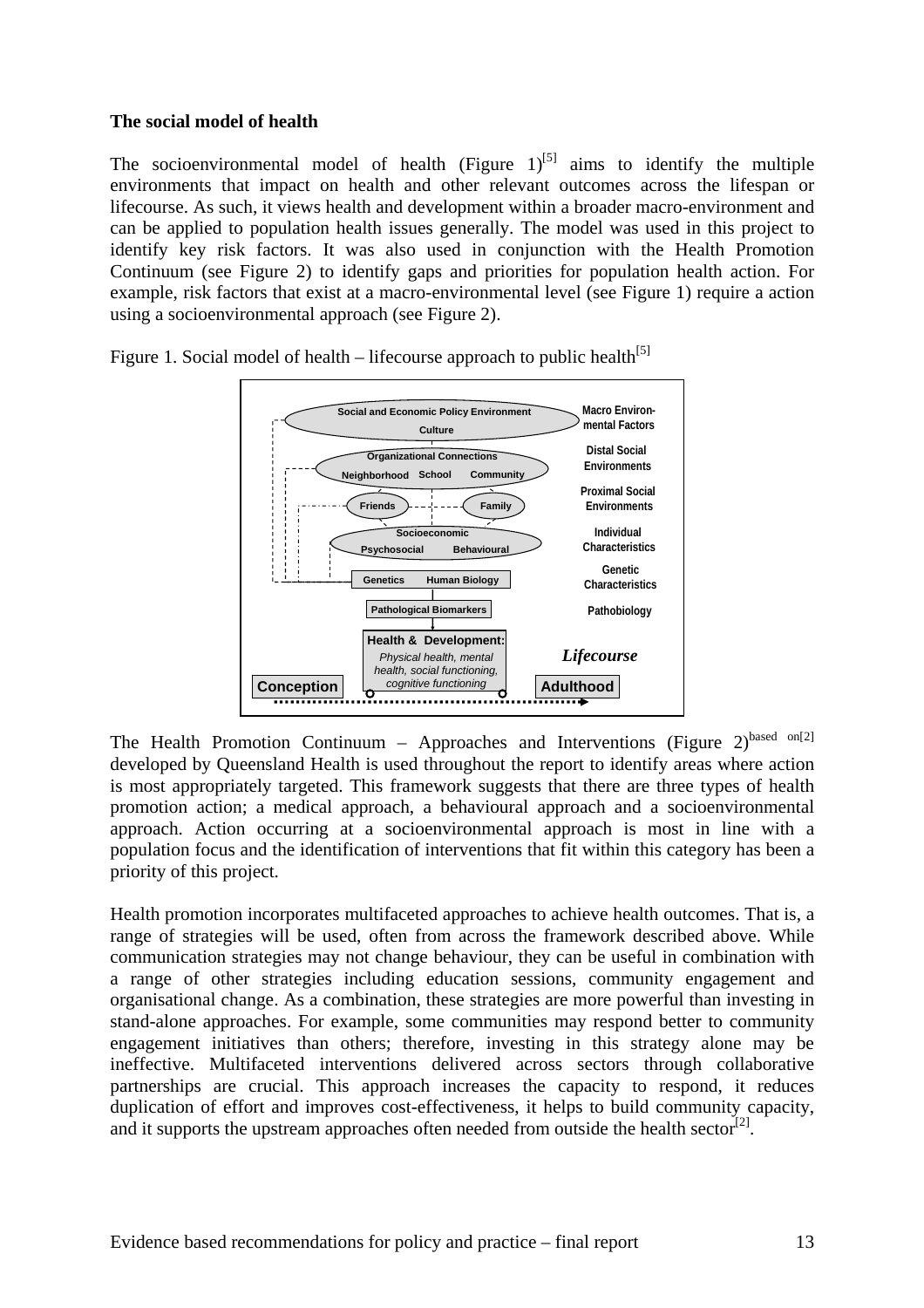



#### **Evidence for policy**

We sought to identify an overarching framework to guide the conversion of evidence into policy recommendations. In obesity prevention, extensive efforts in recent years to bring about an evidence and policy nexus resulted in the publication in 2005 of a useful framework developed by the International Obesity Taskforce  $(IOT)^{[7]}$ . While this framework was developed to inform evidence based obesity prevention, it was based on various relevant public health frameworks. The framework was proposed to the Project Steering Group which agreed to its application because it is highly relevant and readily applicable to other public health issues. The framework was developed in response to needs identified by policy and research groups for a framework to guide development of evidence based policy and programs. The IOT identified the key questions involved in the development of policy and considered the types of evidence needed to address these questions. As a result the framework describes five policy and program issues essential to supporting the translation of evidence into action. They are:

- building a case for action
- identifying contributing factors and points of intervention
- defining opportunities for action
- evaluating potential interventions
- selecting a portfolio of specific policies, programs and actions.

In 2005, Philip Davies<sup>[8]</sup> described a series of influences on decision-making in public health (see Figure 3). Based on his work in the UK Department of Treasury where he was responsible for the integration of evidence and policy, he presented a model to an international forum on this topic held in Melbourne. The model acknowledges that research evidence needs to be considered in the context of a range of factors including resources,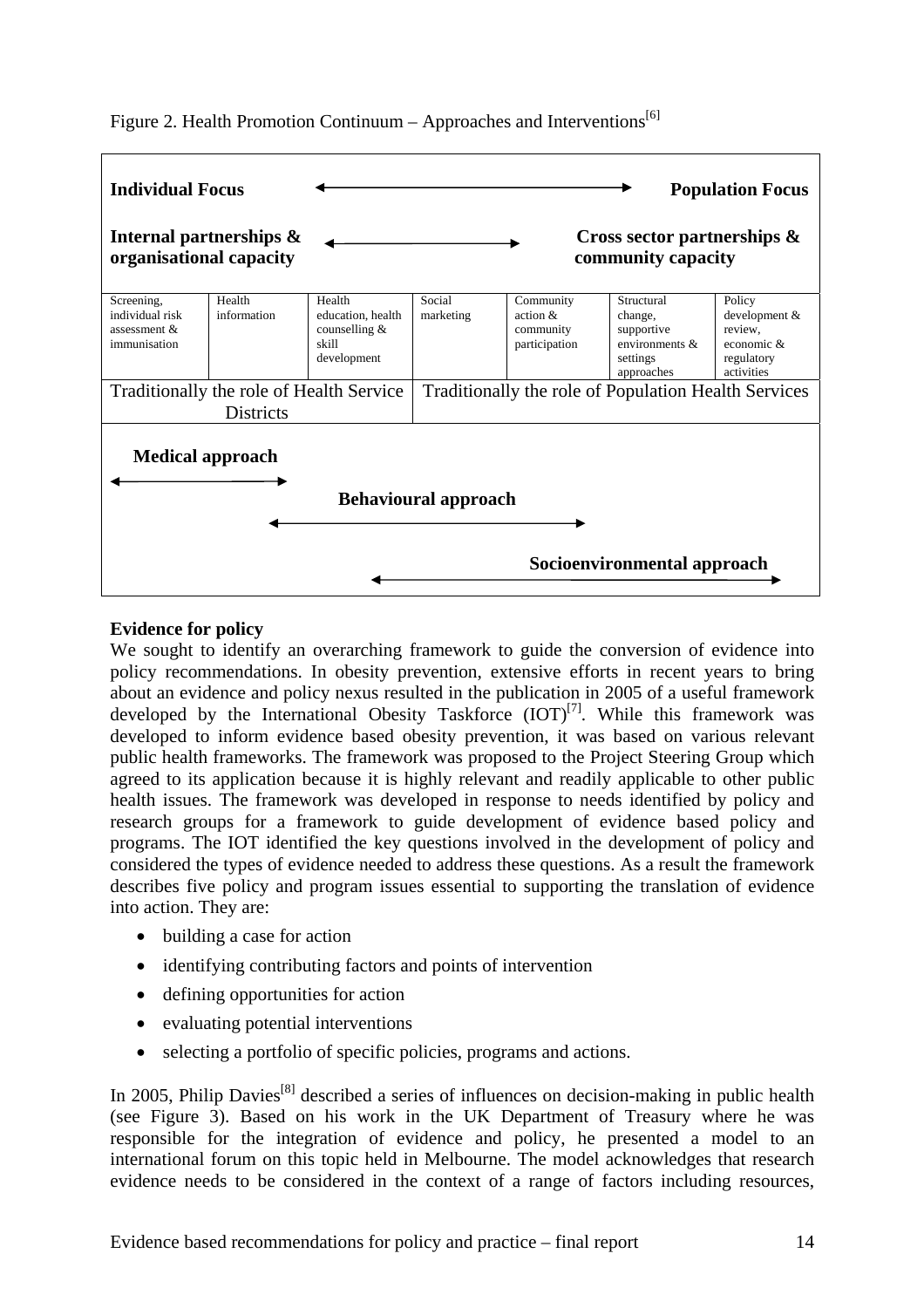judgement and values. We reviewed how this model would integrate with the IOT framework which acknowledges that policy decisions are usually dominated by political, economic and historical forces. The IOT model explores these components and therefore this project sought to explore this range of factors through interviews and the integration of evidence with contextual data.

Figure 3. Knowing the place of evidence<sup>[8]</sup>



Further, in developing recommendations for policy and practice, it is essential to consider applicability and transferability<sup>[9]</sup>.

Applicability refers to an assessment of whether the intervention process could be implemented in the local setting, regardless of the outcomes. By contrast, transferability involves an assessment of whether the intervention would have a similar level of effectiveness to that described for a study population.

Key questions to assess a*pplicability* include:

- Does the **political environment** of the local society allow this intervention to be implemented?
- Is there any political barrier to implementing this intervention?
- Would the general public and the targeted population (or sub-population) accept this intervention? Does any aspect of the intervention go against local **social norms**? Is it ethically acceptable?
- Can the contents of the intervention be tailored to suit the local culture?
- Are the essential **resources** for implementing this intervention available in the local setting? (A list of essential resources may help to answer this question).
- Does the target population in the local setting have sufficient **education** to comprehend the contents of the intervention?
- Which organisation will be responsible for the provision of this intervention in the local setting?
- Is there any possible barrier to implementing this intervention because of the **structure of that organisation**?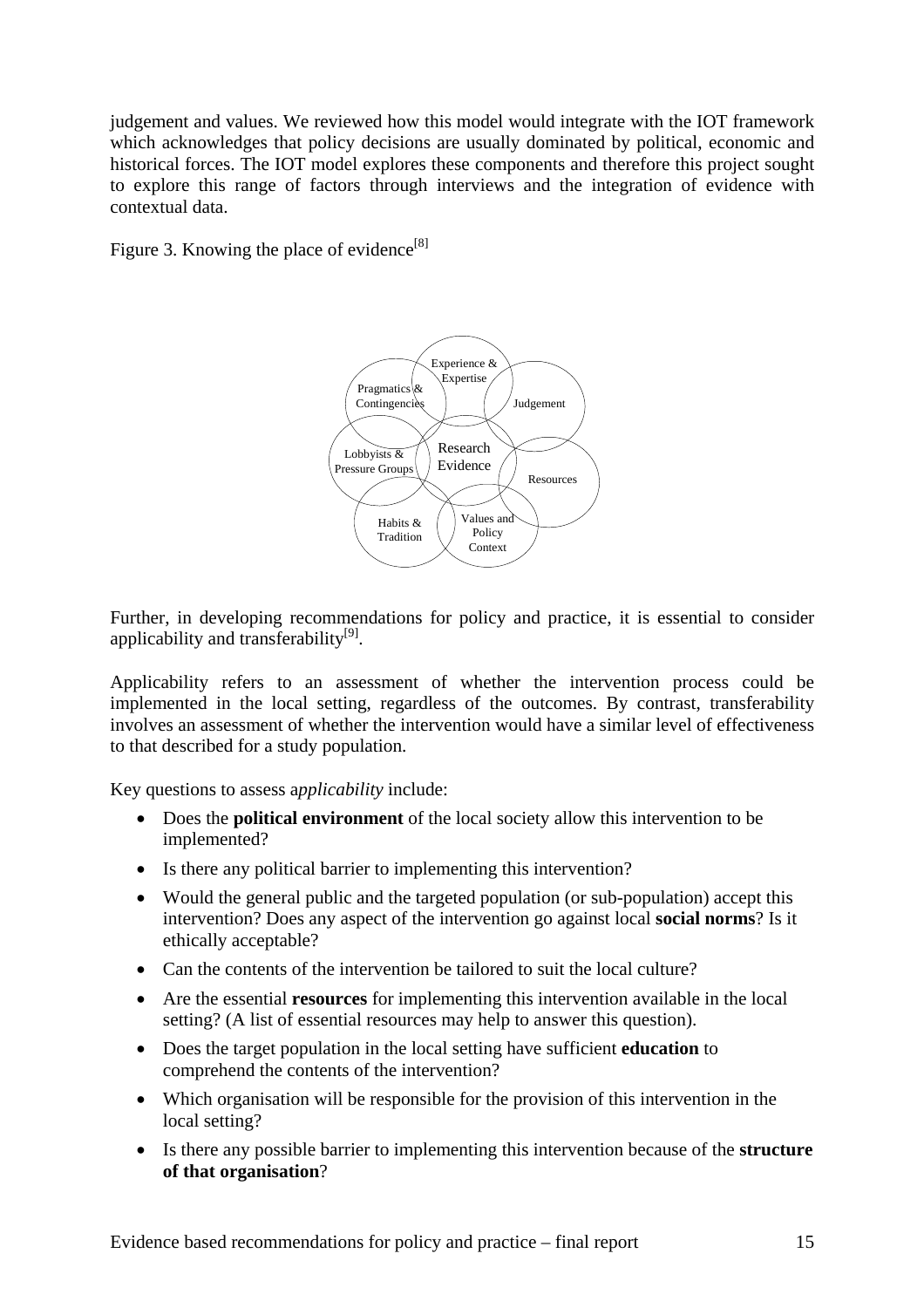• Does the provider of the intervention in the local setting have the **skill** to deliver this intervention? If not will training be available?

Key questions to assess *transferability* include:

- What is the **baseline prevalence** in the local setting of the health problem of interest? What is the difference in prevalence between the study setting and the local setting?
- Are the **characteristics of the target population** comparable between the study setting and the local setting? With regards to the particular aspects that will be addressed in the intervention, is it possible that the characteristics of the target population (such as ethnicity, socioeconomic status, and educational level) will impact on the effectiveness of the intervention?
- Is the **capacity to implement** the intervention comparable between the study setting in matters such as political environment, social acceptability, resources, organisational structure and the skills of the local providers?

# *Ethics approval*

The project was granted approval by the Deakin University Human Research Ethics Committee (EC 162-2006). Participants were provided with a plain language statement and asked to sign an informed consent form. Following the interview, participants were provided with a transcript of their interviews for approval. All data was secured in accordance with Deakin University guidelines. Consent forms were stored separately to encoded data collected. Data will be retained for a period of six years and will be appropriately destroyed after this period of time. All participants were provided with opportunities to provide feedback on the draft report. A final report will be made available to all participants.

# **Topic area and research literature review scope**

## **Falls prevention in older people**

Falls prevention interventions aim to reduce the incidence of falls and fall-related injuries<sup>[10]</sup>. Interventions are typically conducted in a range of settings including community based, general practice, nursing homes, hospitals and other institutions.

This review included reviews that considered all of these settings. Reviews that incorporate community based with individually focused interventions were also included. It was agreed by the Project Steering Group that recommendations would focus solely on community based interventions. The scope included individuals at increased risk of falling (such as the frail elderly). Prospective controlled trials, uncontrolled trials with pre/post test, and interrupted time series studies, were sought. The population of interest was 65 years and older, however reviews that were broader in scope (for example, 55 years and older) were also considered.

#### *Research question*

• What community based interventions are effective in reducing falls and fall-related injuries in adults aged 65 years and older?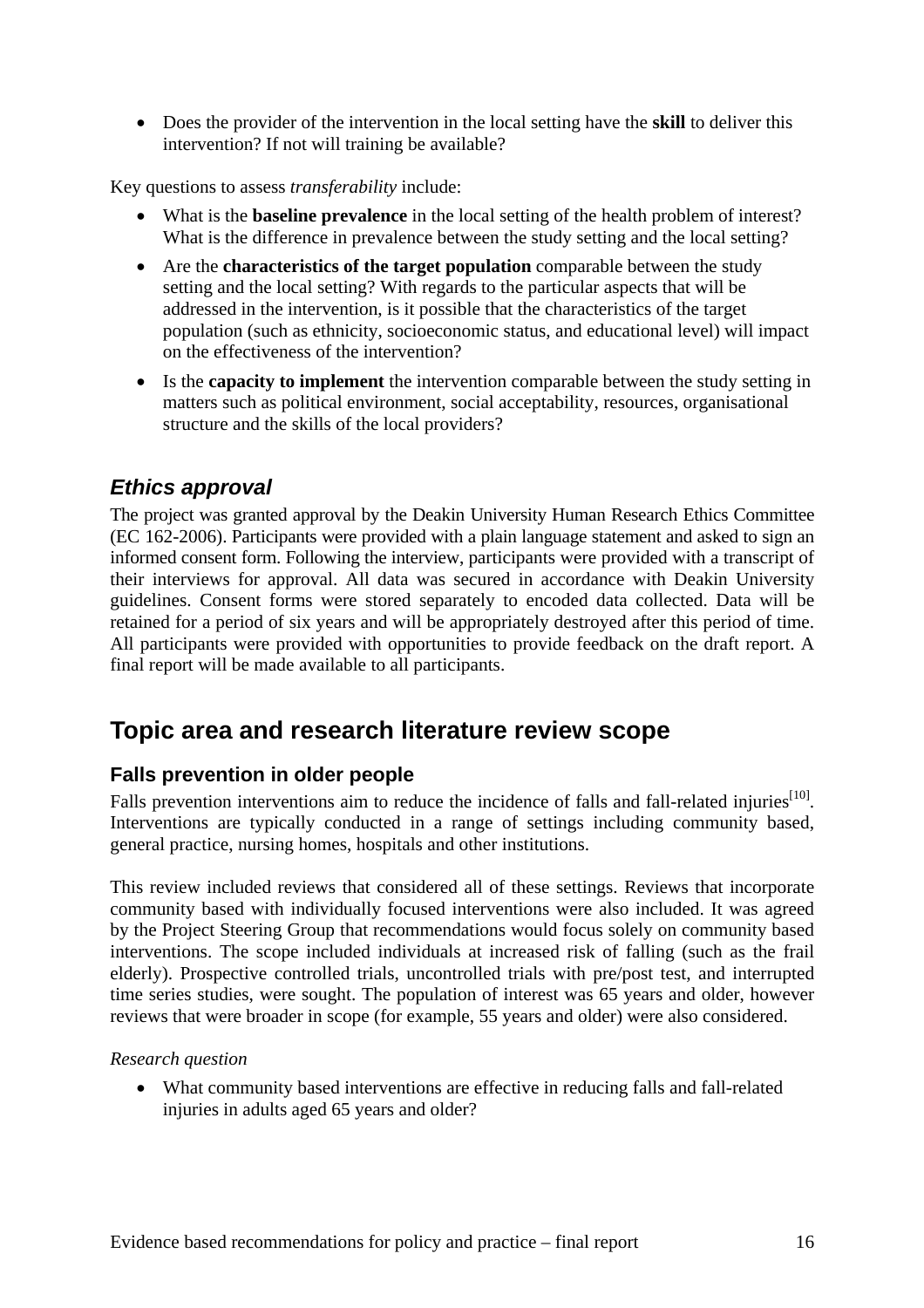*Outcome measures*:

- reduction in number of falls
- reduction in fall-related injuries
- change in incidence of fall-related injuries
- reduction in the severity of falls.

Please note that for the purposes of this project, only falls-specific outcome measures were used. The Research Team acknowledges that there are other outcome measures that may be relevant to the prevention of falls such as participation in physical activity, prevention of osteoporosis and enhanced generalised well-being. Of note, there is clear evidence of the impact of physical activity and healthy eating over the life course in the prevention of falls in older persons. Strategies to address these risk factors are identified in *Eat Well, Be Active* and *Be Active Queensland* strategies.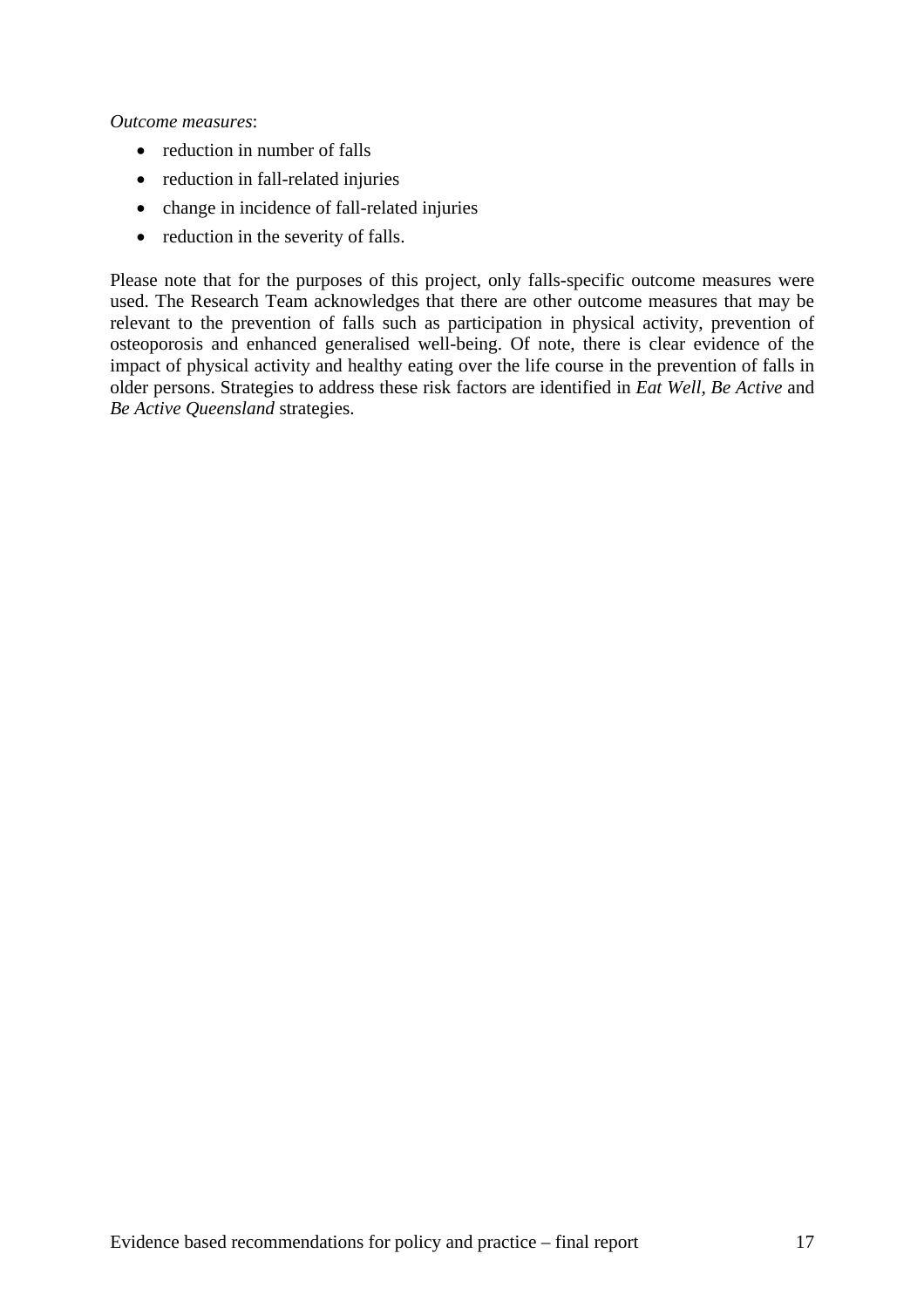# **Section A: The prevention of falls in adults aged 65 years and older**

## *Building the case for action on falls prevention*

It is estimated that by 2051, 22.5% of the Queensland population will be aged over 65 years<sup>[16].</sup> The population distribution of older people in Queensland has implications for the prevalence of falls. The proportion of adults aged 65 years or older is projected to increase by 5.3% per year in the period 1996-2036. It is important to recognise the implications of population shifts within Queensland and Australia. For example, larger proportions of older people are likely to be found in retirement areas including the Sunshine Coast, the Gold Coast and Hervey Bay<sup>[17]</sup>.

Current estimates are that 1 in 3 older Queenslanders fall each year, with between 5% and 10% of these requiring hospitalisation<sup>[16]</sup>. Data from the Queensland Injury Surveillance Unit  $(2004)^{[18]}$  reveal:

- almost 300 older Queenslanders each year as a result of a fall
- fall injuries comprise 60% of all injury presentations in older people
- females outnumber males 2:1
- two-thirds of falls occur at home
- two-thirds are the result of slipping, tripping or stumbling on the same level
- 40% of injuries from falls were fractures, with one in ten falls resulting in a hip fracture
- one-third of fall presentations result in admission to hospital.

While falls have a significant impact on personal injury they also reduce functioning and quality of life<sup>[19]</sup>. Hill et al<sup>[10]</sup> argue that unless an effective and coordinated falls prevention strategy is implemented, costs associated with emotional, physical, personal and health resources are likely to increase.

An increase in the ageing population is likely to see an increase in falls and fall-related injuries. This is of particular importance in the Queensland context as the population is both ageing and projected to continue growing rapidly. These factors have implications for the cost of care and services associated with fall-related injury in older people. These costs will absorb a significant proportion of increased spending on the health of older people unless effective preventive strategies are implemented $[20]$ . More specifically, based on current incidence rates<sup>[21]</sup>, as the population ages the number of hip fractures in Australia is expected to double by 2026 and increase fourfold by 2051.

Currently, direct health care costs of fall-related injuries in Queensland have reached \$100m. Without intervention, it is estimated that by 2051 this figure will reach more than \$317.6m per annum<sup>[16]</sup>. This equates to a 3.67% increase in hospital separation costs, a 3.72% increase in total hospital bed day costs, a 5.5% increase in medical costs (GPs, non-inpatient and specialists), a 3.47% increase in prescriptions, a 3.36% increase in costs associated with allied health consults, and a 3.81% increase in costs for nursing home residents<sup>[22]</sup>. In more concrete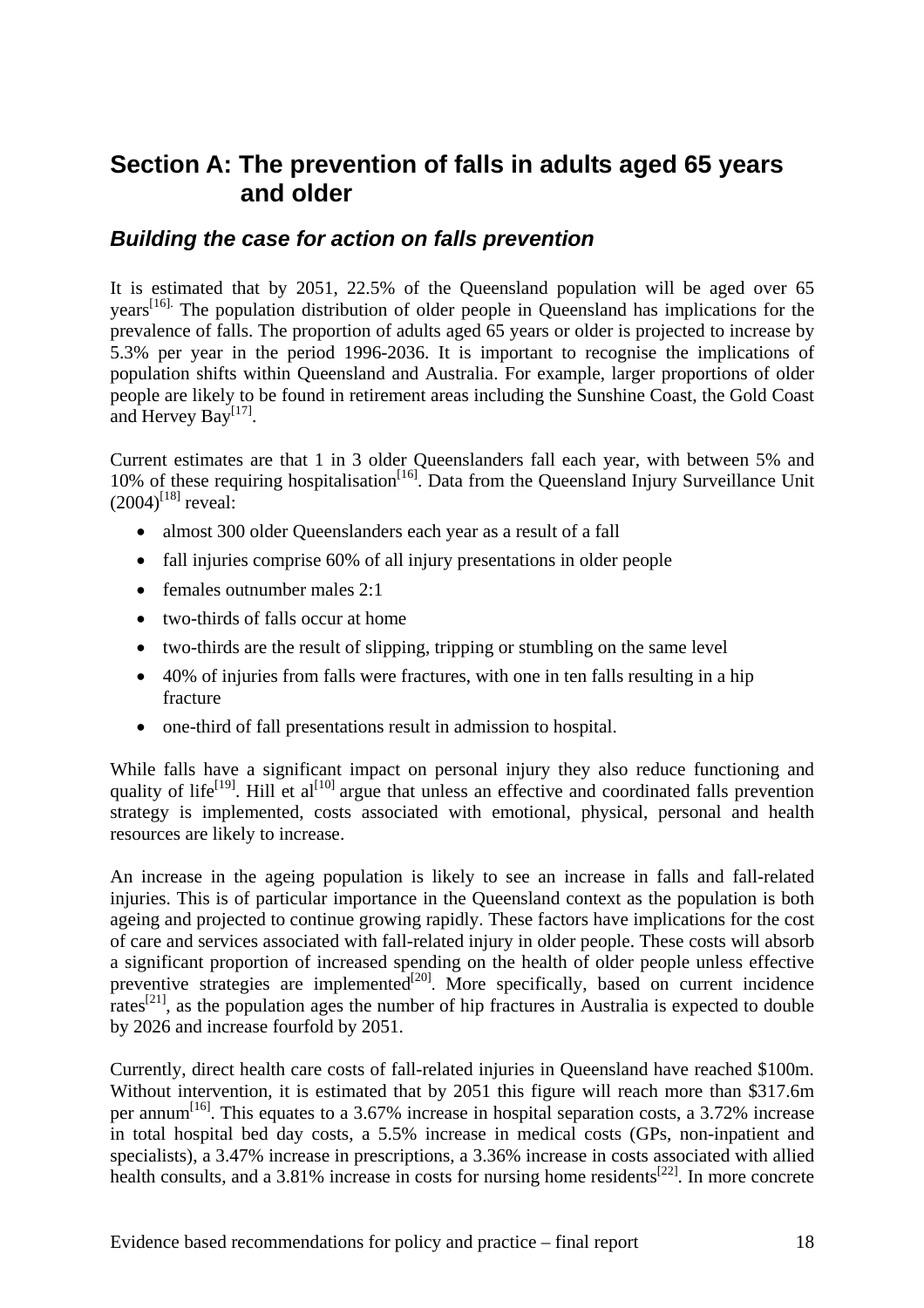terms, it is suggested that over 500 additional hospital beds and 850 nursing home places will be needed $^{[23]}$ .

Moller (2003) suggests that a 66% reduction in prevalence of falls is needed to maintain cost parity between 2001 and 2051. Significant cost increases will occur in Queensland within ten  $\text{years}^{[22]}$ . It is therefore crucial that additional efforts to reduce risk of falling in older people are undertaken to ensure that treatment costs do not preclude ongoing prevention initiatives. If this does not occur, data suggest that costs for treatment of falls will steadily increase in the short-term, leading to long-term health budget consequences.

# *Identifying contributing factors and points of intervention*

Falls in older people are complex events impacted upon by a range of physical, psychological, environmental and social factors. The following section seeks to outline the risk factors for falls prevention. This assists in identifying of points of intervention. The major risk factors for falls are well-established and include both intrinsic and extrinsic factors (see Table 1). The evidence for additional risk factors including Vitamin D is less well established. Falls in older people are complex events involving a number of interactive factors<sup>[16]</sup>. The more risk factors an older person has, the greater their chance of falling. Research suggests that reducing the number of associated risk factors can also reduce the lifetime risk of falling<sup>[24]</sup>. Table 1 outlines the key risk factors for falls in older people.

| <b>Personal factors (intrinsic)</b> |                                                                                                                                      | <b>Environmental factors (extrinsic)</b>                                          |  |
|-------------------------------------|--------------------------------------------------------------------------------------------------------------------------------------|-----------------------------------------------------------------------------------|--|
|                                     | increased age                                                                                                                        |                                                                                   |  |
|                                     | past history of falls                                                                                                                |                                                                                   |  |
|                                     | chronic medical conditions such as arthritis,<br>stroke and Parkinson's disease                                                      |                                                                                   |  |
|                                     | multiple medications, and specific medication<br>types (for example, long acting<br>benzodiazepines, and psychotropic<br>medication) | <b>Environmental hazards</b><br>clutter<br>poor lighting<br>$\bullet$             |  |
|                                     | impaired balance and mobility                                                                                                        | $\bullet$                                                                         |  |
| ٠                                   | muscle weakness and loss of muscle mass and<br>strength                                                                              | uneven flooring/ground levels<br>inappropriate footwear and clothing<br>$\bullet$ |  |
| ٠                                   | sensory problems, including impaired visual<br>acuity and depth perception, and peripheral<br>neuropathy                             | the use of inappropriate or poorly<br>$\bullet$<br>maintained equipment.          |  |
|                                     | dizziness                                                                                                                            | <b>Risk taking behaviour</b>                                                      |  |
|                                     | climbing a ladder<br>٠<br>impaired cognition                                                                                         |                                                                                   |  |
| ٠                                   | depression                                                                                                                           | using unsteady furniture for support.                                             |  |
| ٠                                   | low levels of physical activity                                                                                                      |                                                                                   |  |
| $\bullet$                           | low body mass index and osteoporosis<br>(predictors of fracture risk)                                                                |                                                                                   |  |
|                                     | fear of falling                                                                                                                      |                                                                                   |  |
|                                     | female gender.                                                                                                                       |                                                                                   |  |

Table 1. Falls risk factors<sup>[10]</sup>

The Queensland Injury Surveillance Unit has identified that older people who present to hospital having fallen most commonly have done so **in the home**  $(64\%)^{[18]}$ . Falls are reported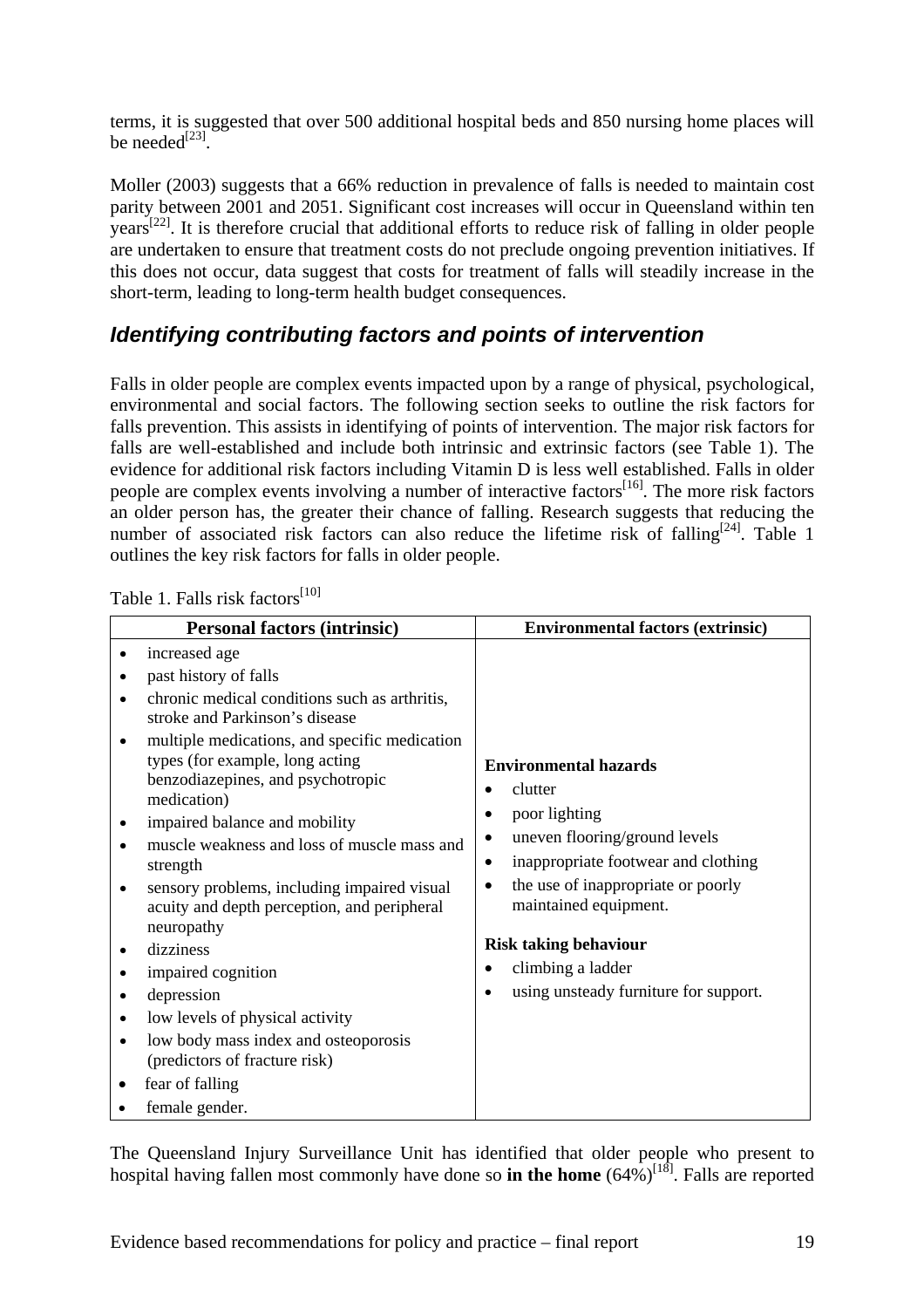to occur most commonly in the bedroom (16%), living/family/dining room (9%), garden (8%), footpath (8%), stairs or steps (7%), bathroom (6%) and kitchen (6%)<sup>[18]</sup>. The most common injury factors for these falls include floor (19%), natural surface (11%), chairs (3%), bed (3%), rugs or mats (2%) and ladders (2%). Other places where falls occur include an institution (9%), on or near a road (8%), in hospital (5%) or in a shop or commercial premises (5%). It is difficult to assess the extent to which falls occurring outside are as a result of poor quality roads and footpaths or to individual factors (strength, balance and mobility). This information is important in guiding local action. For example, if 100% of falls occurring on or near a road were due to poor quality roads or footpaths, an 8% reduction in falls and fallrelated injuries could be achieved by ensuring they were adequately maintained.

The most effective points of intervention for falls prevention in older people are likely to be impacted upon by the self-perceptions of older people of their level of risk. A study commissioned in 2000 by the Injury Prevention Section of the Commonwealth Department of Health and Ageing explored the information needs and perceptions of older Australians for falls and falls prevention<sup>[25]</sup>. The study suggested that older people represent a large and very diverse group. At one end of the spectrum are those who are hardly affected by the ageing process while others suffer from age-related health problems. While falls are generally known to be a problem for people aged 65 years or older, considerable variation exists in the way the problem is acknowledged. Older people who do not see themselves as being 'old', and who have greater levels of activity, tend to deny their personal falls risk and the relevance of prevention measures. In contrast, older Australians who have experienced a fall, or whose age-related health problems have a significant lifestyle impact, tend to acknowledge the risk of falling and the necessity for interventions. More recent data from the Western Australian Stay on Your Feet 2004 Falls Prevention Risk Factor Survey (comprising 1100 participants) shows seniors have a low concern for the seriousness of the falls issue, perceive falls have low personal relevance, and have low intentions to change behaviour<sup>[26]</sup>. These findings are supported by more recent international research, implementation and synthesis<sup>[27-29]</sup>.

# *Defining the range of opportunities for action*

The following section builds on the risk factors outlined above. It seeks to identify the range of opportunities for action, presents several strategy options, and helps to answer 'how and where could we intervene?' These will then be combined with evidence from systematic reviews and key documents to develop recommendations.

Figure 4 outlines opportunities for action across the continuum of health promotion. It highlights that a population focus is most likely to be achieved through community action and community participation, structural change, supportive environments and settings approaches and policy development and review and economic and regulatory activities. In order to be effective, population health action should use a socioenvironmental approach and develop strong multi-sectoral partnerships. Medical and behavioural approaches are also important but should be used in conjunction with socioenvironmental approaches where possible. This framework has been used to define the range of opportunities for action as outlined below.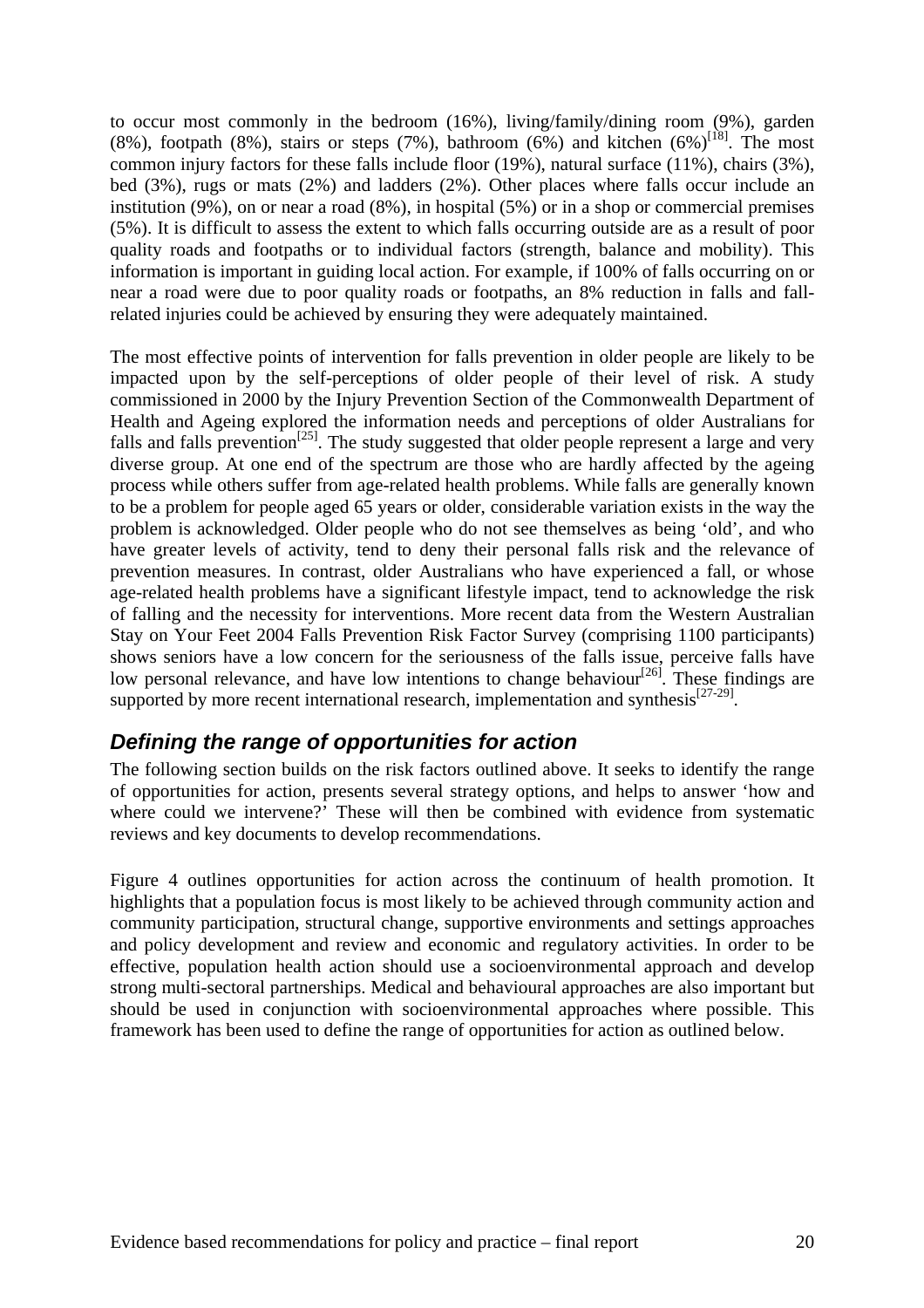

Figure 4. Health Promotion Continuum – Approaches and Interventions<sup>[6]</sup>

### **Summaries of key informant interviews**

Key informant interviews were conducted to help identify the range of opportunities for action. A summary of these interviews is provided below. A list of key informants is included in Appendix 1. There is already a significant amount of work happening in Queensland to address falls in older people. While it was not possible within the scope of this project to map this work comprehensively, an overview is provided of the types of activities being undertaken and some of the key partners are identified.

#### **Population Health Branch and Units**

Teleconferences were conducted in two of the three Area Population Health Units (PHUs). Additional key informant interviews were conducted where necessary. There is no dedicated falls prevention workforce across the three Area Health Services. Population Health staff working on falls prevention in Area Health Services are generalist health promotion workers who managed this work amongst competing priorities.

#### **Summary of current programs**

Table 2 provides a summary of the work identified in key informant interviews. This list is not intended to be comprehensive and it is likely that more unreported work is happening at the District Health Service level.

Interviews with key informants also identified a range of facilitators and barriers to undertaking falls prevention initiatives. These help to build an understanding of the influences on decision-making and local action.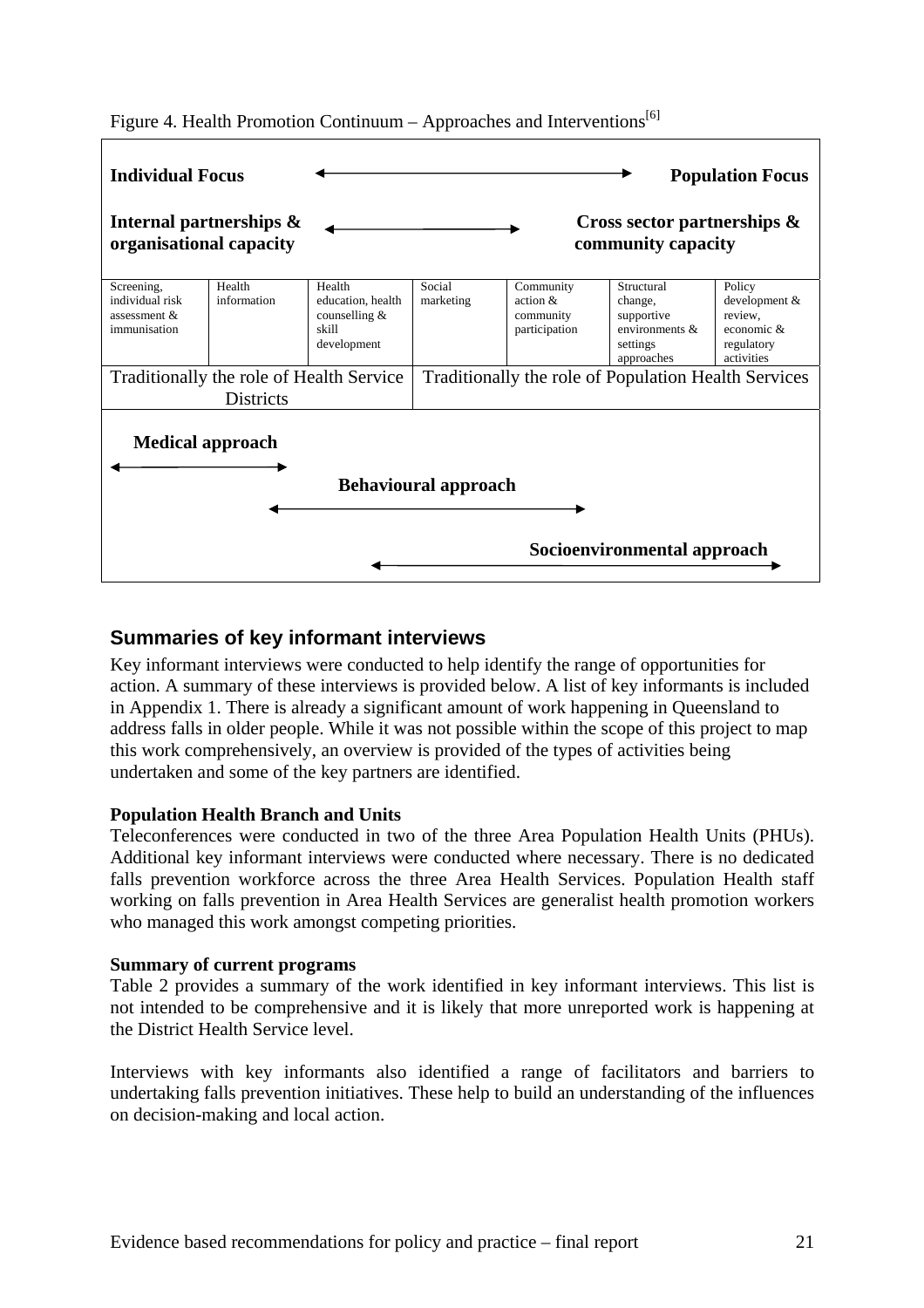| <b>Southern PHU</b> | <b>Steady Steps</b><br>$\bullet$                                                                      |  |  |
|---------------------|-------------------------------------------------------------------------------------------------------|--|--|
|                     | Life Steps<br>$\bullet$                                                                               |  |  |
| <b>Central PHU</b>  | An Area wide program approach is implemented across PHU's in Central<br>$\bullet$<br>with a focus on: |  |  |
|                     | Healthy Ageing Partnerships (including HSD's)<br>٠                                                    |  |  |
|                     | Stay on Your Feet program<br>٠                                                                        |  |  |
| <b>Tropical PHU</b> | Stepping Out (many of the programs listed below are connected to this<br>$\bullet$<br>initiative)     |  |  |
|                     | shopping centre audits<br>٠                                                                           |  |  |
|                     | Sun ferry audits<br>٠                                                                                 |  |  |
|                     | Risk assessment checklists<br>$\bullet$                                                               |  |  |
|                     | community education (opportunistic)<br>٠                                                              |  |  |
|                     | Healthy Home Parties with community health<br>٠                                                       |  |  |
|                     | 'Don't fall for it' with Council of the Ageing<br>٠                                                   |  |  |
|                     | shoe fitters' workshop<br>٠                                                                           |  |  |
|                     | home medication reviews                                                                               |  |  |
|                     | Cooking for One<br>٠                                                                                  |  |  |
|                     | physical activity programs<br>٠                                                                       |  |  |
|                     | Promoting Life Steps in Aged Care Facilities<br>٠                                                     |  |  |
|                     | <b>Active Ageing Grants</b><br>$\bullet$                                                              |  |  |
|                     | <b>Safe Communities</b><br>٠                                                                          |  |  |
| <b>Statewide</b>    | Statewide Falls Injury Prevention Collaborative<br>٠                                                  |  |  |
| action              | <b>Smart Housing</b><br>٠                                                                             |  |  |
|                     | Statewide Action Plan for falls prevention in older persons<br>٠                                      |  |  |
|                     | Coordinate packaging of Stay On Your Feet into an implementation toolkit                              |  |  |

Table 2. Summary of programs identified in key informant interviews

#### *Facilitators*

- Work with partners (including the target group older persons themselves) for whom activities are already part of core business. Share knowledge and expertise amongst partners so each understands their contexts, roles and responsibilities in addressing falls prevention and explore mutual benefits. For example, it is better with older persons and external partners to use the phrase 'healthy ageing' instead of the 'f' word.
- Plan for sustainability. At the outset, consider who might have a role in ongoing implementation and engage them early. Support for transitions is important.
- Explore and maximise opportunities to link falls prevention with current chronic disease priorities. For example, debate within the current political environment (in which physical activity and healthy eating are frequently raised) provides many opportunities to talk about falls prevention.
- Engage with evidence based health promotion and public health concepts to inform practice.
- Provide education and training concurrently with the release of evidence reviews and policy documents.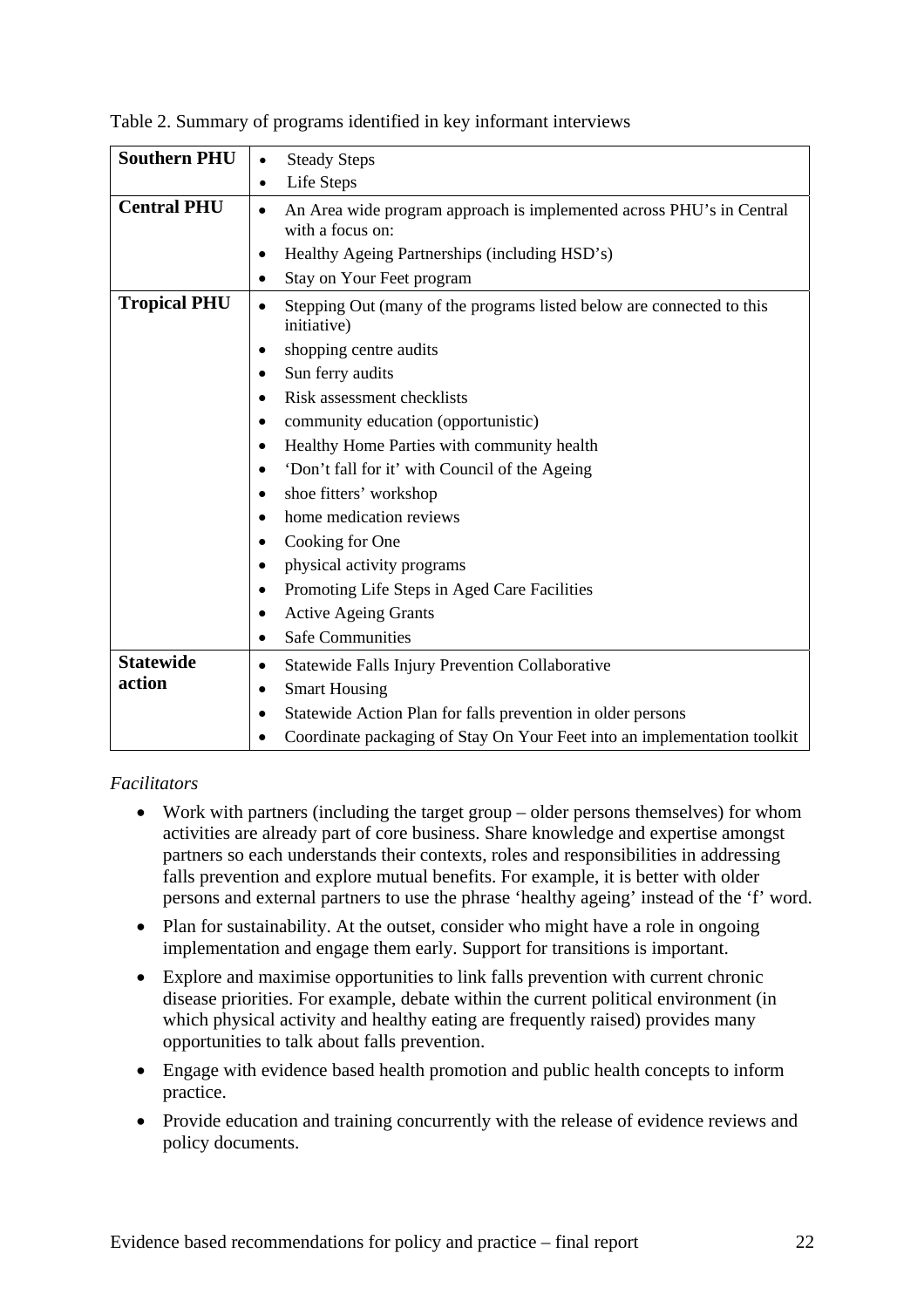#### *Barriers*

- Staff turnover both within Population Health Units and with partners.
- The sometimes limited capacity of the community health sector to participate in falls prevention programs initiated by Population Health Units.
- Poor quality of access to analysed data and limited dissemination of useful information/data related to falls.
- Perceived lack of coordination of activities.
- Lack of opportunities to share and learn with/from others' work
- Local service providers not always focused on falls prevention.
- Difficult to raise awareness with partners of the need for falls prevention to go beyond just physical activity (for example, acceptance of the importance of a multifaceted approach).
- No database containing project information.
- Lack of dedicated falls prevention officers.
- Some population health programs/areas continue to work in silos. The new structure under the Forster review has made statewide responses more difficult with an organisational structure of corporate and area health services.
- There is no single consistent message and no single suite of state resources that can be used by all who are working to promote falls prevention in the community. Instead there is an array of resources developed across the state.
- Lack of funding for injury prevention activities.
- No standards across Queensland Health hospitals. Each District implements its own methods of risk screening and data collection, using different systems that make it difficult to compare falls prevention activities and rates.
- Professional boundaries.
- Some Divisions of General Practice are unlikely to implement falls prevention strategies because they do not relate to their key performance indicators as funded by the Commonwealth.
- There are many opportunities that are difficult to maximise due to the bureaucracy of Queensland Health and the lack of information systems technology to communicate patient information across the continuum of care.
- General Practice Nurses are a growing profession and they are currently an underutilised professional group.
- Decision-making context.

The Health Promotion Unit within Population Health Branch of Corporate Office is responsible for reporting, monitoring, policy and planning across Queensland (rather than local level implementation). It also has a role in piloting statewide initiatives. Generic Health Promotion Officers are based in Area Health Population Health Units and for some, injury prevention is part of their role. Health Promotion Officers report to their Area Health Promotion Managers. Some practitioners discussed Outcome Area Plans. While they had some input into the Plans it was suggested that Outcome Area Plans were not always useful at a district level in guiding implementation.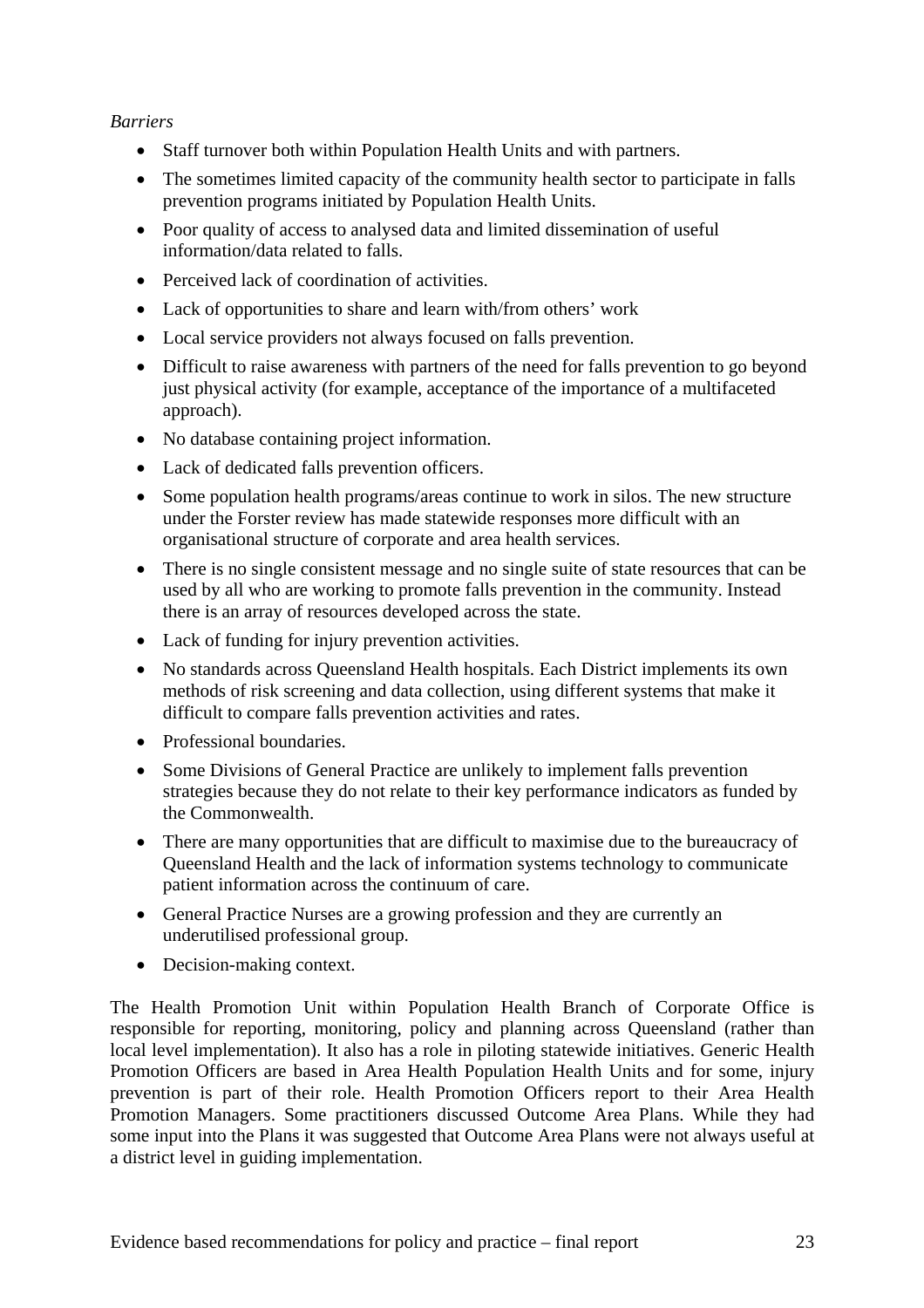The Statewide Action Plan expired at the end of 2006. The National Plan will most likely be used from that point. A review of the implementation of the Statewide Action Plan will be conducted.

#### **Relationships with other organisations/sectors**

It was acknowledged that falls prevention is not just a Queensland Health responsibility, especially given the multiple risk factors and the range of settings involved. However, historically, falls prevention has been a health sector responsibility which has led to issues of governance. This also appears to impact on the degree of coordination for falls prevention work.

The Queensland Injury Surveillance Unit is funded by Queensland Health to collect injury surveillance data from some Queensland Hospital Emergency Departments. These local data can then be used to drive and evaluate local action. These data are very useful as they provide important contextual information for targeting interventions. This is demonstrated through the release in 2004/05 of a Bulletin specifically dealing with falls prevention.

The Patient Safety Centre is funded by Queensland Health. Centre staff are working with the Health Promotion Unit (Population Health Branch) to develop a joint workplan that clarifies roles and responsibilities and identifies agreed key areas for collaborative action across the continuum of care.

The Home and Community Care Program has provided \$500,000 to support falls prevention for older people. This has resulted in the development of the *Best Practice Falls Prevention Resource Kit*. The Kit includes:

- an Implementation Guide for a falls prevention program
- One Step Ahead a clear and simple booklet on falls issues
- Staying  $On a$  booklet used by clients to assess falls risk
- brochure on falls prevention in the elderly
- CD.

The following list outlines a range of key partners identified by key informants. In some areas these relationships are strong, in others they are less so. While it is difficult to make generalisations across the state, this list identifies a range of partners identified as important in falls prevention action.

Healthcare providers including:

- Divisions of General Practice
- pharmacists
- community health
- clinicians (including physiotherapists, dieticians, podiatrists, occupational therapists)
- optometrists.
- Government departments:
- Department of Housing Home Assist Secure
- Department of Veterans Affairs Home Front
- Department of Communities (particularly the Office for Seniors)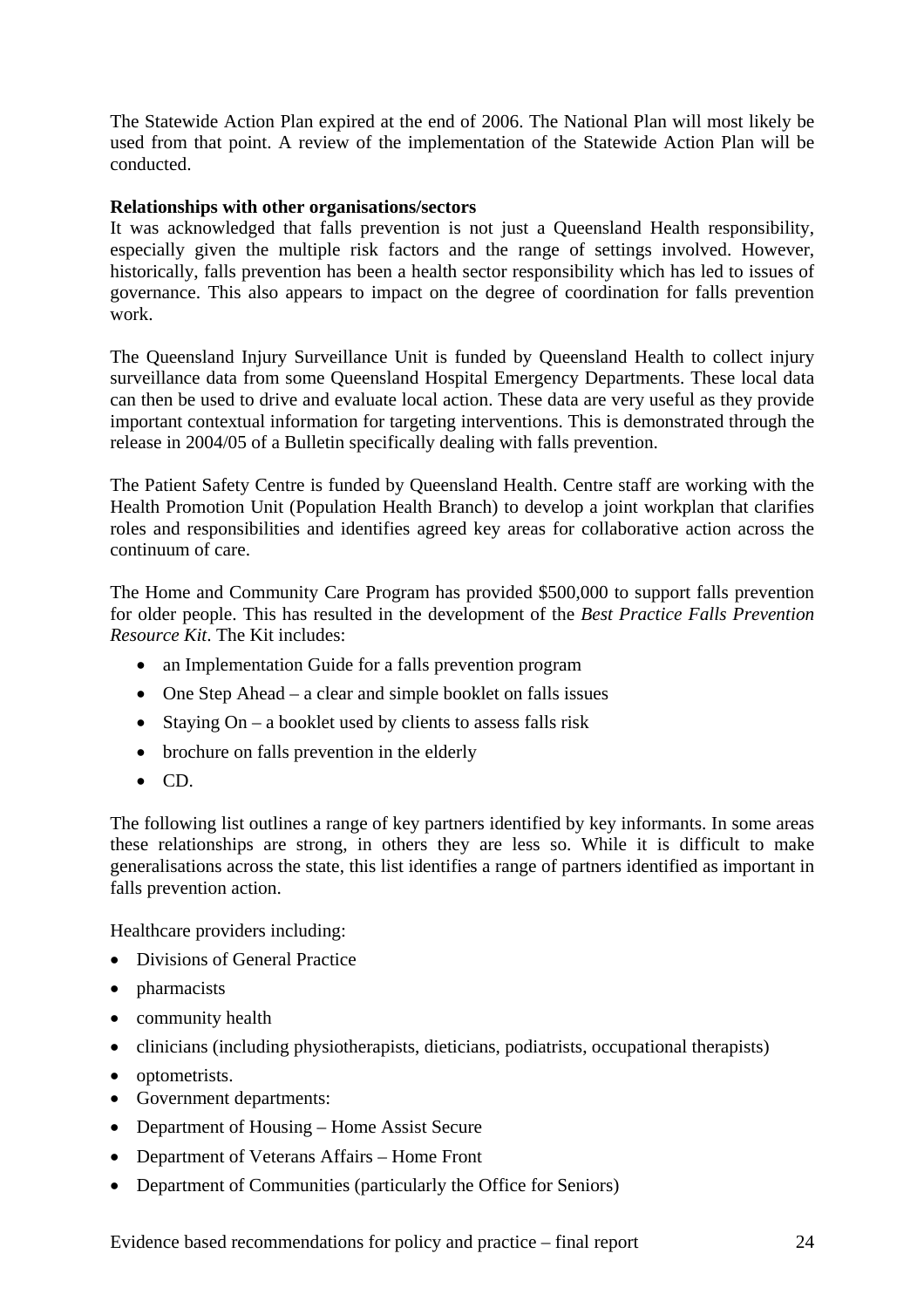- Department of Emergency Services
- local governments
- Sport and Recreation Oueensland.

Community based organisations

- Sport and Recreation Oueensland
- Fitness Queensland
- community service providers
- culturally and linguistically diverse (CALD) organisations
- Aboriginal and Torres Straight Islander (ATSI) organisations
- Council of the Ageing.

Private sector/other

- architects
- construction industry
- academia.

#### **Queensland Health partners**

#### **Health and Community Care (HACC)**

#### *Programs*

The HACC *Best Practice in Falls Prevention Resource Kit* (described earlier) is the primary falls prevention initiative of the HACC program. The *Best Practice Falls Prevention Client Capacity Building Kit* is specifically for clients and includes relevant booklets. HACC has also developed a Facilitation Guide and Home Care Worker manuals, with a video included (*Standing on Your Own Two Feet* produced by the Pensioners and Superannuants League). The HACC Resource Unit has run training programs across the state to facilitate implementation of these packages.

The *Client Capacity Building Kit* is available in six languages: Greek, Italian, Chinese, Vietnamese, Polish and Turkish.

Posters and bookmarks have been developed to assist clients to maintain a healthy ageing pattern and avoid falls. These are being translated into fifteen languages for the culturally and linguistically diverse community.

A DVD resource – *Building Optimum Health Bone and Muscle Strength* – has also been produced to assist health workers working with the frail aged.

#### *Decision-making*

Funding for the *Resource Kit* project is now finished. Previously, State HACC Plans were developed yearly. Planning is now moving to a triennium basis (every 3 years). These plans include statewide and regional priorities. Falls prevention is no longer an explicit priority in the Queensland State HACC Plan. After the completion of the *Resource Kit* it was intended that ongoing falls prevention work would be sustained through established resources and relationships. The key informant suggested the Statewide Falls Injury Prevention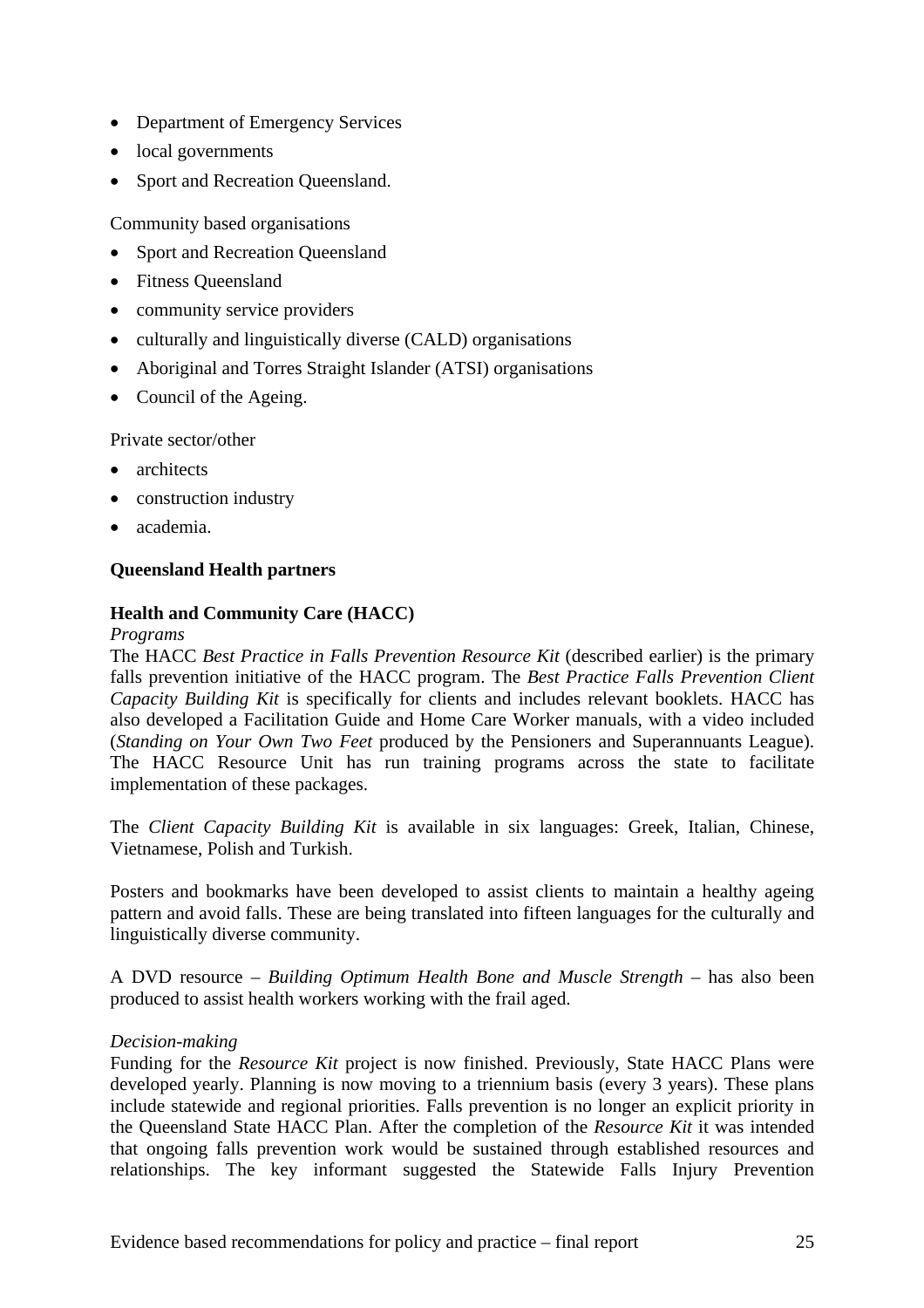Collaborative will be important in continuing to advocate that falls prevention remains a priority for all key partners.

#### *Relationship with Population Health*

Informants have worked closely with Population Health. This will be facilitated now through the Statewide Falls Injury Prevention Collaborative.

#### *Key areas for investment by this agency*

Gaps in investment by HACC and others involved in falls prevention may include: programs to support the frail elderly; rural nutrition (with a focus on the frail elderly); indigenous communities; and translation of materials (particularly for newer CALD populations). It is critical also to ensure the availability of user friendly brochures on falls prevention.

#### **Community Health**

#### *Programs*

Community health agencies are involved with Steady Steps, Stay on Your Feet and several other programs targeting community education and physical activity. Evaluation of these programs has been limited. In some instances participants have not wanted to participate in evaluation processes leading to poor response rates. A detailed evaluation of Stay on Your Feet in Wide Bay is being conducted and findings will further inform the recommendations outlined in this report. More structured evaluation processes are underway. Other actions have included:

- redevelopment of existing materials to ensure they are more user friendly
- development of a safety product list to assist older people to buy products that prevent falls
- links to the Home Assist program.

#### *Decision-making*

Community Health reported participating in steering committees to drive action on falls prevention. Involvement can be hindered by resource limitations (often worker capacity) and direct service pressures. One District has established a Health Promotion Unit that will help coordinate local activities and assist in better use of chronic disease funding. It will also give programs enhanced status. In other centres/areas coordination appears not to be established to this level. Some need for health promotion plans was identified.

#### *Relationship with Population Health*

Relationships with Population Health appear positive. Regular local meetings are held in some areas. Maintaining a relationship over distance was identified as difficult.

#### *Key Areas for Investment*

Key areas for investment will be driven at local levels. These decisions will be informed by other established programs outlined in government documents. Packages developed need to be transferable and consider the continuum of care. Health promotion was a key focus for the centres where staff were interviewed. Issues are therefore difficult to generalise across Queensland.

#### **Patient Safety Centre**

*Programs*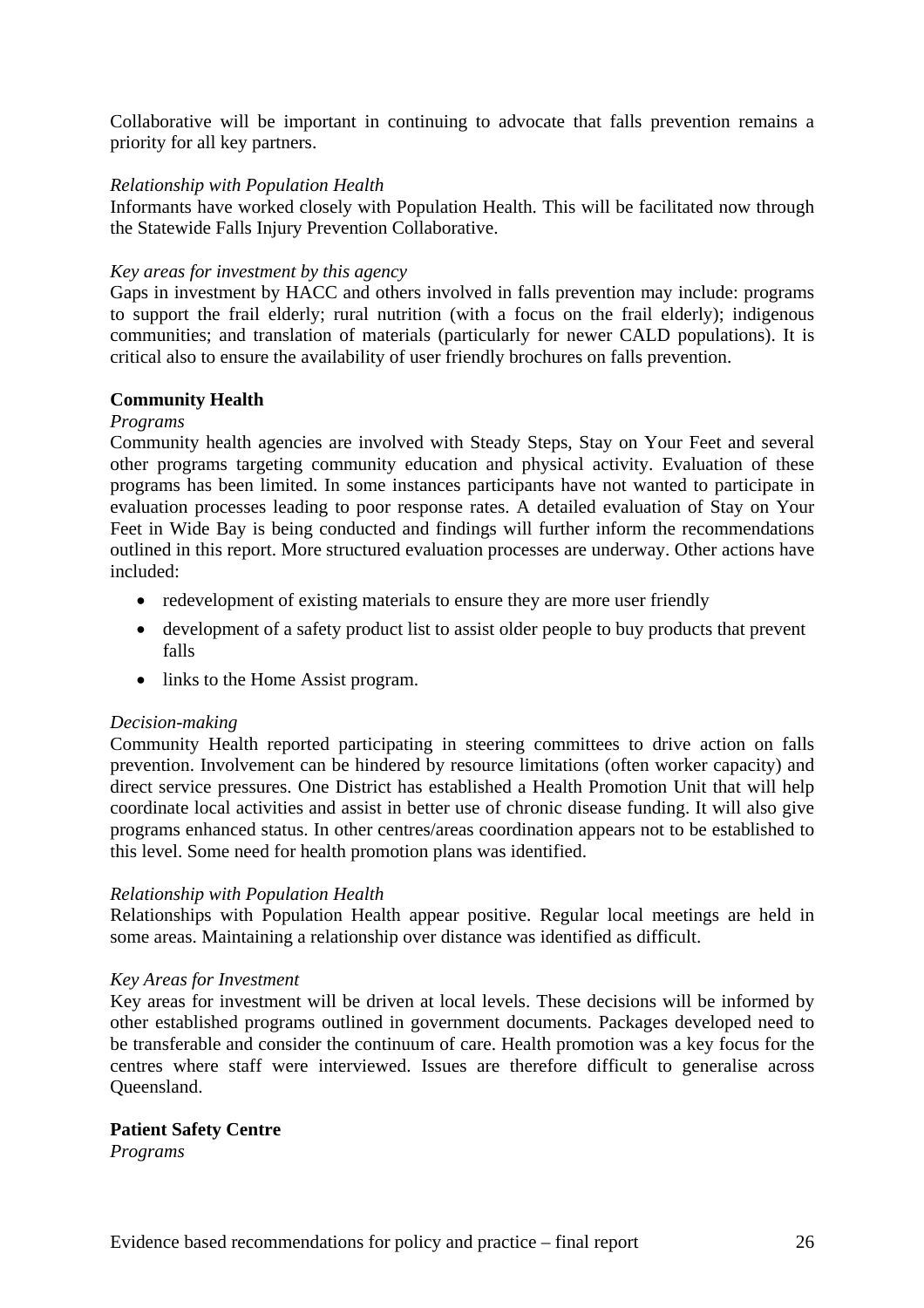The Patient Safety Centre (PSC) (which sits within the Reform and Development Directorate) has established a position to support the implementation of the National Guidelines for the prevention of falls and harm from falls in older people in hospital and residential aged care facility settings. The PSC is also responsible for the coordination of the Statewide Falls Injury Prevention Collaborative. PSC staff have been visiting Queensland Health Service Districts to run falls planning days which support implementation of the National Guidelines. This program is primarily for hospitals and residential aged care facilities due to the fact that the National Guidelines pertain specifically to these settings. However, due to the interest in falls prevention, community and Population Health representatives have attended these planning days. This had led to extension of the mapping into the community sector. These planning days have revealed a huge diversity in the falls prevention programs currently being implemented. These programs primarily focus on physical activity. Within the community, evidence is used as a rationale for action on falls prevention but not necessarily used to plan program approaches (for example physical activity program components).

#### *Decision-making*

Patient Safety Officers work in each Health Service Districts. Decision-making on falls prevention is impacted on by line management. Policy is planned at State level and action is planned and implemented at a local level.

#### *Relationship with Population Health*

A formal meeting occurs every month between PSC and Health Promotion Unit. PSC and the Health Promotion Unit have a joint workplan. One joint activity is a mapping project to identify current action and opportunities for further development. Local Population Health staff in some Health Service Districts have attended falls planning days and subsequent meetings.

#### *Key Areas for Investment*

The Statewide Falls Injury Prevention Collaborative was established in February this year. A steering committee and five working groups form part of the Collaborative. Each of these working groups has its own workplans and associated projects. These are:

- 1. To improve incident reporting indicators for falls.
- 2. To improve education/training/awareness programs for clinicians and consumers.
- 3. To implement service development:
	- a) specialist Falls Prevention Resource Officers;
	- b) falls clinics (community and/or outpatient);
	- c) statewide cross-continuum approaches where appropriate (including primary prevention programs).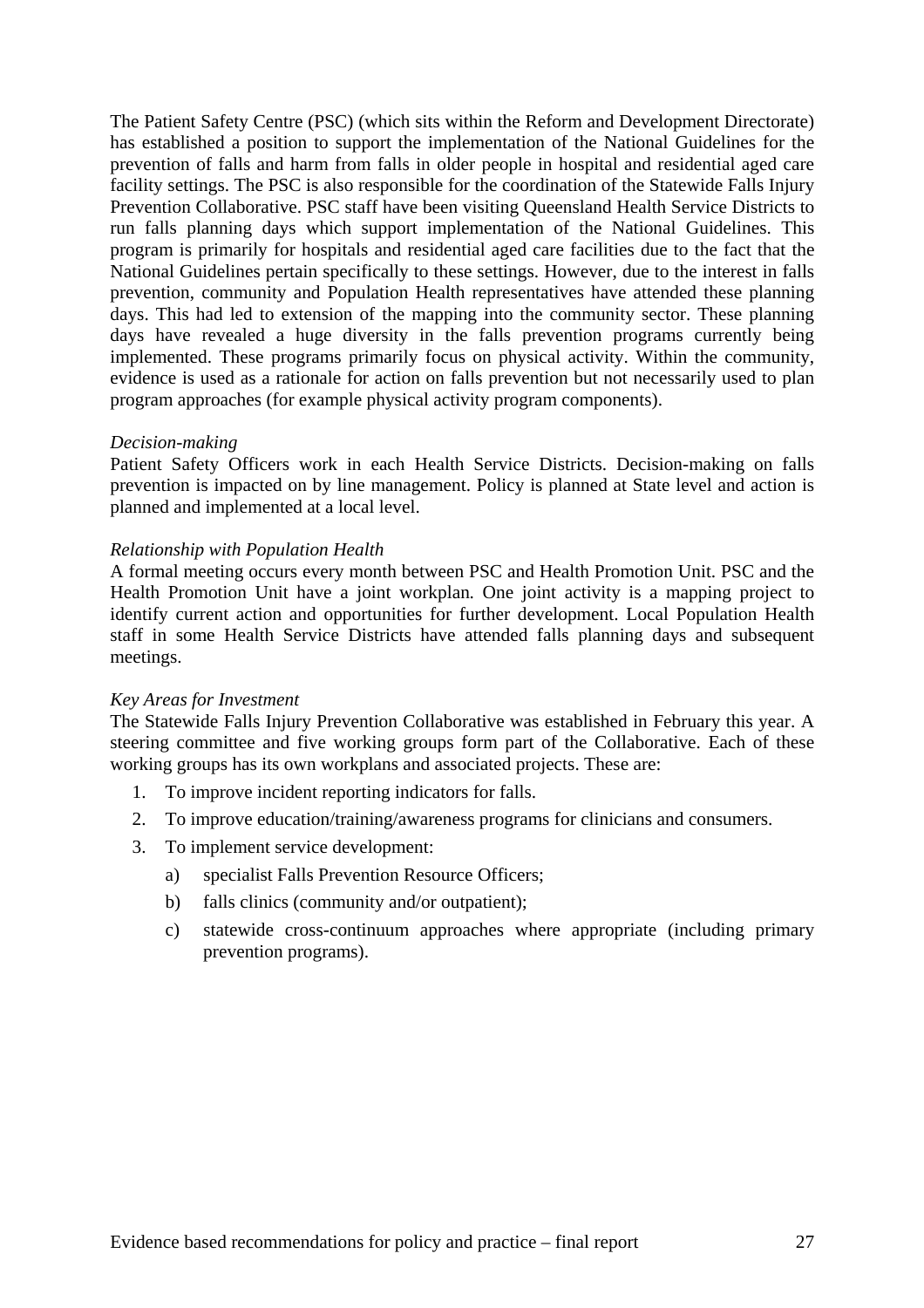#### **Department of Communities**

#### *Programs*

The Office for Seniors has a cross-government role and ensures a focus on seniors issues. Its role involves leading projects and coordination. Recently the Office has run a pooled project (in which the resources of cross-government project partners are pooled) focusing on social isolation. This involved a literature review, consultations to identify what work was happening (n=10), and forums. A total of 191 submissions were received and five projects were funded. A Steady Steps program in Logan was funded through this process. There is anecdotal evidence to suggest that the project running in Greenvale is very successful and has 'transformed the community'.

#### *Decision-making*

The Queensland Seniors Council provides advice to the Minister for Communities, Disability Services and Seniors. The Council also identifies opportunities for action on issues pertinent to seniors across Queensland. The most recent policy framework is *Our Shared Future: Queensland's Framework for Ageing 2000-2004*.

#### *Relationship with Population Health*

The Office has good relationships with Population Health. To strengthen opportunities for partnership, Population Health should approach the Office at the idea/planning stage of new initiatives to facilitate its contribution.

#### *Key Areas for Investment*

The Office has three key priorities: elder abuse, social isolation/participation, and grandparents.

#### **Local government**

#### *Programs*:

Home Modification Service is a program funded under the Home and Community Care Program (HACC). Basic home assistance is provided to the frail aged and people with a disability. Major improvements are made to the home to provide a safe environment for the elderly and disabled people. The most common improvements include bathroom alterations, ramps, stair climbers and water lifts. The aim is to prevent people with disabilities and frail elderly people from entering institutional care prematurely.

#### *Decision making*

The Area Manager develops and coordinates Home and Community Care initiatives within the region. The HACC committee meets monthly to assess new initiatives and other community committees, such as the Aged Care Assessment Team, meet to discuss funding eligibility for individuals. Funding is provided by HACC and managed through the Department of Housing.

#### *Relationship with Population Health*

Relationships with Population Health appear positive. Regular local meetings are held in some areas and there is a good relationship with all involved. Ability to develop own local government initiatives is seen as very positive.

#### *Key Areas for Investment*

To continue the development of partnerships that provide funding well into the future.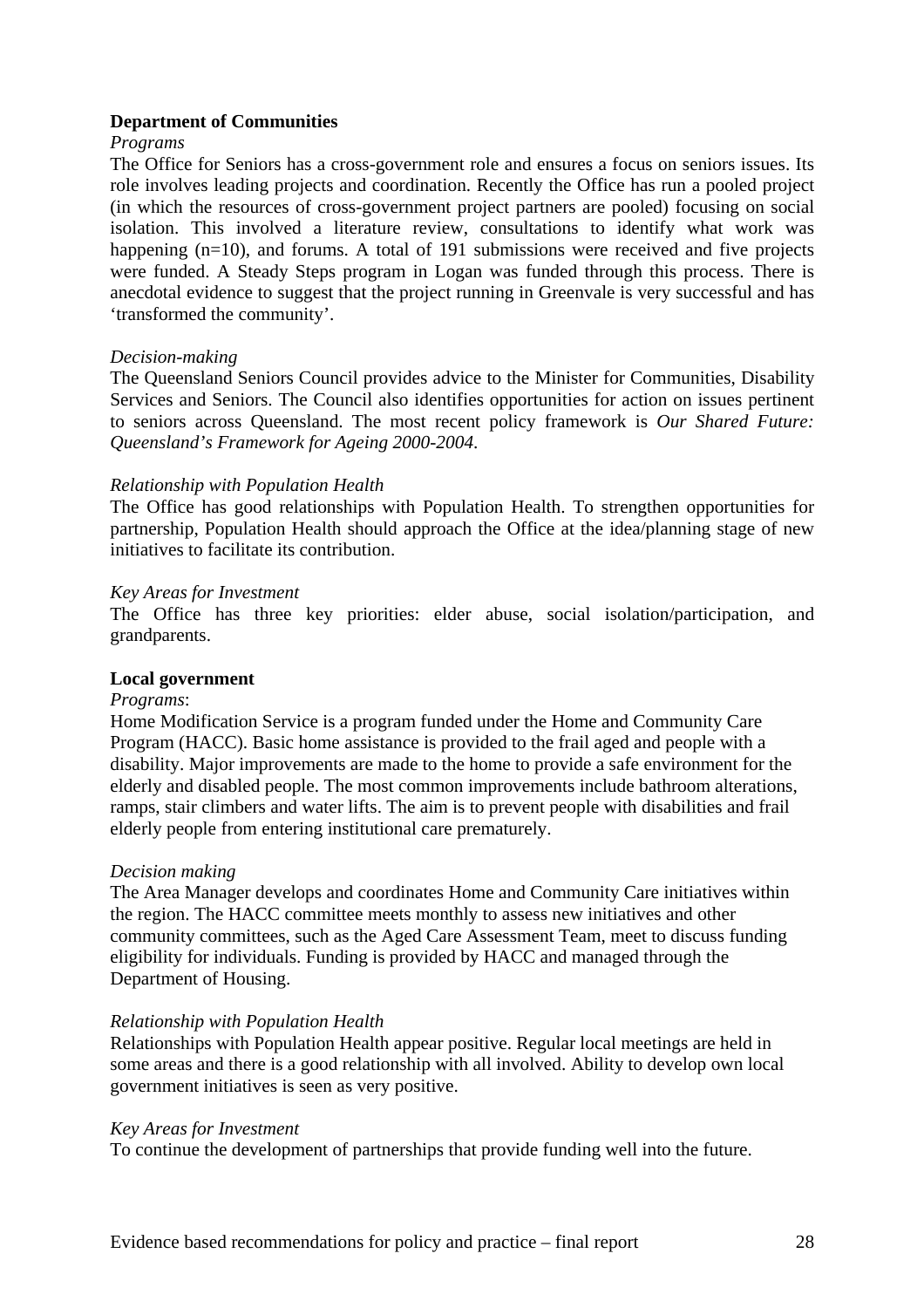#### **Academic**

#### *Programs*

This informant was most aware of the Wide Bay Stay on Your Feet project due to professional involvement. It was suggested that this project is based strongly on a community development approach and there have been challenges associated with this approach. There is limited evidence to support this approach as yet. One of the challenges of falls prevention is that much of the evidence is laboratory based. It was felt that Queensland has yet to see a big investment in falls prevention. Where it has occurred, it's not been well structured.

#### *Decision-making*

Big structural change is needed. Until that occurs it is difficult to see projects being effective. Partnerships need to be built into systems.

#### *Relationship with Population Health*

This researcher has limited involvement with Population Health.

#### *Key areas for investment*

Drawing on this academic's area of expertise, it was suggested that the development of skills and collaborative networks takes up time and often projects/strategies do not progress beyond this point. The Wide Bay project has taken years of investment. It is essential now to look critically at the project, and work out strengths and weaknesses. It will also be important to consider how the project can be implemented at a reduced cost. Data collection is also problematic.

#### **Summary of implementation areas and support actions**

The following section provides a summary of the *implementation areas and support actions*  needed for effective falls prevention as identified in problem definition, risk factor analysis and key informant interviews. While not an exhaustive list, this section includes areas where work is already underway in addition to areas where further opportunities exist. A comprehensive population approach should consider settings and sectors, monitoring, capacity building, research and social marketing<sup>[7]</sup>.

Settings and sectors:

- local government (town planners, sport and recreation)
- Department of Communities Office of Seniors
- Department of Veterans Affairs
- Home And Community Care
- general practitioners
- Patient Safety Centre
- nutritionists
- sport and recreation sector
- Australian Academy of Tai Chi
- Fitness Queensland
- Volunteers (who may promote/run programs or promote risk factor reduction by increasing physical activity)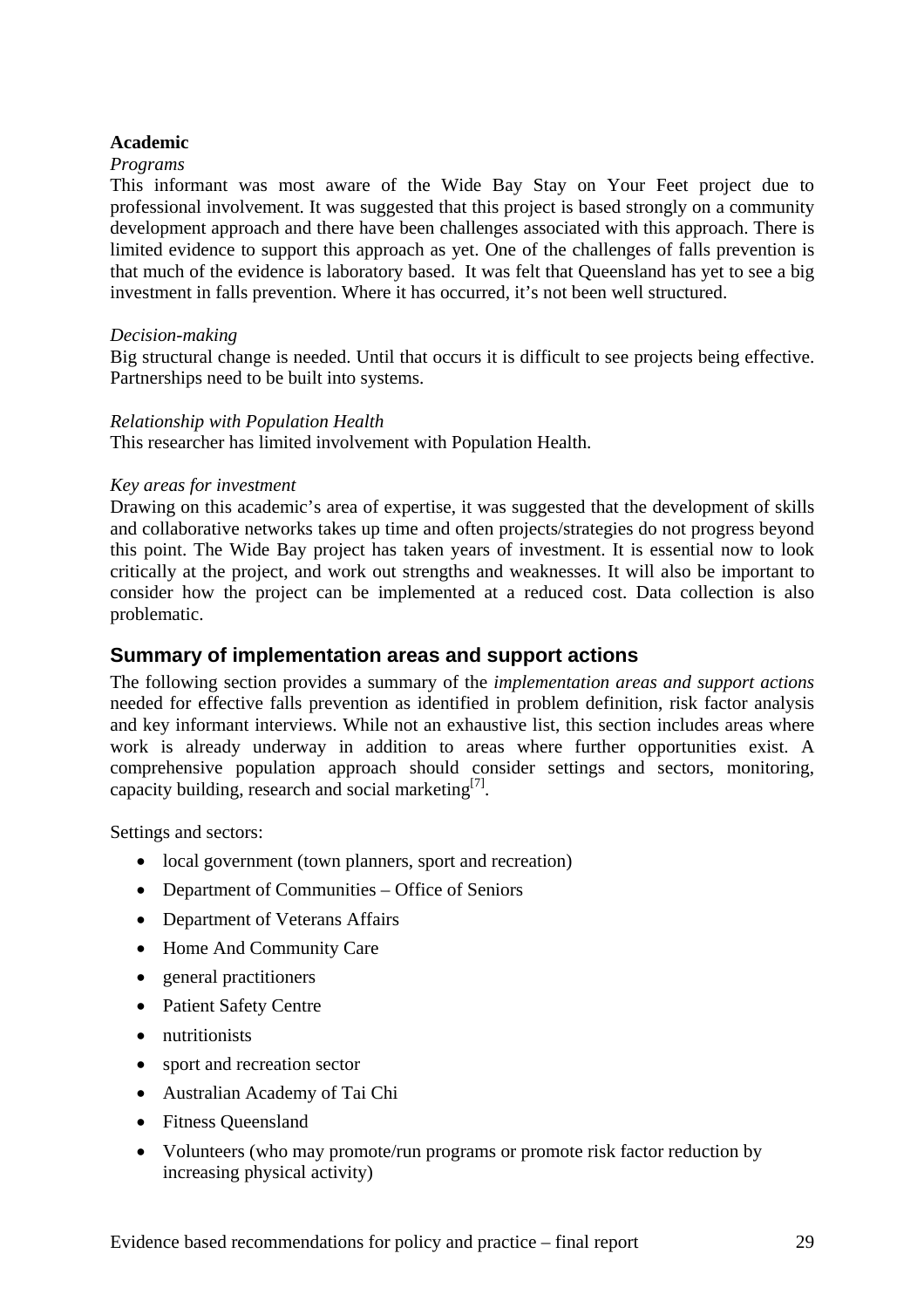- Department of Housing
- architects/builders
- allied health (particularly occupational therapists and physiotherapists)
- Department of Emergency Services
- Pharmacy Guild of Australia
- optometrists.

#### Monitoring:

- Queensland Injury Surveillance Unit
- Queensland Trauma Registry
- hospitals
- general practitioners
- results from community projects (self-reported falls)

#### Capacity building:

- internal capacity
	- a. understanding of falls prevention
	- b. ability to engage with evidence (program level effectiveness)
- assessing external capacity
- shared priority
- understanding of falls prevention.

Research (Queensland specific):

- Stay on Your Feet in Wide Bay (involving Queensland University of Technology)
- School of Physiotherapy and Exercise Science, Griffith University (with a focus on human movement)
- University of Queensland (work including the case-control study *Protective Effect of Healthy Ageing on the Risk of Fall-Related Hip Fracture Injury in Older People*)
- National Ageing Research Institute.

Social marketing:

• Awareness of falls as an issue amongst partners, potential partners and communities and individuals.

### **Main strategy options**

The following section provides an outline of the main strategy options needed to drive effective falls prevention as identified in the problem definition, risk factor analysis, key informant interviews and consideration of relevant implementation areas and support actions. This information includes areas where work is already underway in addition to areas where further opportunities exist. A comprehensive population approach should consider policies, programs and partnerships.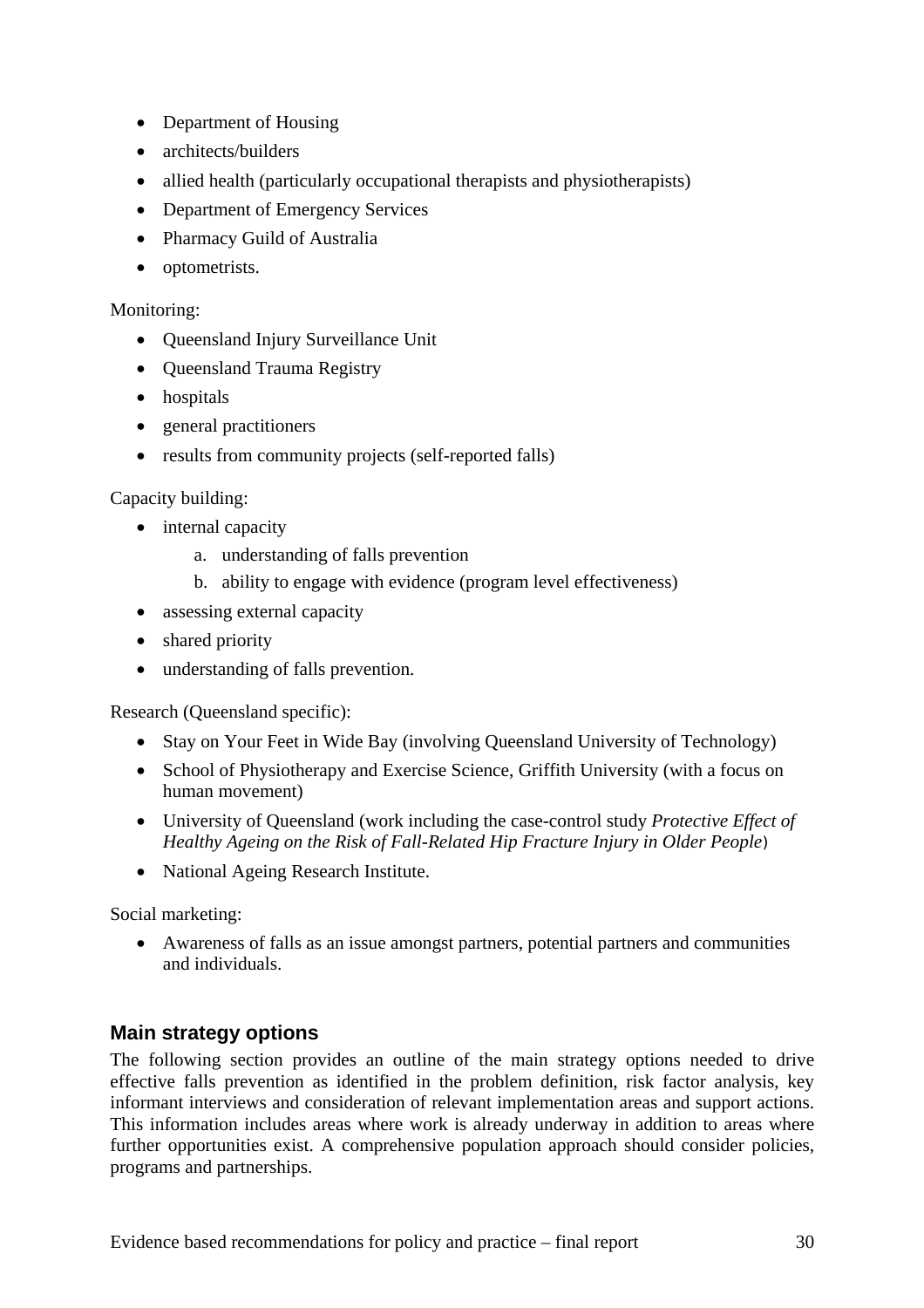#### *Policies*

The development and implementation of policy is crucial to driving public health action. The following policies either focus specifically on falls prevention or target populations. Further action on falls prevention must be considered within the context of these policies and their integration, where appropriate:

- Statewide Action Plan: Falls Prevention in Older People 2002-2006 (Population Health – Queensland Health)
- Aged Care Strategy 2004-2011 (Aged and Community Care Reform Unit Queensland Health)
- Queensland Trauma Plan
- General Practice Advisory Council Continuity of Care Planning Framework
- Queensland's Framework for Ageing (coordinated by Department of Communities)
- Be Active Australia (Commonwealth Department of Health and Ageing)
- Be Active Queensland
- National Injury Prevention and Safety Promotion Plan 2004-2014 (Commonwealth Department of Health and Ageing)
- National Falls Prevention for Older People 2004 onwards
- National Aboriginal and Torres Strait Islander Safety Promotion Strategy.

#### *Programs*

Programs refer to the implementation of policy objectives to address health outcomes. A range of programs is already being implemented. These include:

- Stepping Out
- Stay on Your Feet
- Steady Steps
- Life Steps
- Queensland HACC *Falls Prevention Resource Kit*.

Further action to prevent falls in older people should build a common approach based on existing projects. Relevant sectors and settings as described above should be considered in program development.

#### *Partnership development*

Partnership development is a core component of effective population health. This is important for falls prevention given that risk factors are broad and many are impacted outside the remit of Population Health. Therefore any further action should consider a common approach to partnership development that supports falls prevention.

#### *Links with existing funding opportunities*

- physical activity
- social isolation
- chronic disease.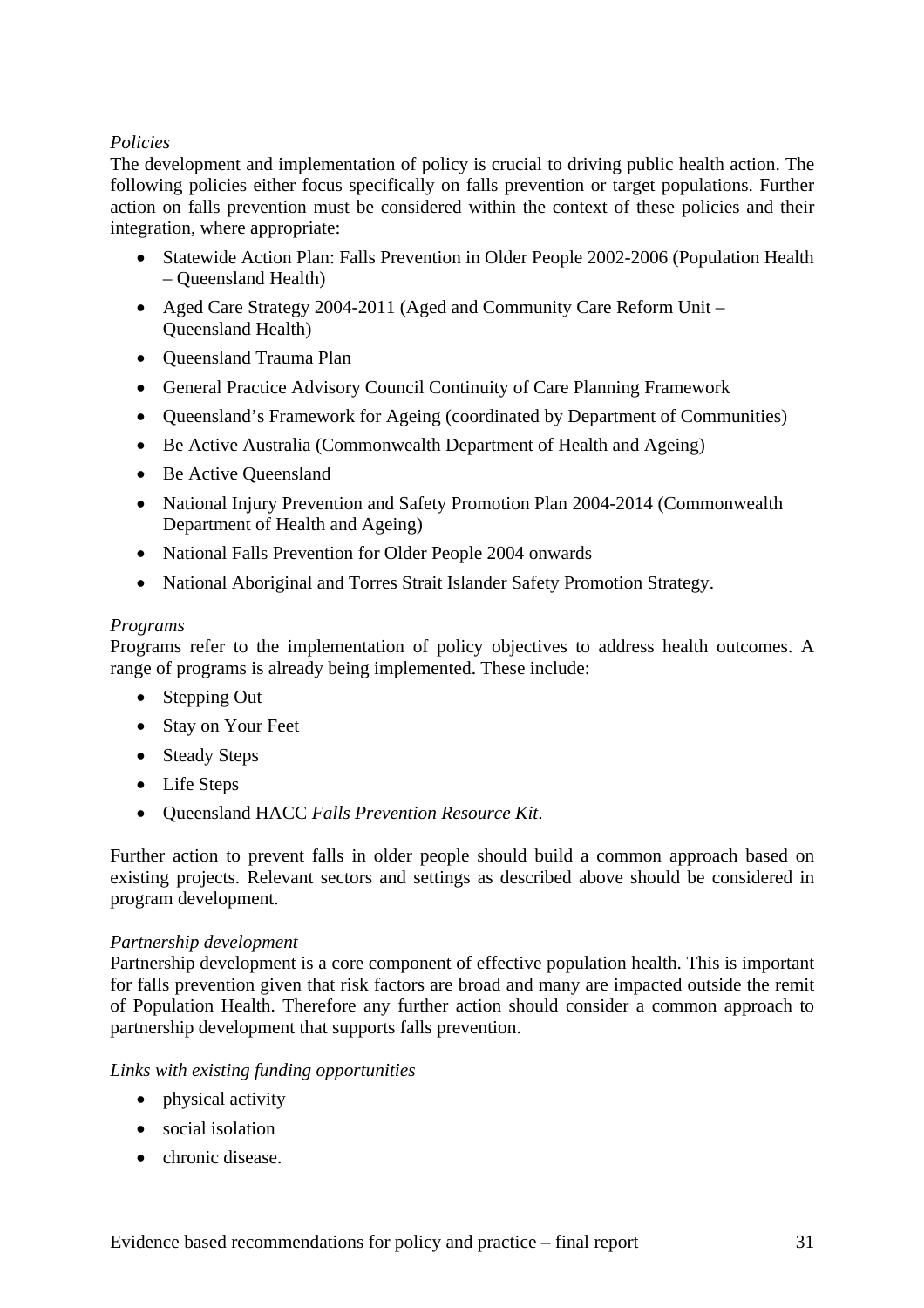Table 3 maps options identified in this section, defining the range of opportunities for action, against the Queensland Health Promotion Continuum. Key partners are identified for each of these options. Other partners may also be relevant.

# *Evaluating potential interventions*

This section moves beyond an exploration of what is currently happening and what some potential options might be. It considers rigorous evaluations of what has worked. Eleven systematic reviews, guidelines or evidence resources were identified through the search strategy outlined earlier. Four reviews were excluded from this analysis. Three reviews<sup>[30-32]</sup> were excluded because they were updated in Gillespie's et al (2003) Cochrane review. Hill et al (2001) was excluded as it is a review of practice rather than a review of evidence. Seven reviews were included: six were of high quality and one was of weak quality. The Gregg et  $al^{[33]}$  study is at high risk for bias and therefore results should be treated with caution.

#### **Multifaceted interventions to prevent falls and fall-related injuries**

Multifaceted interventions (as defined in the introduction to this report) are those which incorporate a range of strategies. At this stage, the evidence base is limited to those interventions which include education (knowledge and attitudes), vision assessment and referral, behaviour change, medication use, footwear and home hazard reduction.

There is good evidence to support the effectiveness of multifaceted interventions for those at moderate or greater risk of falling<sup>[10, 34, 35]</sup>. In particular there is good evidence to support multifaceted programs based on comprehensive assessment for those at moderate risk of falling. There is limited evidence to support untargeted multiple strategies to prevent falls $^{[10]}$ . Of the three programs described, one was not effective in reducing falls, and one did not measure falls outcomes. The third study which compared four study arms with multiple strategies found after one year follow-up that the intervention group (which received education, exercise, home assessment, clinical assessment and advice) had significant reductions in slips and trips and a trend towards decreased risk of falling. There was no evidence that reduction in risk declines with the number of strategies used, except for trips.

A review of population based approaches for the prevention of *fall-related injuries* in older people, conducted by McClure et al, found consistently reported reductions in five studies which were conducted across a range of countries in 'real world' settings<sup>[36]</sup>. However, not all results were significant<sup>[36]</sup>. This suggests that a population based approach which incorporates multifactorial interventions may be useful in preventing fall-related injuries. The extent to which recommendations can be made about the effectiveness of components of the programs is limited by the information collected in their evaluations. Of note, three of the included studies were based on the WHO Safe Communities model of safety and injury prevention. Stay on Your Feet was included in this review.

There is also evidence that this approach to falls prevention saves healthcare costs and represents value for money. The NSW Stay on Your Feet program was undertaken between 1992 and 1996. Economic analysis of this program has since been completed $[37]$ . Estimation of benefits (in-patient savings) was estimated to be between A\$4,891,494 and A\$7,107,703. Cost savings in total health care were estimated to be between \$A10,023,577 and A\$11,352,453. Cost savings in DALYs were estimated to range between \$A15,336,072 and A\$17,076,353. Average benefit to cost ratios were 8.4:1 for the state government, 13.65:1 for the Australian government, and 20.35:1 for the community as a whole.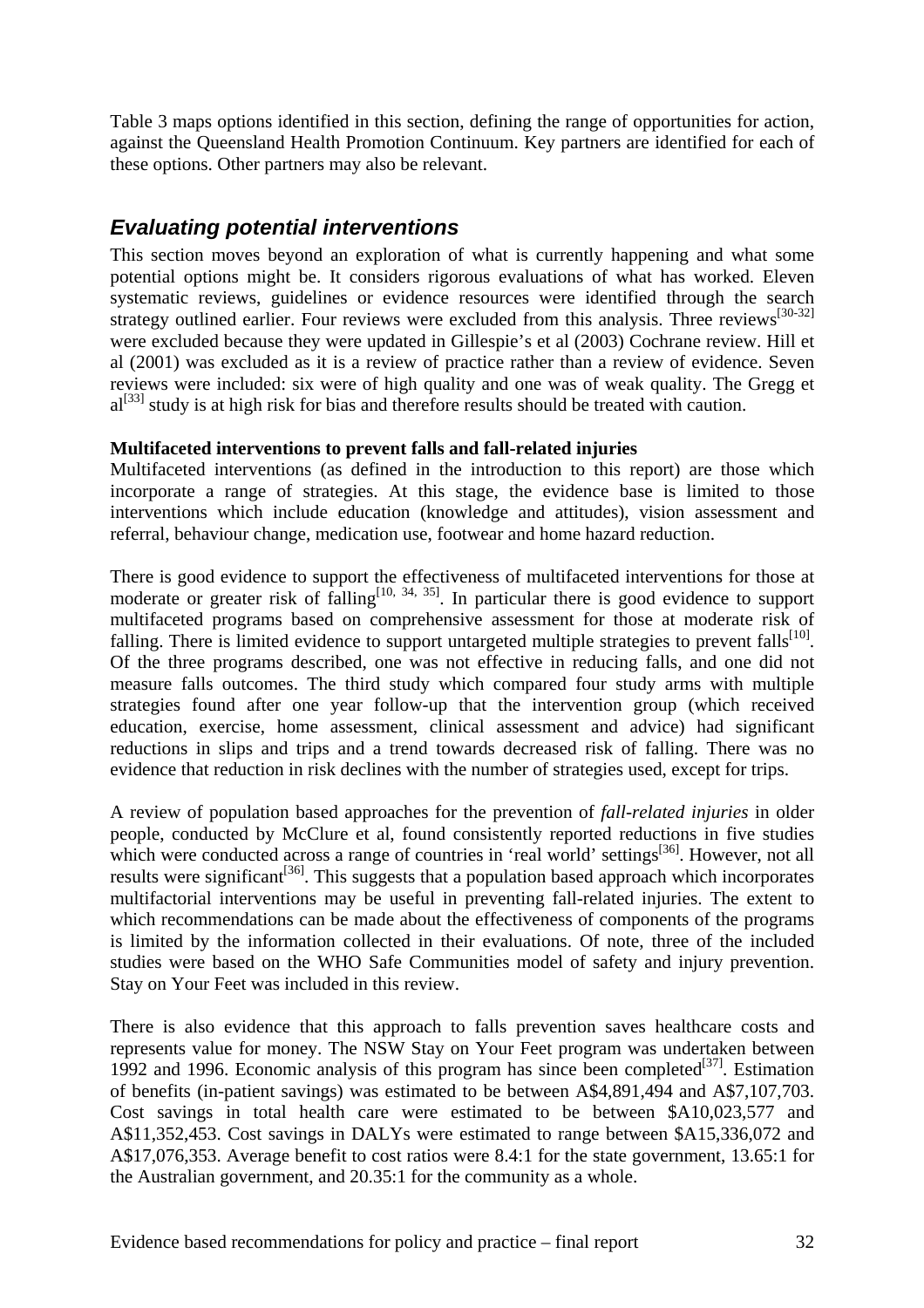|                                | <b>Options</b>                                                                                                                                                                                                                                                             | <b>Key partners</b>                                                                                                                                 |
|--------------------------------|----------------------------------------------------------------------------------------------------------------------------------------------------------------------------------------------------------------------------------------------------------------------------|-----------------------------------------------------------------------------------------------------------------------------------------------------|
| Socioenvironmental<br>approach | Cross-government policy<br>development and implementation:                                                                                                                                                                                                                 | <b>Queensland Health Department</b><br>of Health and Ageing                                                                                         |
|                                | • ensuring falls prevention has a<br>presence in relevant policies                                                                                                                                                                                                         | Department of Communities<br>Department of Veterans Affairs                                                                                         |
|                                | • finding new opportunities (for<br>example, chronic disease<br>prevention funding)                                                                                                                                                                                        | Department of Housing<br>Local government<br>Department of Emergency                                                                                |
|                                | • challenging existing culture<br>that falls are an inevitable part<br>of growing older                                                                                                                                                                                    | <b>Services</b>                                                                                                                                     |
|                                | Comprehensive mapping of <b>roles</b><br>in falls prevention and current<br>action to identify gaps and assist<br>with coordination. This process<br>evidenced by Stepping Out<br>through development of local<br>action map<br>Capacity building amongst<br>practitioners | Queensland Health<br>Consider settings and sectors as<br>described above                                                                            |
| Behavioural<br>approach        | Exercise programs conducted in<br>groups                                                                                                                                                                                                                                   | <b>Fitness Queensland</b><br>Population Health, Queensland<br>Health<br>Sport and Recreation<br>Queensland<br>Australian Academy of Tai Chi         |
| Medical approach               | Individualised risk assessment<br>and reduction programs                                                                                                                                                                                                                   | Queensland Health<br><b>Fitness Queensland</b><br>Home and Community Care<br>Department of Veterans Affairs<br>General practitioners<br>Pharmacists |

Table 3. Options for Population Health action mapped by the Health Promotion Continuum – Approaches and Interventions<sup>[6]</sup>

The sustainability of this program has also been assessed<sup>[38]</sup>. Surveys were conducted between 2001 and 2002. Program sustainability was achieved among health practitioners (including GPs, pharmacists and community health staff). The greatest impact on sustainability was reported to be with community health staff. Of these, 80% had been engaged in promotional material, disposal of medications (69.7%) and press releases (58%). This may have occurred because community health staff had established programs in this area, that the program was particularly relevant to existing programs, or that the load of sustainability fell to them. Related and continued activities included preventing falls in public places, medication checks and exercise classes. Facilitators of sustainability included activities being part of normal work roles, prioritisation, and compatibility with other projects. Barriers included cessation of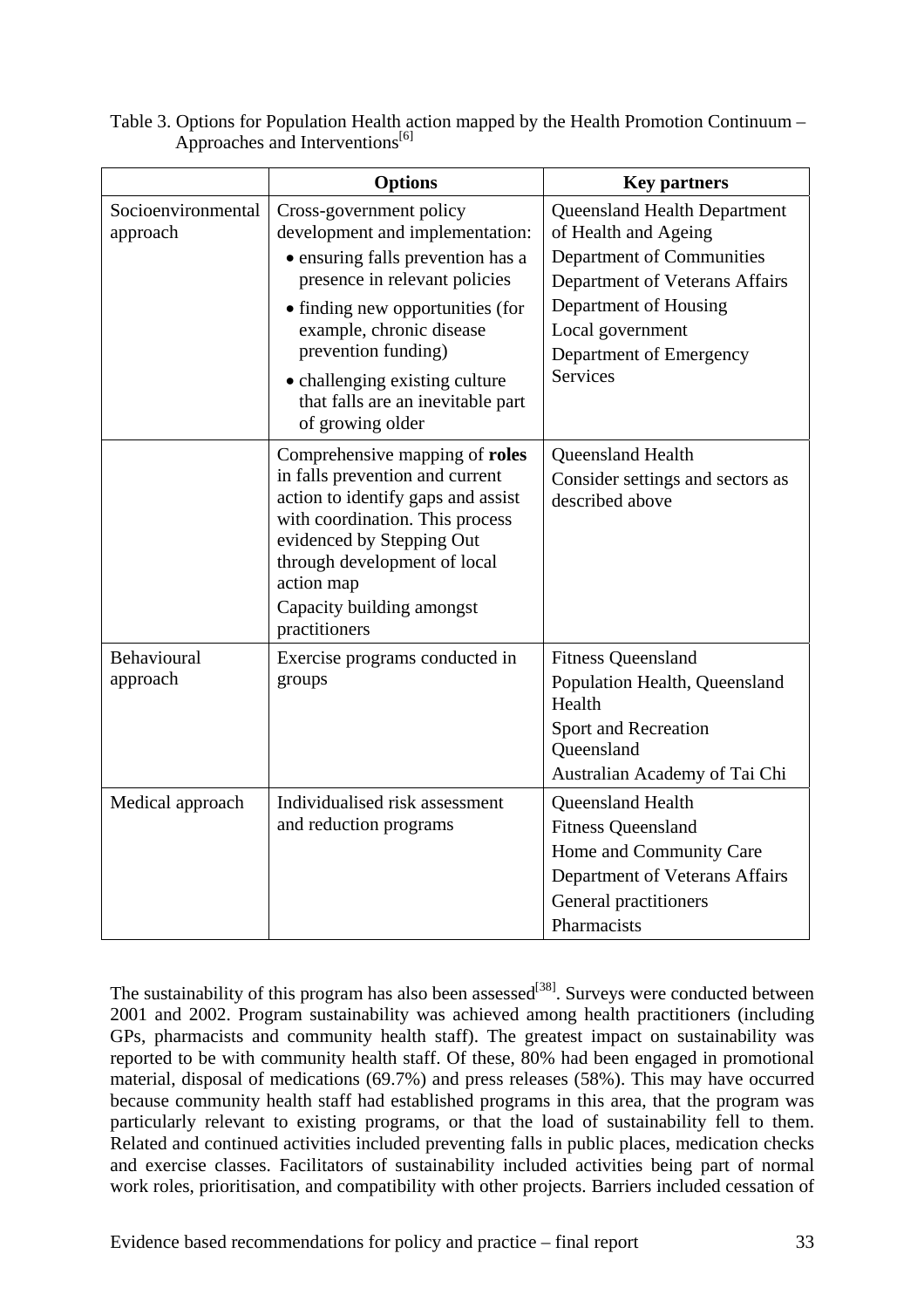funding, removal of priority, workload and staffing issues. Almost half (48%) of older people reported remembering Stay on Your Feet and more than half reported making behavioural changes since participating in the program. Program sustainability was not achieved in Shire Councils or through Access Committees (established by or with Shire Councils to assess accessibility of public places). Authors suggest it may have been more appropriate to concentrate on key policy changes rather than producing a manual of guidelines.

#### **Multifaceted risk assessment to prevent falls**

Multifaceted risk assessment includes identification of falls history, assessment of gait, balance and mobility, and muscle weakness. Several systematic reviews suggest that multifaceted risk assessments are an important element in reducing risk of falling, particularly amongst those at greater risk of falling when part of an individualised multifaceted intervention<sup>[35, 39]</sup>. Assessments should be offered to all older people who present to health professionals with a fall or who may be at risk of falling (for example, those who present with abnormalities of gait and balance). Assessments should be performed by an appropriately trained health professional.

A multifaceted risk assessment may include:

- identification of falls history
- assessment of gait, balance and mobility, and muscle weakness
- assessment of osteoporosis risk
- assessment of the older person's perceived functional ability and fear relating to falling
- assessment of visual impairment
- assessment of cognitive impairment and neurological examination
- assessment of urinary incontinence
- assessment of home hazards
- cardiovascular examination and medication review<sup>[35].</sup>

NICE<sup>[35]</sup> has reviewed systematically studies that tested use of assessment tools. It concludes more work is needed before recommendations can be made.

#### **Exercise/physical activity programs**

There have been mixed results in research about the effectiveness of exercise as an intervention to reduce falls. Strength and balance retraining, endurance retraining or Tai Chai were found to significantly decrease rate or risk of falls for both frail elderly and relatively well older people<sup>[10, 34, 35]</sup>. These interventions may be delivered in groups or as customised exercise programs. Also effective are multi-component group exercise programs targeting a combination of balance, strength and fitness $^{[10]}$ . Further research is needed to assess the effectiveness of strength training, cardiovascular fitness training, and combined strength and endurance training<sup>[10]</sup>. Gillespie et al (2003) and NICE (2004) stipulate that exercise programs should be prescribed on an individual basis and monitored by an appropriately trained professional. Studies have involved nurses and physiotherapists. There is no evidence to support the effectiveness of group-delivered generic exercise programs<sup>[34]</sup>. Although excluded from this review, Gardner at al (2000) report some cost data; however, they state that studies lacked adequate power to show cost savings.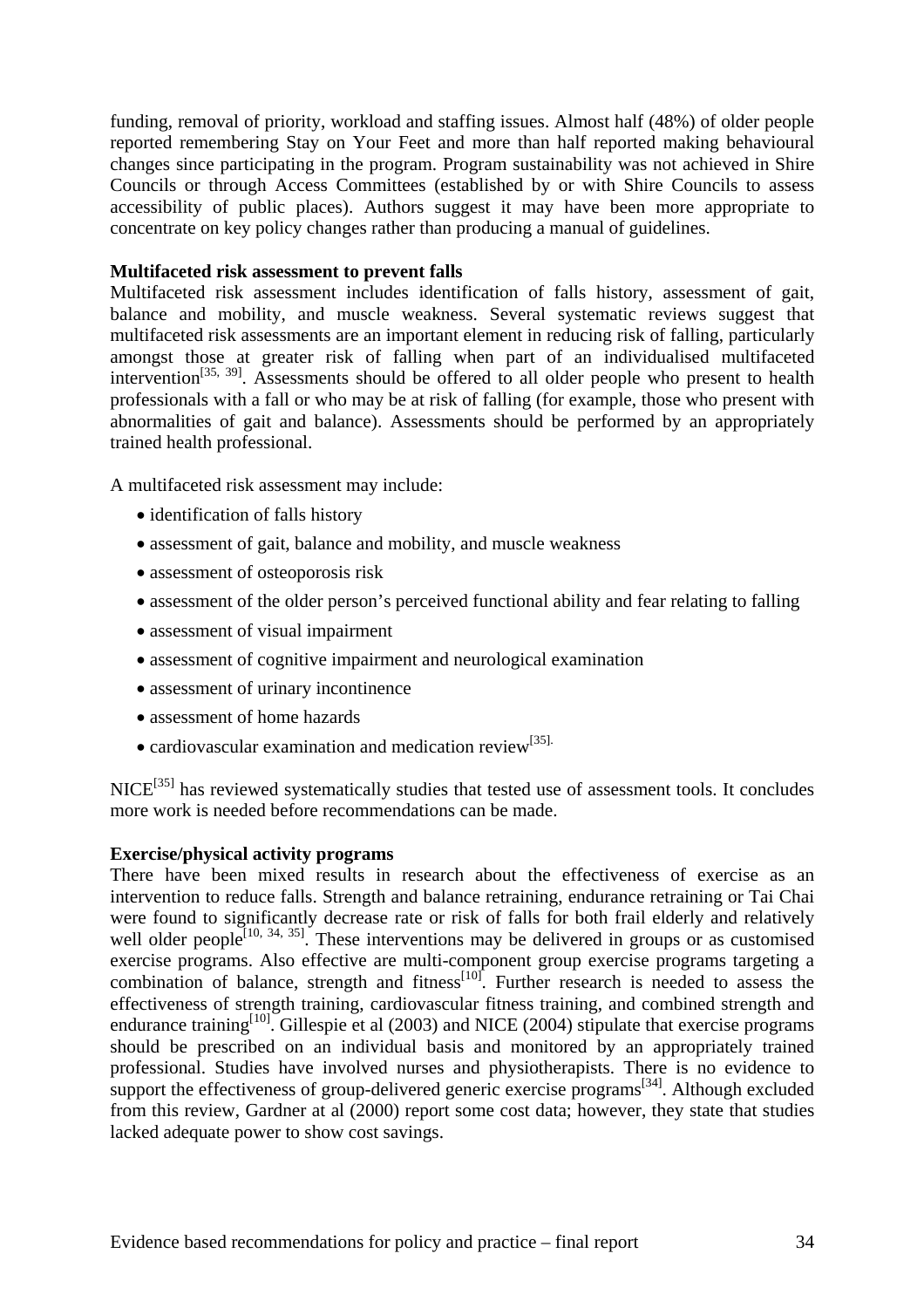Steady Steps, a partnership between Fitness Queensland, Sport and Recreation Queensland and Queensland Health, has run in Queensland since 2002. The program has involved the training of 27 fitness instructors who deliver a ten week exercise program to older people. Exercises are designed to improve stamina, balance, reaction time, flexibility and strength. Some 362 participants were surveyed at baseline, post-intervention and at six month followup. The evaluation revealed an increase in participants' knowledge and perceptions about falls and satisfaction with their physical ability<sup>[40]</sup>. After follow-up at six months there was a 20% increase in those exercising for at least 20 minutes 4-5 times a week<sup>[40]</sup>. The proportion of those not exercising at baseline fell by almost 15% at six months follow-up<sup>[40]</sup>.

| <b>Effectiveness</b>                                                                                   |
|--------------------------------------------------------------------------------------------------------|
| Effective                                                                                              |
| Effective                                                                                              |
| Not effective                                                                                          |
| No studies                                                                                             |
| Some evidence of effectiveness                                                                         |
| Effective for people living at home.<br>Compliance and safety needs more research.                     |
| Effective in significantly limiting loss of bone<br>mass.<br>Unsure to date about effect on fractures. |
|                                                                                                        |

Table 4. Summary of evidence for exercise/physical activity for falls prevention

#### **Education**

Education programs are used in falls prevention to increase awareness of risk factors and to provide strategies for reducing falls for both older people and those who work with older people<sup>[10]</sup>. There is limited evidence of the effect of education alone in reducing the risk of falls in older people<sup>[10, 35]</sup>. There is also limited evidence to support cognitive behavioural approaches. Hill et al (2004) acknowledge preliminary evidence that training of GPs to convey health promotion messages may be effective in achieving behavioural change in older people. While there is limited evidence to support community level inter-organisational approaches (for example, falls prevention networks), some success is reported $[10]$  and further investigation is warranted. NICE recommends that healthcare professionals who are involved in the assessment and prevention of falls should discuss changes a person can make to reduce risk of falls. They also suggest that information should be provided in languages other than English, should address low self-efficacy and fear of falling, and should encourage activity change through negotiation with each participant. Education should be flexible and based on individual needs and preferences, and should consider the social benefits of falls prevention programs. Education alone is unlikely to reduce falls in older people.

#### **Environmental safety/home hazard reduction**

Objects or circumstances that increase the risk of falling may be present within the home (for example, cords on the floor loose mats, poor lighting) or outside the home (public falls hazards such as uneven footpaths, slippery floors, poor lighting<sup>[10]</sup>). There is strong evidence that home hazard reduction is effective in reducing further falls in older adults following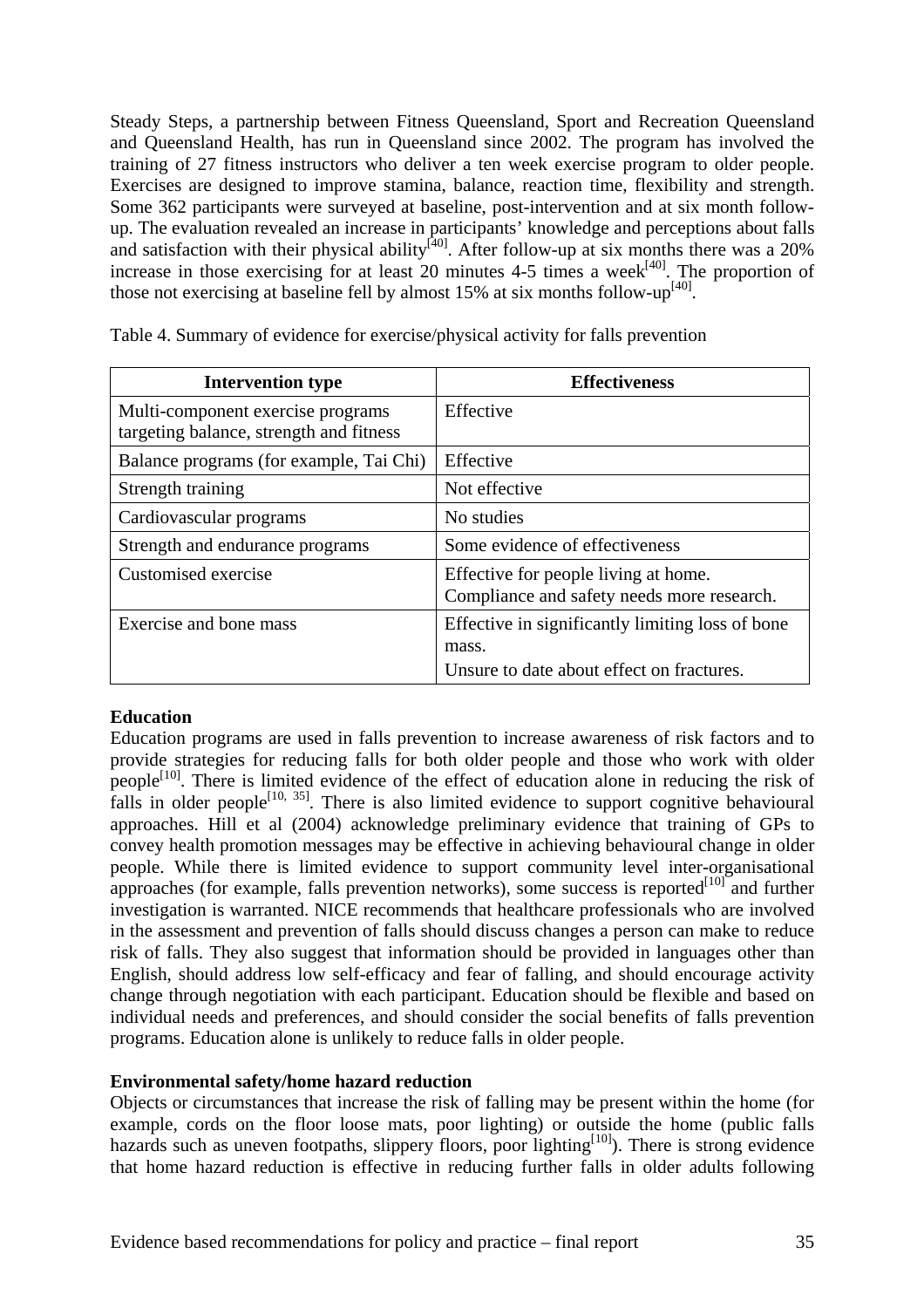hospitalisation for fall-related injuries<sup>[10, 35]</sup> and for those with a history of falling<sup>[34]</sup>. There is emerging evidence that home hazard assessment and modification programs may be effective for those at risk of falling when assessment is conducted by a trained health professional such as an occupational therapist<sup>[10]</sup> and when delivered in combination with strategies to modify risky behaviours and maximise adherence to recommended hazard modifications. There is no evidence to suggest that the conduct of environmental hazard reduction (both in homes and in public spaces) in isolation is effective in reducing falls<sup>[10, 35]</sup>. Hill et al<sup>[10]</sup> suggest that environmental home assessments which consider the physical environment in combination with an individual's interaction with their environment may improve falls prevention health outcomes. They suggest the HomeFAST tool developed by Mackenzie et  $al^{[4]}$ .

#### **Community level inter-organisational approaches**

Preliminary evidence supports the implementation of multifaceted community level interorganisational interventions for the prevention of *fall-related injuries* (as described above). More rigorous evaluation (for example, cluster randomised controlled trials) is needed to build the evidence base in this area. In addition to the review by McClure et  $al^{[36]}$ , there is anecdotal evidence to suggest that Stepping Out and its programs lead to increased levels of fitness and increased social participation. Community education has reportedly increased and strengthened networks between key stakeholders.

In order to most effectively roll out these programs, further research is needed to identify the barriers to and facilitators of population based falls prevention interventions<sup>[36]</sup>. The evaluation of Stay on Your Feet in Wide Bay/Burnett will help build knowledge in this area.

#### **Clinical interventions**

Clinical interventions are included here, but in limited detail, as this report focuses primarily on population health approaches to prevention using a health promotion approach.

Footwear and footcare:

• No RCTs to test type of shoe causing falls or to test the effectiveness of footcare treatments on falls outcomes.

Assistive devices:

- No RCTs conducted to test the effectiveness of assistive devices. Other studies have not addressed falls outcomes. Some improvements in balance and mobility were detected. One study found an increase in confidence for performing physical activities.
- Research to test the effectiveness of hip protector garments in reducing injury as a result of falls has been conducted primarily in residential settings. They may be most appropriate when other strategies are implemented to reduce falls risk but this risk remains high. To date there is insufficient evidence to support their use in reducing fallsrelated injuries in the population.

Dietary supplements:

• Vitamin D can significantly reduce the risk of fracture when it is delivered either in isolation or in combination with calcium. Other drugs (including bisphosphonate and selective oestrogen receptor modulators) may be effective in reducing fractures for individuals with osteoporosis and for those who have suffered minimal trauma fractures.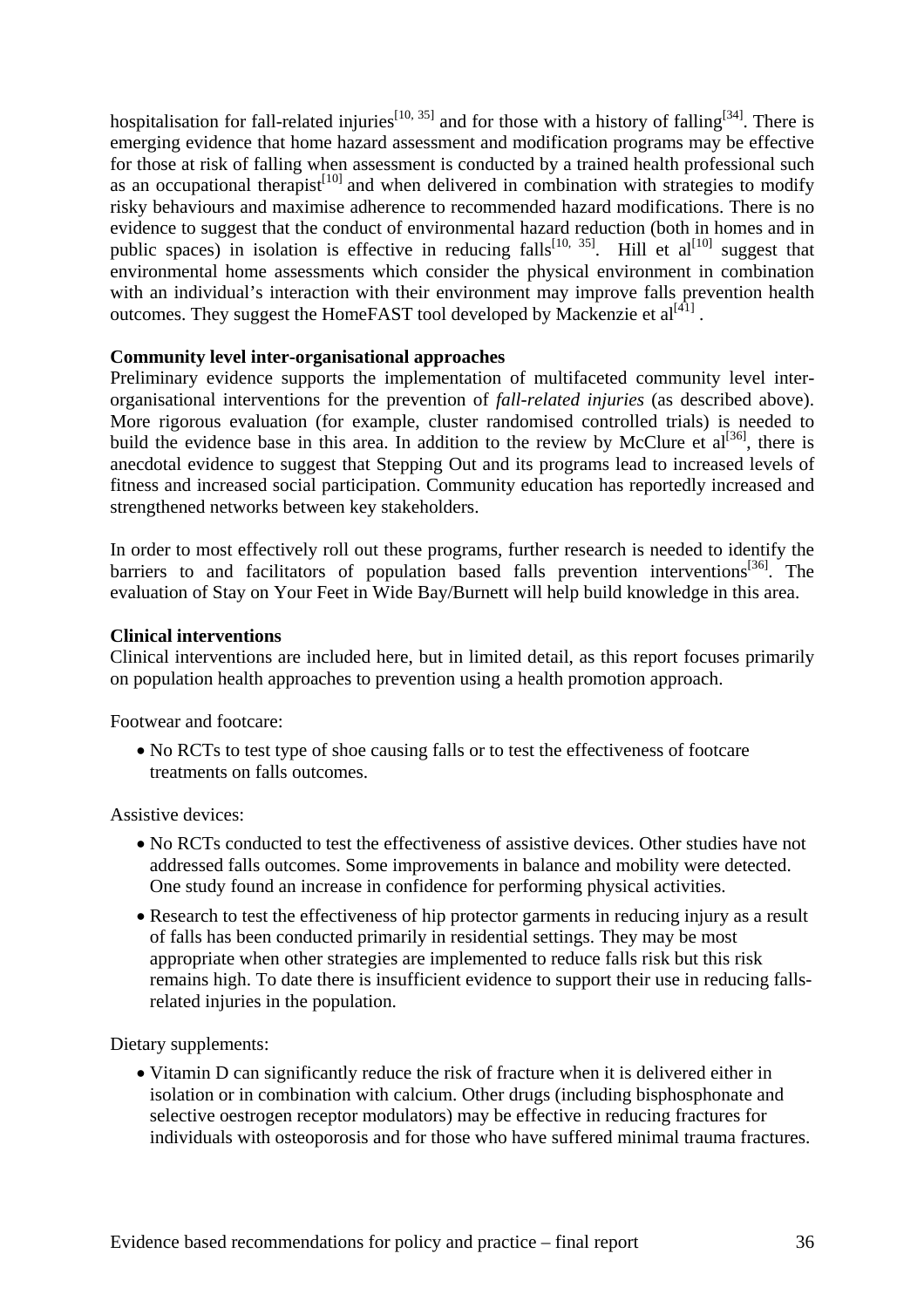Medical procedures

• There is some emerging evidence for the effectiveness of expedited surgery $[42, 43]$ .

Table 5 summarises the certainty of effectiveness sourced from the evidence and informed by context. This is mapped against the Health Promotion Continuum – Approaches and Interventions<sup>[6]</sup>. Interventions or programs that are underway where evidence is not available are cited as 'unknown'. This provides a more comprehensive picture of potential for population impacts.

### **Evidence from studies published between 2004 and 2006**

There can often be a substantial lag between when a study is undertaken, when it is published and when it is included in a systematic review. Given this unavoidable delay, it is important to consider more recent research when making evidence informed recommendations. Currently, Gillespie et al are updating their Cochrane review on falls prevention. This will be separated into two reviews: the first will be 'Interventions for preventing falls in older people in nursing care facilities and hospitals', and the second, 'Interventions for preventing falls in community dwelling older people'. The latter will comprise 94 reviews with approximately 47 new trials. It is not possible to appraise each of the 47 new trials for the purposes of this project. It is anticipated that Gillespie et al's review will be published in 2007.

Of note, Lord et al (2005) conducted an RCT of individualised interventions incorporating exercise and strategies for maximising vision and sensation. Results were compared to a minimal intervention and control group. At 6 month follow-up the falls risk scores in the intervention group were significantly lower than those in the control group. Individualised interventions to prevent falls were not effective. Some measures of vision and strength were undertaken and small improvements in fall risk scores were found. Authors suggest that a lack of effect on falls may relate to insufficient targeting of the intervention to at risk groups. Difficulties delivering individualised interventions in a group setting were identified and counseling sessions may have been too brief and not optimally timed. Professor Lord has recently conducted a meta-analysis of falls prevention interventions. At the time of writing Professor Lord was contacted. He advised that the publication was under peer review and not yet publicly available.

### **Supporting actions**

The evidence suggests that several interventions to address falls in the population are unlikely to be effective in isolation, or their effectiveness is yet unknown. However the interventions listed below may be considered worthwhile in conjunction with more rigorously evaluated multifaceted programs:

- multifaceted falls risk assessment (with no modification)
- encouraging participation of older people in falls prevention programs
- education and information giving
- Vitamin D, nutrition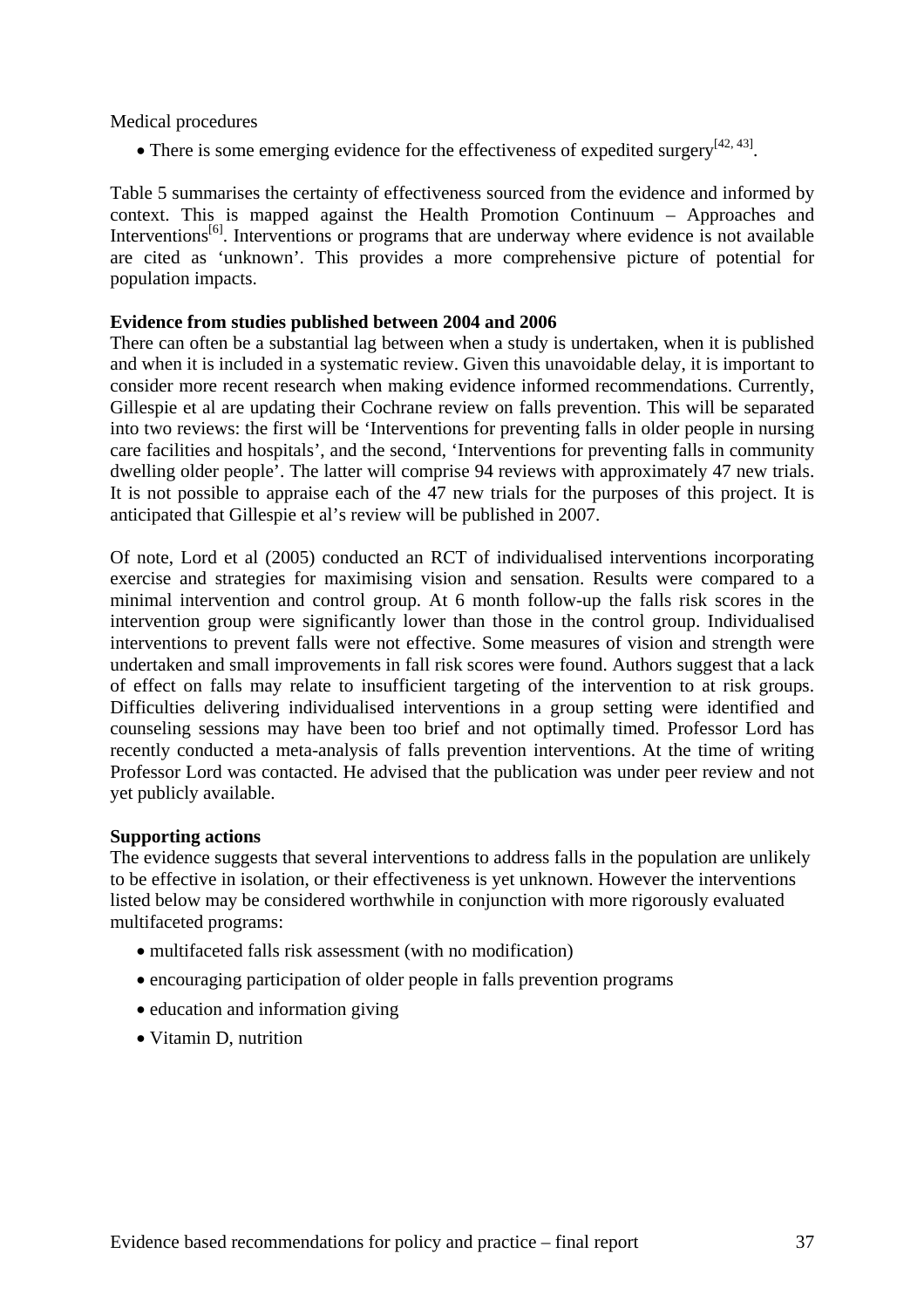| <b>Certainty of</b><br>effectiveness | <b>Population focus -</b><br>socioenvironmental<br>approach                                                                                                                                                                                                                               | <b>Behavioural</b><br>approach                                                                                                                                                                                                       | <b>Individual</b> – medial<br>approach                                                                                                                                                               |
|--------------------------------------|-------------------------------------------------------------------------------------------------------------------------------------------------------------------------------------------------------------------------------------------------------------------------------------------|--------------------------------------------------------------------------------------------------------------------------------------------------------------------------------------------------------------------------------------|------------------------------------------------------------------------------------------------------------------------------------------------------------------------------------------------------|
| <b>Quite high</b>                    | Multifaceted<br>interventions may be<br>conducted by a single<br>organisation.<br>(Multifaceted<br>interventions include a<br>range of strategies such<br>as home hazard<br>reduction, strength and<br>balance exercise,<br>vision assessment and<br>referral, and<br>medication review). | Group based multi-<br>component exercise<br>programs (targeting a<br>combination of<br>balance, strength and<br>fitness).<br>Group based exercise<br>with balance training<br>(for example, 15 week<br>Tai Chi exercise<br>program). | Exercise combined<br>with risk assessment.<br>Home hazard<br>assessment with<br>trained health<br>professional.<br>Customised exercise<br>program.                                                   |
| <b>Medium</b>                        | Multifaceted<br>community level inter-<br>organisational<br>approaches.                                                                                                                                                                                                                   | GP messages.                                                                                                                                                                                                                         | Multifaceted risk<br>assessment.                                                                                                                                                                     |
| <b>Quite low</b>                     |                                                                                                                                                                                                                                                                                           | <b>Education</b> and<br>information giving.<br>Group delivered<br>general exercise<br>interventions.                                                                                                                                 | Home hazard<br>assessment for people<br>without risk of falling.<br>Cognitive behavioural<br>education approaches.<br>Nutritional<br>supplementation.<br>Individual lower limb<br>strength training. |
| <b>Unknown</b>                       | Environmental/<br>building changes.<br>Increase awareness via<br>mass media.                                                                                                                                                                                                              | Walking or other<br>cardiovascular<br>programs.                                                                                                                                                                                      | Hip protectors.                                                                                                                                                                                      |

Table 5. Matrix of effectiveness and potential population health impact

# *Selecting a portfolio of specific policies, programs and actions for Queensland Health population health programs and workforce*

Recommendations are divided into those derived from the evidence literature according to their strength. These are followed by recommendations informed by evidence and contextualised by the relevant community and stakeholder views and which are for policy and practice action by Queensland Health. The latter recommendations were developed in order to direct Population Health towards action recommendations based on review evidence.

The recommendations are specific to Population Health and a population health perspective.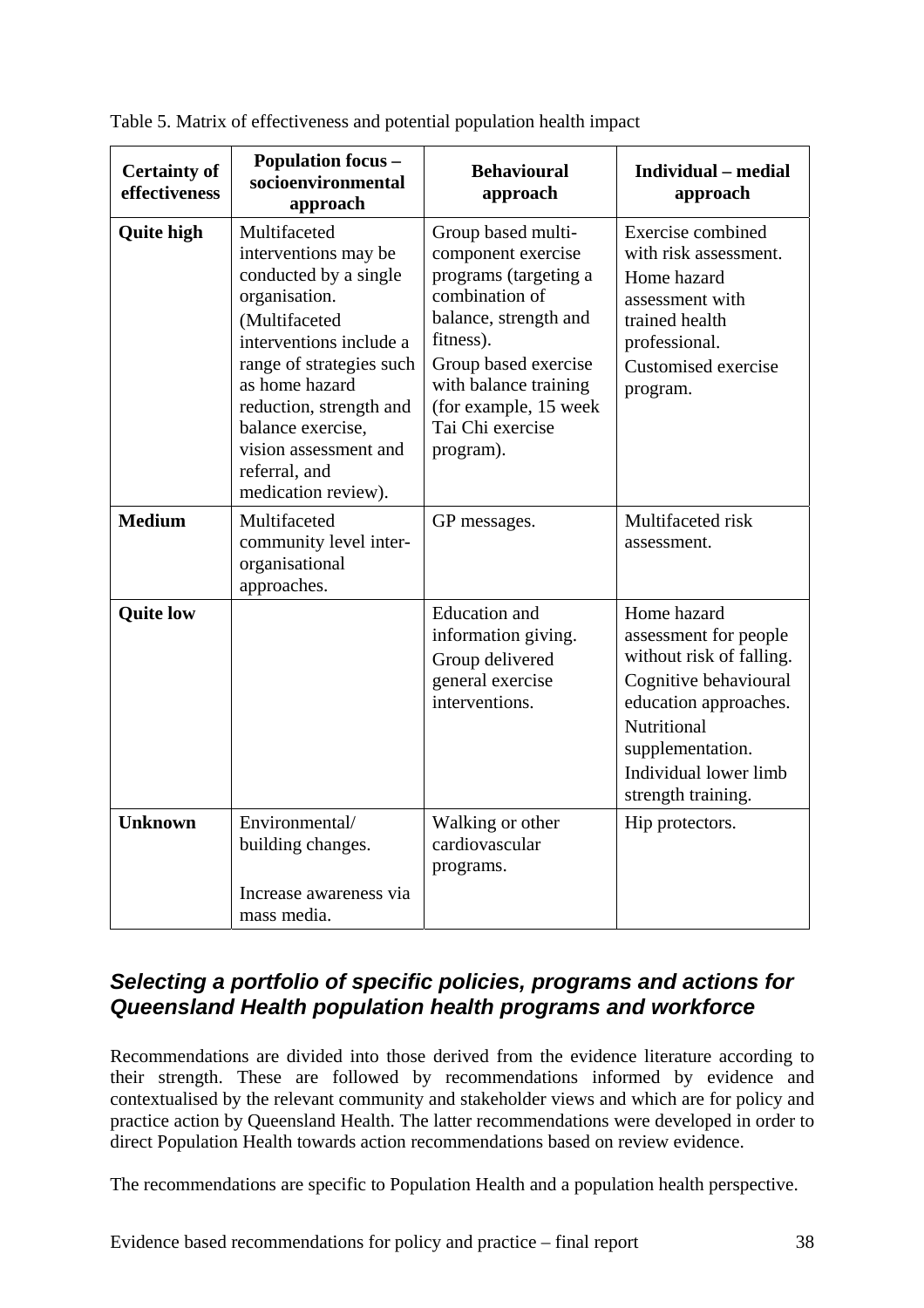Issues of applicability and transferability were considered and the recommendations are influenced by the contexts in which Population Health works.

These recommendations are based on the premise that good population health practice focuses on organisational development, workforce development, resource allocation, leadership and partnerships<sup>[44]</sup>.

We have categorised and aligned the recommendations with the Health Promotion Continuum – Approaches and Interventions<sup>[6]</sup>.

# **WHAT DOES THE REVIEW EVIDENCE TELL US?**

#### **POPULATION FOCUS – SOCIOENVIRONMENTAL APPROACH**

#### **Established evidence**

Specific multidisciplinary, multifaceted interventions for those at moderate or greater risk of falling (p 39-41). Multifaceted interventions (as detailed in the falls prevention literature) should consist of a range of risk factor related strategies including education (knowledge and attitudes), vision assessment and referral, behaviour change, medication use, footwear and home hazard reduction.

#### **Emerging evidence**

There is emerging evidence that community based (community driven), multifaceted, interorganisational approaches to prevent fall-related injuries are successful (p 43).

#### **Limited evidence**

There is limited empirical evidence that identifies the elements of a good social marketing campaign for falls prevention. However, an evaluation of Stay on Your Feet (Western Australia) highlights the need for campaigns targeted to seniors that: (a) convince them that falls is an issue for older people; (b) communicate the serious consequences of falls including their impact on mobility and independence; and (c) highlight the need for seniors to consider their personal risk of falling<sup>[1]</sup>.

## **BEHAVIOURAL APPROACH**

#### **Established evidence**

There is evidence that effective interventions are structured and comprise individual physical activity programs prescribed by an appropriately trained professional and characterised by muscle strengthening, balance exercise and a walking plan. Home visits to support the program occur at 1, 2, 4 and 8 weeks with a follow-up at 6 months and monthly telephone calls (p 41-42).

Education alone is unlikely to reduce falls (p 42)

#### **Emerging evidence**

Untargeted group exercise which challenge balance (for example, Tai Chi: p 41-42).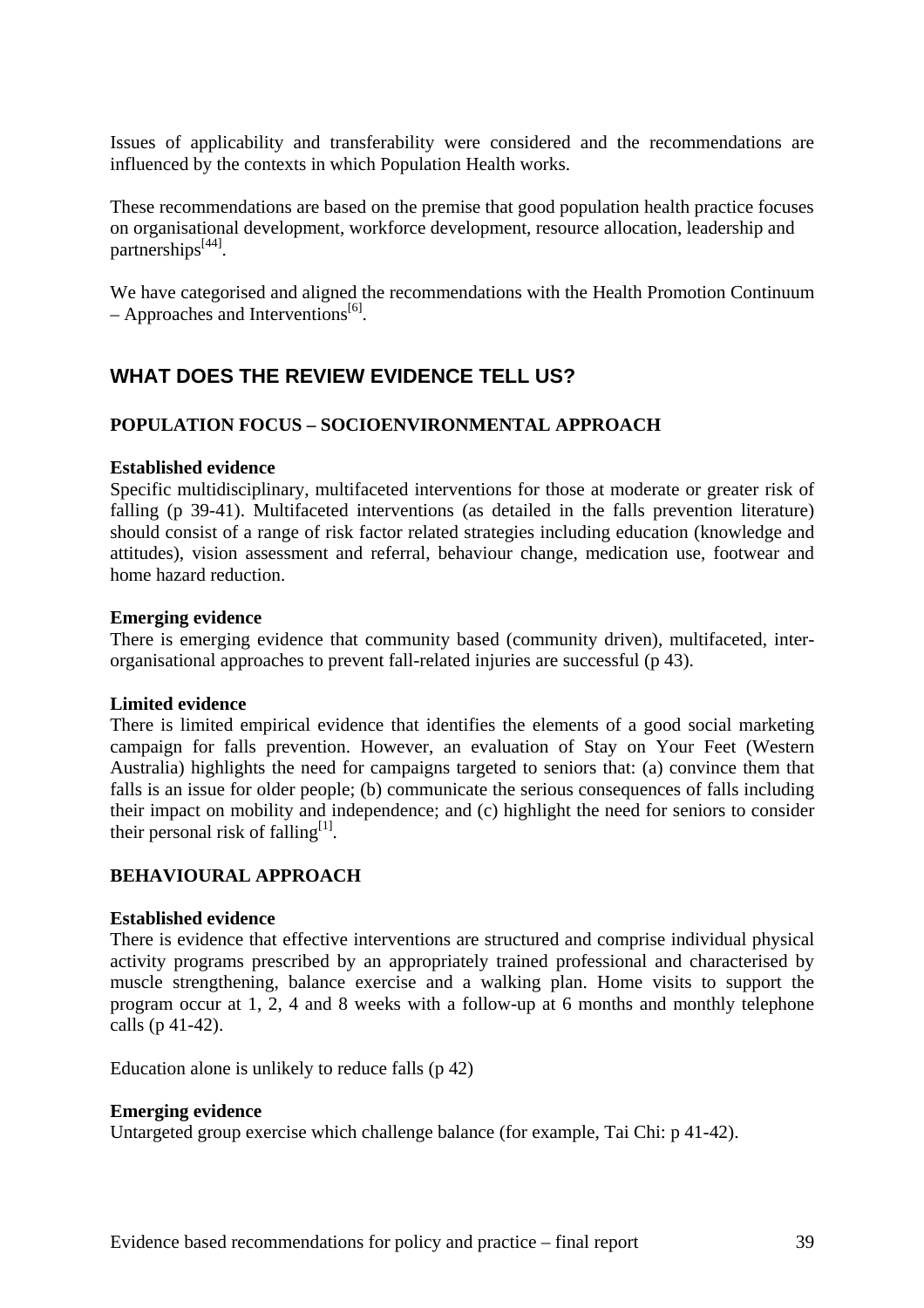# **INDIVIDUAL FOCUS – MEDICAL APPROACH**

## **Established evidence**

Health professional prescribed home hazard assessment and modification reduces risk of falls in those at risk (p 41 and 42-43).

Home hazard assessment alone is not effective in reducing falls (p 42-.43).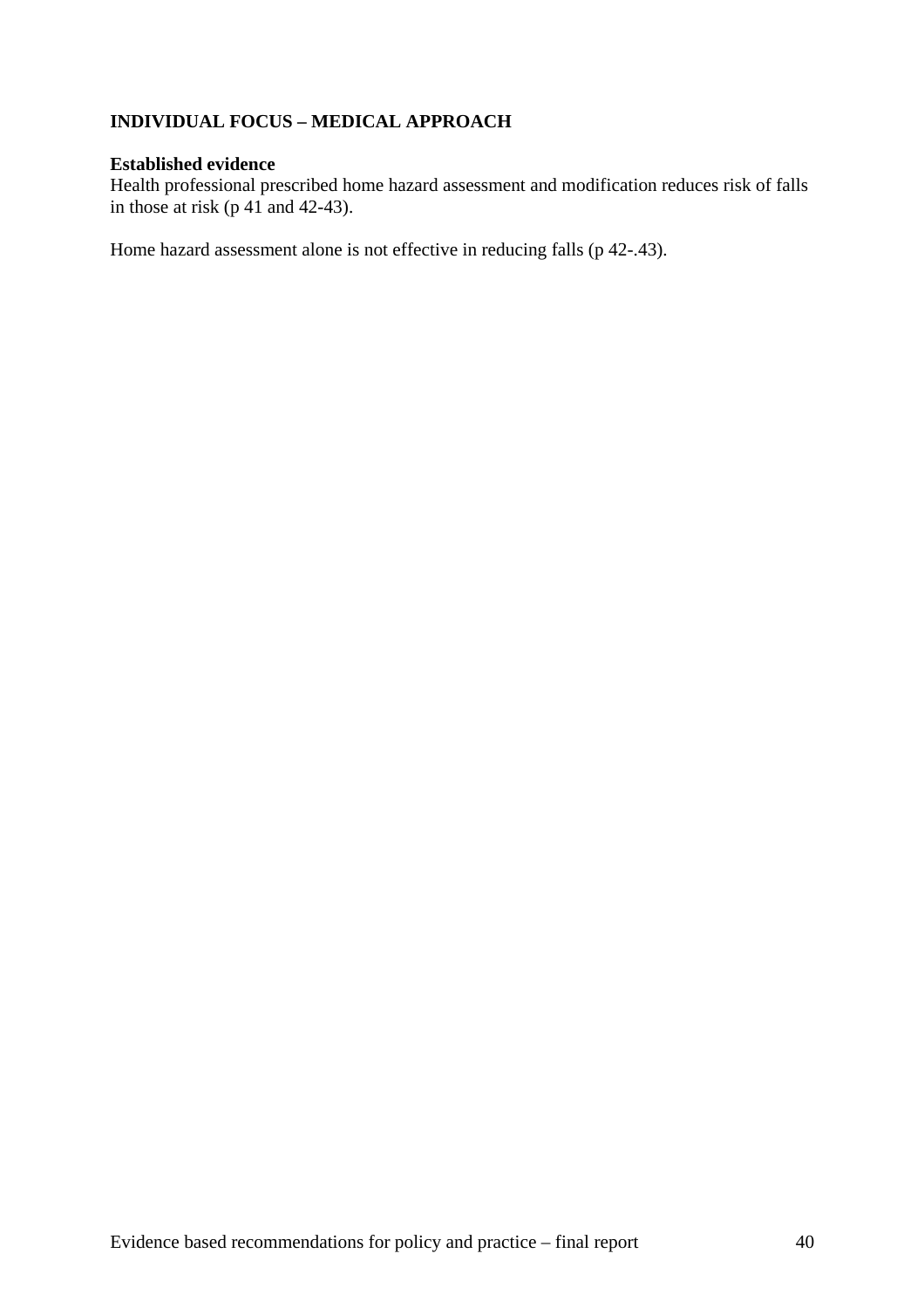# **Population based interventions to prevent falls and fall-related injuries in adults aged 65 years and older**

### **Quick reference guide**

### **Introduction**

This reference guide presents an up-to-date summary of the most effective programs/interventions to prevent falls and fall-related injuries in people aged 65 years and older. Risk factors for falls include physical inactivity, unsafe footwear, unsafe public environment, vision deterioration, unsafe home environment, decline in gait and balance ability and medication management. The interventions described in this guide seek to address these risk factors.

This reference guide is designed for use by practitioners, community workers and volunteers to support an evidence based population health approach to preventing falls in older people in community settings.

## **Effective interventions**

*Multifaceted community-level interorganisational approaches* 

There is emerging evidence to suggest that multifaceted community-level interorganisational approaches are effective in reducing falls and falls-related injuries.

### *Tailored exercise programs\**

Strong evidence supports the implementation of structured physical activity programs. These are characterised by muscle strengthening, balance exercise, and a walking plan prescribed by an appropriately trained professional. Home visits to support the program should occur at 1, 2, 4 and 8 weeks with a follow-up at six months, and monthly telephone calls. Exercise programs should be individually prescribed and monitored by health

*\* While these interventions occur outside the sphere of population health, support and advocacy for such may be a role for Population Health* 

#### *Multifactorial interventions*

Good evidence supports the effectiveness of multidisciplinary, multifactorial interventions for those at moderate or increased risk of falling.

Multifactorial interventions should include a range of strategies like strength and balance exercise, home hazard reduction, vision assessment and referral and medication review.

### *Group exercise programs\**

There is some promising evidence to support the implementation of untargeted group exercise which involves Tai Chi or exercises which challenge balance.

# professional *Home hazard assessment and modification\**

There is good evidence to suggest that professionally prescribed home hazard assessment and modification reduces risk of falls.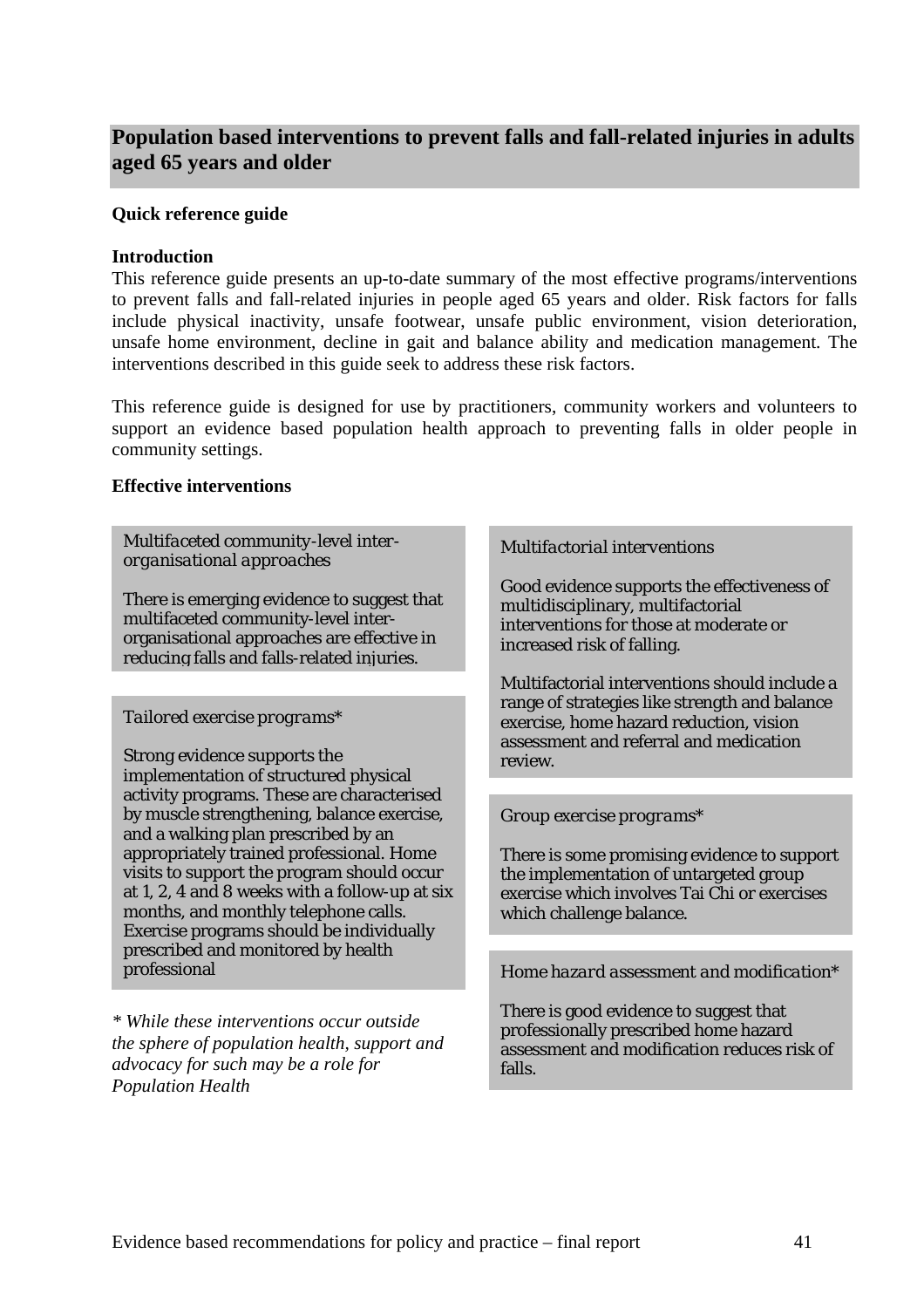*Interventions which may be useful in combination with above, but are not supported as stand alone interventions:* 

- multifaceted falls risk assessment
- encouraging participation of older people in falls prevention programs
- education and information giving.

### *Interventions with unknown effects:*

- environmental/building changes (e.g. public spaces)
- mass media
- walking or other cardiovascular programs

# **WHAT SHOULD POPULATION HEALTH DO ABOUT FALLS PREVENTION FOR ADULTS AGED 65 YEARS AND OLDER?**

## **Implementation**

- 1. Prioritise for action multifaceted community-level inter-organisational approaches and multifactorial interventions.
- 2. Map falls prevention action across Queensland at the Area Population Health Services level.
- 3. Conduct a long term evaluation of Stepping Out (Townsville) that incorporates process, impact and outcome measures. This would provide a valuable contribution to the evidence base and may support further action across Queensland.
- 4. Monitor outcomes of major demonstration projects such as Stay on Your Feet (Wide Bay) in order to identify opportunities for further roll out/scale up and to contribute to the primary prevention evidence base.
- 5. Support the conduct, through ARC Linkage or other research mechanisms, or initiate falls prevention demonstration projects that explore the effectiveness of multifaceted interventions in different geographic regions and population groups. These will be useful in developing a more in-depth understanding of what works, how much, for whom and why.
- 6. Review programs which are not consistent with the evidence base for effectiveness and work towards employing strategies which are demonstrated to be effective. However, continue support for Queensland-based programs that have been evaluated and found to be effective in reducing falls, regardless of any variation from the existing evidence base,.
- 7. Monitor shifts in population demography, and work with local or Area based services to ensure falls prevention strategies are in place for areas with projected higher densities of older persons.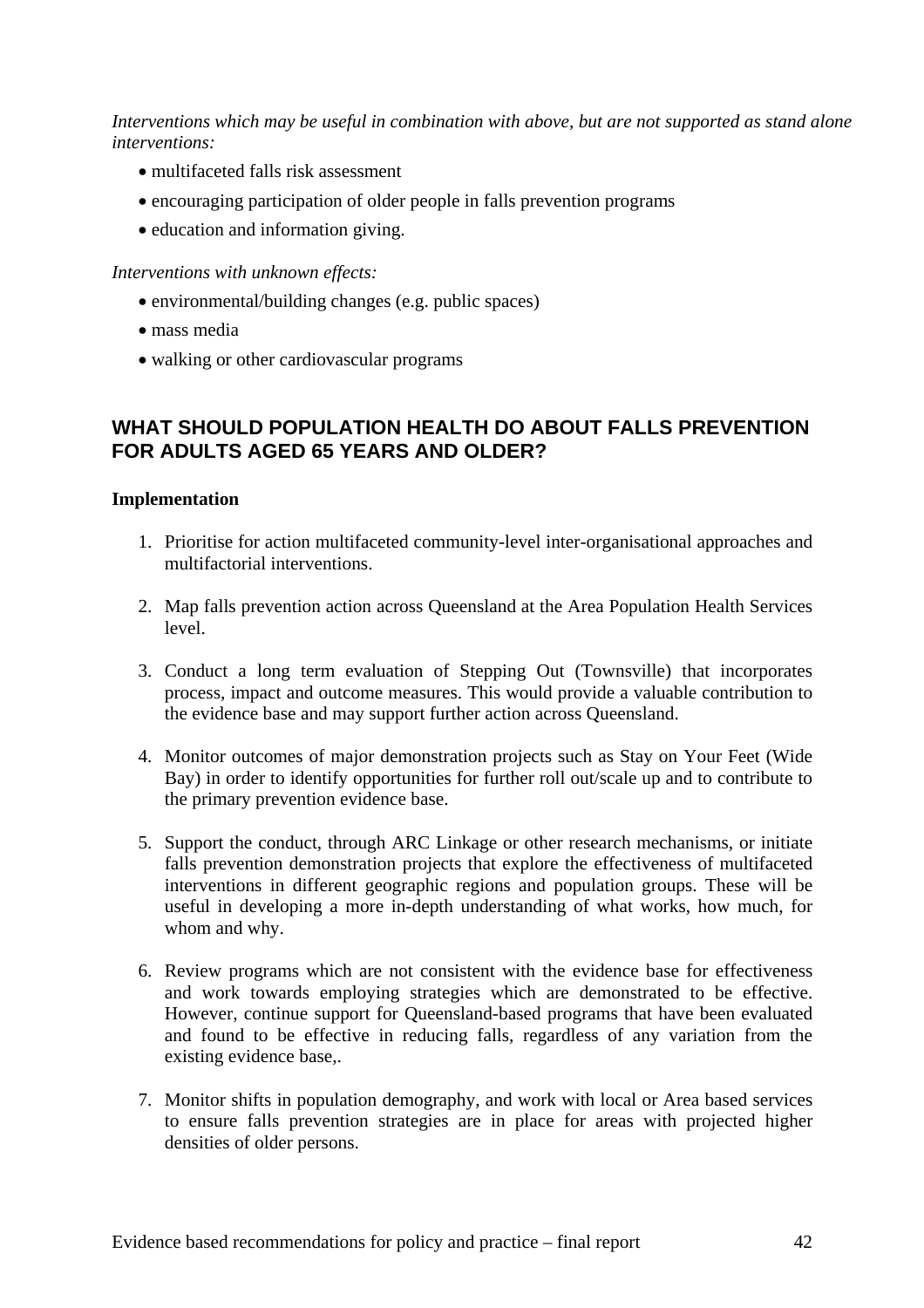# **Methodology**

- 8. Establish the cost-effectiveness of programs, or groups of programs by incorporating economic evaluation into programs. The complete cost of programs chosen for implementation should also be considered. The application of Health Technology Assessment principles may be useful in determining the cost-effectiveness of programs/interventions.
- 9. Strengthen methods of collecting and reporting population surveillance data about falls, associated risk and protective factors and indicators to monitor progress. This will involve lobbying and advocating, through the variety of national, state, and local forums, for the collection of falls-related data and access to high quality reports which analyse, interpret and report on falls-related data.
- 10. Employ media and social marketing strategies that target healthy ageing (for example, healthy eating, physical activity and social inclusion) rather than a narrow focus on falls prevention. Use local media to raise awareness and advocate for falls prevention action. Learning about barriers and facilitators gleaned from local evaluations should be shared.

## **Partnership development**

- 11. Encourage Areas which have invested in partnership development to document and then share their learnings from these approaches. A multifaceted and multifactorial approach requires the development of sophisticated partnership models, often requiring partners from across government, the private sector and community groups.
- 12. Establish partnerships outside health to support upstream approaches to falls prevention as cross-government policy development and implementation are central to macro-level action. For example, there are opportunities for partnerships with the Office of Seniors that focus on social isolation. Queensland Health may also explore opportunities for formal partnerships through the Department of Communities' Evidence Hubs.
- 13. Seek support from external organisations as both they and Queensland Health plan for future activities. Building a shared vision and shared priorities will help to strengthen a coordinated approach to falls prevention across the health care continuum.

## **Evaluation**

- 14. Support and resource community and population health practitioners to build evidence into existing programs, and evaluate programs, in order to inform the evidence base. This is particularly important where there is limited evidence but a strong likelihood of population impact (for example, in community level inter-organisational approaches).
- 15. Include in evaluations robust measures of effectiveness in improving health outcomes, cost benefit and critical success factors. This will enhance sustainability of programs and interventions and reduce duplication of effort.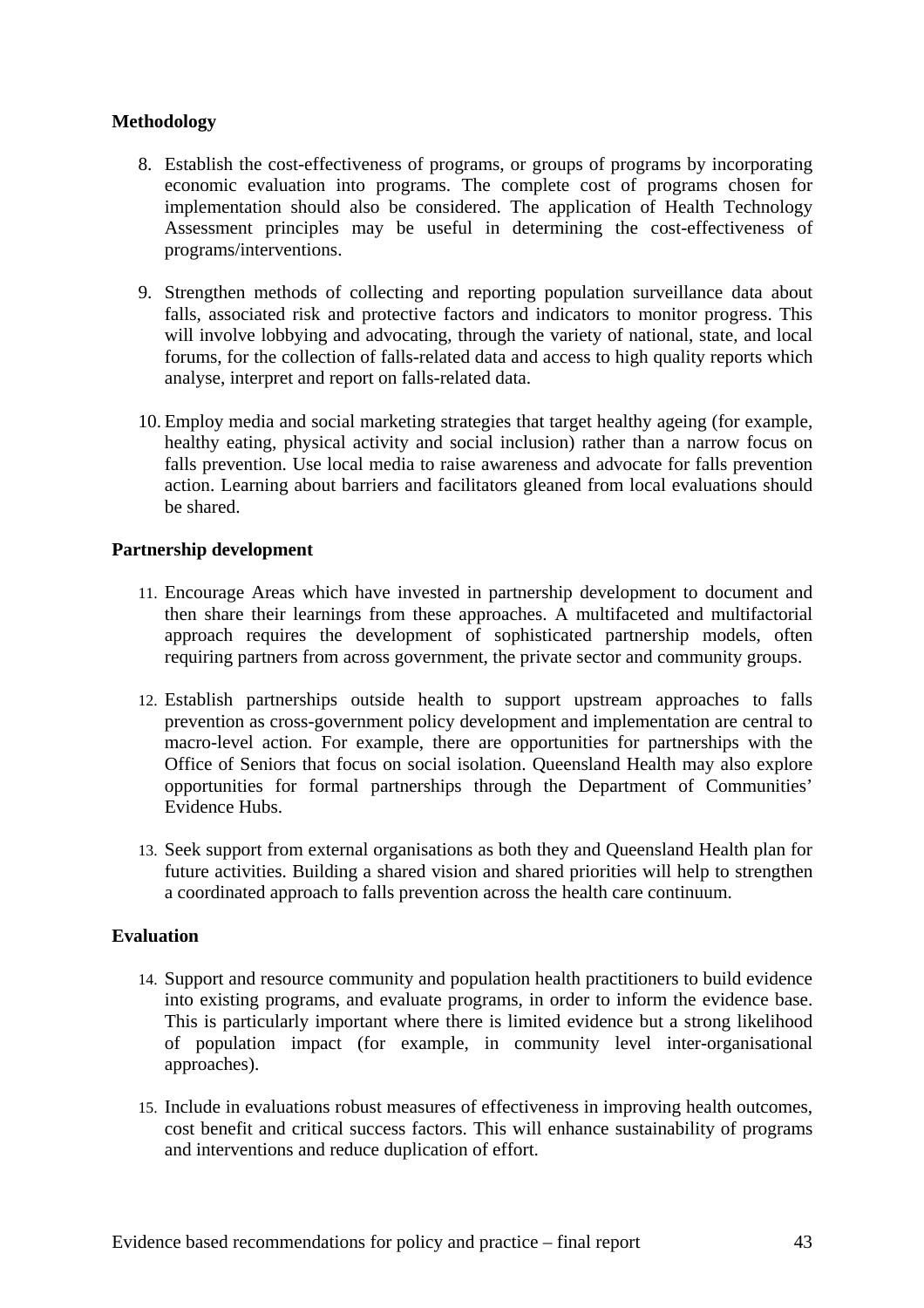### **Conclusion**

This project has revealed significant investment and goodwill in Queensland for addressing falls prevention for older people. Evidence from systematic reviews provides good evidence to support a range of interventions including multifaceted interventions and structured exercise programs. While it is often difficult to ascertain program components and target populations from systematic reviews, such interventions have been trialled in real world settings and are both applicable and transferable to the Queensland context.

The evidence base and information from consultations strongly support investment in community level inter-organisational approaches and multi-component group exercise programs or those based on principles of Tai Chi. Programs which focus on individuals are important and Population Health has a role in advocating that these programs be funded by relevant organisations.

### **Further information**

For further information about population based falls prevention actions in Queensland please contact Paul Vardon ph (07) 3405 5252.

### **Related policies/resources**

- National Falls Prevention for Older People 2004 onwards
- Statewide Action Plan: Falls Prevention in Older People 2002-2006 (Population Health Queensland Health)
- Aged Care Strategy 2004-2011 (Aged and Community Care Reform Unit Queensland Health)
- Queensland Trauma Plan
- General Practice Advisory Council Continuity of Care Planning Framework
- Queensland's Framework for Ageing (coordinated by Department of Communities)
- Be Active Australia (Commonwealth Department of Health and Ageing)
- Be Active Oueensland
- National Injury Prevention and Safety Promotion Plan 2004-2014 (Commonwealth Department of Health and Ageing)
- National Falls Prevention for Older People 2004 onwards
- National Aboriginal and Torres Strait Islander Safety Promotion Strategy

### **Review update**

This guidance will be updated every 2 years. The guidance will be updated more often if there are significant changes to the evidence base.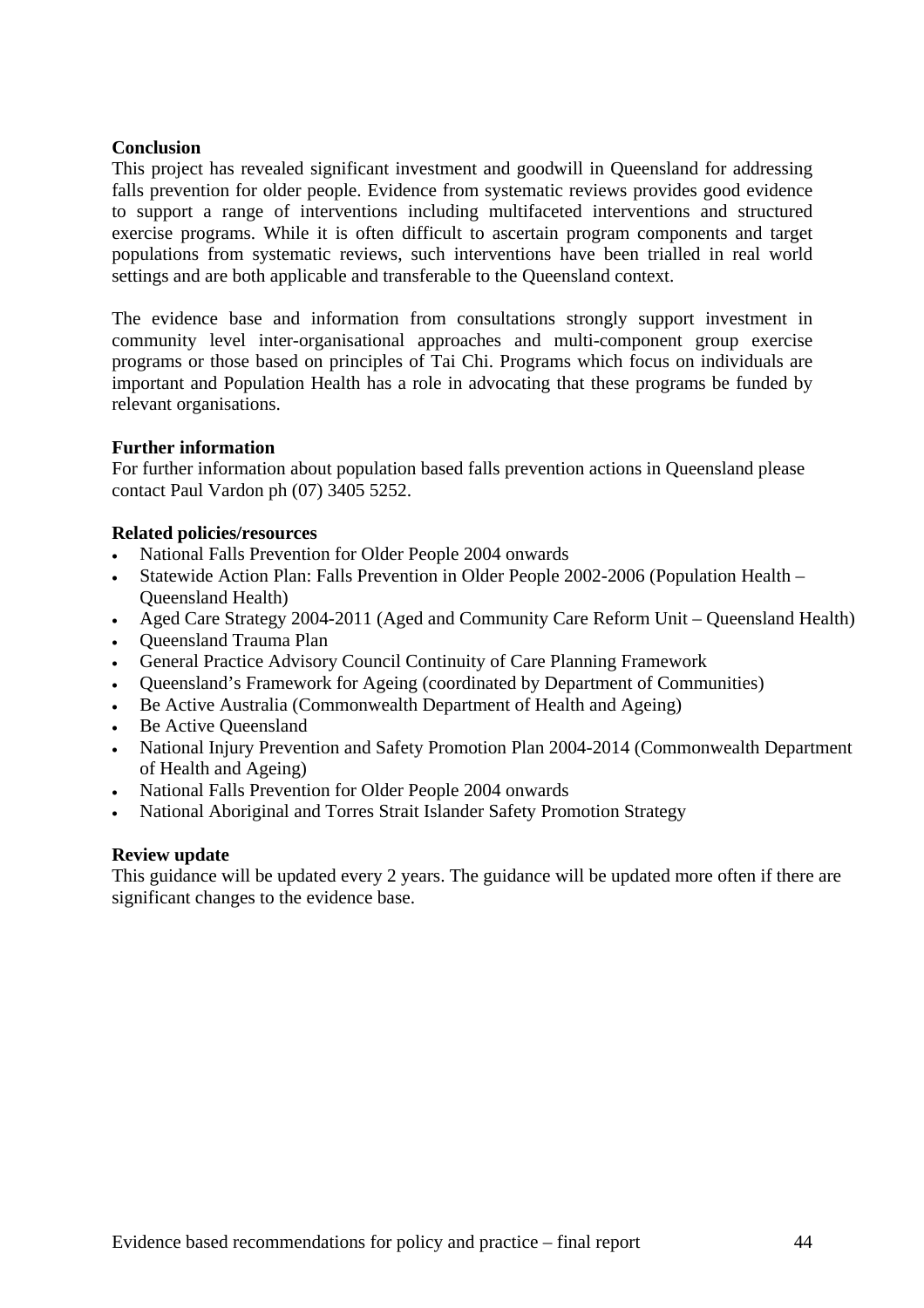| <b>Authors</b>                   | McClure R, Turner C, Peel N, Spinks A, Eakin E and Hughes K.                                                                                                                                                                                                                                                                                                                                                                                                                                                                                                                                                                                                                                                                                                                                                                                                                                                                                                                |
|----------------------------------|-----------------------------------------------------------------------------------------------------------------------------------------------------------------------------------------------------------------------------------------------------------------------------------------------------------------------------------------------------------------------------------------------------------------------------------------------------------------------------------------------------------------------------------------------------------------------------------------------------------------------------------------------------------------------------------------------------------------------------------------------------------------------------------------------------------------------------------------------------------------------------------------------------------------------------------------------------------------------------|
| <b>Date</b>                      | 2005                                                                                                                                                                                                                                                                                                                                                                                                                                                                                                                                                                                                                                                                                                                                                                                                                                                                                                                                                                        |
| <b>Participants</b>              | Primarily participants aged 65 years and over.                                                                                                                                                                                                                                                                                                                                                                                                                                                                                                                                                                                                                                                                                                                                                                                                                                                                                                                              |
| <b>Description of</b><br>studies | Five prospective controlled community trials were included in this review where<br>the unit of analysis is the entire community.<br>Studies were conducted in Australia, Denmark, Norway and Sweden. Three<br>studies were based on the WHO Safe Communities model of safety and injury<br>prevention. Two studies were based on the same conceptual framework.<br>Interventions were multifaceted and targeted knowledge, attitudes, behaviours,<br>medication use, footwear, and home hazard reduction. Interventions typically<br>included education (including community displays), home visits, hazard removal,<br>media campaigns, and training for local government staff.                                                                                                                                                                                                                                                                                           |
|                                  | All studies reported a significant decrease or downward trend in fall-related<br>injuries among older people. Significant findings included: 20% decrease in fall-<br>related hospitalisations (Kempton 2000), 33% decrease in lower extremity<br>fractures (Poulstrup 2000), decrease in fall injuries amongst 70-79 year olds<br>(Lindqvist 2001), 6.6% decrease in incidence of fall-related fractures in women<br>(Svanstrom 1996).<br>The Australian Stay on Your Feet programme resulted in a significant 20% decrease<br>in fall-related hospitalisations in the intervention area compared to the control<br>community after adjusting for baseline fall-related injury rates (rate ratio (RR) 0.80<br>[95% CI 0.76, 0.64]). This study also assessed the percentage of the community<br>exposed to the intervention via cross sectional surveys. It was estimated that about<br>77% of the targeted population has been in contact with at least one aspect of the |
| <b>Results</b>                   | intervention over the duration of the programme.<br>In the program conducted in Denmark there was a non-significant post<br>intervention decrease (15% odds ratio (OR) $0.05$ , p=0.23) in fall-related fractures<br>in the intervention community compared to the non-intervention community. A<br>significant decrease of 33% was recorded for lower extremity fractures (OR 0.63,<br>$p=0.03$ ), whilst a non-significant decrease was found for hip fractures (OR 0.55,<br>$p=0.06$ ).                                                                                                                                                                                                                                                                                                                                                                                                                                                                                  |
|                                  | In the Norwegian study researchers identified a non-significant relative reduction of<br>9.7% ( $p=0.2$ ) in the incidence of all fractures in the intervention community<br>comparing post-intervention to pre-intervention periods. In the six municipalities<br>bordering the intervention community there was a relative non-significant decrease<br>in falls incidence over this period of 2.6% ( $p=0.58$ ). In the comparison community<br>there was a significant increase of 37% in fracture rates over this period ( $p=0.001$ ).                                                                                                                                                                                                                                                                                                                                                                                                                                 |
|                                  | In Sweden, a non-significant decrease in fall injuries across all age groups (65<br>years and over) occurred in the intervention community (OR 0.89 [95% CI 0.77,<br>1.03]). This downward trend was significant only in the 75–79 year age group (OR<br>$0.71$ [95% CI 0.52, 0.99]). Injury rates were unchanged in the control community.                                                                                                                                                                                                                                                                                                                                                                                                                                                                                                                                                                                                                                 |
|                                  | The second Swedish study found a significant reduction in the incidence of fall-<br>related fractures in the intervention community (compared to the pre-intervention<br>incidence) in the female population of 6.6% per year (95% CI 0.00, 2.9%) and                                                                                                                                                                                                                                                                                                                                                                                                                                                                                                                                                                                                                                                                                                                       |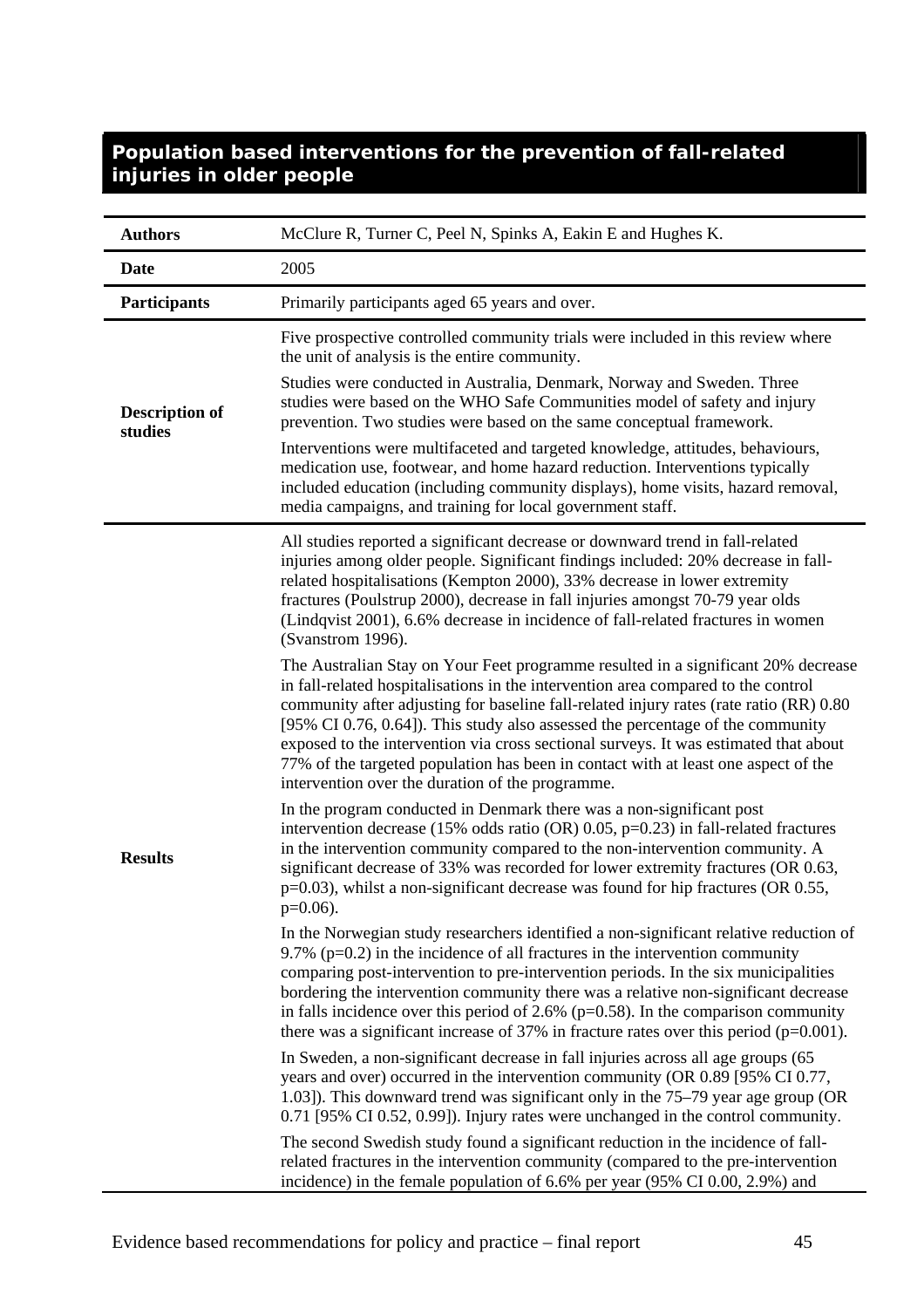|                         | non-significantly amongst males of 5.4% per year (95% CI -0.5, 1.4%). The<br>incidence of injury rates did not change significantly in either of the two control<br>areas although there was a non-significant decrease in the surrounding county.                                                                                                       |
|-------------------------|----------------------------------------------------------------------------------------------------------------------------------------------------------------------------------------------------------------------------------------------------------------------------------------------------------------------------------------------------------|
|                         | Implications for practice:                                                                                                                                                                                                                                                                                                                               |
| Author's<br>conclusions | Despite methodological limitations of the evaluation studies reviewed, the<br>consistency of reported reductions in fall-related injuries across all programs<br>supports the preliminary claim that the <b>population-based approach to the</b><br>prevention of fall-related injury is effective and can form the basis of public<br>health practice.' |
|                         | Implications for research:                                                                                                                                                                                                                                                                                                                               |
|                         | Population based cluster RCTs should be conducted. Further investigation into the<br>barriers to and facilitators of population based interventions should also be<br>explored.                                                                                                                                                                          |
|                         |                                                                                                                                                                                                                                                                                                                                                          |
|                         | Included studies:                                                                                                                                                                                                                                                                                                                                        |
|                         | Mixed                                                                                                                                                                                                                                                                                                                                                    |
| Quality                 | Review:                                                                                                                                                                                                                                                                                                                                                  |
|                         | STRONG 10                                                                                                                                                                                                                                                                                                                                                |
|                         | Authors note a general lack of detail about the exact nature of the strategies<br>undertaken within each intervention.                                                                                                                                                                                                                                   |
|                         | Appropriateness of selected communities is uncertain.                                                                                                                                                                                                                                                                                                    |
| <b>Comments</b>         | Completeness and reliability of administrative databases on which falls-related<br>data was recorded was not assessed.                                                                                                                                                                                                                                   |
|                         | Potential for bias could be reduced by conducting more rigorous evaluation.                                                                                                                                                                                                                                                                              |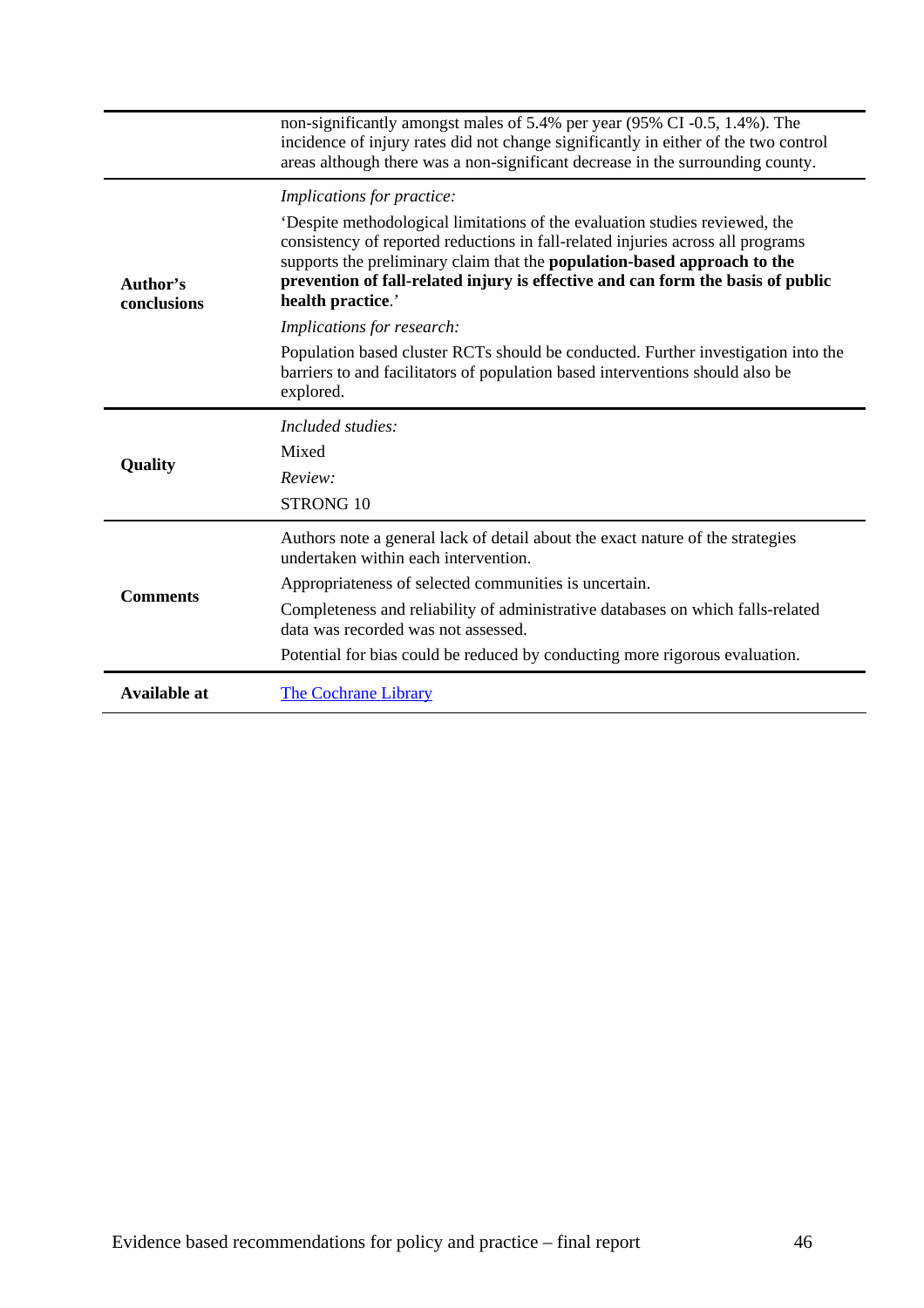| <b>Title</b>                     | A meta analysis of fall prevention programs for the elderly: how effective are<br>they?                                                                                                                                                                                                                                                                                 |
|----------------------------------|-------------------------------------------------------------------------------------------------------------------------------------------------------------------------------------------------------------------------------------------------------------------------------------------------------------------------------------------------------------------------|
| <b>Authors</b>                   | Hill-Westmoreland EE, Soeken K and Spellbring AM                                                                                                                                                                                                                                                                                                                        |
| Date                             | 2002                                                                                                                                                                                                                                                                                                                                                                    |
| <b>Participants</b>              | Participants aged 60 years or over (mean age=75 years). Studies included a higher<br>proportion of women. Eight studies were conducted in the community, two studies<br>in long-term care, one in residential care and one study was conducted in hospital.<br>Women comprised 79% of participants in included studies.                                                 |
|                                  | 12 RCTS and quasi-randomised controlled trials.                                                                                                                                                                                                                                                                                                                         |
|                                  | Interventions were exercise focused (three studies), a combination of exercise and<br>other risk factor modification (five studies), interdisciplinary comprehensive risk<br>assessment with recommendations made for specific interventions based on the<br>assessment (three studies), and community education focusing on environmental<br>modification (one study). |
| <b>Description of</b><br>studies | For inclusion in this review, studies needed to include only adults aged 60+ years,<br>include some type of falls prevention intervention, use a comparison group on<br>outcome measures, provide sufficient information to determine the rate of<br>difference in falls, and report the number of study participants.                                                  |
|                                  | Primary outcome of interest was the difference in the proportion of falls between<br>treatment and control groups.                                                                                                                                                                                                                                                      |
|                                  | Country of studies not described.                                                                                                                                                                                                                                                                                                                                       |
|                                  | Across the 12 studies the results indicated that the intervention was effective in<br>reducing the proportion of falls.                                                                                                                                                                                                                                                 |
|                                  | Subgroup analysis by intervention found:                                                                                                                                                                                                                                                                                                                                |
|                                  | exercise combined with risk factor modification studies showed a statistically<br>significant reduction in falls (MWES $0.0687$ (z=3.41, p<0.001 CI 0.0292 to<br>0.1082)                                                                                                                                                                                                |
|                                  | community based interventions demonstrated a significant reduction in falls<br>(MWES 0.972 (z=5.37, p<0.001 CI 0.0617 to 0.1327)                                                                                                                                                                                                                                        |
| <b>Results</b>                   | institution based interventions did not demonstrate a significant effect (MWES<br>$\bullet$<br>0.0235 z=0.7822, p=0.22 CI -0.357 to 0.0831)                                                                                                                                                                                                                             |
|                                  | studies which measured the proportion of falls at 12 months demonstrated<br>$\bullet$<br>significant effects (MWES 0.0905 $z=5.43$ , p=<0.001)                                                                                                                                                                                                                          |
|                                  | studies that measured effects at four months did not demonstrate significant<br>$\bullet$<br>effects (MWES -0.0972 z=-0.005, p>0.50 CI-0.0810 to 0.0806)                                                                                                                                                                                                                |
|                                  | high quality studies identified a reduction in falls (MWES $0.0812$ z=4.86<br>$\bullet$<br>$p<0.001$ CI 0.0485 to 0.1139) whereas low quality studies did not (MWES<br>0.0593 z= $1.55$ p=0.07 CI -0.193-0.1379).                                                                                                                                                       |
|                                  | No costs analysis data was recorded.                                                                                                                                                                                                                                                                                                                                    |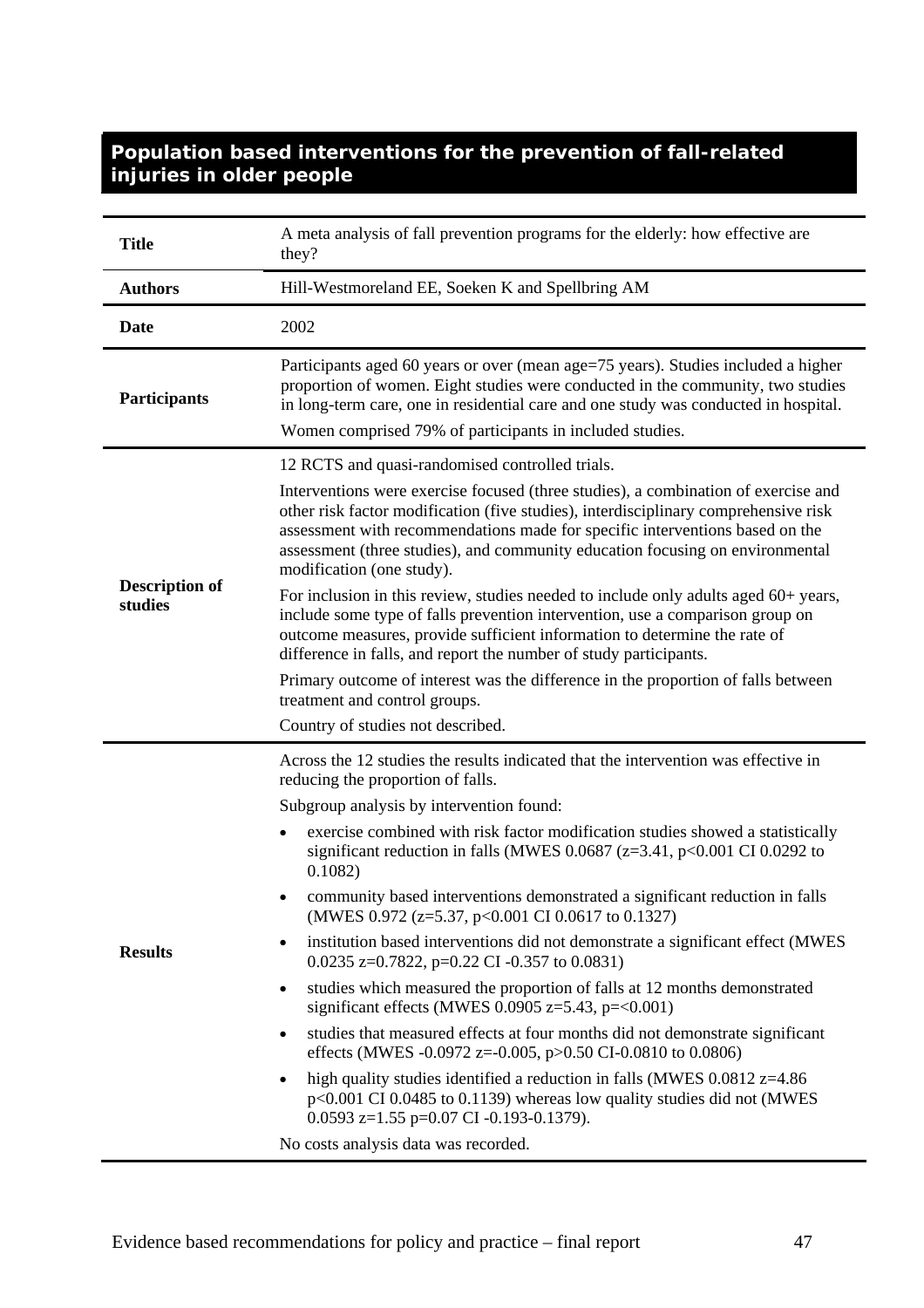|                         | <i>Implications for practice:</i>                                                                                                                                                                                                                                                                      |
|-------------------------|--------------------------------------------------------------------------------------------------------------------------------------------------------------------------------------------------------------------------------------------------------------------------------------------------------|
|                         | The authors' meta-analysis found a 4% decrease in the rate of falls for individuals<br>in the treatment groups of the various interventions. No specific implications<br>described.                                                                                                                    |
| Author's<br>conclusions | Implications for research:                                                                                                                                                                                                                                                                             |
|                         | The authors state that additional studies are needed to enhance the effectiveness of<br>fall prevention programs. In particular they suggest including the rate of difference<br>of falls as an outcome measure. This will allow additional meta-analysis to be<br>conducted.                          |
|                         | Included studies:                                                                                                                                                                                                                                                                                      |
| Quality                 | Authors reported high quality rating of studies, with nine of the 12 studies scoring<br>at least 4/6 on rating measure.                                                                                                                                                                                |
|                         | Review:                                                                                                                                                                                                                                                                                                |
|                         | <b>STRONG (7/10)</b>                                                                                                                                                                                                                                                                                   |
| <b>Comments</b>         | The quality rating scoring method assessed study design, clarity of outcome<br>construct definition, outcome measures, indication of time unit until falls outcome<br>measure. This does not meet minimum requirements as set out in health-<br>evidence.ca tool for assessing methodological quality. |
| <b>Available at</b>     | Hill-Westmoreland EE, Soeken K and Spellbring AM. A meta-analysis of fall<br>prevention programs for the elderly: how effective are they? Nursing Research,<br>$200251(1): 1-8.$                                                                                                                       |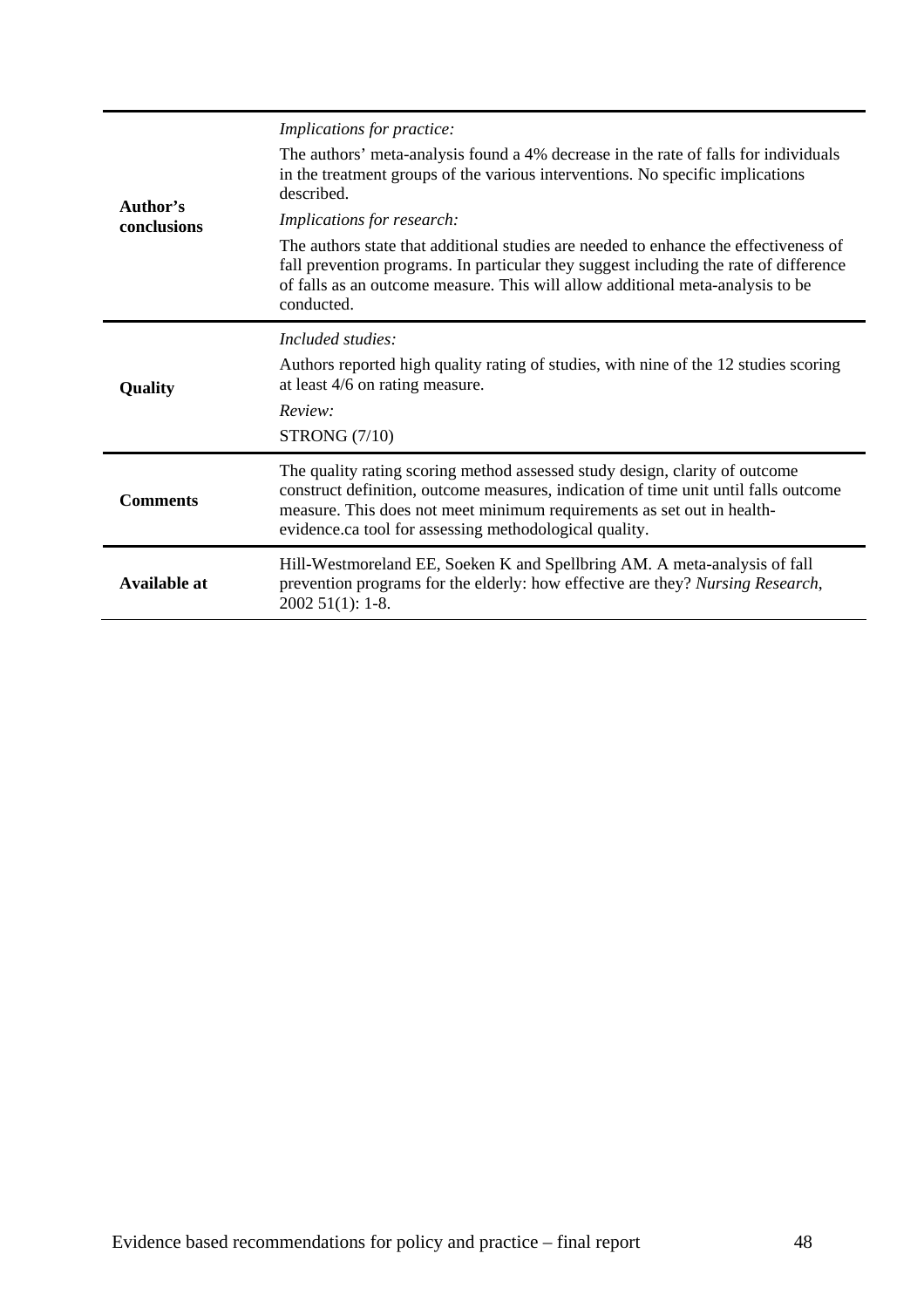| <b>Title</b>                     | Interventions for the prevention of falls in older adults: systematic review and<br>meta-analysis of randomised clinical trials.                                                                                                                                                                                                                                                                                                                                                                                                                                                                                 |
|----------------------------------|------------------------------------------------------------------------------------------------------------------------------------------------------------------------------------------------------------------------------------------------------------------------------------------------------------------------------------------------------------------------------------------------------------------------------------------------------------------------------------------------------------------------------------------------------------------------------------------------------------------|
| <b>Authors</b>                   | Chang JT, Morton SC, Rubenstein LZ, Mojica WA, Maglione M, Suttorp MJ,<br>Roth EA, Shekelle PG                                                                                                                                                                                                                                                                                                                                                                                                                                                                                                                   |
| <b>Date</b>                      | 2004                                                                                                                                                                                                                                                                                                                                                                                                                                                                                                                                                                                                             |
| <b>Participants</b>              | Aged 60 years or older                                                                                                                                                                                                                                                                                                                                                                                                                                                                                                                                                                                           |
| <b>Description of</b><br>studies | 40 RCTs focusing on falls prevention were included in the review.<br>Interventions included multifactoral falls risk assessment and management<br>programs, exercise programs, environmental modification programs and<br>educational interventions. All interventions were compared with either usual care<br>or a control group.                                                                                                                                                                                                                                                                               |
| <b>Results</b>                   | Overall there was a reduced risk of falling (RR 0.88 CI 0.82-0.95) in intervention<br>groups compared to control groups. There was also a reduction in the number of<br>monthly falls in intervention groups (RR 0.80 CI 0.72-0.88) compared to control<br>groups.<br>The most effective intervention in reducing both risk of falling at least once (RR<br>0.82 CI 0.72-0.94) and rate of monthly falls (RR 0.63 CI 0.49-0.83) were<br>multifactoral falls risk assessment and management programs. Exercise programs<br>were shown to be effective in reducing the risk of falling (RR 0.86 CI 0.75-0.99).     |
| Author's<br>conclusions          | Implications for practice:<br>The authors recommend the implementation of multifactoral falls risk assessment<br>and management programs for people with a history of falls. For the general<br>population the authors recommend the implementation of exercise programs.<br>Implications for research:<br>The authors suggest that further research investment into the cost-effectiveness of<br>interventions is needed. They also suggested further exploration of both<br>multifactoral falls risk assessment and exercise programs to identify the essential<br>characteristics that lead to effectiveness. |
| Quality                          | Included studies:<br>Only RCTs included in review<br>Review:<br><b>STRONG</b>                                                                                                                                                                                                                                                                                                                                                                                                                                                                                                                                    |
| <b>Comments</b>                  | Insufficient detail on primary studies is included in the review.<br>Post hoc analysis was conducted of multifactoral risk assessment and management<br>program to assess whether enrolment of people at higher risk impacted on<br>effectiveness. No significant differences by populations studied were found.                                                                                                                                                                                                                                                                                                 |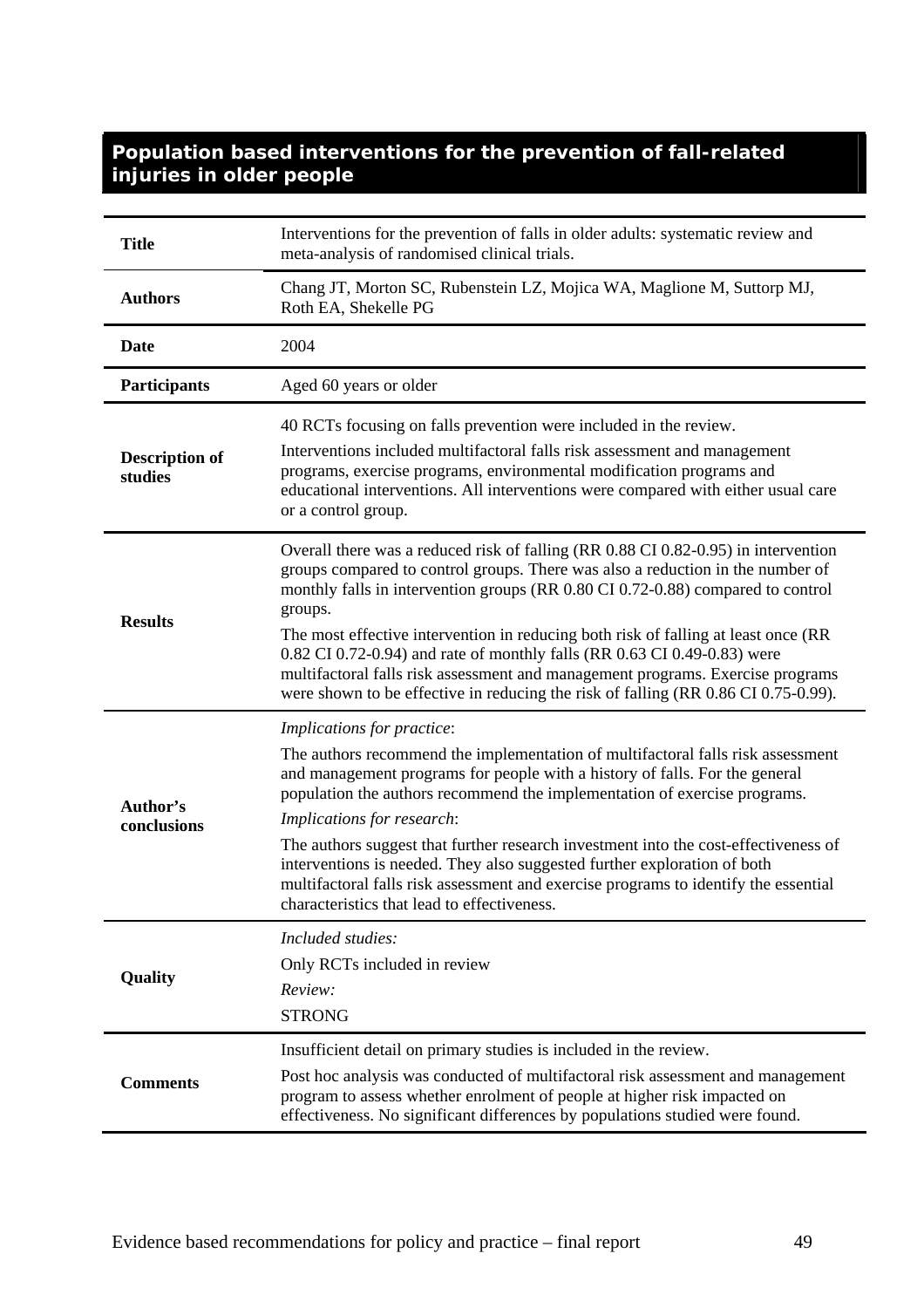| Available at | Chang JT, Morton SC, Rubenstein LZ, Mojica WA, Maglione M, Suttorp MJ,<br>Roth EA, Shekelle PG. Interventions for the prevention of falls in older adults:<br>systematic review and meta-analysis of randomised clinical trials. <i>BMJ</i> , 2004; 328:<br>680. |
|--------------|------------------------------------------------------------------------------------------------------------------------------------------------------------------------------------------------------------------------------------------------------------------|
|--------------|------------------------------------------------------------------------------------------------------------------------------------------------------------------------------------------------------------------------------------------------------------------|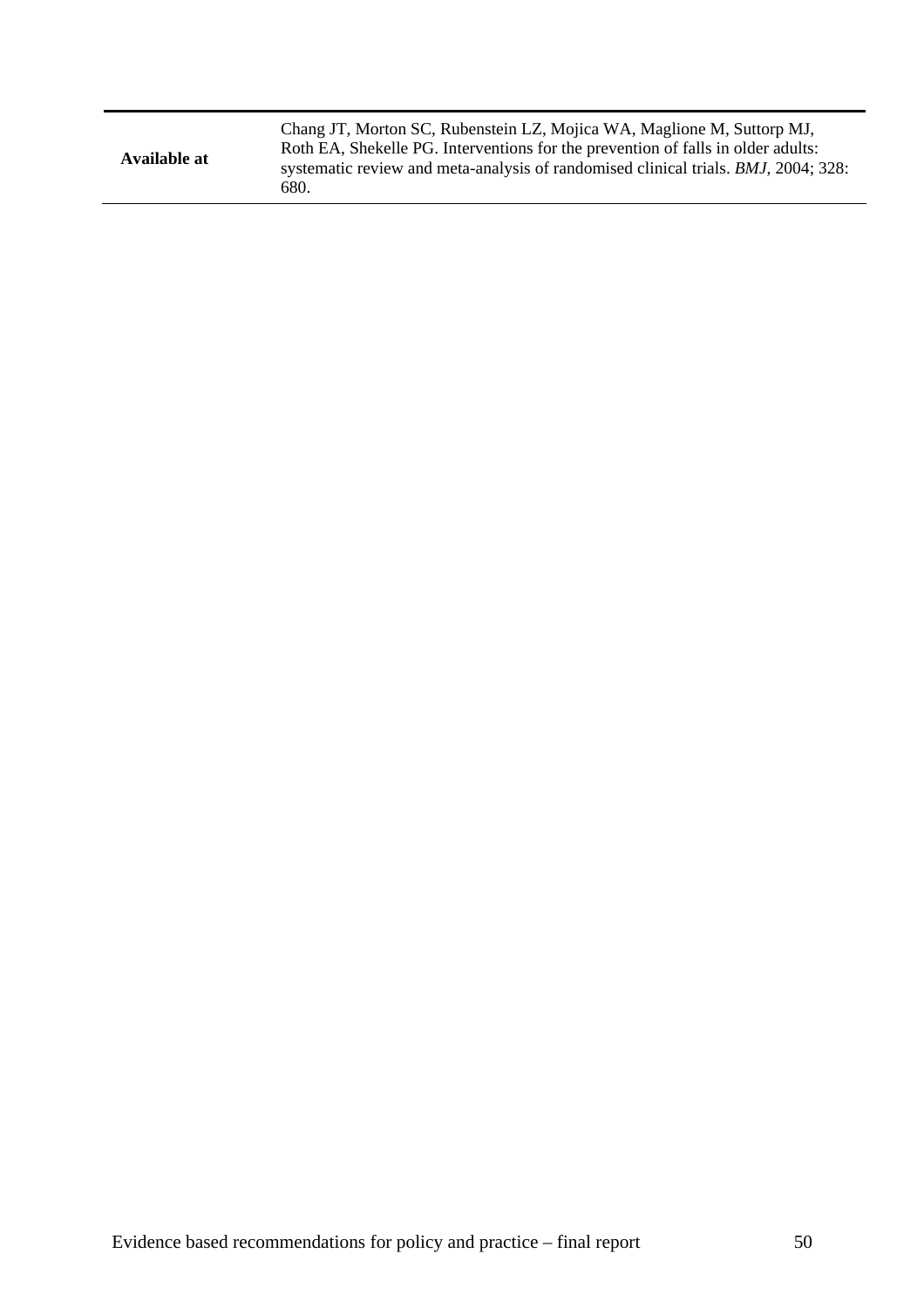| <b>Title</b>                     | Physical activity, falls, and fractures among older adults: a review of the<br>epidemiologic evidence                                                                                                                                                                                                                                                                                                                                                                                                                                                                                                                                                                                                                                                                                                                                                                                                                                                                                                                                                                                                                                                                                                                                                                                                                                                                                                                                                                                                                                            |
|----------------------------------|--------------------------------------------------------------------------------------------------------------------------------------------------------------------------------------------------------------------------------------------------------------------------------------------------------------------------------------------------------------------------------------------------------------------------------------------------------------------------------------------------------------------------------------------------------------------------------------------------------------------------------------------------------------------------------------------------------------------------------------------------------------------------------------------------------------------------------------------------------------------------------------------------------------------------------------------------------------------------------------------------------------------------------------------------------------------------------------------------------------------------------------------------------------------------------------------------------------------------------------------------------------------------------------------------------------------------------------------------------------------------------------------------------------------------------------------------------------------------------------------------------------------------------------------------|
| <b>Authors</b>                   | Gregg EW, Pereira MA, Caspersen CJ                                                                                                                                                                                                                                                                                                                                                                                                                                                                                                                                                                                                                                                                                                                                                                                                                                                                                                                                                                                                                                                                                                                                                                                                                                                                                                                                                                                                                                                                                                               |
| Date                             | 2000                                                                                                                                                                                                                                                                                                                                                                                                                                                                                                                                                                                                                                                                                                                                                                                                                                                                                                                                                                                                                                                                                                                                                                                                                                                                                                                                                                                                                                                                                                                                             |
| <b>Participants</b>              | Older adults. Age range is not specified.                                                                                                                                                                                                                                                                                                                                                                                                                                                                                                                                                                                                                                                                                                                                                                                                                                                                                                                                                                                                                                                                                                                                                                                                                                                                                                                                                                                                                                                                                                        |
| <b>Description of</b><br>studies | 12 RCTs, five prospective observational studies, nine prospective studies, 17 case-<br>control studies and eight 'other' studies. Studies were conducted between 1975<br>and 1998. Physical activities included walking, house and yard activity, weight-<br>bearing activity, lifetime physical activity, recreational activity, job activity over<br>20 years, teenage physical activity, heavy outdoor work or exercise, recent<br>walking or cycling, activity at age 50 for the hip, spine and wrist and household<br>labour. Studies were conducted in a range of settings including senior centres,<br>nursing homes, with medical practitioners and with community-dwelling adults.                                                                                                                                                                                                                                                                                                                                                                                                                                                                                                                                                                                                                                                                                                                                                                                                                                                      |
| <b>Results</b>                   | Physical activity and risk of fall: observational studies identified conflicting<br>results. One study found non-significant 40% reduction in falls in people walking<br>15 or more blocks per week in comparison to sedentary individuals. Four studies<br>found significant reductions in falls amongst those participating in physical<br>activity. No effect was identified in an additional study. Two studies found women<br>who do a variety of types of physical activity have an increased falls risk.<br>Results for 12 RCTS reported. Note that 7/12 are from one study. A pre-planned<br>meta-analysis of these studies identified a 10% reduction approaching non-<br>significance (RR=0.9 CI 0.81-0.99) in the risk of falls for general exercise. For<br>balance training the reduction was 17% (RR=0.83, CI 0.70-0.98). The effect of<br>endurance, resistance or flexibility training was not significant. Several trials<br>found no significant differences between exercise interventions and controls. The<br>authors cite low statistical power as a possible limitation.<br>Physical activity and risk of hip fracture and other osteoporotic fracture sites also<br>reported. The authors suggest that there is strong evidence from observational<br>studies and some evidence from prospective and case-control studies that physical<br>activity reduces the risk of hip fractures. It is unclear whether physical activity<br>reduces the risk of other osteoporotic fractures.<br>No cost information was reported. |
| Author's<br>conclusions          | Implications for practice:<br>There is inconsistent evidence to suggest that enhanced leisure time physical<br>activity among community-dwelling adults reduces risk of falls after controlling<br>for baseline mobility impairment. Results from RCTs are inconclusive and it is<br>difficult to determine the most consistently effective form of physical activity. The<br>authors suggest that exercise interventions may have greater impacts on high risk<br>individuals.<br>Implications for research:<br>The authors suggest that future research needs to evaluate the types and quantities<br>of physical activity needed for optimal protection from falls, and to identify which                                                                                                                                                                                                                                                                                                                                                                                                                                                                                                                                                                                                                                                                                                                                                                                                                                                     |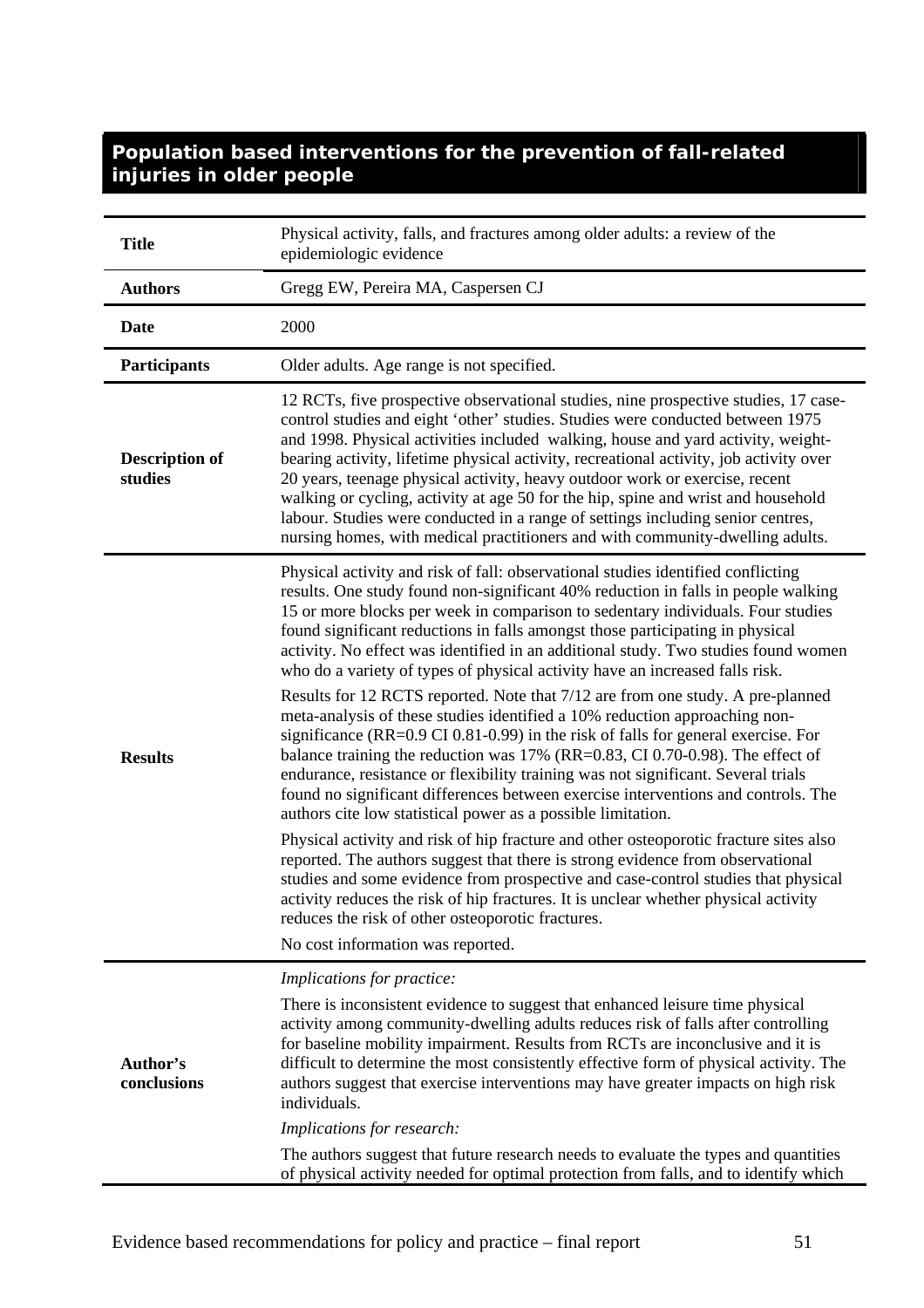|                 | populations will most benefit from exercise. Cost-effectiveness data is also<br>needed.                                                                                                                         |
|-----------------|-----------------------------------------------------------------------------------------------------------------------------------------------------------------------------------------------------------------|
|                 | Included studies:                                                                                                                                                                                               |
| Quality         | No quality rating of included studies provided.                                                                                                                                                                 |
|                 | Review:<br>4/10 WEAK. Poorly described review with several flaws.                                                                                                                                               |
|                 |                                                                                                                                                                                                                 |
|                 | Definitions of physical activity were not clear in original observational studies and<br>some RCTs. Measures used were often not consistent and may not have used<br>validated tools.                           |
| <b>Comments</b> | Some of the trials integrated physical activity with other interventions. It is<br>therefore difficult to determine cause and effect.                                                                           |
|                 | 'Risk of falls' not clearly defined. In some studies this may have referred to single<br>fall incidence, in others it may have referred to multiple falls.                                                      |
|                 | This review updated the 1999 version of the Gillespie Cochrane review.                                                                                                                                          |
| Available at    | Gregg EW, Pereira MA, Caspersen CJ. Physical activity, falls, and fractures<br>among older adults: a review of the epidemiologic evidence. Journal of the<br>American Geriatrics Society, 2000, 48(8): 883-893. |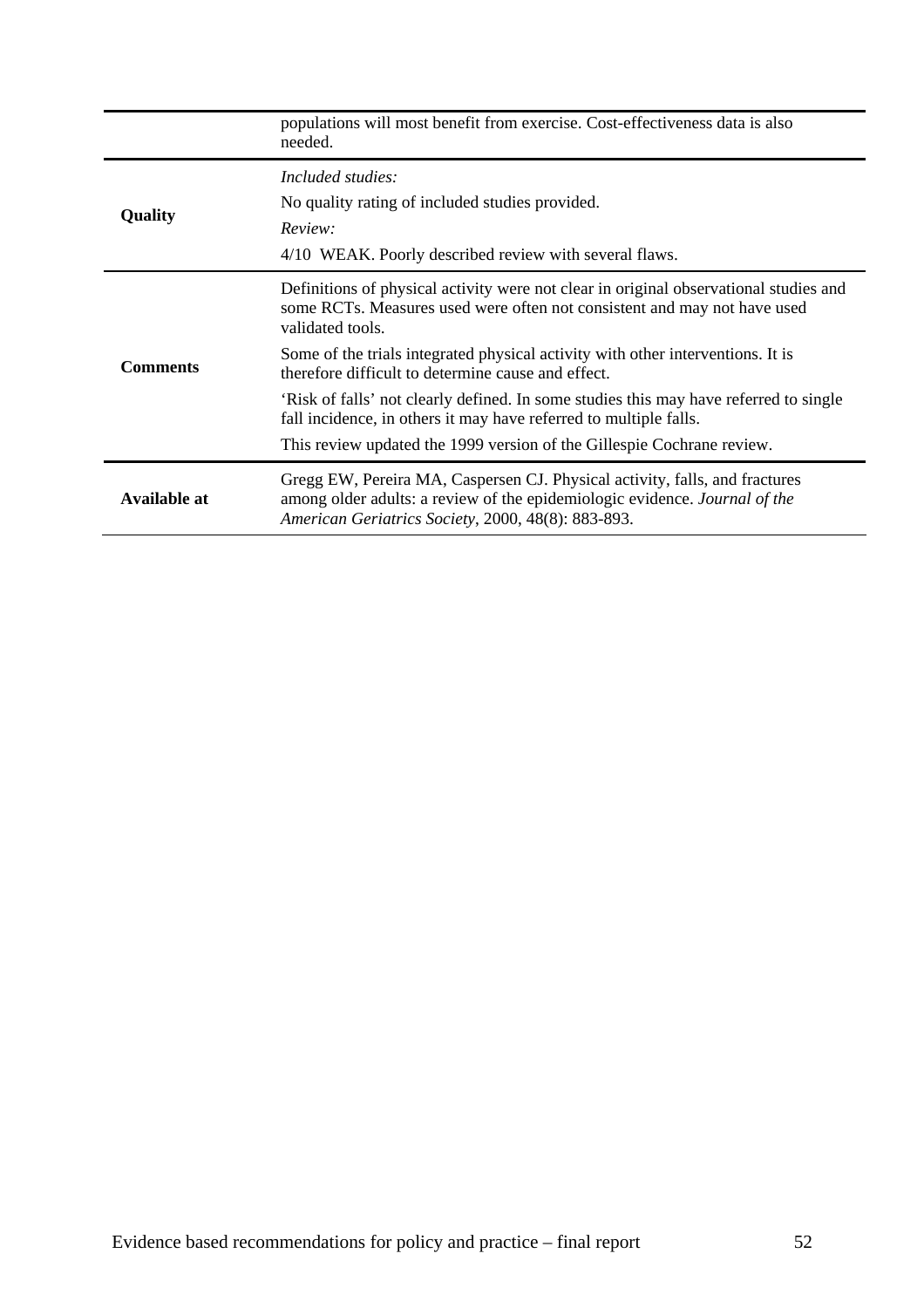| <b>Title</b>                     | An analysis of research on preventing falls and falls injury in older people:<br>Community, residential care and hospital settings (2004 update)                                                                                                                                                                                                                                                                                                                                                                                                                                                                                                                                                                                                                                                                                                                                                                                                                                                                                                                                                                                                                                                                                                                                                                                                                                                                                                                                                                                                                                                                                                                                                                                                                                                                                                                                                                                                                                                                    |
|----------------------------------|---------------------------------------------------------------------------------------------------------------------------------------------------------------------------------------------------------------------------------------------------------------------------------------------------------------------------------------------------------------------------------------------------------------------------------------------------------------------------------------------------------------------------------------------------------------------------------------------------------------------------------------------------------------------------------------------------------------------------------------------------------------------------------------------------------------------------------------------------------------------------------------------------------------------------------------------------------------------------------------------------------------------------------------------------------------------------------------------------------------------------------------------------------------------------------------------------------------------------------------------------------------------------------------------------------------------------------------------------------------------------------------------------------------------------------------------------------------------------------------------------------------------------------------------------------------------------------------------------------------------------------------------------------------------------------------------------------------------------------------------------------------------------------------------------------------------------------------------------------------------------------------------------------------------------------------------------------------------------------------------------------------------|
| <b>Authors</b>                   | Hill K, Vrantsidis F, Haralambous B, Fearn M, Smith R, Murray K, Sims J,<br>Dorevitch M, for the Commonwealth Department of Health and Aging                                                                                                                                                                                                                                                                                                                                                                                                                                                                                                                                                                                                                                                                                                                                                                                                                                                                                                                                                                                                                                                                                                                                                                                                                                                                                                                                                                                                                                                                                                                                                                                                                                                                                                                                                                                                                                                                        |
| <b>Date</b>                      | 2004                                                                                                                                                                                                                                                                                                                                                                                                                                                                                                                                                                                                                                                                                                                                                                                                                                                                                                                                                                                                                                                                                                                                                                                                                                                                                                                                                                                                                                                                                                                                                                                                                                                                                                                                                                                                                                                                                                                                                                                                                |
| Participants                     | Older people (not defined)                                                                                                                                                                                                                                                                                                                                                                                                                                                                                                                                                                                                                                                                                                                                                                                                                                                                                                                                                                                                                                                                                                                                                                                                                                                                                                                                                                                                                                                                                                                                                                                                                                                                                                                                                                                                                                                                                                                                                                                          |
| <b>Description of</b><br>studies | Number of included studies not clearly articulated.<br>Studies focused on education (health promotion, falls risk factors and health<br>professional education), exercise (general vs customised, groups vs home based,<br>and balance, strength and endurance training), environment (provision of<br>aids/appliances, home assessment/modification, home support, public areas),<br>clinical assessment and review (medical screen, sensory evaluation and multiple<br>strategies) and injury minimisation (clothing, assistive devices and vitamin D and<br>calcium supplementation).                                                                                                                                                                                                                                                                                                                                                                                                                                                                                                                                                                                                                                                                                                                                                                                                                                                                                                                                                                                                                                                                                                                                                                                                                                                                                                                                                                                                                            |
| <b>Results</b>                   | <i>Education:</i> There is limited evidence of the effect of education programs targeting<br>older people in reducing falls. There is some evidence to suggest that programs<br>incorporating cognitive behavioural approaches may be more effective in reducing<br>falls. There is also preliminary evidence to suggest that training of GPs to convey<br>health promotion messages may be effective in achieving behavioural change with<br>older people.<br><i>Exercise:</i> There is strong evidence that exercise incorporating some degree of<br>balance training is effective in reducing falls rates in older people. In addition,<br>multi-component group and customised home exercise programs, balance<br>programs and Tai Chi have been shown to reduce falls rates in relatively frail<br>through to relatively well older people. Reductions in bone mineral studies have<br>been achieved through walking, aerobic and resistance training programs. These<br>may also have the potential to reduce risk of fractures in older people.<br><i>Environmental safety</i> : There is some evidence to suggest that home hazard<br>assessment and modification programs may be effective in reducing falls,<br>particularly when undertaken by trained health professionals (for example, OTs)<br>and when targeting those at risk of falls. There is no evidence to date which<br>suggests modifications to reduce environmental falls hazards in either the home or<br>public spaces in isolation are effective in reducing falls rates.<br>Multiple intervention strategies: Targeted multiple intervention strategies, based<br>on comprehensive assessment, appear to be effective in reducing fall rates of older<br>people with a <b>moderate risk of falling</b> . There is no evidence to suggest untargeted<br>multiple strategies are effective in reducing fall rates.<br>Costs were assessed in four studies. Costs appeared generally lower in intervention<br>groups than control groups. |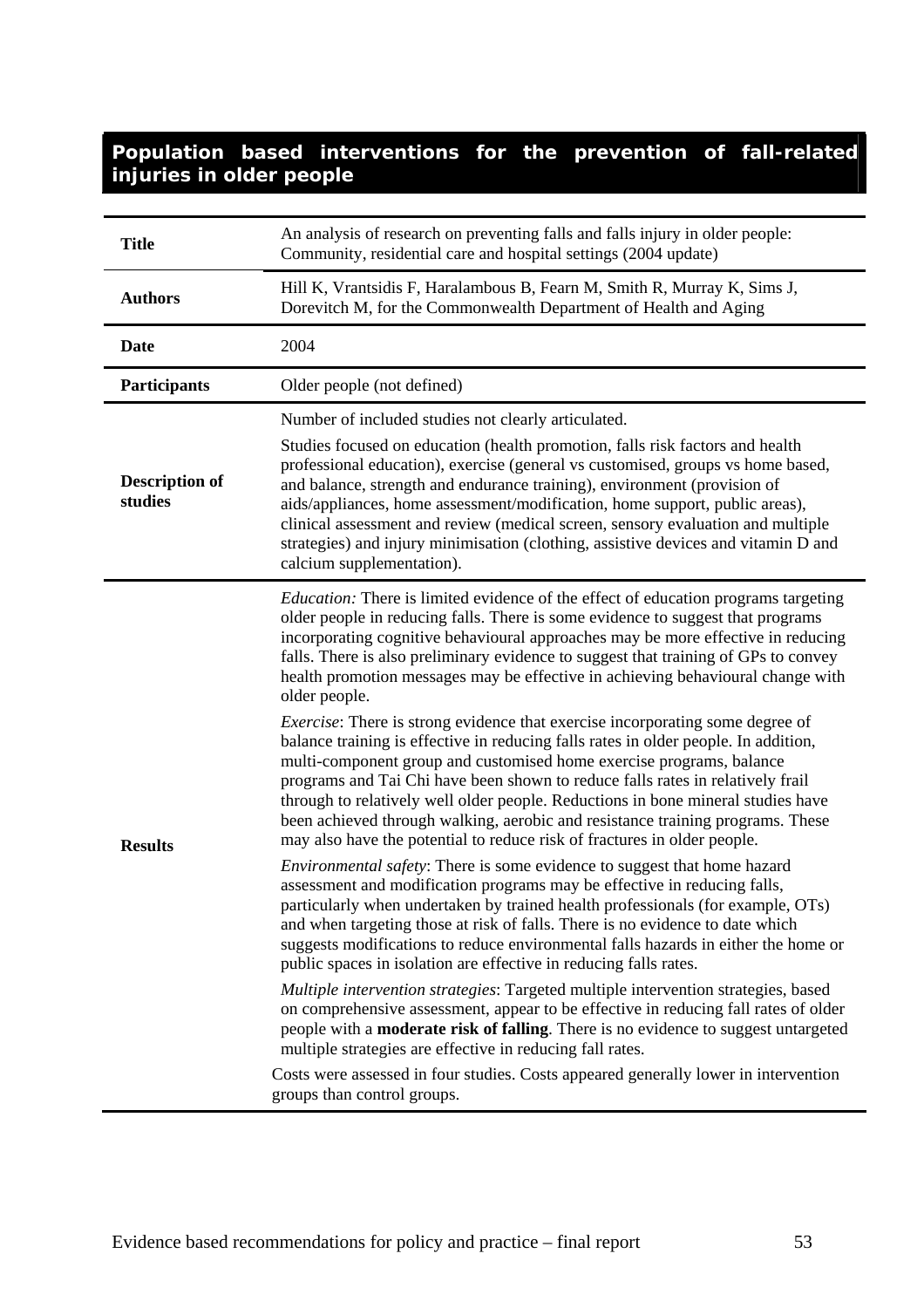# *Recommendations for practice*:

| Author's<br>conclusions | There is considerable evidence that a reduction in falls rates is achieved through<br>targeted home exercise programs, group exercise programs incorporating balance,<br>strength, mobility and fitness exercises, group exercise programs (particularly Tai<br>Chi), trained volunteers providing in home health information, home visits by an<br>occupational therapist, and enhanced post-discharge follow-up for older people<br>with functional or mobility decline. A falls prevention program targeting multiple<br>risk factors is more likely to be effective. Specialised assessment followed by a<br>targeted management approach or combination of falls prevention strategies are<br>also more likely to be effective. There is a paucity of research investigating the<br>effectiveness of falls prevention programs in reducing serious injuries or fractures<br>from falls. These are a rare event. |
|-------------------------|----------------------------------------------------------------------------------------------------------------------------------------------------------------------------------------------------------------------------------------------------------------------------------------------------------------------------------------------------------------------------------------------------------------------------------------------------------------------------------------------------------------------------------------------------------------------------------------------------------------------------------------------------------------------------------------------------------------------------------------------------------------------------------------------------------------------------------------------------------------------------------------------------------------------|
|                         | Recommendations for research:                                                                                                                                                                                                                                                                                                                                                                                                                                                                                                                                                                                                                                                                                                                                                                                                                                                                                        |
|                         | Areas needing further research include: methods to improve uptake and ongoing<br>participation; early identification of falls risk; training of health workers in fall risk<br>factor screening and management protocols; comparative effectiveness of different<br>types and intensity of exercise programs; analysis of sub-group characteristics (for<br>example, compliance levels and degree of response to intervention); and cost-<br>effectiveness.                                                                                                                                                                                                                                                                                                                                                                                                                                                          |
| Quality                 | STRONG: 10                                                                                                                                                                                                                                                                                                                                                                                                                                                                                                                                                                                                                                                                                                                                                                                                                                                                                                           |
|                         | The authors note that several RCTs of falls prevention programs for older people<br>in the community in Australia were nearing completion.                                                                                                                                                                                                                                                                                                                                                                                                                                                                                                                                                                                                                                                                                                                                                                           |
| <b>Comments</b>         | Studies from all levels of evidence were collected. It appears that only evidence<br>from RCTs was included in the summaries although this is not clearly articulated                                                                                                                                                                                                                                                                                                                                                                                                                                                                                                                                                                                                                                                                                                                                                |
|                         | Only interventions focusing on health promotion principles were included in this<br>summary.                                                                                                                                                                                                                                                                                                                                                                                                                                                                                                                                                                                                                                                                                                                                                                                                                         |
| <b>Available at</b>     | http://www.health.gov.au/internet/wcms/publishing.nsf/Content/health-pubhlth-<br>publicat-document-falls_community-cnt.htm/\$FILE/falls_community.pdf                                                                                                                                                                                                                                                                                                                                                                                                                                                                                                                                                                                                                                                                                                                                                                |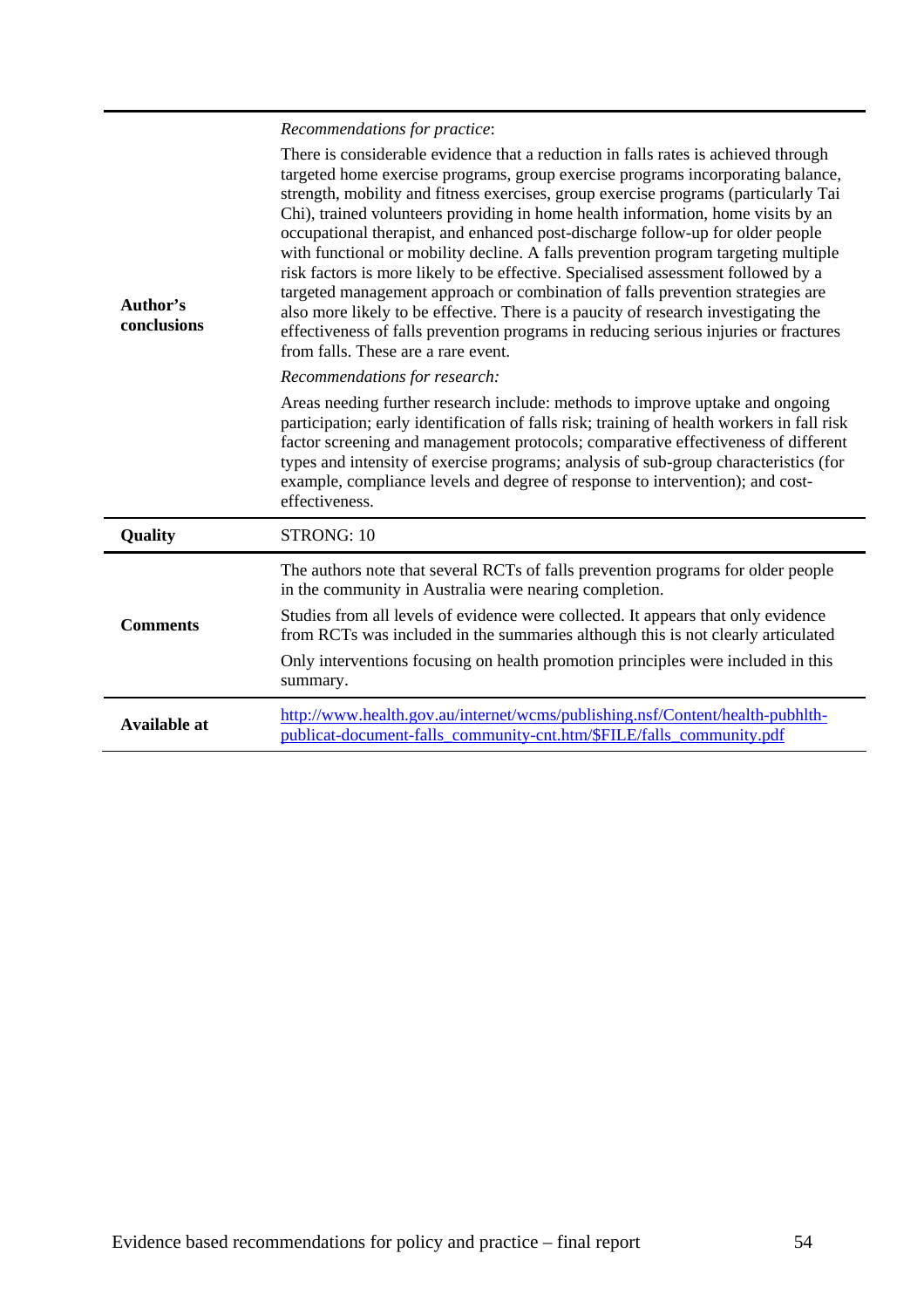| <b>Title</b>                     | Falls: the assessment and prevention of falls in older people                                                                                                                                                                                                                                                                                                                                                                                                                                                                                                                                                                                                                                                                                                                                                                                                                                                                                                                                                                                                                                                                                                                                                                                                                                                                                                                                                                                                                                                                                                                                                                                                                                                               |
|----------------------------------|-----------------------------------------------------------------------------------------------------------------------------------------------------------------------------------------------------------------------------------------------------------------------------------------------------------------------------------------------------------------------------------------------------------------------------------------------------------------------------------------------------------------------------------------------------------------------------------------------------------------------------------------------------------------------------------------------------------------------------------------------------------------------------------------------------------------------------------------------------------------------------------------------------------------------------------------------------------------------------------------------------------------------------------------------------------------------------------------------------------------------------------------------------------------------------------------------------------------------------------------------------------------------------------------------------------------------------------------------------------------------------------------------------------------------------------------------------------------------------------------------------------------------------------------------------------------------------------------------------------------------------------------------------------------------------------------------------------------------------|
| <b>Authors</b>                   | NICE: Clinical Guideline 21                                                                                                                                                                                                                                                                                                                                                                                                                                                                                                                                                                                                                                                                                                                                                                                                                                                                                                                                                                                                                                                                                                                                                                                                                                                                                                                                                                                                                                                                                                                                                                                                                                                                                                 |
| Date                             | 2004                                                                                                                                                                                                                                                                                                                                                                                                                                                                                                                                                                                                                                                                                                                                                                                                                                                                                                                                                                                                                                                                                                                                                                                                                                                                                                                                                                                                                                                                                                                                                                                                                                                                                                                        |
| <b>Participants</b>              | Older people (not defined)                                                                                                                                                                                                                                                                                                                                                                                                                                                                                                                                                                                                                                                                                                                                                                                                                                                                                                                                                                                                                                                                                                                                                                                                                                                                                                                                                                                                                                                                                                                                                                                                                                                                                                  |
| <b>Description of</b><br>studies | Multifactoral interventions: include strength and balance training, home hazard<br>assessment and intervention, vision assessment and referral and medication review<br>with modification/withdrawal.<br>Multifactoral falls risk assessment: include identification of falls history,<br>assessment of gait, balance and mobility, and muscle weakness                                                                                                                                                                                                                                                                                                                                                                                                                                                                                                                                                                                                                                                                                                                                                                                                                                                                                                                                                                                                                                                                                                                                                                                                                                                                                                                                                                     |
| <b>Results</b>                   | <b>Category A evidence</b><br>Multifactoral interventions<br>Evidence suggests that all older people with recurrent falls or assessed as being at<br>risk of falling should be considered for an individualised multifactoral<br>intervention. After a fall, older people should be offered a multidisciplinary<br>assessment to identify and address future risk. They should then be offered an<br>individualised program aimed at promoting independence and improving physical<br>and psychological function.<br>Strength and balance training<br>Evidence recommends strength and balance training, particularly for older<br>community-dwelling people with a history of recurrent falls and/or balance and<br>gait deficiency. Training should include muscle strengthening and balance<br>exercises. Program should be individually prescribed and monitored by an<br>appropriately trained professional.<br>Exercise in extended care settings<br>Evidence recommends that multifactoral interventions with an exercise component<br>should be conducted for older people in extended care settings who are at risk of<br>falling.<br>Home hazard safety intervention<br>Evidence recommends that older people who have received hospital treatment for<br>a fall should be offered a home hazard assessment and safety<br>intervention/modification by a trained health care professional. Assessment<br>effective only in conjunction with follow-up and intervention implementation.<br><b>Category B evidence</b><br>Psychotropic medications<br>Evidence states that older people on psychotropic medications should have them<br>reviewed and discontinued if possible. Specialist input may be appropriate. |
|                                  | Cardiac pacing<br>Evidence states that cardiac pacing should be considered for older people who<br>have experienced unexplained falls and who have cardioinhibitory carotid sinus                                                                                                                                                                                                                                                                                                                                                                                                                                                                                                                                                                                                                                                                                                                                                                                                                                                                                                                                                                                                                                                                                                                                                                                                                                                                                                                                                                                                                                                                                                                                           |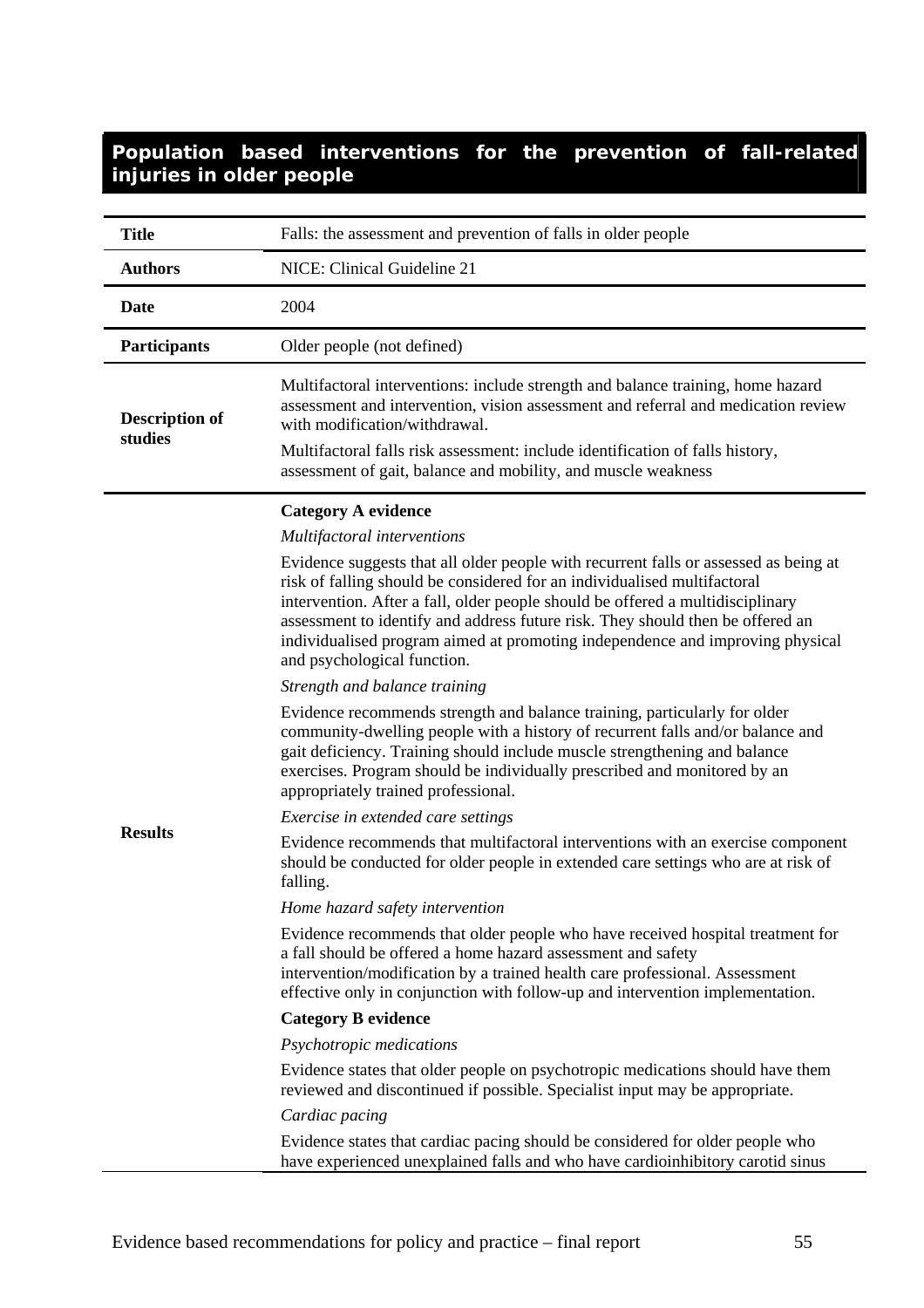hypersensitivity.

#### **Category C evidence**

#### *Multifactoral falls risk assessment*

Evidence suggests multifactoral falls risk assessment should be offered to older people who present for medical attention because of a fall in the last year or demonstrate abnormalities of gait and/or balance. Assessment should be performed by a healthcare professional with appropriate skills/experience (for example, specialist falls service). Assessment should be part of individualised, multifactoral intervention.

#### *Case/risk identification*

Older people in contact with a healthcare professional should be asked whether they have fallen in the past year. If so, they should be asked about frequency, context and characteristics of falls. Older people at risk of falling or who have reported a fall should be observed for balance and gait deficits and considered for their ability to benefit from interventions to improve strength and balance.

#### **Category D evidence**

#### *Encouraging participation of older people in falls prevention programs*

All health professionals who deal with patients known to be at risk of falling should develop and maintain basic professional competence in falls assessment and prevention.

List of what should be contained in oral information should be provided.

#### *Education and information giving*

Consider: healthcare professionals involved in the assessment and prevention of falls should discuss changes a person might make to prevent falls, information in languages other than English, programs should address potential barriers (for example, low self-efficacy, fear of falling) and should encourage activity change as negotiated with the participant. Flexibility should be incorporated (needs and preferences) and should promote the social value of the programs.

*Interventions that cannot be recommended include:* 

• Brisk walking.

*Interventions that cannot be recommended because of insufficient evidence include:* 

- Low intensity exercise combined with incontinence programs
- Group exercise (untargeted, not individually prescribed)
- Cognitive/behavioural interventions
- Referral for correction of visual impairment
- Vitamin D
- Hip protectors.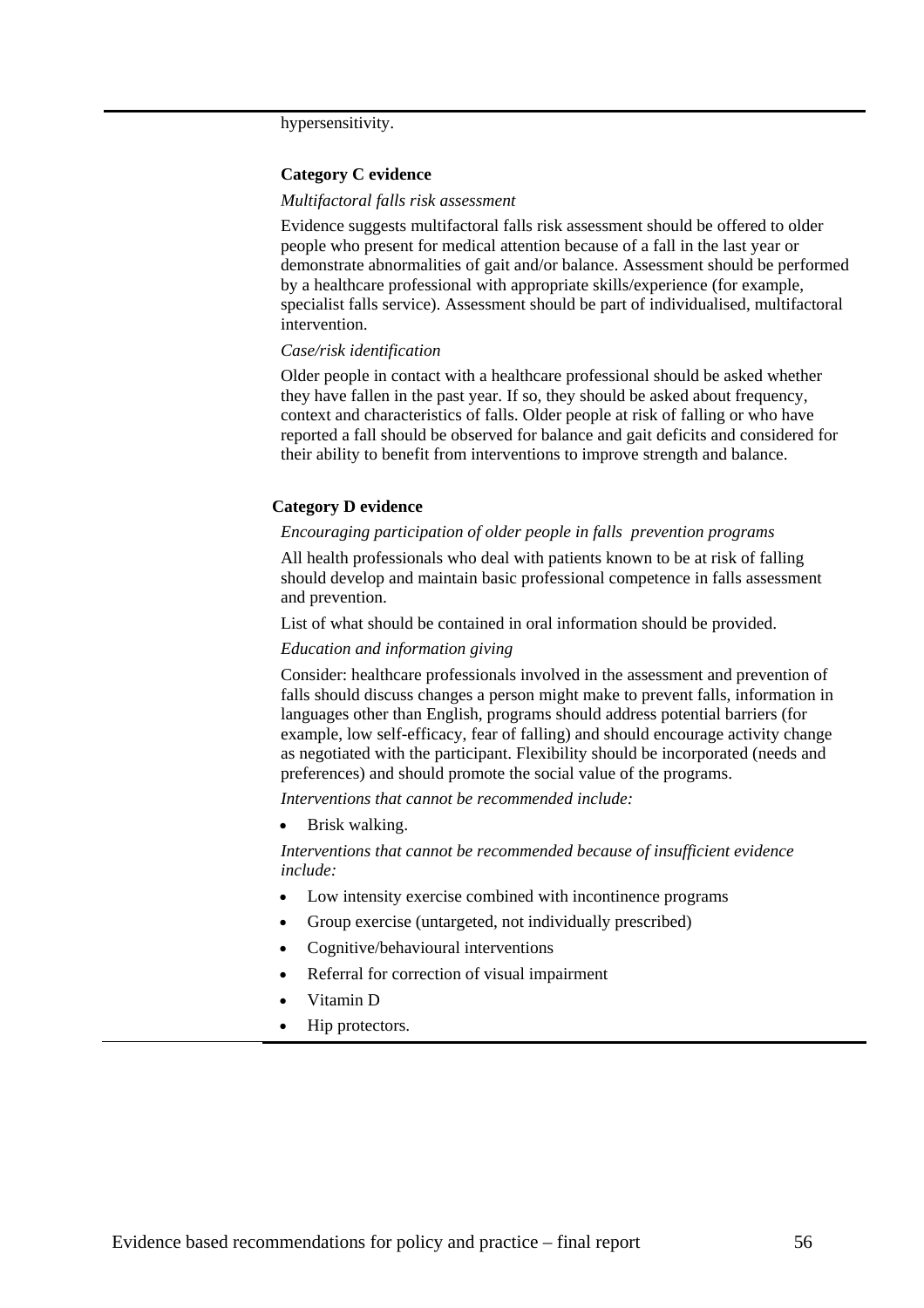|                     | Implications for practice:                                                                            |  |  |
|---------------------|-------------------------------------------------------------------------------------------------------|--|--|
|                     | Key priorities for implementation include:                                                            |  |  |
|                     | Case/risk identification                                                                              |  |  |
|                     | Multifactoral falls risk assessment                                                                   |  |  |
|                     | Multifactoral interventions                                                                           |  |  |
|                     | Encouraging participation of older people in falls                                                    |  |  |
| Author's            | Professional education.                                                                               |  |  |
| conclusions         | Implications for research:                                                                            |  |  |
|                     | Need further analysis of existing trial data                                                          |  |  |
|                     | Include cost-effectiveness in trials                                                                  |  |  |
|                     | Evaluation of multi-agency falls prevention programs                                                  |  |  |
|                     | Research into optimal methods of risk assessment                                                      |  |  |
|                     | Trials investigating falls prevention in older people with cognitive impairment<br>and dementia       |  |  |
|                     | Trials to test effectiveness of hip protectors.                                                       |  |  |
| Quality             | STRONG: 10                                                                                            |  |  |
| <b>Comments</b>     | This is a high quality review that considers a range of evidence. including good<br>practice evidence |  |  |
| <b>Available at</b> | http://www.nice.org.uk/page.aspx?o=233391                                                             |  |  |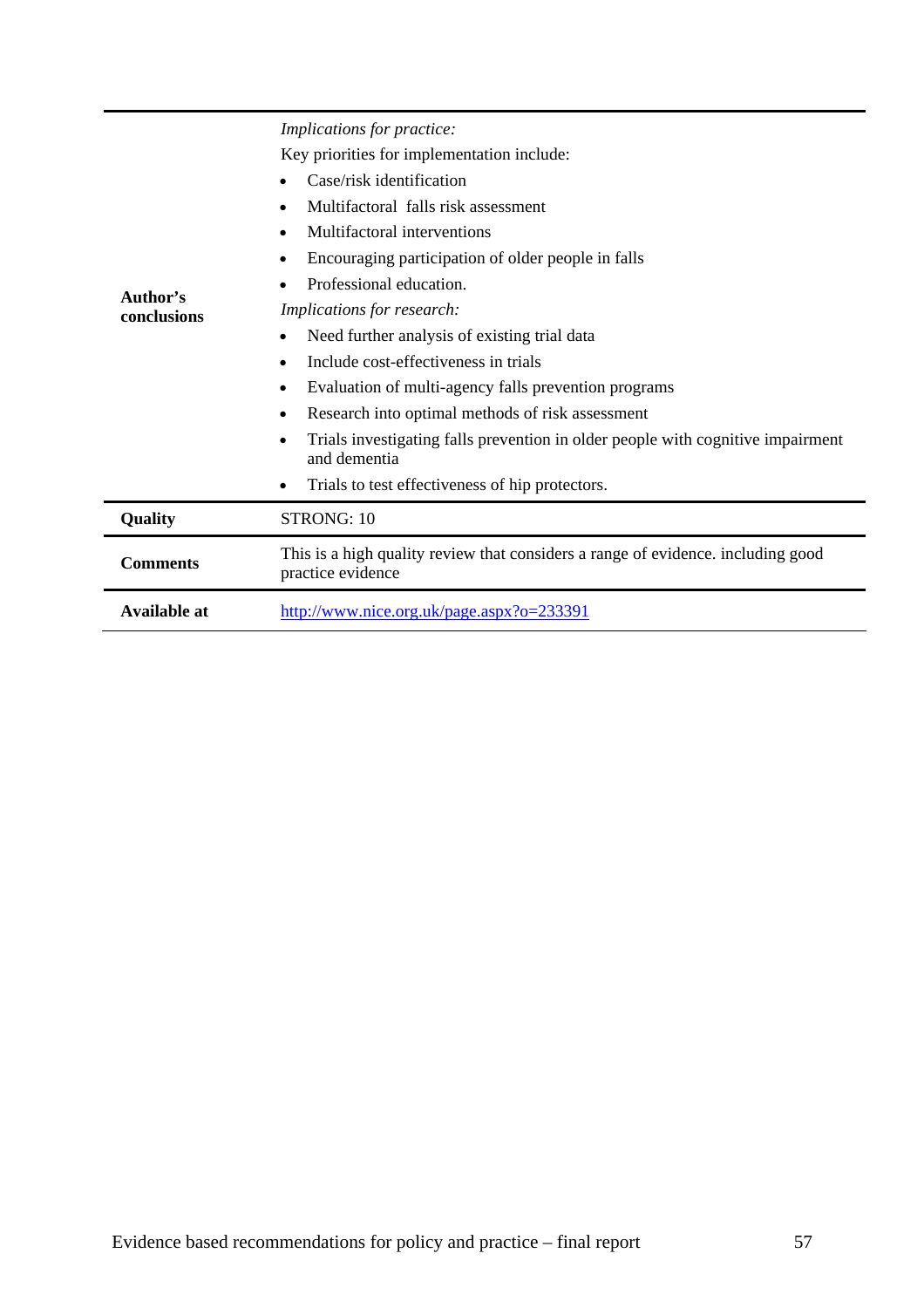| <b>Title</b>                     | Physical Activity Interventions to Prevent Falls among older people: Update of the<br>Evidence.                                                                                                                                                                                                                                                                                                                                                                                                                                                                                                                                                                                                                                                                                                                                                                                                                                                                                                                                                                                                                                                                                             |
|----------------------------------|---------------------------------------------------------------------------------------------------------------------------------------------------------------------------------------------------------------------------------------------------------------------------------------------------------------------------------------------------------------------------------------------------------------------------------------------------------------------------------------------------------------------------------------------------------------------------------------------------------------------------------------------------------------------------------------------------------------------------------------------------------------------------------------------------------------------------------------------------------------------------------------------------------------------------------------------------------------------------------------------------------------------------------------------------------------------------------------------------------------------------------------------------------------------------------------------|
| <b>Authors</b>                   | Sherrington C, Lord SR, Finch CF.                                                                                                                                                                                                                                                                                                                                                                                                                                                                                                                                                                                                                                                                                                                                                                                                                                                                                                                                                                                                                                                                                                                                                           |
| <b>Date</b>                      | 2004                                                                                                                                                                                                                                                                                                                                                                                                                                                                                                                                                                                                                                                                                                                                                                                                                                                                                                                                                                                                                                                                                                                                                                                        |
| <b>Participants</b>              | Elderly, older people. No specific age given. Both males and females were<br>included in the interventions.                                                                                                                                                                                                                                                                                                                                                                                                                                                                                                                                                                                                                                                                                                                                                                                                                                                                                                                                                                                                                                                                                 |
|                                  | Six published systematic reviews addressing the effects of physical<br>activity/exercise interventions for falls prevention were found plus three further<br>RCTs were located and included.                                                                                                                                                                                                                                                                                                                                                                                                                                                                                                                                                                                                                                                                                                                                                                                                                                                                                                                                                                                                |
| <b>Description of</b><br>studies | Data from untargeted exercise interventions (that is, interventions not individually<br>prescribed) for groups of older community-dwelling people were compared with<br>non-intervention control groups. Women who previously had an upper limb<br>fractures were asked to walk for 40 minutes three times a week, and people at<br>increased risk of falls undertook group exercise. Institutional care consisted of<br>resistance and endurance training, Tai Chi and/or physiotherapy. Targeted or<br>individually tailored programs of muscle strengthening, balance exercises and a<br>walking plan delivered by trained health professionals were compared to a non-<br>intervention control in three studies. Group based exercise interventions were<br>coupled with home hazard modification and management of reduced vision<br>interventions. Older adults who had fallen in the past were referred to be assessed<br>for risk factors for falling, and those with specific risk factors should be offered<br>interventions tailored to these risk factors. Residential aged care setting compared<br>low intensity, functionally orientated exercise with usual care practices. |
| <b>Results</b>                   | Exercise when combined with risk factor modification had a greater impact than<br>exercise alone. Resistance and endurance training or Tai Chi alone had no<br>significant effects when compared to a control. Targeted programs demonstrated<br>an effect on falls over a one year period (pooled RR 0.80, 95% CI 0.66-0.98) while<br>untargeted programs had a non-significant effect (pooled RR 0.89, 95% CI 0.78-<br>1.01). Institutional care did not show an effect on falls. (RR 1.02, 95% CI 0.74-<br>$1.41$ ).<br>Group based interventions were found to be most effective (RR 0.89 95% CI 0.73-<br>1.08) and falls were reduced when exercise was combined with home hazard<br>management (RR 0.84, 95% CI 0.69-1.03) or impaired vision management (RR                                                                                                                                                                                                                                                                                                                                                                                                                          |
|                                  | 0.76, 95% CI 0.62-0.95).<br>Residential aged care showed a slight trend towards a benefit (RR 0.62 95% CI<br>$0.37 - 1.06$                                                                                                                                                                                                                                                                                                                                                                                                                                                                                                                                                                                                                                                                                                                                                                                                                                                                                                                                                                                                                                                                  |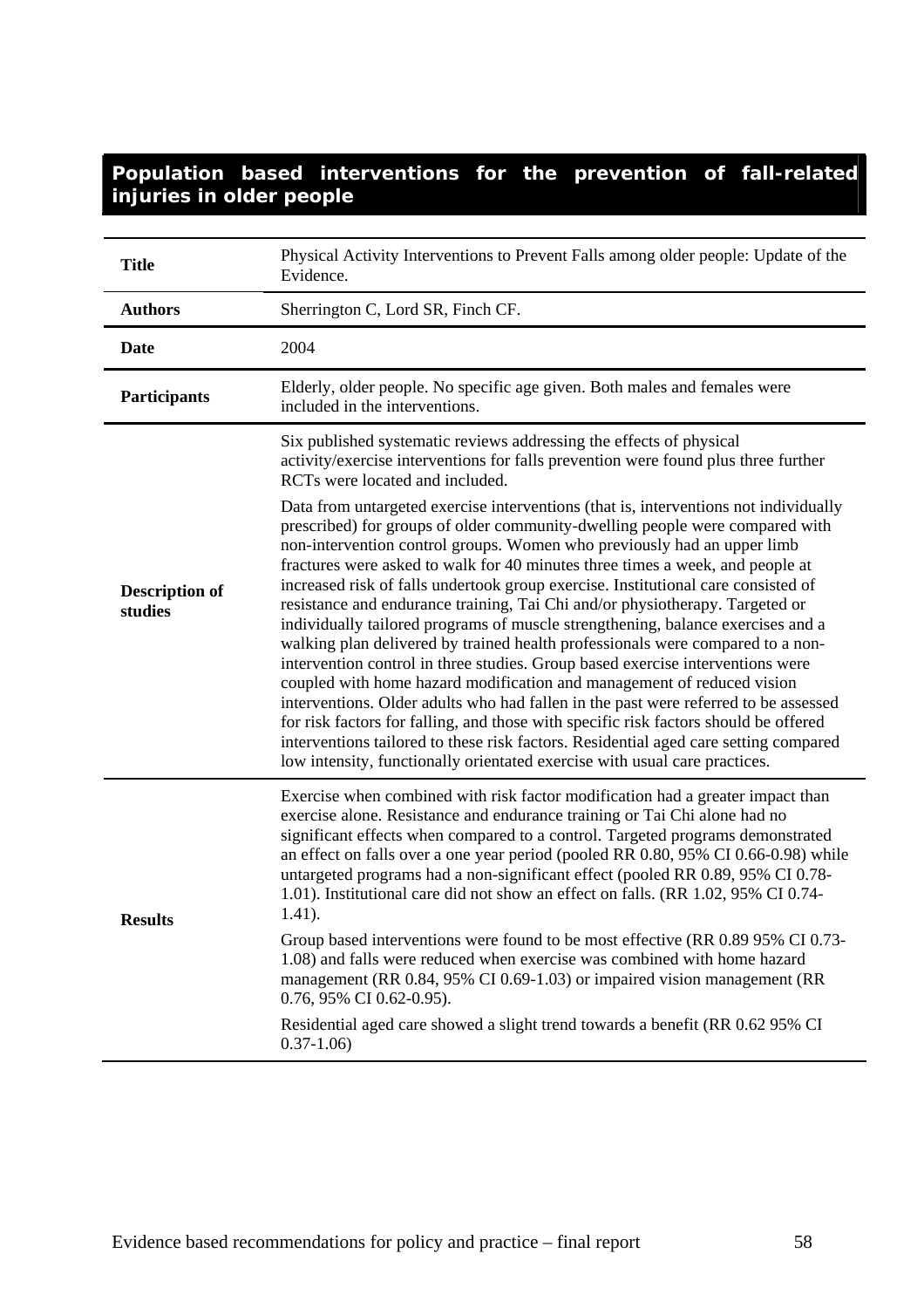| Author's<br>conclusions | The authors concluded that exercise has many proven benefits but the optimal<br>type, duration and intensity remains unclear. Older persons who have recurrent<br>falls should be offered long term exercise and balance training.<br>There is clear evidence of the tailored exercise programs, which involves muscle<br>strengthening, balance and walking plans, being effective in falls prevention.<br>Targeted, supervised, home based exercise programs prescribed by trained<br>professionals can prevent falls among older persons. There is also evidence that<br>suggests untargeted group exercise can prevent falls, particularly if the exercise<br>involves challenging their balance. Further investigation is needed to establish the<br>effects of exercise in residential care. |  |
|-------------------------|----------------------------------------------------------------------------------------------------------------------------------------------------------------------------------------------------------------------------------------------------------------------------------------------------------------------------------------------------------------------------------------------------------------------------------------------------------------------------------------------------------------------------------------------------------------------------------------------------------------------------------------------------------------------------------------------------------------------------------------------------------------------------------------------------|--|
| Quality                 | WEAK: 2                                                                                                                                                                                                                                                                                                                                                                                                                                                                                                                                                                                                                                                                                                                                                                                            |  |
| <b>Comments</b>         | This is a high quality review. A range of evidence considered including good<br>practice evidence.<br>It is difficult to ascertain and compare the amount of physical activity included in<br>the interventions.                                                                                                                                                                                                                                                                                                                                                                                                                                                                                                                                                                                   |  |
| Available at            | http://www.ncbi.nlm.nih.gov/entrez/query.fcgi?cmd=Retrieve&db=PubMed&list_<br>$uids = 15214601 \&$ dopt=Citation                                                                                                                                                                                                                                                                                                                                                                                                                                                                                                                                                                                                                                                                                   |  |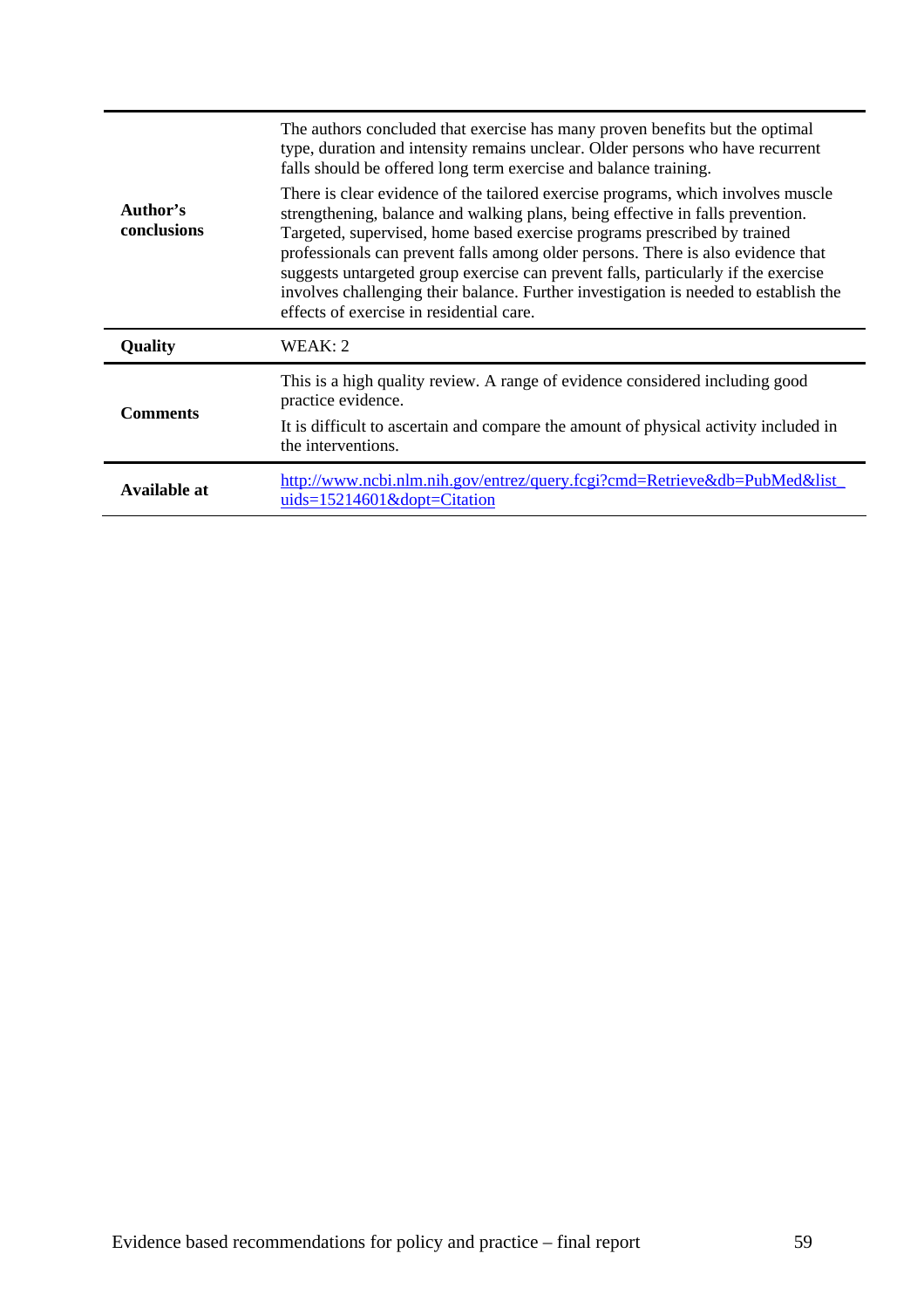| <b>Title</b>                     | Interventions for preventing falls in elderly people (Cochrane review)                                                                                                                                                                                                                                                                                                                                                                                                                                                                                                                                                                                                           |  |  |
|----------------------------------|----------------------------------------------------------------------------------------------------------------------------------------------------------------------------------------------------------------------------------------------------------------------------------------------------------------------------------------------------------------------------------------------------------------------------------------------------------------------------------------------------------------------------------------------------------------------------------------------------------------------------------------------------------------------------------|--|--|
| <b>Authors</b>                   | Gillespie LD, Gillespie WJ, Robertson MC, Lamb SE, Rowe BH                                                                                                                                                                                                                                                                                                                                                                                                                                                                                                                                                                                                                       |  |  |
| <b>Date</b>                      | 2003                                                                                                                                                                                                                                                                                                                                                                                                                                                                                                                                                                                                                                                                             |  |  |
| <b>Participants</b>              | Elderly individuals of either sex living in the community or in institutional care.<br>Characteristics of interest include falling status at entry, residential status,<br>associated co-morbidity (where appropriate). Trials in hospital settings were<br>included if participants were elderly. Subjects who had experienced a stroke were<br>excluded.                                                                                                                                                                                                                                                                                                                       |  |  |
|                                  | Randomised controlled trials were included in this review. This included trials<br>where method of allocation to treatment or control group was inadequately<br>concealed.                                                                                                                                                                                                                                                                                                                                                                                                                                                                                                       |  |  |
| <b>Description of</b><br>studies | Interventions included: exercise/physical therapy interventions, home hazard<br>modification, cognitive/behavioural interventions, medication<br>withdrawal/adjustment, nutritional/vitamin supplementation, hormonal and other<br>pharmacological interventions, referral for correction of visual deficiency, cardiac<br>pacemaker insertion for syncope-associated falls, exercise, visual correction and a<br>home safety intervention, multidisciplinary, multifactoral, health/environmental<br>risk factor screening and intervention, system modifications to prevent falls in high<br>risk hospital patients, and multifaceted interventions in nursing home residents. |  |  |
|                                  | Sixty two trials involving 21,668 people were included.                                                                                                                                                                                                                                                                                                                                                                                                                                                                                                                                                                                                                          |  |  |
|                                  | Interventions likely to be beneficial:                                                                                                                                                                                                                                                                                                                                                                                                                                                                                                                                                                                                                                           |  |  |
|                                  | Multidisciplinary, multifactoral, health/environmental risk factor<br>screening/intervention programmes in the community for:                                                                                                                                                                                                                                                                                                                                                                                                                                                                                                                                                    |  |  |
|                                  | an unselected population of older people (4 trials, 1651 participants,<br>$\bullet$<br>pooled RR 0.73, 95%CI 0.63-0.85)                                                                                                                                                                                                                                                                                                                                                                                                                                                                                                                                                          |  |  |
|                                  | older people with a history of falling or selected because of known risk<br>factors (5 trials, 1176 participants, pooled RR 0.86, 95%CI 0.76-0.98), and                                                                                                                                                                                                                                                                                                                                                                                                                                                                                                                          |  |  |
| <b>Results</b>                   | older people in residential care facilities (1 trial, 439 participants, cluster-<br>adjusted incidence rate ratio 0.60, 95% CI 0.50-0.73)                                                                                                                                                                                                                                                                                                                                                                                                                                                                                                                                        |  |  |
|                                  | A program of muscle strengthening and balance retraining, individually<br>prescribed at home by a trained health professional (3 trials, 566 participants,<br>pooled relative risk (RR) 0.80, 95% confidence interval (95%CI) 0.66-<br>0.98). Home hazard assessment and modification that is professionally<br>prescribed for older people with a history of falling (3 trials, 374 participants,<br>RR 0.66, 95% CI 0.54-0.81)                                                                                                                                                                                                                                                 |  |  |
|                                  | Withdrawal of psychotropic medication (1 trial, 93 participants, relative hazard<br>$\bullet$<br>0.34, 95% CI 0.16-0.74)                                                                                                                                                                                                                                                                                                                                                                                                                                                                                                                                                         |  |  |
|                                  | Cardiac pacing for fallers with cardioinhibitory carotid sinus hypersensitivity<br>$\bullet$<br>(1 trial, 175 participants, WMD -5.20, 95% CI 0.94-1.00)                                                                                                                                                                                                                                                                                                                                                                                                                                                                                                                         |  |  |
|                                  | A 15 week Tai Chi group exercise intervention (1 trial, 200 participants, risk                                                                                                                                                                                                                                                                                                                                                                                                                                                                                                                                                                                                   |  |  |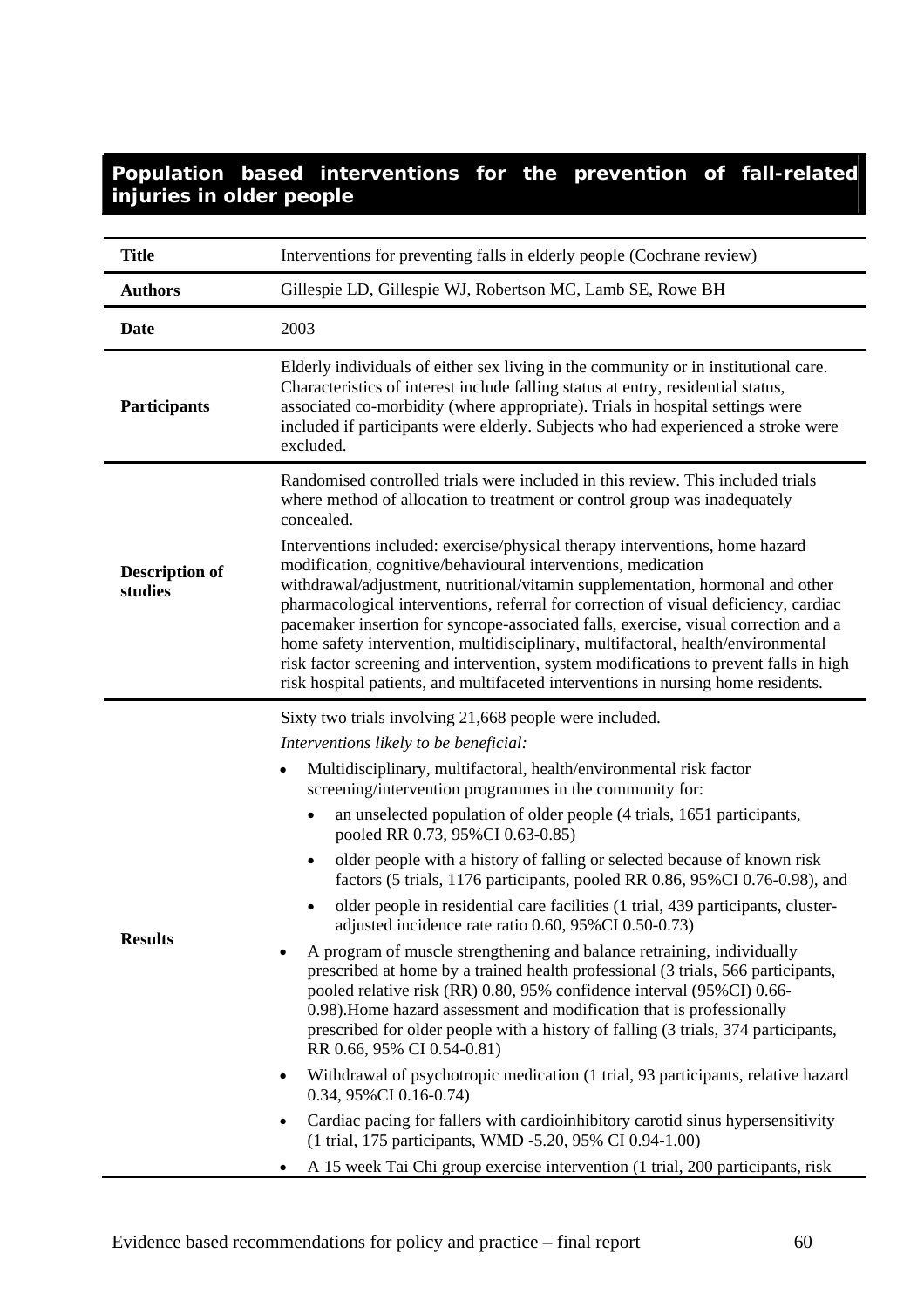ratio 0.51, 95%CI 0.36 to 0.73).

*Interventions of unknown effectiveness:* 

- Group-delivered exercise interventions (9 trials, 1387 participants)
- Individual lower limb strength training (1 trial, 222 participants)
	- Nutritional supplementation (1 trial, 46 participants)
	- Vitamin D supplementation, with or without calcium (3 trials, 461 participants)
- Home hazard modification in association with advice on optimising medication (1 trial, 658 participants), or in association with an education package on exercise and reducing fall risk (1 trial, 3182 participants)
- Pharmacological therapy (raubasine-dihydroergocristine, 1 trial, 95 participants)
- Interventions using a cognitive/behavioural approach alone (2 trials, 145 participants)
- Home hazard modification for older people without a history of falling (1 trial, 530 participants)
- Hormone replacement therapy (1 trial, 116 participants)
- Correction of visual deficiency (1 trial, 276 participants).

*Interventions unlikely to be beneficial:* 

• Brisk walking in women with an upper limb fracture in the previous two years (1 trial, 165 participants).

#### *Implications for practice:*

| Author's<br>conclusions | Falls prevention programs should consider interventions which target both<br>intrinsic and environmental risk factors of individuals. Careful economic<br>modelling should occur as the benefits (in terms of numbers of falls causing injury<br>or requiring medical care) can be small. In addition the authors acknowledge that<br>in view of the relatively small protective effects which may be present and the<br>limited nature of the evidence, new intervention programs should be robustly<br>evaluated.<br>Implications for research:<br>Trials should be large enough to be meaningful<br>Unit of analysis should be the same as unit of randomisation<br>٠<br>Need to develop taxonomy of interventions and outcomes<br>٠<br>Studies should explore impact on serious injuries (such as fractures) from falls<br>Apparently effective interventions may require re-evaluation in different<br>٠<br>healthcare systems<br>More RCTs needed in nursing homes and hospitals to test effectiveness of falls<br>٠<br>prevention interventions<br>Economic evaluation of interventions should be encouraged. |  |
|-------------------------|----------------------------------------------------------------------------------------------------------------------------------------------------------------------------------------------------------------------------------------------------------------------------------------------------------------------------------------------------------------------------------------------------------------------------------------------------------------------------------------------------------------------------------------------------------------------------------------------------------------------------------------------------------------------------------------------------------------------------------------------------------------------------------------------------------------------------------------------------------------------------------------------------------------------------------------------------------------------------------------------------------------------------------------------------------------------------------------------------------------------|--|
| Quality                 | HIGH:10                                                                                                                                                                                                                                                                                                                                                                                                                                                                                                                                                                                                                                                                                                                                                                                                                                                                                                                                                                                                                                                                                                              |  |
| <b>Comments</b>         | This is a high quality yet complex review. It is, at times, hard to make judgements<br>about effectiveness of interventions. Authors have included a commencing<br>summary which is helpful.                                                                                                                                                                                                                                                                                                                                                                                                                                                                                                                                                                                                                                                                                                                                                                                                                                                                                                                         |  |
| <b>Available at</b>     | www.thecochranelibrary.com                                                                                                                                                                                                                                                                                                                                                                                                                                                                                                                                                                                                                                                                                                                                                                                                                                                                                                                                                                                                                                                                                           |  |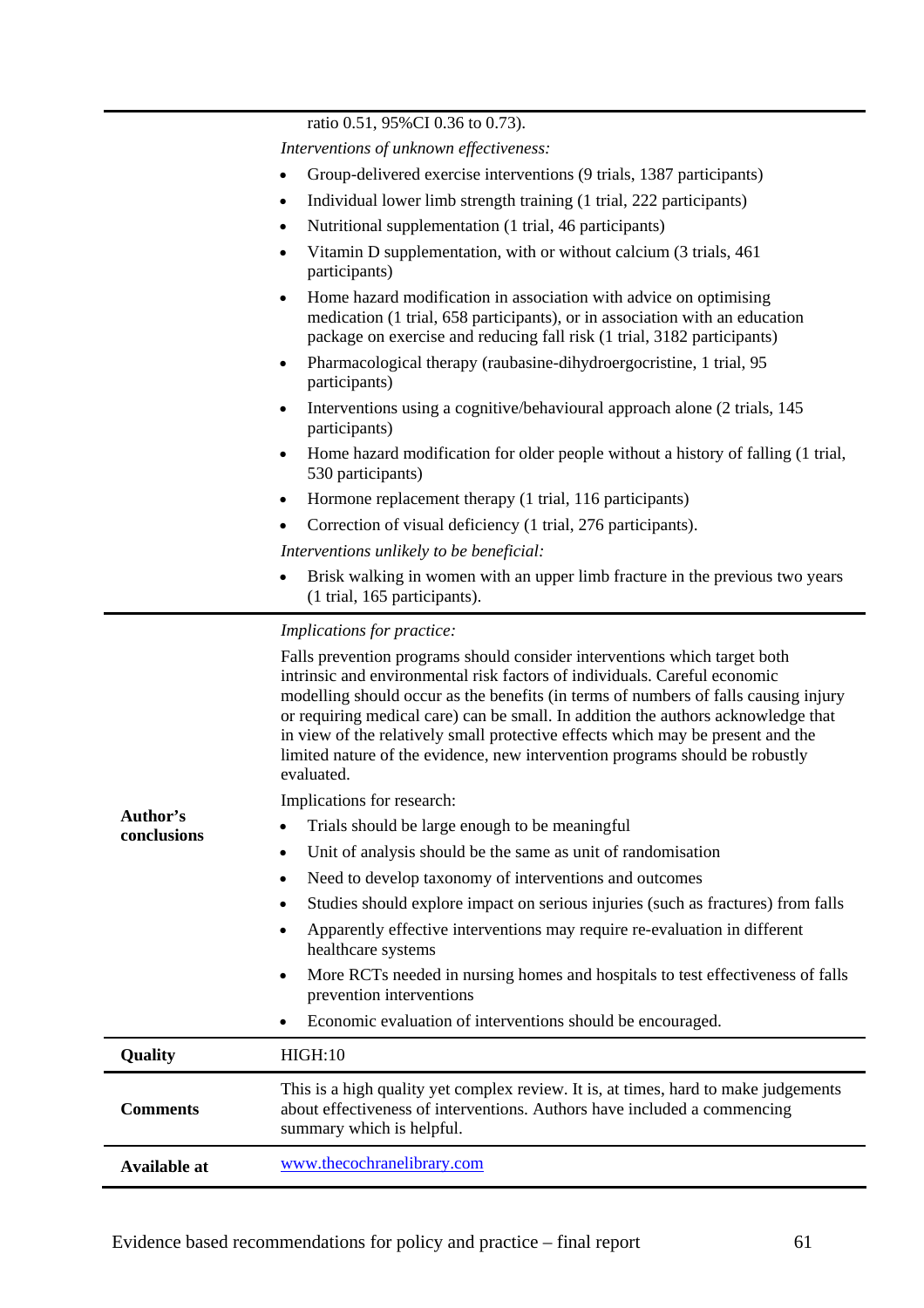# **Overarching issues identified in this report**

This project sought to develop evidence-based recommendations in falls prevention in adults aged 65 years and older. In doing so, we have developed a model by which evidence-based recommendations could be developed across a range of population health issues. This model seeks to support the development of recommendations which are informed by evidence but also consider the contexts within which programs operate. This is crucial in terms of supporting the applicability and transferability of evidence into policy and practice.

While a formal debrief of the project methods and outcomes is yet to occur there are some preliminary learnings from this project. The trial of this model has revealed that the model works best where questions are refined. It is likely to be problematic where the questions to be addressed are multifaceted. Communication has emerged as the most important process in developing evidence-based recommendations using this model. This can be burdensome so further use of the model should ensure that communication strategies are established at the outset. It is important to gather views and perceptions early on in the process to ensure that draft recommendations are likely to meet the needs of end-users. Communication about the project is also vital to ensure that all involved are aware of the benefits, boundaries and limitations of such an approach. Broad ownership of the process is central to the development of applicable, transferable recommendations.

# **Decision-making and partnership development**

A common theme was the need for partnership development. This was seen to be particularly important given the Area Health Service structure within Queensland Health. Other government departments have different geographical structures. Working within Areas or Districts to develop partnerships has helped to break down some of the barriers inherent in these structures. However, many informants identified the need for leadership in population health at both Area levels and centrally. It was suggested that additional leadership would help support decision-making and thus action at a local level. Generalist practitioners are often working within Areas and Districts in specialised areas such as injury prevention. While overall direction for injury prevention may be provided by Population Health Branch, direct line management occurs within these localised structures. This presents challenges both for Population Health Branch in understanding local action, and at local levels in ensuring practitioners and teams are well supported. This also has implications for coordinated action.

Some Areas have developed methods for partnership development which should be shared. Critical reflection of these processes should occur to establish frameworks which broadly may be replicable across Area Health Services. A balance between action oriented strategies, and time allowed for partnership development, is important in improving population health outcomes. As Queensland Health is inherently complex, it is important for partners to be well engaged at the appropriate levels to ensure relationships are supported. In addition, it is important for external partners to know where in Queensland Health they should develop partnerships.

# **Engagement with evidence**

The degree to which evidence is used to inform practice varied considerably amongst Population Health informants. While some felt there was a high level of engagement, others felt evidence was used only to provide a rationale for action (needs based) rather than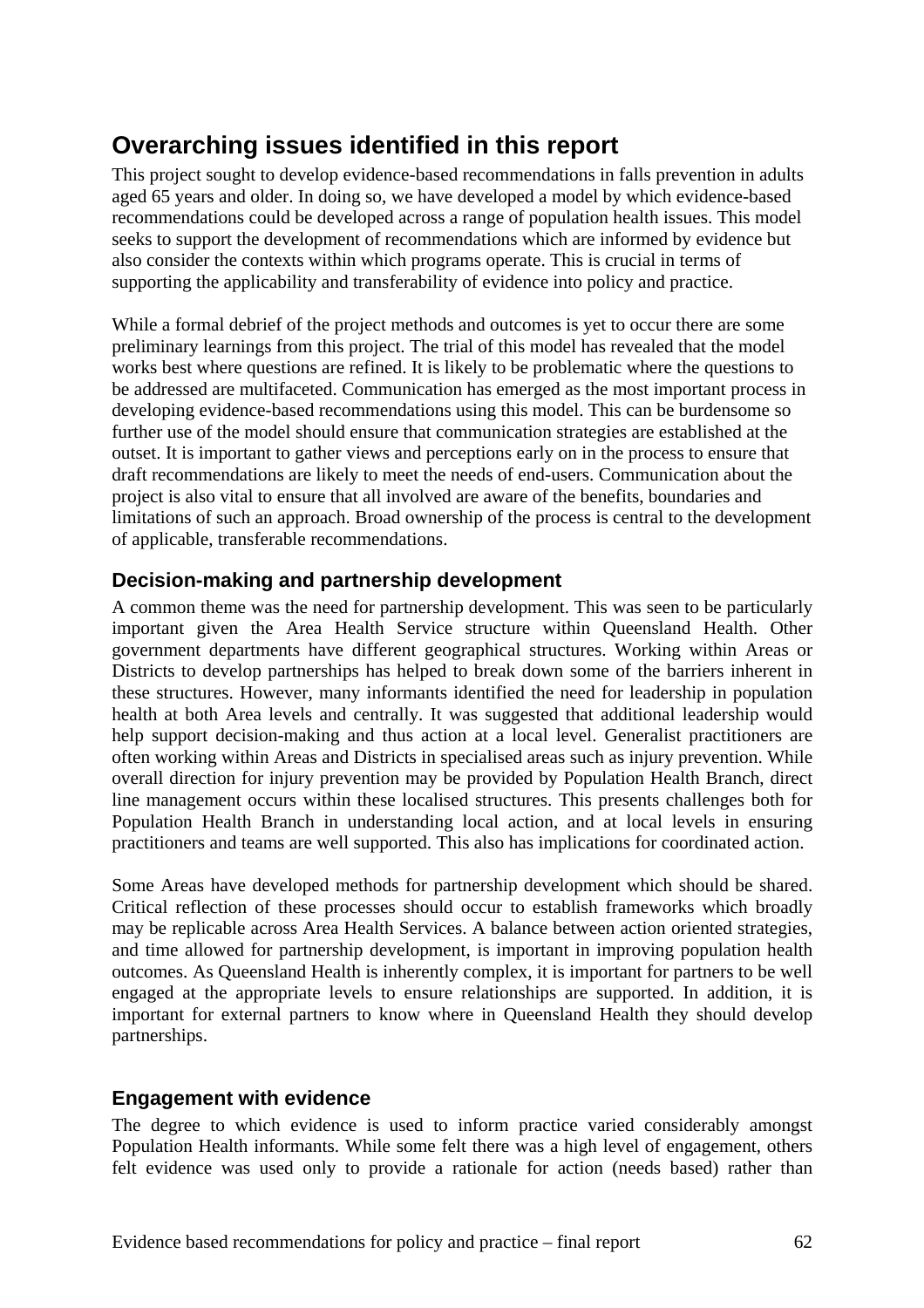strategy guidance (evidence based). For example, physical activity programs may be used in falls prevention without an exploration of the type and mode of delivery most likely to be effective. This is also a limitation of the published literature. Often program components are not adequately discussed. It may be important therefore to provide skill development in assessing applicability and transferability. There is also an absence in the communication of how the evidence base is used to select interventions. To avoid this problem, it would be helpful to explicitly state the source of the evidence and its level of quality. Whenever possible, as in this report, evidence should be obtained from systematic reviews.

Several barriers to using evidence were identified. In particular, informants felt the action orientation of practitioners and decision-makers can mean that research or reading is not prioritised. Without a central repository, practitioners were often responsible for conducting literature reviews although these were conducted within time and skill constraints. In some cases, single pieces of evidence were being used to inform decision-making. Skills in finding, interpreting and using research to inform practice were also acknowledged as challenges. One of the greatest barriers is a lack of rigorous research. Many were unsure how to deal with this issue. While most informants acknowledged the need to learn from relevant research, the need for innovation was acknowledged too. This highlights the need to support innovative pilot projects, informed by evidence (even if limited), and their subsequent evaluation. It is crucial that action continue to be supported and rigorously evaluated even in areas where evidence is limited.

The need for quick reference guides to potential interventions to support decision-making was acknowledged by many respondents. These would be useful internally, to support selection from a suite of options, and in working with partners to highlight areas for action. When producing evidence based resources, both electronic and paper copies should be available. Recommendations need to be framed in a way that clearly allows the stakeholders to see the fit. Strategies based primarily upon a high prevalence or need, without a strong evidence base for effectiveness of the intervention, should be identified as 'needs based, requiring evaluation. This approach will assist in building sustainability and increase the number of interventions suitable for adoption by adding to the evidence base. Typically the evaluation will represent only a small proportion of the total expenditure on the program. Evaluation can be cost-effective as potentially it can result in minimising the adoption of programs of dubious quality or effectiveness. It will also be useful to consider the adoption of a Health Technology Assessment framework as a means to evaluate interventions and ascertain their value for money in relation to other services that Queensland Health currently provides. A settings approach that considers the social determinants of health was also seen as important to implementing potentially effective health strategies.

## **Limitations**

There are several limitations to this process which should be acknowledged. Systematic reviews often do not include sufficient information about who interventions work for and why. This information is reported in discussions and summary tables where it was available. It is still possible to assess applicability and transferability of interventions. This tool has assisted in the development of evidence based recommendations that are applicable to the Queensland context.

While cost-effectiveness of interventions is important in supporting decision-making this information is often not included in either primary studies or systematic reviews. Where cost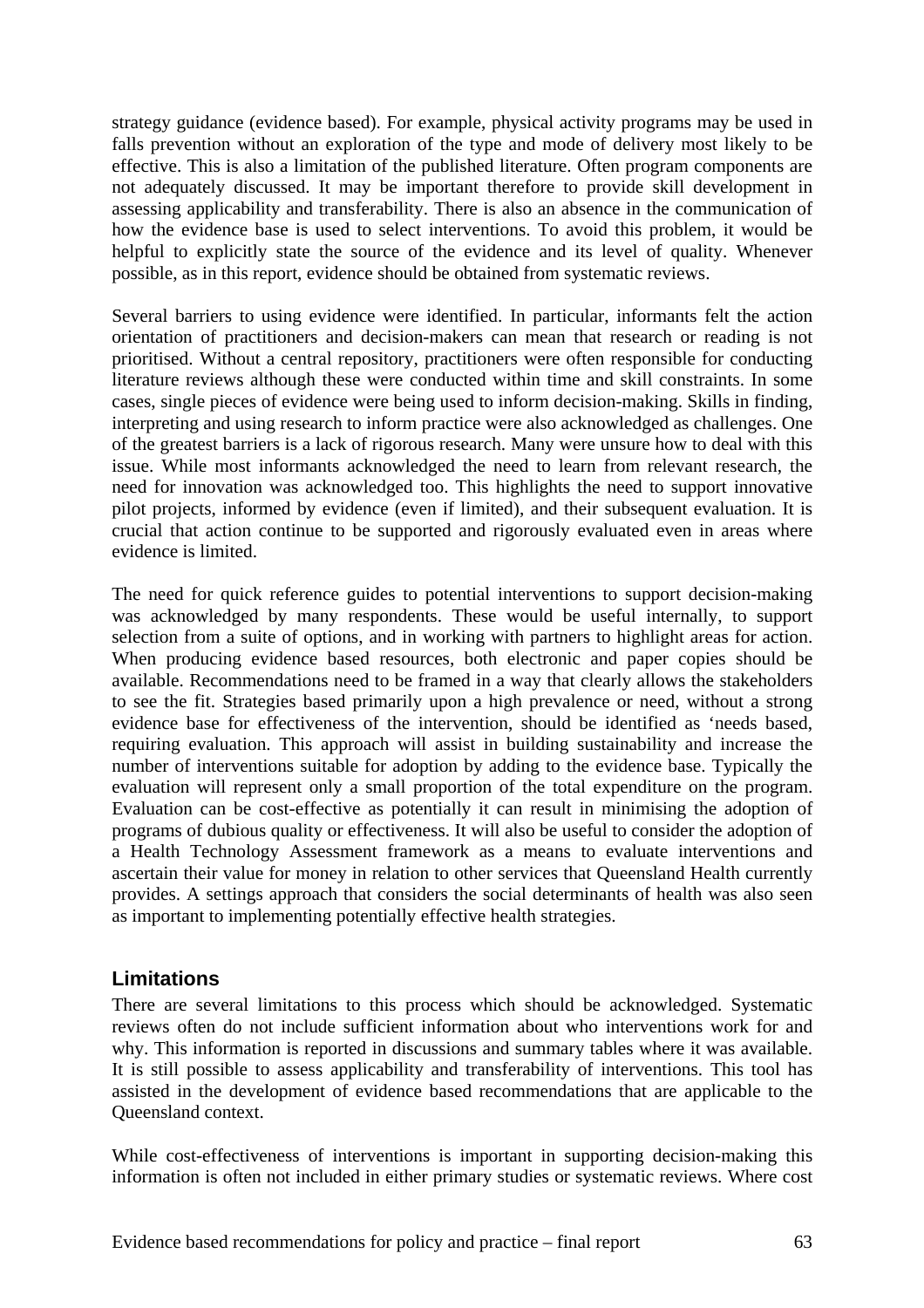data has been recorded it has been reported. When selecting an intervention or suite of interventions it may be useful to consult a health economist to assist with cost-effective roll out. The recommendations are made with resource limitations considered.

There is also a lack of detail about program components included in primary studies and systematic reviews. In an ideal world, the process undertaken during this project would be repeated for each intervention. This is generally not feasible. The recommendations have sought to include as much detail about program components as possible. This has been complicated by the broadly defined topics. Some individual studies may need to be assessed in order to identify key program components.

This project was also limited by the number of key informant interviews. It was not possible to interview some nominated key informants as they were unavailable during the study period. The project team have attempted to address this issue by encouraging wide consultation on draft reports. It may be useful to conduct a mapping of the projects identified during this process against the available evidence to identify work that is evidence based, work that is innovative, and to identify gaps and opportunities for further action.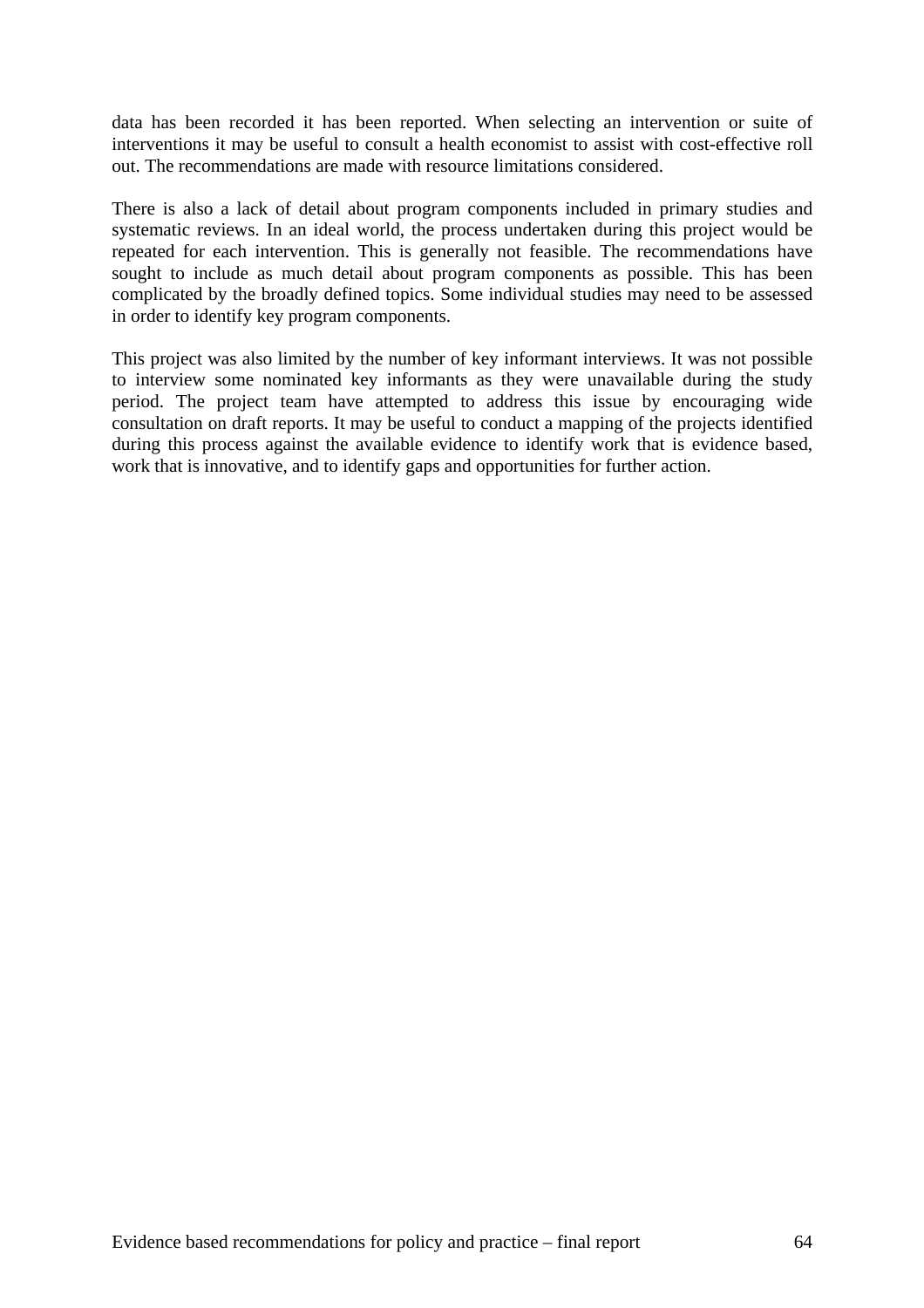# **Conclusion**

This project has two main specified outcomes. The first is the development of recommendations to inform policy development and local implementation. These recommendations draw on evidence from systematic reviews and local experience and expertise. As falls prevention in older adults is well defined, it was possible to conduct a comprehensive review of the available evidence and provide strategic recommendations.

The second outcome was to trial a process for the development of evidence based recommendations that consider local context. The process has been informed and strengthened by a range of tools/frameworks in particular the knowledge translation framework developed by Swinburn et  $al^{[7]}$ . This process has been conducted in a transparent way to ensure that it is replicable across other population health priorities. The development of evidence based recommendations is a complex but necessary part of decision-making process to inform policy and practice. This project has contributed to the development of a model to assist in the translation and exchange of knowledge into policy and practice.

Overall, it is important to remember that it is a novel approach to use explicit methods to examine and synthesise both the context for policy and program decision-making with the available evidence on the effectiveness of interventions. The experience of doing so in this process was extremely positive and constructive, largely due to the willingness of Queensland Health to be open to the process and committed to this approach. The explicit consideration of evidence does highlight the gaps in the evidence base and the opportunities for organisations like government to make a substantive contribution to filling these gaps. The authors urge Queensland Health to contribute its significant programmatic effort to the evidence base in order to strengthen the public health evidence with what works in primary prevention. Further, the information contained in this report provides recommendations for a way forward. It would be valuable to review the utility of both the approach and content, and processes, over time.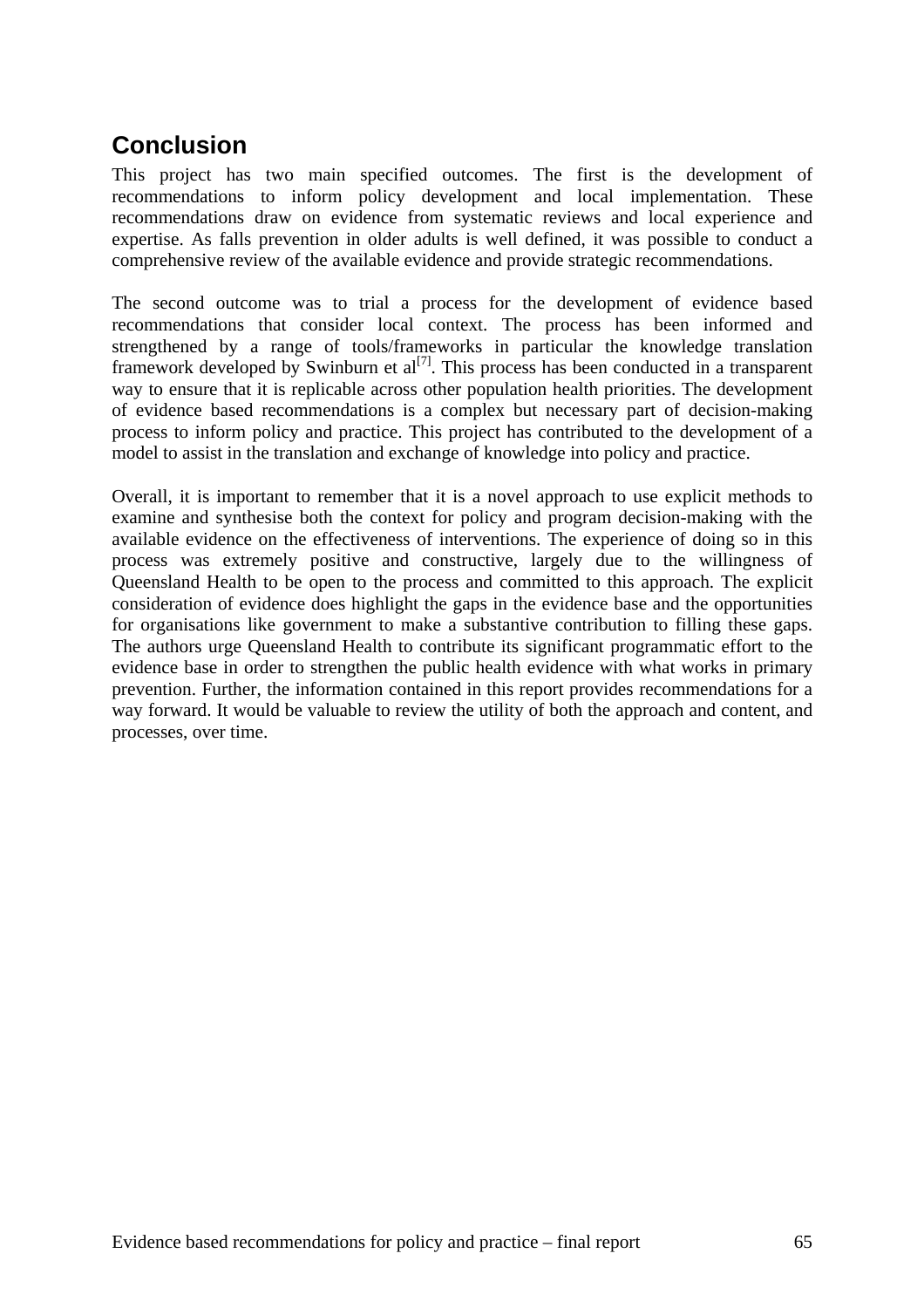|                                             | <b>All topics</b>                                                                                                                                                                               | <b>Falls in older persons</b>                                                                                                                                                                         |
|---------------------------------------------|-------------------------------------------------------------------------------------------------------------------------------------------------------------------------------------------------|-------------------------------------------------------------------------------------------------------------------------------------------------------------------------------------------------------|
| Population<br>health                        | A/Deputy CHO, ED<br><b>PHB</b><br>D HPU<br><b>D CAPHS</b><br><b>D TPHN</b><br>D PDU<br>Manager HP - Southern<br>Manager HP - Tropical<br>Manager HP - Central<br>Coordinating<br>Epidemiologist | PHU teleconference Central<br>PHU teleconference South<br>Paul Vardon - Health Promotion Unit<br>Kate Smith - Health Promotion Unit<br>Phil Carswell - Health Promotion Unit<br>Sue Jones in Wide Bay |
| <b>Community</b><br><b>Health</b>           |                                                                                                                                                                                                 | Clarissa Schmierer, North Burnett<br><b>Community Health-Acting Coordinator</b><br>Brett Cowling Dir CH Townsville                                                                                    |
| <b>Other</b><br>Queensland<br><b>Health</b> |                                                                                                                                                                                                 | Vanessa Gregory, HACC Resource<br>Centre<br>Rebecca Bell, Patient Safety Centre                                                                                                                       |
| <b>Other</b><br>Government                  |                                                                                                                                                                                                 | Peta Jervois, Dept of Communities<br>(Office of Seniors)<br>David Livingston, Local government                                                                                                        |
| <b>NGO</b>                                  | Linda Bailey, Division<br>of GP                                                                                                                                                                 |                                                                                                                                                                                                       |

# **Appendix 1. Key informants**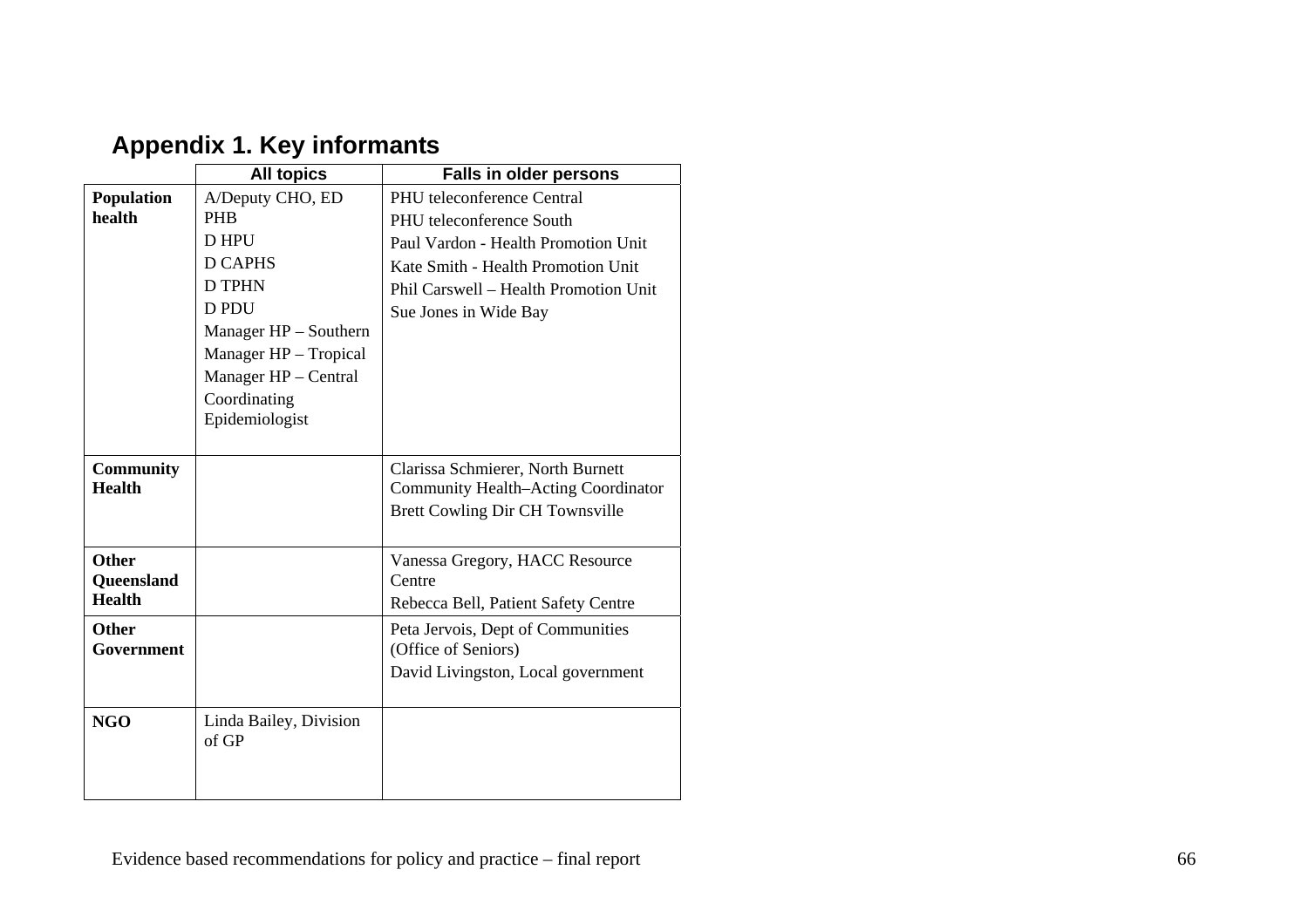|          | All topics | Falls in older persons                |
|----------|------------|---------------------------------------|
| Academic |            | Prof Rod McClure, Griffith University |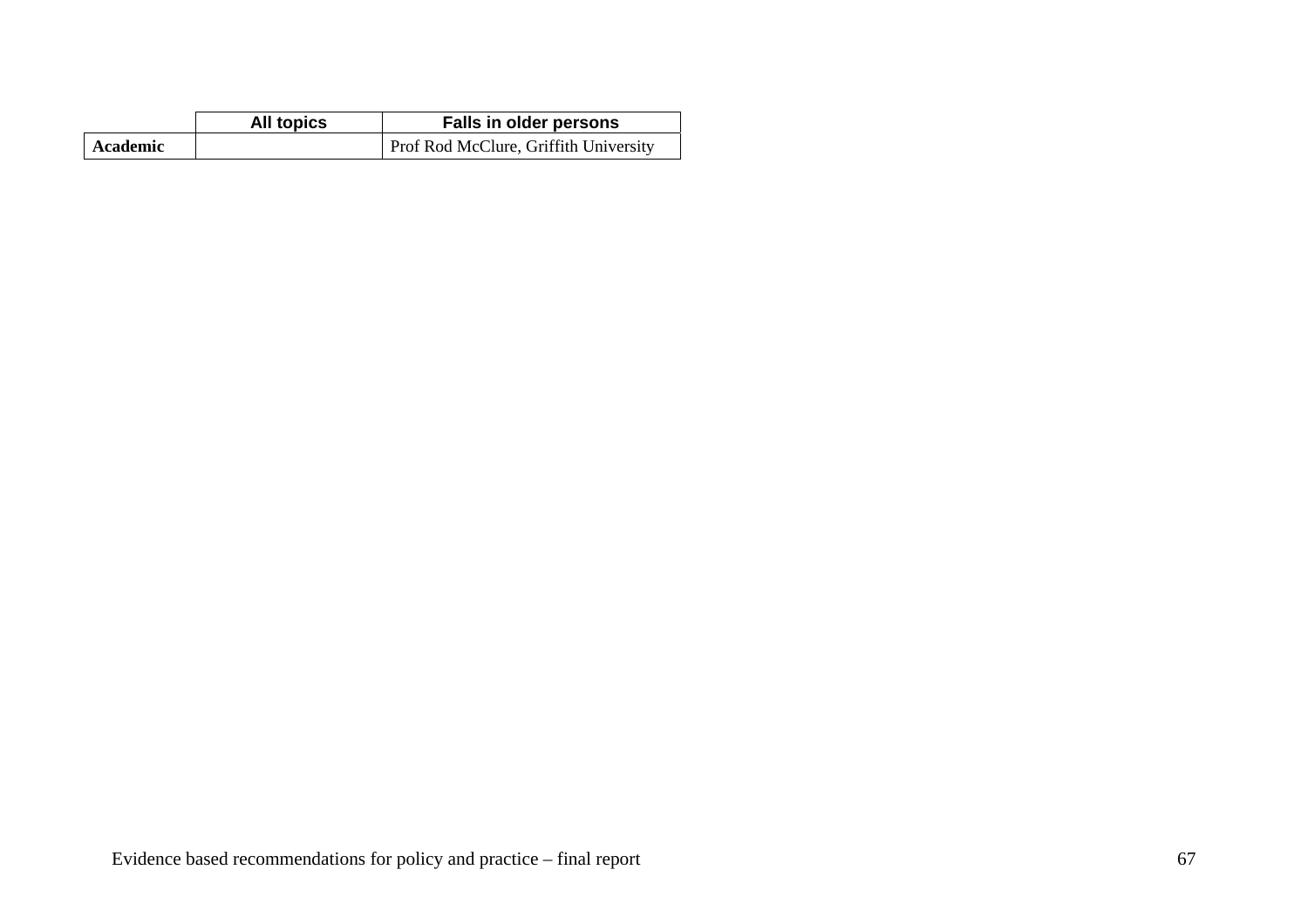# **Appendix 2. List of questions for key informants**

In order to ensure that the recommendations meet the needs of Population Health the following questions were asked of key informants.

- 1. What is the role of your section of Queensland Health in delivery and/or facilitation in [topic areas]
- 2. What other government departments have a role to play?
	- a. State government
	- b. Local government
- 3. What other community organisations have a role to play
- 4. What programs/interventions are being planned or implemented?
- 5. What is the current and planned human and financial capacity?
- 6. Which programs/interventions have (or are) worked well and what were their reasons, critical success factors?
- 7. Have programs/interventions not worked in the past? If so, what are the reasons or major barriers?
- 8. How is sustainability of programs ensured?
- 9. What is the context for the work being undertaken?
- 10. What influences decision-making and priority setting?
- 11. What is the level of engagement with research evidence and what types of evidence is being consulted and/or used in intervention development and implementation?
- 12. What is the level of interaction with other sectors
- 13. What are the preferences for presentation of evidence? [we will go through some examples which will include summaries, reviews, etc]

The following questions were asked of those informants external to Population Health Department, Queensland Health.

- 1. What is your role in [topic area]?
- 2. What is your interaction with Population Health? Or the health sector? Or other sectors?
- 3. What is your current and planned activity?
- 4. How are programs planned and what influences decision-making?
- 5. What is your involvement in [topic area]?
- 6. What are the key areas for investment? [for each topic area]
- 7. How can programs/actions be influenced?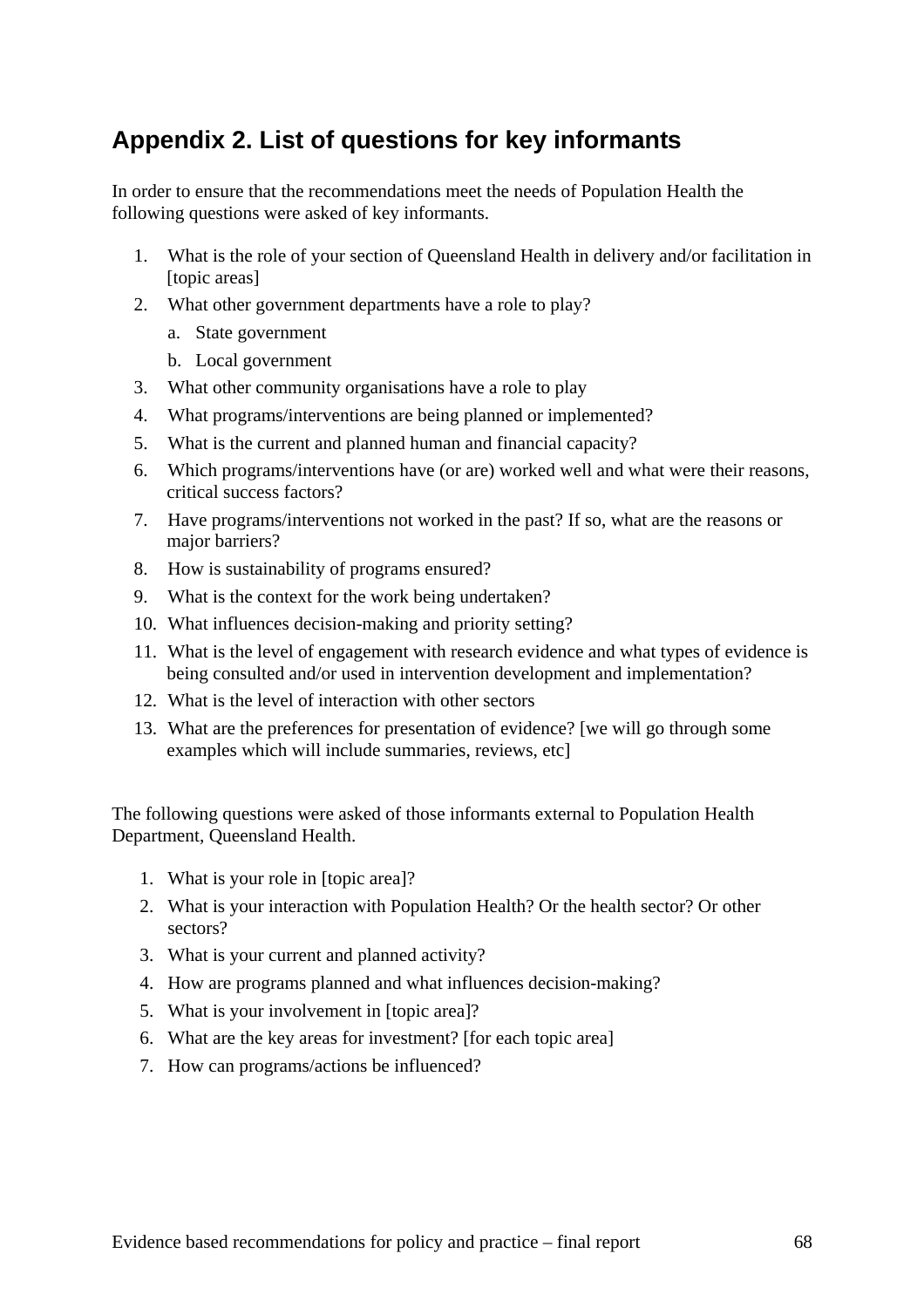# **Appendix 3. Search terms**

In falls prevention, the search strategy was based on a search that was developed for the Cochrane review.

#1 old\* #2 elder\* #3 senior\* #4 #1 or #2 or #4 #5 strateg\* #6 intervention\* #7 prevent\* #8 program\* #9 campaign\* #10 #5or #6 or #7 or #8 or #9 #11 trauma\* #12 fracture\* #13 wound\* #14 injur\* #15 #11 or #12 or #13 or #14 #16 fall\* #17 stumble\* #18 trip\* #19 slip $*$ #20 #16 or#17 or #18 or #19 #21 #4 and #10 and #15 and #20 #22 #4 and #10 and #20

Both text words and MESH heading will be incorporated as test searching commences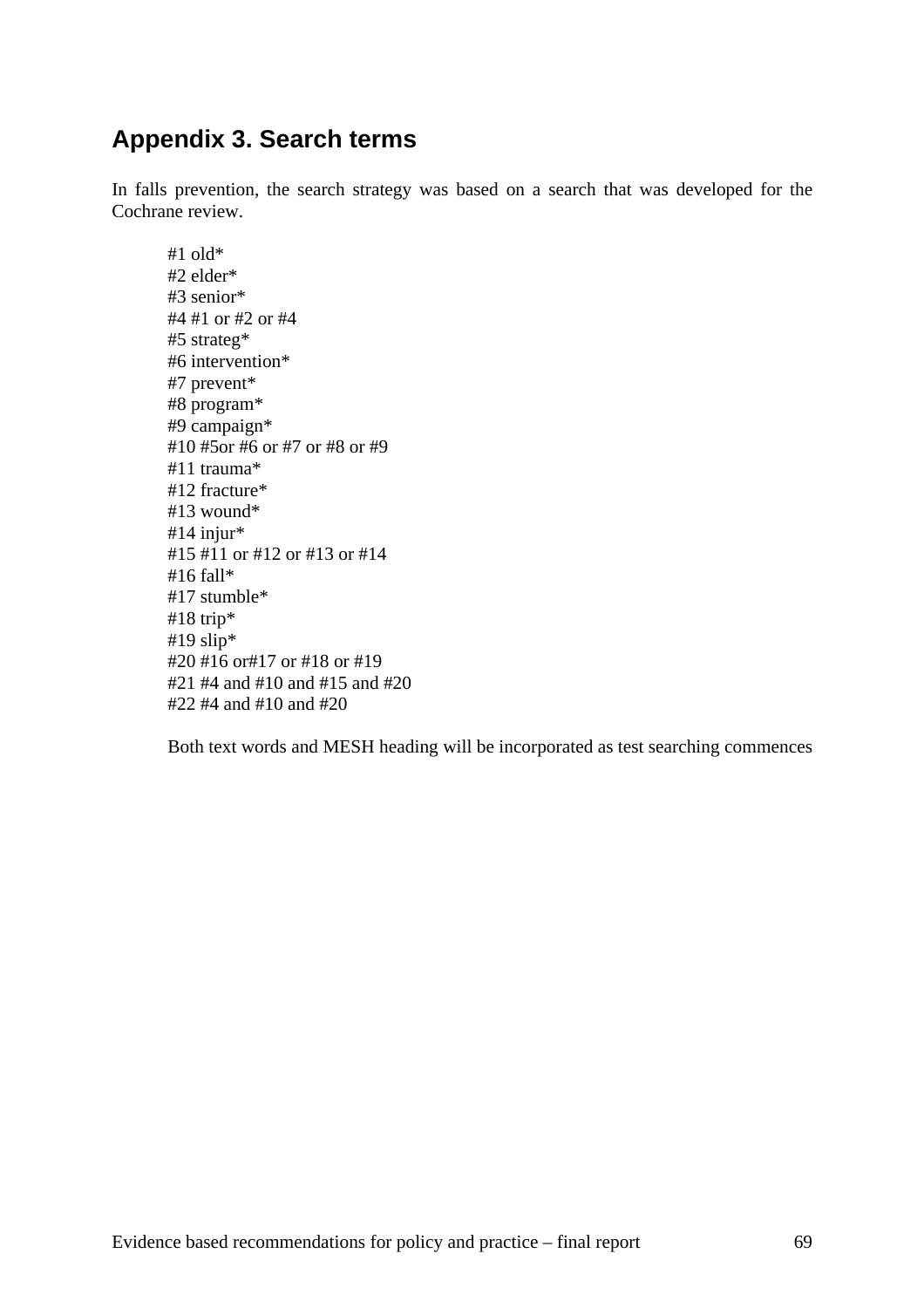# **Appendix 4. Appraisal Tool**

| <b>Validity Tool</b> |                        |
|----------------------|------------------------|
|                      | <b>Review Articles</b> |



| <b>First Author:</b> |  |
|----------------------|--|
| Year:                |  |
| Journal:             |  |
| Reviewer:            |  |

Instructions for completion: Please refer to the attached dictionary for definition of terms and instructions for completing each<br>section. For each criteria, score by placing a check mark in the appropriate box.

| <b>CRITERION</b>                                                                                                                                                                                                                                                                                                                                                                                                    |                                                                                                                                                                                                                                                                                                                                                                                                                                                                                                                                                                                                                                                                                                                                  | <b>YES</b> | <b>NO</b> |
|---------------------------------------------------------------------------------------------------------------------------------------------------------------------------------------------------------------------------------------------------------------------------------------------------------------------------------------------------------------------------------------------------------------------|----------------------------------------------------------------------------------------------------------------------------------------------------------------------------------------------------------------------------------------------------------------------------------------------------------------------------------------------------------------------------------------------------------------------------------------------------------------------------------------------------------------------------------------------------------------------------------------------------------------------------------------------------------------------------------------------------------------------------------|------------|-----------|
| 1. Did the authors have a clearly focused question [population, intervention (strategy), and outcome(s)]?                                                                                                                                                                                                                                                                                                           |                                                                                                                                                                                                                                                                                                                                                                                                                                                                                                                                                                                                                                                                                                                                  |            |           |
| 2. Were appropriate inclusion criteria used to select primary studies?                                                                                                                                                                                                                                                                                                                                              |                                                                                                                                                                                                                                                                                                                                                                                                                                                                                                                                                                                                                                                                                                                                  |            |           |
| 3. Did the authors describe a search strategy that was comprehensive?<br>(Circle all strategies used)<br>health databases<br>handsearching<br>key informants<br>psychological catabases<br>social science databases<br>reference lists<br>educational databases<br>unpublished<br>other                                                                                                                             |                                                                                                                                                                                                                                                                                                                                                                                                                                                                                                                                                                                                                                                                                                                                  |            |           |
| 4. Did search strategy cover an adequate number of years?                                                                                                                                                                                                                                                                                                                                                           |                                                                                                                                                                                                                                                                                                                                                                                                                                                                                                                                                                                                                                                                                                                                  |            |           |
| the column that does not apply.                                                                                                                                                                                                                                                                                                                                                                                     | For questions 5, 6, and 8, please choose the column relating to the appropriate methodology. Strike a line through                                                                                                                                                                                                                                                                                                                                                                                                                                                                                                                                                                                                               |            |           |
| 5. Ouantitative reviews:<br>Did the authors describe the level of evidence in<br>the primary studies included in the review?<br>Level I (RCTs only)<br>Level II (non-randomized, cohort, case-control<br>studies)<br>Level III (uncontrolled studies)                                                                                                                                                               | 5. Qualitative reviews:<br>Do the authors provide a clear description of the<br>range of methods in each of the primary studies<br>included in the review?                                                                                                                                                                                                                                                                                                                                                                                                                                                                                                                                                                       |            |           |
| 6. Quantitative reviews<br>Did the review assess the methodological quality<br>of the primary studies, including:<br>(minimum requirement: 4/7 of the following)<br>research design<br>٠<br>study sample<br>٠<br>participation rates<br>۰<br>sources of bias (confounders, respondent<br>bias)<br>data collection (measurement of<br>independent/dependent variables)<br>follow-up/attrition rates<br>data analysis | 6. Oualitative reviews<br>Did the review assess the methodological quality of the<br>primary studies, including:<br>(minimum requirement: 4/7 of the following)<br>suitability of methodology/paradigm to the research<br>question<br>×<br>sampling (selection of participants/settings<br>/documentation)<br>clear description of context, data collection and data<br>analysis<br>rigor: i)audit trail<br>ii)some coding by 2 or more coders, if<br>appropriate<br>iii) deviant case analysis (negative<br>cases)<br>iv)respondent validation (member<br>checking)<br>triangulation<br>×<br>reflexivity (researcher and research process)<br>٠<br>٠<br>relevance (credibility, consistency, applicability,<br>transferability) |            |           |
| 7. Are the results of the review transparent?                                                                                                                                                                                                                                                                                                                                                                       |                                                                                                                                                                                                                                                                                                                                                                                                                                                                                                                                                                                                                                                                                                                                  |            |           |
| <b>8. Ouantitative review:</b><br>8. Qualitative review:<br>Was it appropriate to combine the<br>findings of results across studies?<br>9. Were appropriate methods used for combining or comparing results across studies?                                                                                                                                                                                         | Is there a description of how reviewers determined results were<br>similar enough across studies to compare or combine them?                                                                                                                                                                                                                                                                                                                                                                                                                                                                                                                                                                                                     |            |           |
|                                                                                                                                                                                                                                                                                                                                                                                                                     |                                                                                                                                                                                                                                                                                                                                                                                                                                                                                                                                                                                                                                                                                                                                  |            |           |

QUALITY RATING (circle one)

**TOTAL SCORE:** 

(total score 7-10) (total score 5-6) (total score 4 or less) **STRONG** MODERATE WEAK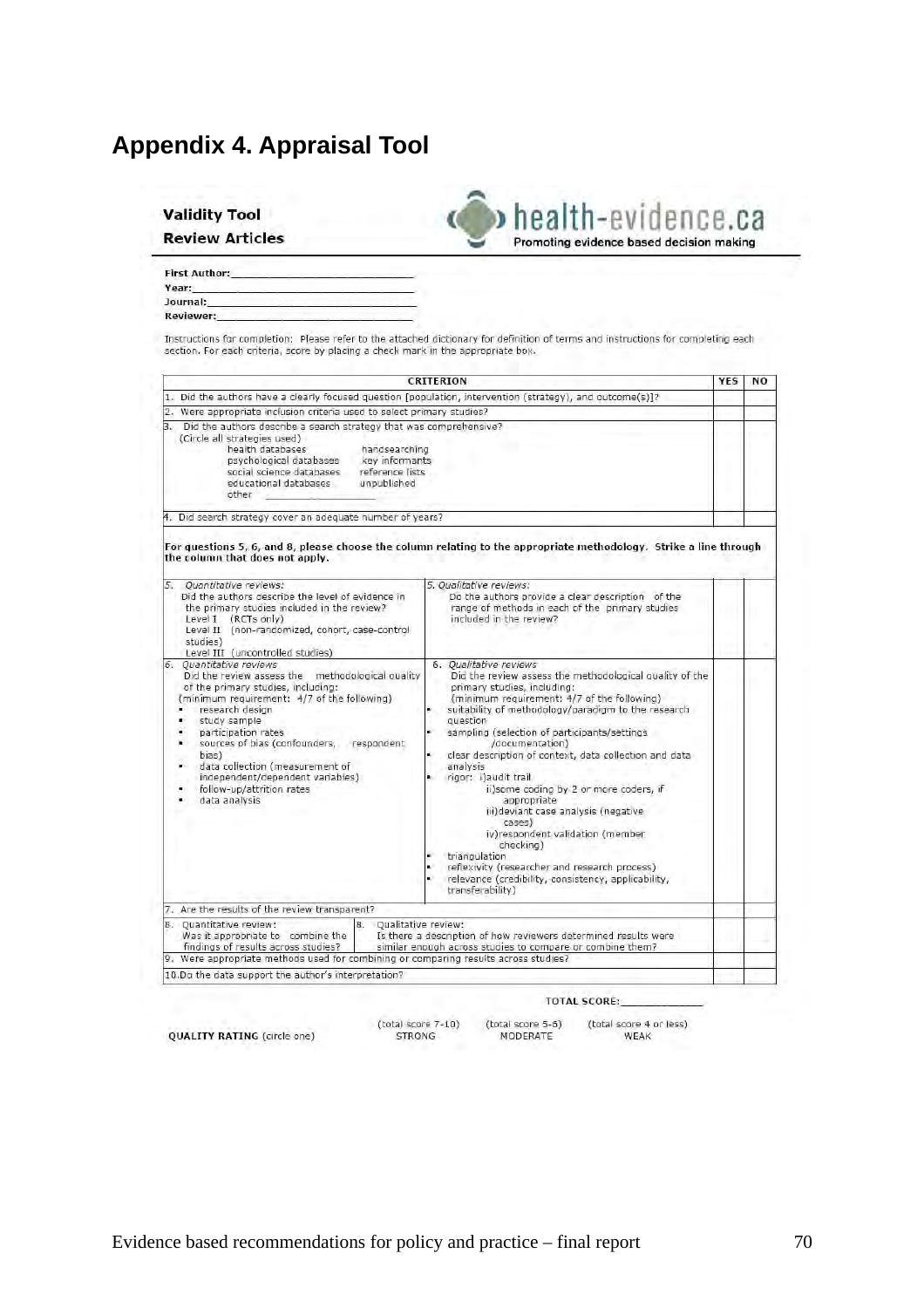# **Appendix 5. Description of Falls Prevention Projects**

The following information is sourced from Queensland Health Falls Prevention Implementation Guide [87]

**Stepping Out.** Townsville, is a program coordinated by a multidisciplinary committee which aims to provide sustainable strategies that increase community awareness of falls in older people (55+ years), their frequency and severity, and to introduce preventive measures to reduce both the financial and social impact of falls on the community. For further information, contact Health Promotion Services, Tropical Public Health Unit Network (07) 4750 4000.

**Stay on Your Feet Wide Bay** – Falls prevention in older people injury research and prevention project: 2001-2006. This project aims to develop, trial and evaluate cost-effective and sustainable interventions aimed at reducing falls and subsequent injury among persons over 60 years in the general community in Wide Bay/Burnett, Queensland. A community based model is being used which involves multisectoral collaborative partnerships, building community capacity and individual skills. The project focuses predominantly on both physical activity, and awareness and information on risk behaviours and solutions. However, the community based model employed also allows for other priorities to be followed in individual communities to enhance the community engagement/ownership process. Telephone: 41977260. More information is available at www.ipca.com.au or www.safecommunitiesqld.org

**Steady Steps** is a gentle exercise program for older adults developed within a context of active ageing by Fitness Queensland as a collaborative project with Queensland Health, and Sport and Recreation Queensland Active Ageing Committee. Registered fitness instructors offer a ten week community program which aims to increase older person's awareness and knowledge of the risk of falling, improve their perception in relation to the prevention of falls and develop a sense of community among the participants. Contact Fitness Queensland on telephone: (07) 3876 6522

**Life Steps** is a similar program to Steady Steps developed for instructors not trained in delivering fitness programs, while Raging Ageing is a graduation program. Contact Active Wellness (07)3269 4975

The Bayside Health Service District, HACC, Public Health Services and the University of Queensland have trialled a training program for HACC primary health care providers in relation to falls prevention. Development of the Falls Management Guidelines, Community Coordinated Care Map aims to provide a falls management guide for health professionals responsible for the timely management of falls in older people (both within the hospital system and the community), and to deliver a coordinated service to older people who have had falls, or are at risk of falling. Contact Bayside Aged & Disability Help Line – 3(07) 3488 4226.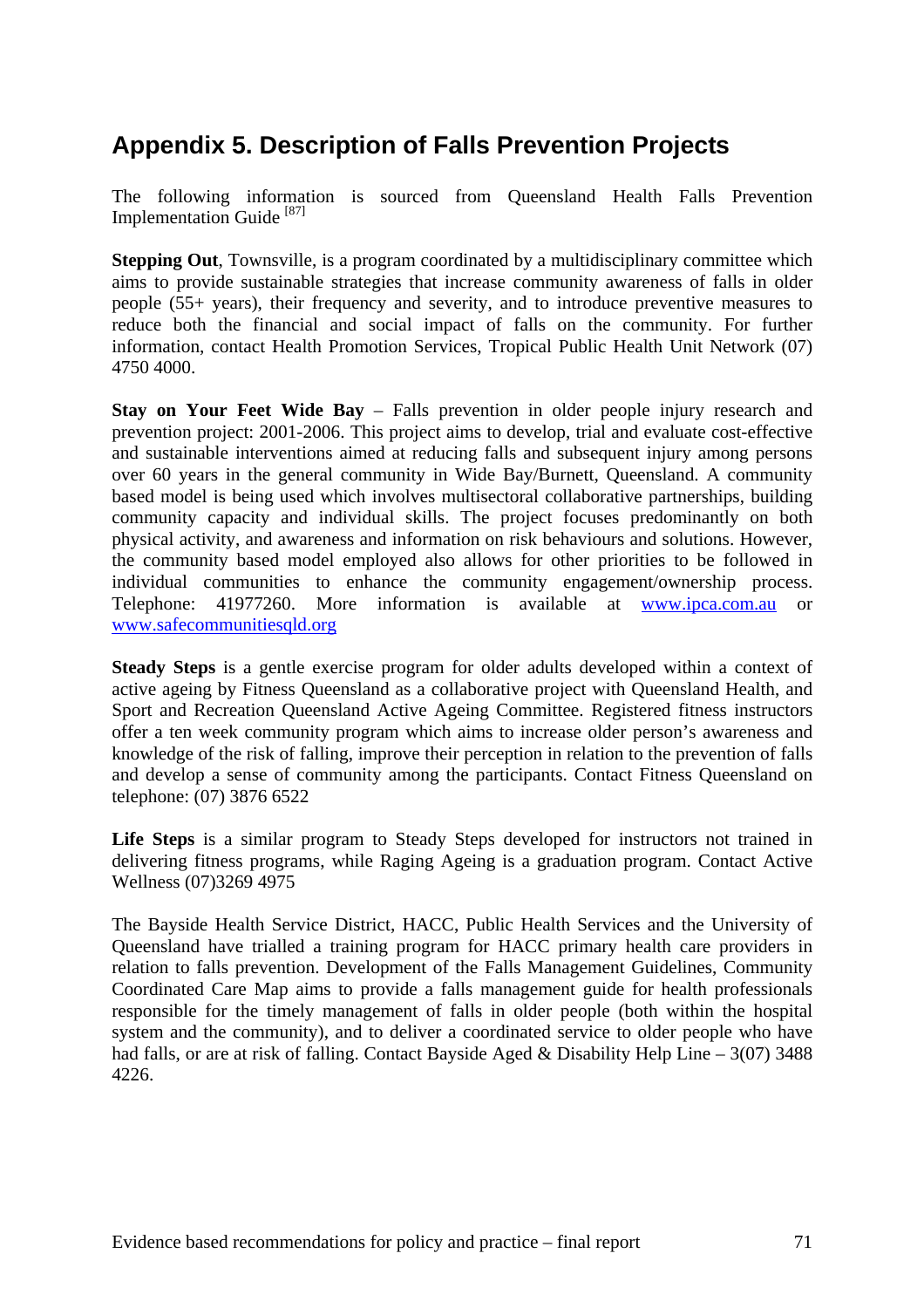# **References**

- 1. Department of Health (WA), *About stay on your feet WA*. 2005.
- 2. Murphy, B., *In search of the forth dimension of health promotion*, in *Understanding health: a determinants approach*, H. Keleher and B. Murphy, Editors. 2004, Oxford University Press: Melbourne.
- 3. health-evidence.ca, *Validity tool: review articles*. 2003, health-evidence.ca.
- 4. Queensland Health, *Population Health Strategic Plan 2007-2012*. 2007, Queensland Health: Brisbane.
- 5. Lynch, J.W., *Social-epidemiology some observations on the past, present and future.* Australasian Epidemiology, 2000. **7**: p. 7-15.
- 6. Queensland Health, *Understanding Population Health's role in Health Promotion*. n.d., Population Health, Queensland Health: Brisbane.
- 7. Swinburn, B., Gill, T., and Kumanyika, S., *Obesity prevention: a proposed framework for translating evidence into action.* Obes Rev, 2005. **6**(1): p. 23-33.
- 8. Davies, P. *Workforce development to support evidence-informed public health*. in *Cutting Edge Debates*. 2005. VicHealth, Melbourne.
- 9. Wang, S., Moss, J.R., and Hiller, J.E., *Applicability and transferability of interventions in evidence-based public health.* Health Promotion International, 2005. **21**(1): p. 76-83.
- 10. Hill, K., Vrantsidis, F., Haralambous, B., Fearn, M., Smith, R., Murray, K., Sims, J., and Dorevitch, M., *An analysis of research on preventing falls and falls injury in older people: community, residential care and hospital settings*. 2004, Commonwealth Department of Health and Ageing: Canberra.
- 11. World Health Organization, *Strengthening Mental Health Promotion: WHO Fact Sheet No. 220*. 1999, World Health Organization: Geneva.
- 12. Australian Health Ministers, *National Mental Health Plan 2003-2008*. 2003., Australian Government: Canberra.
- 13. VicHealth, *Mental health promotion plan 1999-2002*. 1999, Victorian Health Promotion Foundation, Victorian Survivors of Torture: Melbourne.
- 14. Keleher, H. and Armstrong, R., *Evidence-based mental health promotion resource*. 2005, Department of Human Services and VicHealth: Melbourne.
- 15. Social Health Reference Group for National Aboriginal and Torres Strait Islander Health Council and National Mental Health Working Group, *A National Strategic Framework for Aboriginal and Torres Strait Islander Peoples' Mental Health and Social and Emotional Well Being 2004-2009*. 2004, Australian Health Ministers' Advisory Council: Canberra.
- 16. Queensland Health, *Falls prevention in older people 2002-2006: statewide action plan*. 2002, Queensland Government: Queensland.
- 17. Queensland Department of Communication and Information, L.g.a.P., *Recent population and housing trends in Queensland*. 1999, Queensland Government: Brisbane.
- 18. Queensland Injury Surveillance Unit, *Falls in the older Queensland population: injury bulletin*. 2004, Queensland Injury Surveillance Unit: Brisbane.
- 19. Queensland Health, *Falls prevention best practice guidelines: implementation workbook*. 2002, Queensland Health: Brisbane.
- 20. National Public Health Partnership, *The national falls prevention for older people plan: 2004 onwards.* 2004, National Public Health Partnership: Canberra.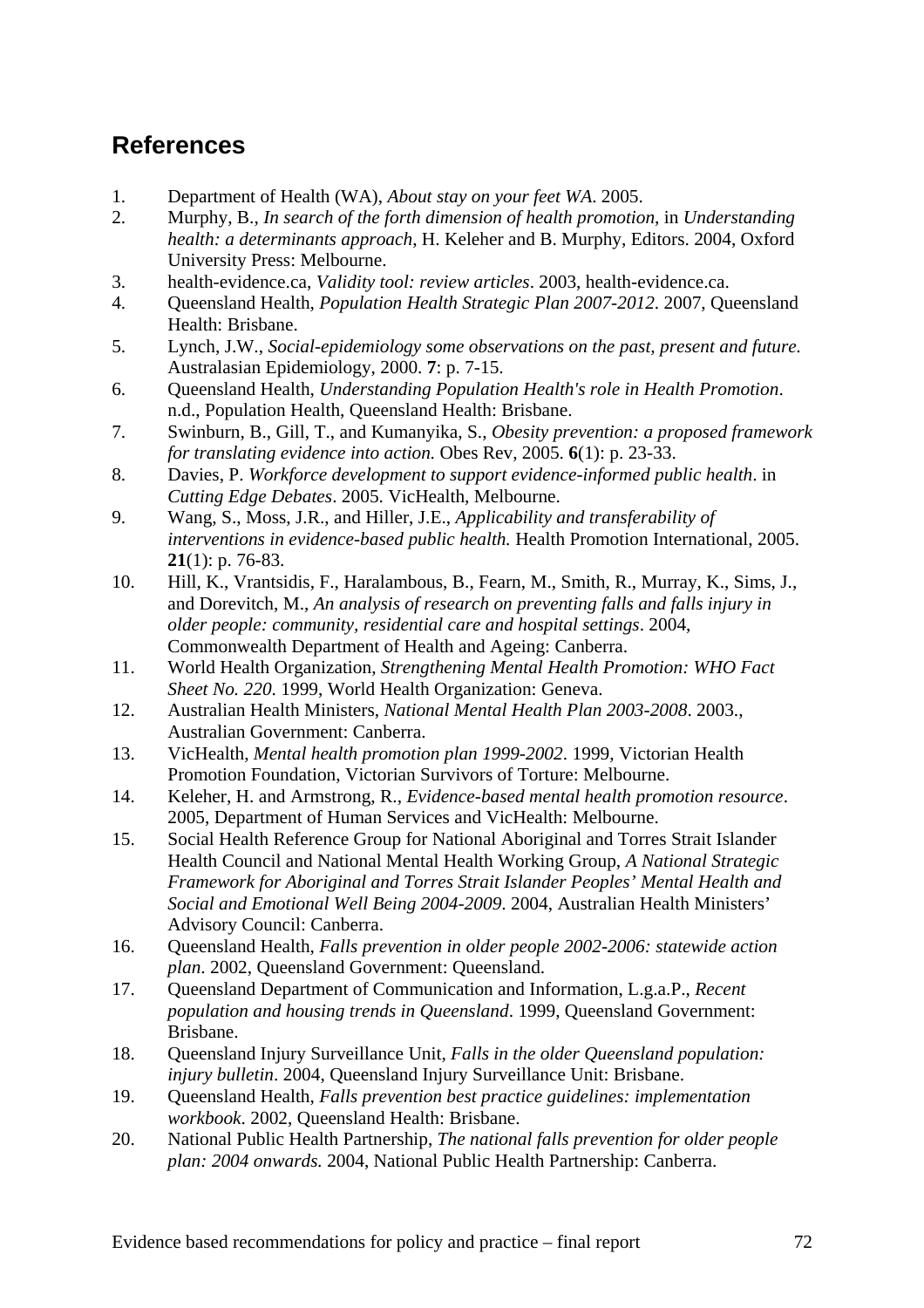- 21. Sanders K, Nicholson GC, Ugoni AM, Pasco JA, Seeman E, and MA., K., *Health burden of hip and other fractures in Australia beyond 2000; Projections based on the Geelong Osteoporosis Study.* Medical Journal of Australia., 1999. **177**: p. 467-470.
- 22. Moller, J., *Projected costs of fall related injury to older persons due to demographic change in Australia*. 2003, Report to the Commonwealth Department of Health and Ageing under the National Falls prevention for Older People Initiative: Canberra.
- 23. Moller, J. and Baade, P., *Changing resource demands related to fall injury in an ageing population: Queensland Report*. 2001, Injury Prevention and Health Research Consultants: South Australia.
- 24. Tinetti, M.E., McAvay, G., and Claus, E., *Does multiple risk factor reduction explain the reduction in fall rate in the Yale FICSIT Trial? Frailty and Injuries Cooperative Studies of Intervention Techniques.* Am J Epidemiol, 1996. **144**(4): p. 389-99.
- 25. Commonwealth Department of Health and Aged Care, *National falls prevention for older people initiative "Step Out with Confidence"*. 2000, Managing Innovation Marketing Consultancy Network Pty Ltd: Canberra.
- 26. Milligan, R., *Stay on you feet WA: 2004 falls prevention risk factor survey: highlight report*. 2004, Injury Prevention Branch, Department of Health: WA.
- 27. McInnes, E. and Askie, L., *Evidence review on older people's views and experiences of falls prevention strategies.* Worldviews on Evidence-Based Nursing, 2004. **1**(1): p. 20-37.
- 28. Yardley, L., Bishop, F.L., Beyer, N., Hauer, K., Kempen, G.I., Piot-Ziegler, C., Todd, C.J., Cuttelod, T., Horne, M., Lanta, K., and Holt, A.R., *Older people's views of fallsprevention interventions in six European countries.* Gerontologist, 2006. **46**(5): p. 650-60.
- 29. Yardley, L., Donovan-Hall, M., Francis, K., and Todd, C., *Older people's views of advice about falls prevention: a qualitative study.* Health Educ Res, 2006. **21**(4): p. 508-17.
- 30. Feder, G., Cryer, C., Donovan, S., and Carter, Y., *Guidelines for the prevention of falls in people over 65. The Guidelines' Development Group.* Bmj, 2000. **321**(7267): p. 1007-11.
- 31. Robertson, M.C., Campbell, A.J., Gardner, M.M., and Devlin, N., *Preventing injuries in older people by preventing falls: a meta-analysis of individual-level data.* J Am Geriatr Soc, 2002. **50**(5): p. 905-11.
- 32. Gardner, M.M., Robertson, M.C., and Campbell, A.J., *Exercise in preventing falls and fall related injuries in older people: a review of randomised controlled trials.* Br J Sports Med, 2000. **34**(1): p. 7-17.
- 33. Gregg, E., Pereira, M., and Caspersen, C., *Physical activity, falls, and fractures among older adults: a review of the epidemiologic evidence.* Journal of American Geriatrics Society, 2000. **48**(8): p. 883-893.
- 34. Gillespie, L.D., Gillespie, W.J., Robertson, M.C., Lamb, S.E., Cumming, R.G., and Rowe, B.H., *Interventions for preventing falls in elderly people.* Cochrane Database Syst Rev, 2003(4): p. CD000340.
- 35. National Institute for Clinical Excellence, *Falls: the assessment and prevention of falls in older people*. 2004, National Institute for Clinical Excellence: London.
- 36. McClure, R., Turner, C., Peel, N., Spinks, A., Eakin, E., and Hughes, K., *Populationbased interventions for the prevention of fall-related injuries in older people.* 2005.
- 37. Beard, J., Rowell, D., Scott, D., van Beurden, E., Barnett, L., Hughes, K., and Newman, B., *Economic analysis of a community-based falls prevention program.* Public Health, 2006. **120**(8): p. 742-51.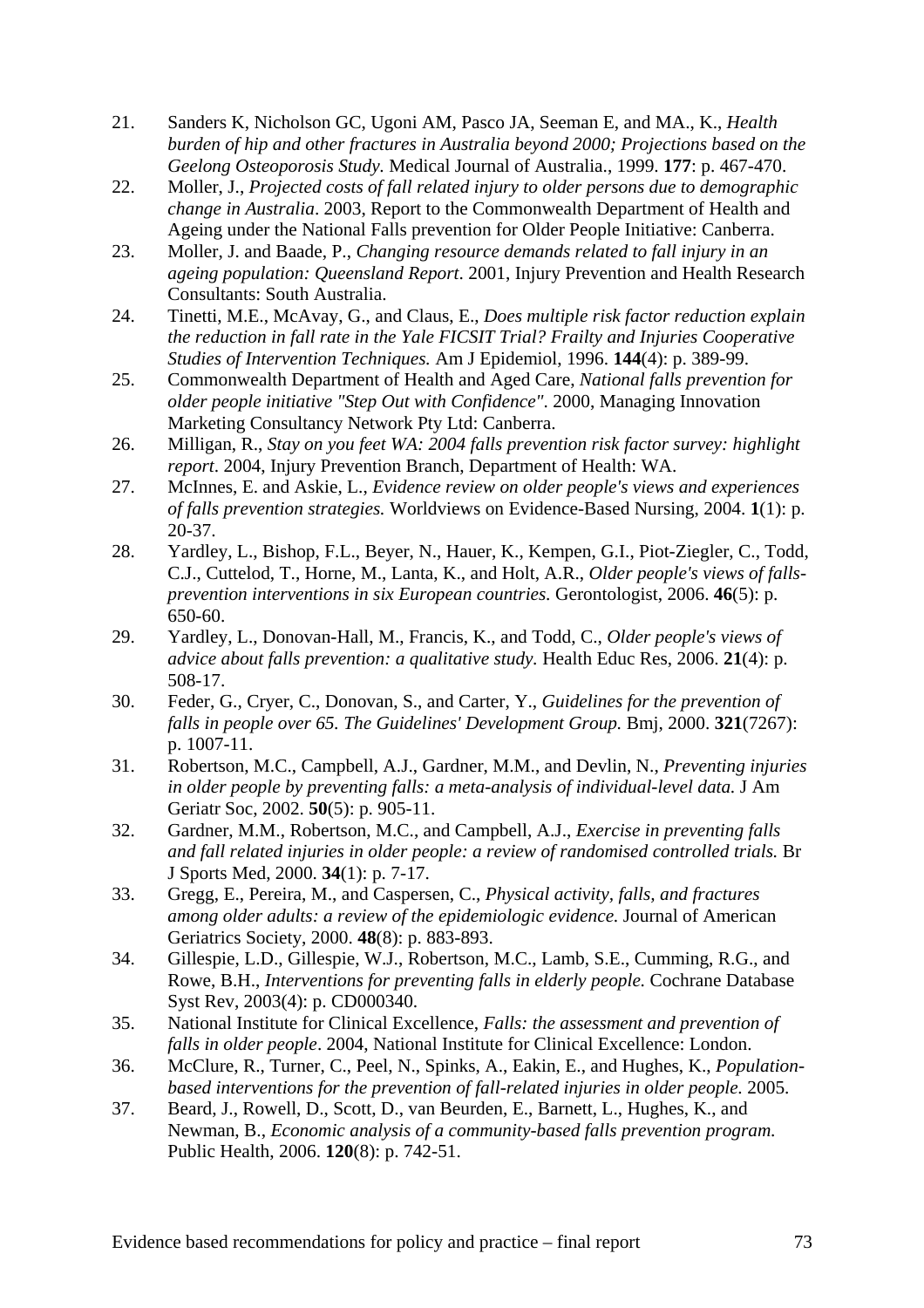- 38. Barnett, L.M., Van Beurden, E., Eakin, E.G., Beard, J., Dietrich, U., and Newman, B., *Program sustainability of a community-based intervention to prevent falls among older Australians.* Health Promot Int, 2004. **19**(3): p. 281-8.
- 39. Chang, J.T., Morton, S.C., Rubenstein, L.Z., Mojica, W.A., Maglione, M., Suttorp, M.J., Roth, E.A., and Shekelle, P.G., *Interventions for the prevention of falls in older adults: systematic review and meta-analysis of randomised clinical trials.* BMJ (Clinical Research Ed.), 2004. **328**(7441): p. 680.
- 40. Miles, E., Vardon, P., Carswell, P., Smith, K., Woods, E., Butler, S., Lewis, D., and Stadtmiller, T., *Steady steps evaluation report*. 2004, Health Promotion Unit, Population Health, Queensland Health: Queensland.
- 41. Mackenzie, L., Byles, J., and Higginbotham, N., *Designing the Home Falls and Accidents Screening Tool (HOME FAST): Selecting the items.* British Journal of Occupational Therapy, 2000. **63**: p. 260-9.
- 42. Foss, A.J., Harwood, R.H., Osborn, F., Gregson, R.M., Zaman, A., and Masud, T., *Falls and health status in elderly women following second eye cataract surgery: a randomised controlled trial.* Age Ageing, 2006. **35**(1): p. 66-71.
- 43. Harwood, R.H., Foss, A.J., Osborn, F., Gregson, R.M., Zaman, A., and Masud, T., *Falls and health status in elderly women following first eye cataract surgery: a randomised controlled trial.* Br J Ophthalmol, 2005. **89**(1): p. 53-9.
- 44. NSW Health Department, *A framework for building capacity to improve health*. 2001, NSW Health Department: NSW.
- 45. Bayer, J.K. and Sanson, A.V., *Preventing the Development of Emotional Mental Health Problems from Early Childhood: Recent advances in the field.* International Journal of Mental Health Promotion, 2003. **5**(3): p. 4-16.
- 46. Nicholson, J.M., Brodie, A., Carroll, J., Waters, E., and Vimpani, G., *Review of Early Interventions for Reducing Health Inequalities: Recommendations on Prenatal and Infancy Home Visiting Services in the Australian Context. Report commissioned by the Commonwealth Department of Health and Ageing for the Health Inequalities Research Collaboration, Children, Youth, and Families Network.* 2004.
- 47. Blackman, J., *Early Intervention: A Global Perspective.* Infants and Young Children, 2002. **15**(2): p. 11-19.
- 48. Young, M.E., *Investing in Young Children. World Bank Discussion Papers (275)*. 1996, The World Bank: Washington, D.C.
- 49. Taket, A., Beringer, A., Irvine, A., and Garfield, S., *Evaluation of the CRP violence against women initiative health projects: final report- explorinmg the health services contribution to tackling domestic violence*. 2004, Home Office: London.
- 50. Carneiro, P. and Heckman, J., *Human Capital Policy*, in *Inequality in America: What role for Human Capital Policies*, J. Heckman, A. Krueger, and B. Friedman, Editors. 2003, MIT Press: MA. p. 77-237.
- 51. Newman, D.L., Moffitt, T.E., Caspi, A., Magdol, L., Silva, P.A., and Stanton, W.R., *Psychiatric Disorder in a Birth Cohort Young Adults : Prevalence, Comorbidity, Clinical Significance, and New Case Incidence From Ages 11 to 21.* Journal of Consulting and Clinical Psychology, 1996. **64**(3): p. 552-562.
- 52. Commonwealth Government, *National Action Plan for promotion, prevention and early intervention for mental health 2000*. 2000, Commonwealth Government: Canberra.
- 53. World Health Organisation, *Promoting Mental Health: Evidence, Concepts and Practice. A report of the World Health Organisation, Dept of Mental Health and Substance Abuse in collaboration with the Victorian Health Promotion Foundation (VicHealth) and the University of Melbourne*. 2005, WHO: Geneva.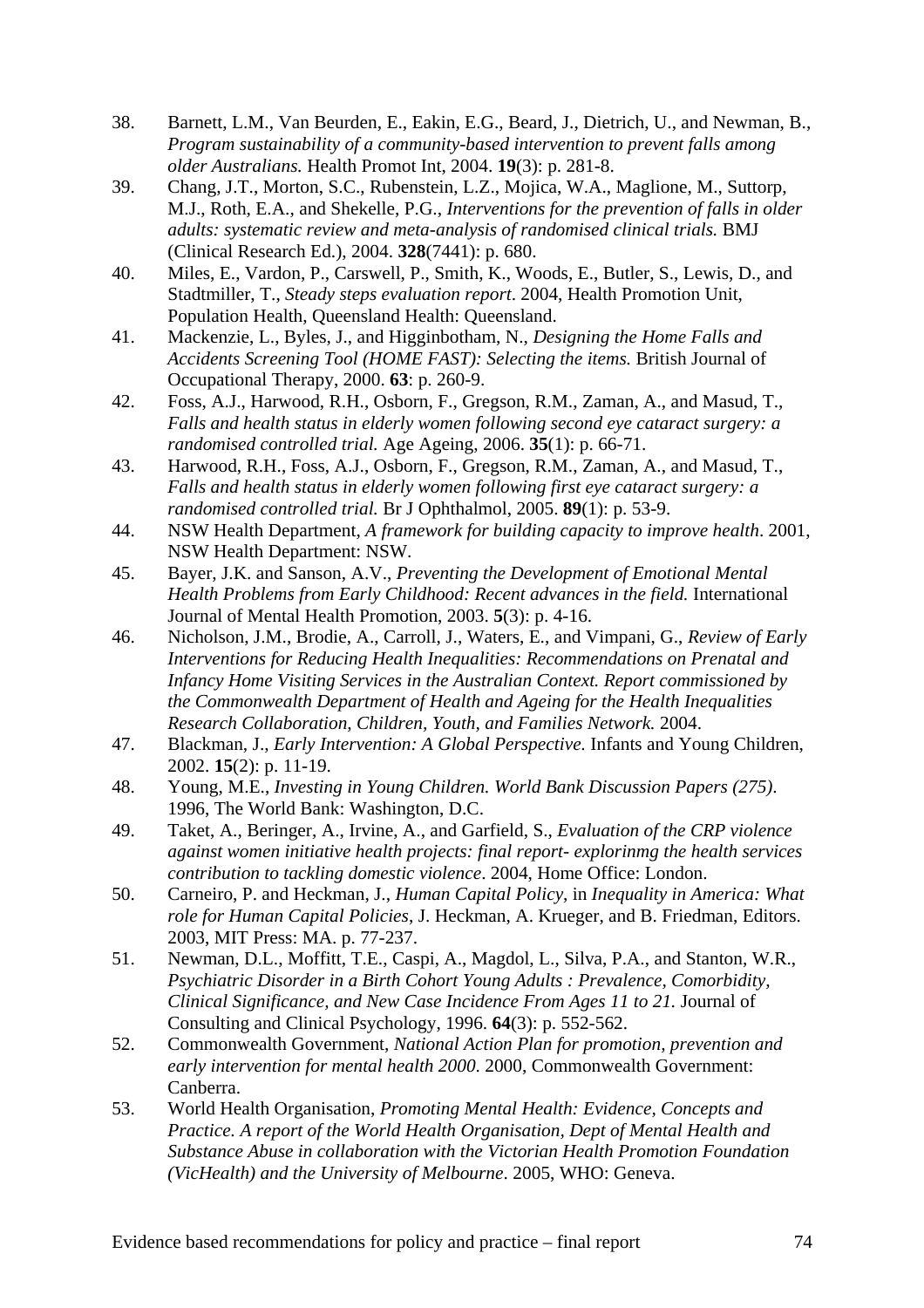- 54. Murray, C.J. and Lopez, A.D., *The Global Burden of Disease: a comprehensive assessment of mortality and disability from diseases, injuries, and risk factors in 1990 and projected to 2020: A summary*, G.W.H. Organisation., Editor. 1996.
- 55. Queensland Health, *Queensland hospital admitted patient data collection*. 2004, Queensland Health: Queensland.
- 56. Sawyer, M.G., Arney, F.M., Baghurst, P.A., Clark, J.J., Graetz, B.W., Kosky, R.J., Nurcombe, B., Patton, G.C., Prior, M.R., Raphael, B., Ray, J., Whaites, L.J., and Zubrick, S.R., *Child and adolescent component of the national survey of mental health and wellbeing.* 2000, Commonwealth of Australia.
- 57. Magarey, A.M., Daniels, L.A., and Boulton, T.J., *Prevalence of overweight and obesity in Australian children and adolescents: reassessment of 1985 and 1995 data against new standard international definitions.* Medical Journal of Australia, 2001. **174**(11): p. 561-564.
- 58. Herrman, H., *The need for mental health promotion.* Australian and New Zealand Journal of Psychiatry, 2001. **35**: p. 709-715.
- 59. VicHealth, *A Plan for Action 2005-2007: Promoting Mental Health and Wellbeing.* 2005.
- 60. Fraser, M.W., *Risk and resilience in childhood.* 1997:, USA: NASW Press.
- 61. Commonwealth Department of Health and Ageing, *Health Fact Sheet 5 Helping Aboriginal and Torres Strait Islander people to better health*. 2005.
- 62. Queensland Health, *Queensland Transcultural Mental Health Centre*. 2006, Queensland Health.
- 63. Green, J., Howes, F., Waters, E., Maher, E., and Oberklaid, F., *Promoting the Social and Emotional Health of Primary School-Aged Children: Reviewing the Evidence Base for School-Based Interventions.* International Journal of Mental Health Promotion, 2005. **7**(3): p. 30 - 36.
- 64. Merry, S., McDowell, H., Hetrick, S., Bir, J., and Muller, N., *Psychological and/or educational interventions for the prevention of depression in children and adolescents.* Cochrane Database Syst Rev, 2004(1): p. CD003380.
- 65. Ekeland, E., Heian, F., Hagen, K.B., Abbott, J., and Nordheim, L., *Exercise to improve self-esteem in children and young people.* Cochrane Database Syst Rev, 2004(1): p. CD003683.
- 66. Barlow, J. and Coren, E., *Parent-training programmes for improving maternal psychosocial health.* Cochrane Database Syst Rev, 2004(1): p. CD002020.
- 67. Wise, S., da Silva, L., Webster, E., and Sanson, A., *The efficacy of early childhood interventions*. 2005, Australian Institute of Family Studies. A report prepared for the Australian Government. Department of Family and Community Services: Melbourne. p. 124.
- 68. Thomas, H., Camiletti, Y., Cava, M., Feldman, L., Underwood, J., and Wade, K., *Effectiveness of parenting groups with professional involvement in improving parent and child outcomes*, in *Effective Public Health Practice Project*. 1999, Public Health Branch, Ontario Ministry of Health: Ontario.
- 69. Barnes, J. and Freude-Lagevardi, A., *From Pregnancy to Early Childhood: Early Interventions to Enhance the Mental Health of Children and Families*. 2003, Leopold Muller Centre, Department of Paediatrics and Child Health, Royal Free and University College Medical School, University College London. p. 120.
- 70. Durlak, J.A. and Wells, A.M., *Primary prevention mental health programs for children and adolescents: a meta-analytic review.* Am J Community Psychol, 1997. **25**(2): p. 115-52.